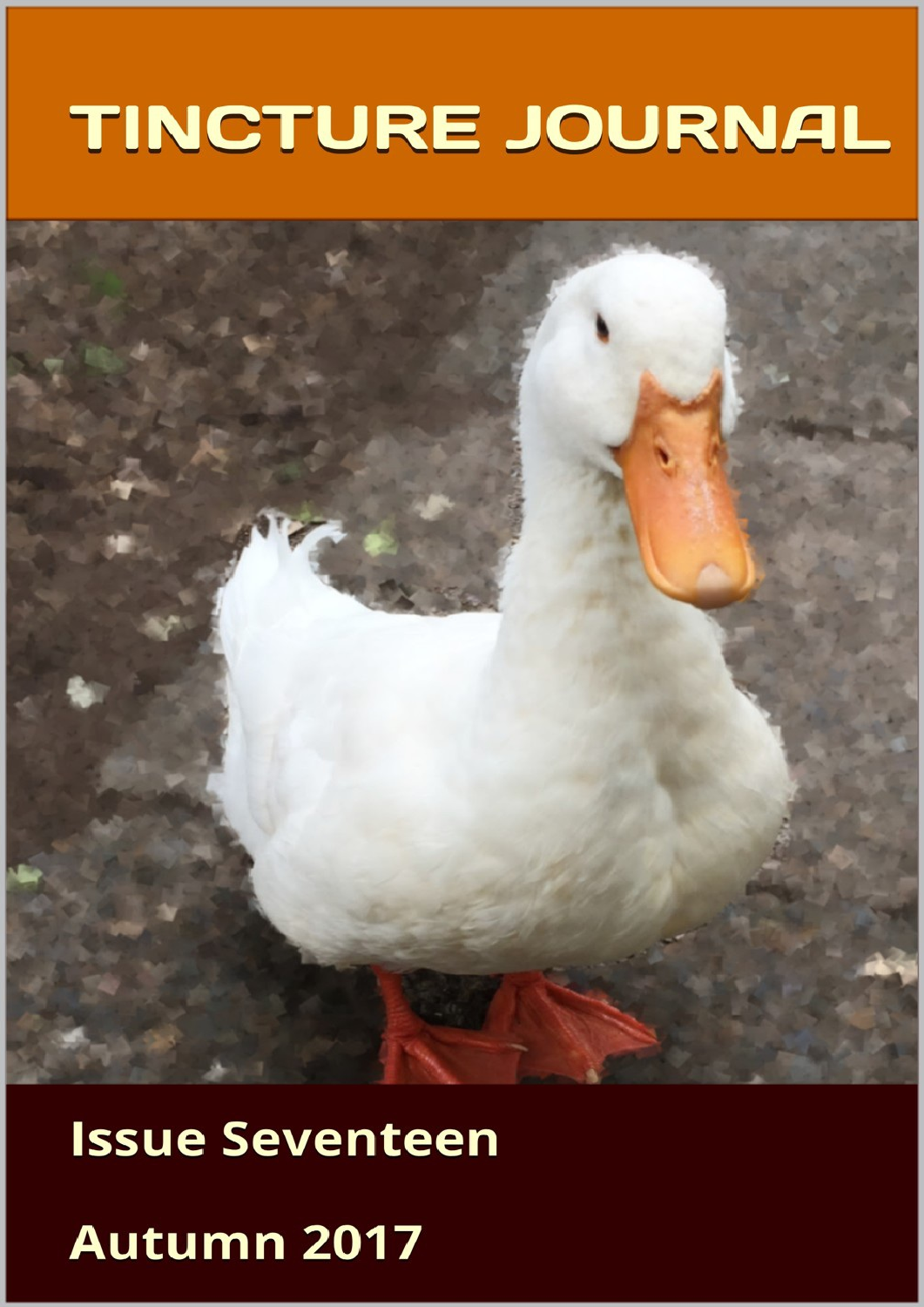Tincture Journal, Issue Seventeen, Autumn 2017 ISBN 978-0-9943503-6-7 ISSN 2201-7593 Editor: Daniel Young Poetry Editor: Stuart Barnes Prose Readers: Kirby Fenwick and Michelle McLaren Editorial Assistant: Jessica Hoadley Email: [editor@tincture-journal.com](mailto:editor@tincture-journal.com) Web: <http://tincture-journal.com/> Individual contributions © the contributors 2017 This collection © Tincture Journal 2017 Cover Photo © Harry Chin 2017 Cover Design © Daniel Young 2017

All rights reserved. Without limiting the rights under copyright reserved above, no part of this publication may be reproduced, stored in or introduced into a retrieval system, or transmitted, in any form or by any means without the prior written consent of the publisher.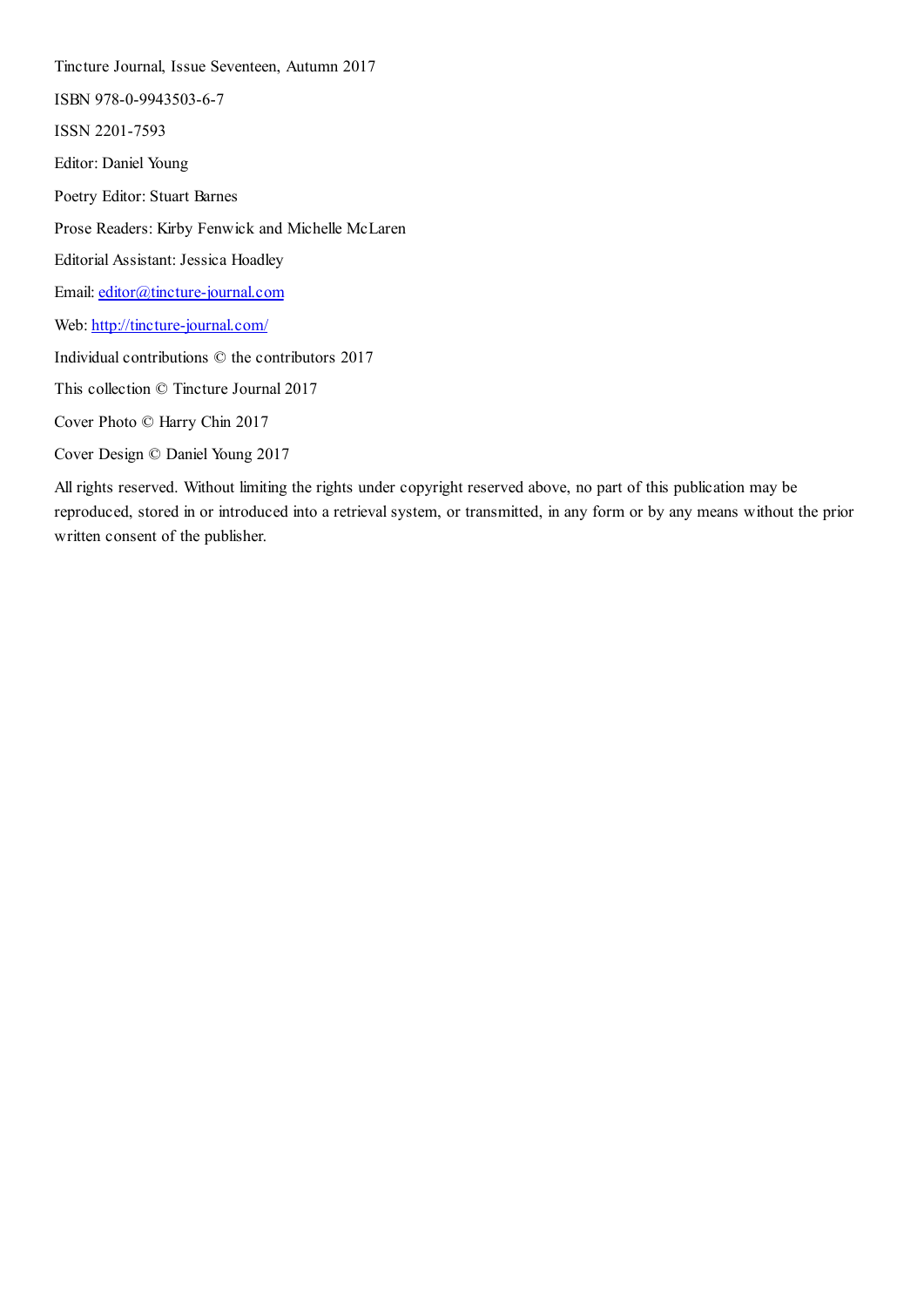### **Editorial**

#### *by Daniel Young*

With the long hot Australian summer still burning fiercely here in Brisbane, it's hard to think of this as the Autumn issue, but here we are. A few months ago, while reading submissions, I tweeted: "the skin as map / body as landscape metaphor feels very overdone". Images came to mind of black-and-white cinema advertisements tracing a body's contours in close-up, making them look like geographical formations in order to sell moisturiser (or something); or slightly more obscure references like lyrics from the song 'Cardiac Atlas' by June of 44: "he finds his way with a map of arteries / he makes camp just above your heart". So yes, it felt overdone to me, but I was quickly forced to qualify this with another tweet: "but I'm reading a piece by someone who's doing it well, so who cares?"

Who cares, indeed. I was tweeting about the opening of Charlotte Adderley's non-fictional 'Ethanol, Eschar', which executes what could be a tired metaphor so beautifully that the first few paragraphs left me breathless. This is not cliché, it's great writing. Beyond that, it's the harrowing story of a burn victim and the advanced treatments offered by the Queensland Skin Bank.

Meanwhile, avoiding cliché in editorials is a tough ask in itself, which is why I often keep these as short as possible or outsource the job altogether, such as in last issue where Kirby Fenwick's editorial discussed <u>literary journals as a space of dissent</u>, a topic raised by Patrick Allington in his research and at last year's Small Press Network Independent Publishing Conference. Would it be clichéd to think of each literary journal as a unique geographical formation in Australia's—and the world's—literary landscape? Each fulfilling its own function, each shaped in a particular way by the stresses of the weather around us: costs, funding concerns, history, readership, audience demographics, distribution models, and the varying energies and competing commitments of the staff. Clearly, landscapes are on my mind. The underlying constant, what we all share, is a love of literature, of providing space for new work, particularly work that may struggle to find a home elsewhere. I certainly hope that's what we're doing.

My recent preoccupation with landscape metaphors was further reinforced when I read Gerald Murnane's somewhat-linked story collection, *Landscape with Landscape*, republished by Giramondo in 2016. In 'Landscape with Freckled Woman', he writes:

*The young man believed he might draw a map of a city beyond the reach of normal perception and only faintly recalling the city where he had lived his early life. The suburbs and*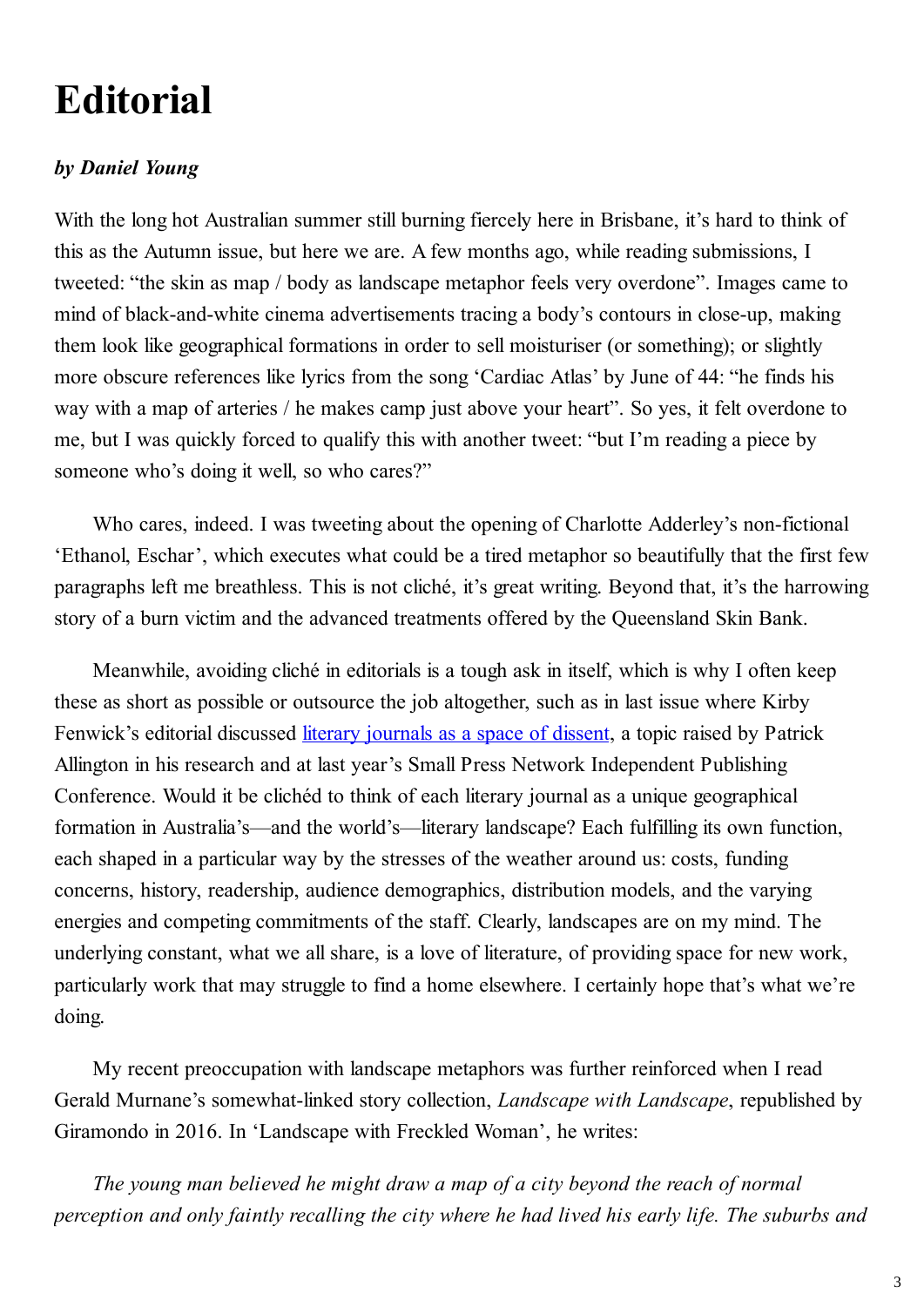*districts in the new city would be sized and spaced according to the intensity of the poetic feeling he had once felt in this or that part of another Melbourne. Thus, a huge glowing core of what he called vivid imagery—with its centre where Fitzroy might have been—would spread outwards and drive to the farthest margins the shrivelled remains of places where a young man had once tried and failed to feel what was expected of him.*

We don't publish themed issues of *Tincture Journal*—or we haven't to date—so I won't proclaim that landscapes are a theme you'll find running through all of the pieces within. But maybe now, since you've read this far, you will. It might be unavoidable. Perhaps the huge glowing core of vivid imagery won't materialise in any other way.

This issue starts with the first in a series of postfiction pieces by Johannes Klabbers that we'll publish in 2017 under the title 'Moederland'—a series concerned with Johannes's return to his motherland after thirty-six years living in Australia, a shift of landscape that brings with it questions of belonging. We're also beginning a new series by Alexandra O'Sullivan, 'Political Reflections' starting with 'The Day Trump Won', which examines the intersection between the personal and the political, and how macro events can impact our lives in myriad ways.

And, of course, there's the very best fiction, creative non-fiction and poetry that we've been able to find. Please, enjoy the view.

*PS: in case you're wondering about the significance of the duck on the cover, there isn't one. They just make me smile.*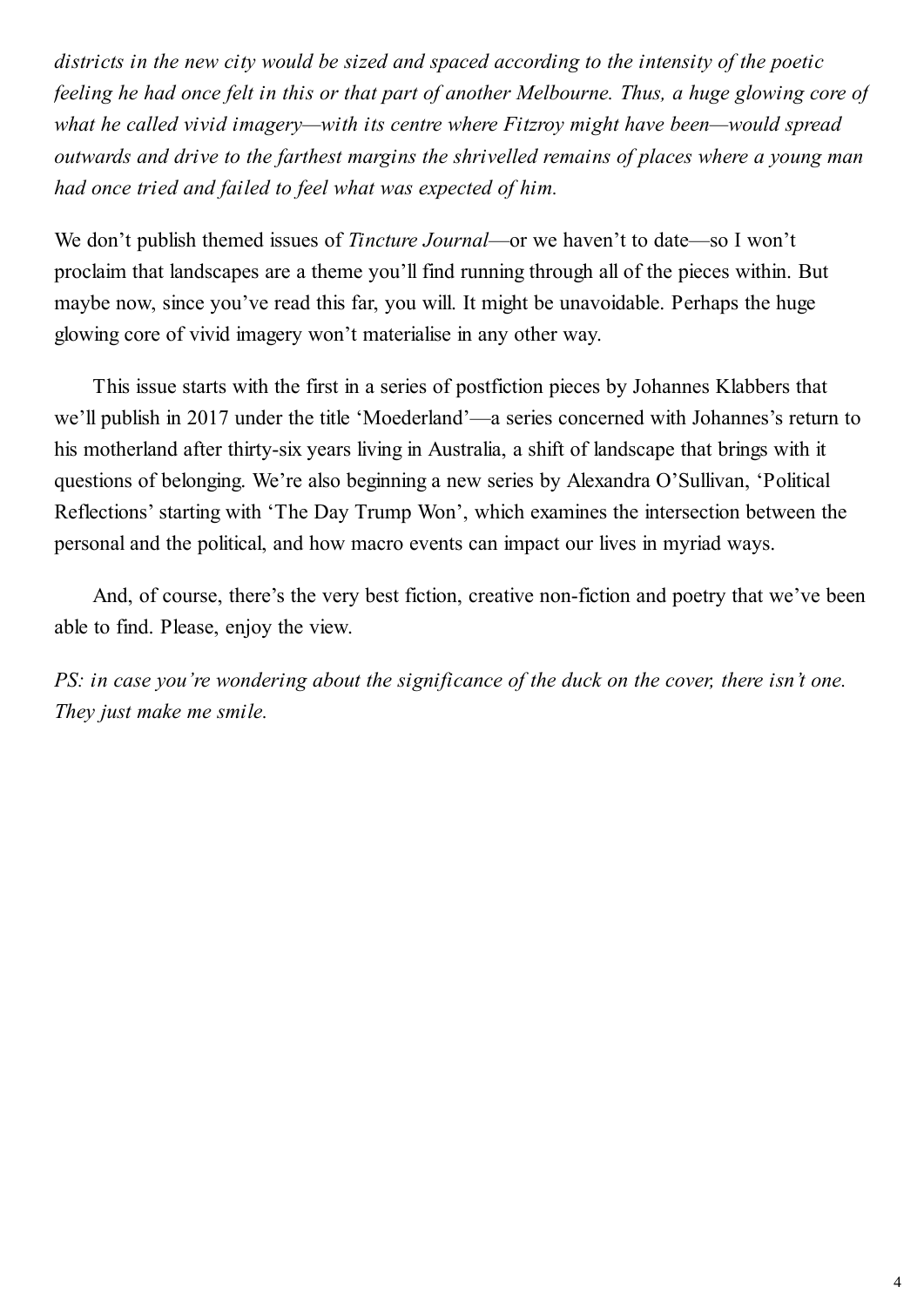### **Some Days**

#### *by Rebecca Jessen*

it's like the sun never sets here. endless horizons scarred pink. home is a big screen TV and a three-tier cat scratcher. Mum is always on high terror alert. March mornings are for scraping ice off the windscreen. I don't miss the morning cold. or the way the wind always blows in my hair. people feed the birds here. day old white bread strewn across public lawns and private parks. do you ever notice the way Mum never stops at roundabouts. or the way your little sister dances. like she's an extra in a music video. when she grabs your hand to dance suddenly she's eighteen and hitting the clubs with her girls. do you notice the way it makes you feel. like the daggy older sister who wears her hair too short and worries too much. do you notice the stale acidic scent of cat and cigarettes. that is distinctly Mum's place. the way you can miss people even when you're with them. the way that visiting home can take you back a decade. you see not how this place has changed but how you have changed. do you ever notice the way Mum's place is like a time capsule. yet to be sealed. never buried.

*Rebecca Jessen lives in Brisbane. She is the award-winning author of* Gap *(UQP, 2014). In 2015 she won the QLD Premier's Young Writers and Publishers Award. Her writing has been published in* Overland*,* Meanjin*,* Going Down Swinging*,* The Lifted Brow*,* Tincture Journal*, and many more. Rebecca blogs at [becjessen.wordpress.com.](https://becjessen.wordpress.com/)*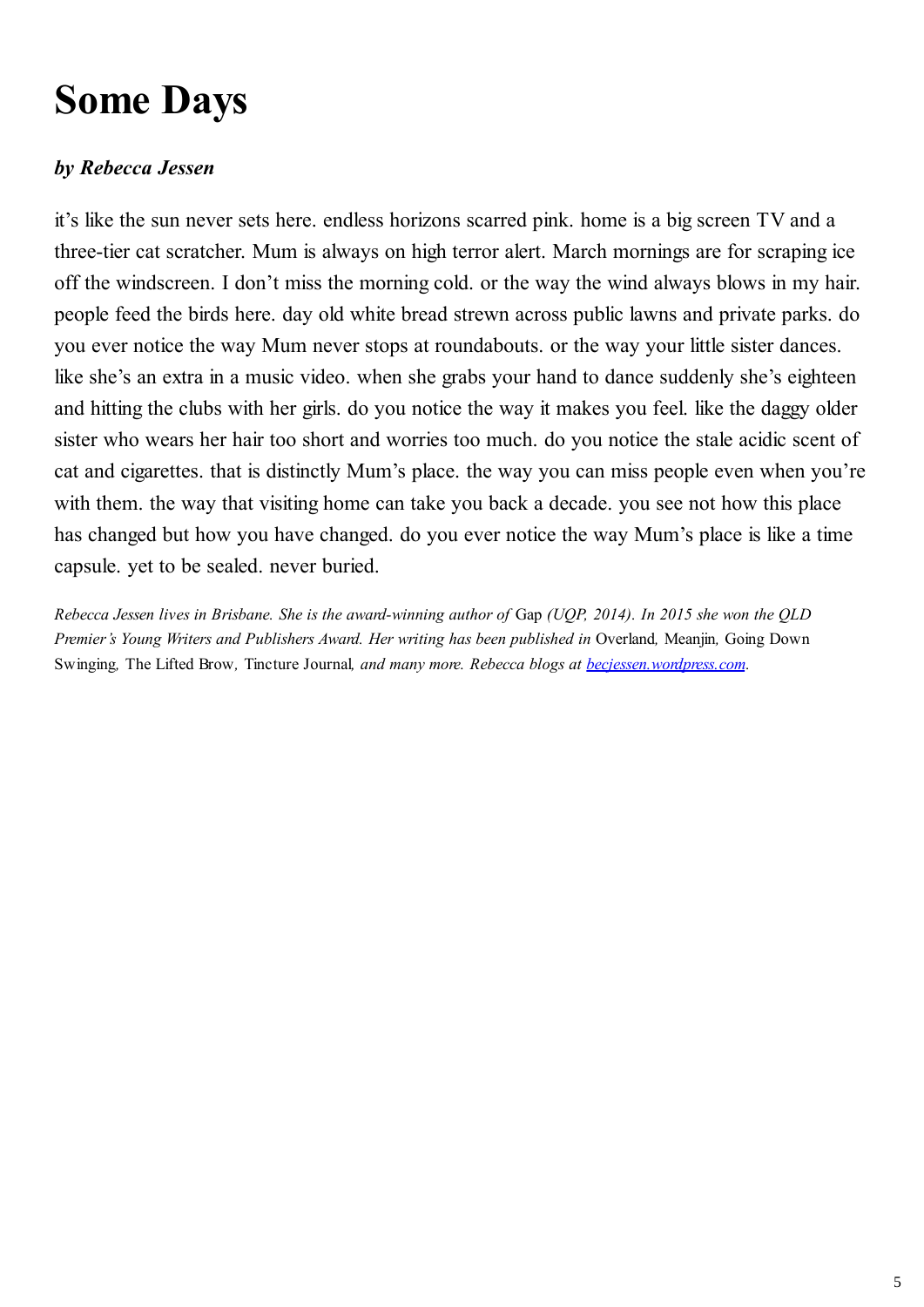### **Moederland**

### **Part One: I'm Not From Around Here**

*A postfiction series by Johannes Klabbers*

**I**

Belonging can be fleeting. I feel it for the first time briefly, six months after moving back to Europe, in the baker's on Christmas Eve queueing for a *tulband* cake—as especially requested by Moeder who never asks for anything, almost always refuses everything, and only ever gives you what you mostly don't want.

I'll bring a *stol* too, I tell Moeder on the phone.

—Oh no, I already have two.

Yes but this one is from the best baker in town. Yours are from the LIDL, two for the price of one? And no extra charge for the E202.

—What's E202?

It stops mould growing.

—Oh I should get some for the bathroom!

That deserves an audible giggle. I dutifully oblige.

Maybe you should keep your *stol* from the LIDL there!

I can tell she's smiling from her voice.

—Anyway, how do you know that baker doesn't put it in his *stol*?

They don't need to. It doesn't get a chance to grow mould. People buy it the day after it's baked and then they eat it all!

It takes a good hour to get to the front of the queue but no one really minds. The atmosphere is *gemutlich*. People who come into the shop and accidentally or on purpose try to jump the queue are gently reproached with a joke and elaborate hand gestures. The old bulldog who lives around the corner waddles in and subjects customers' shoes to random sniff tests. But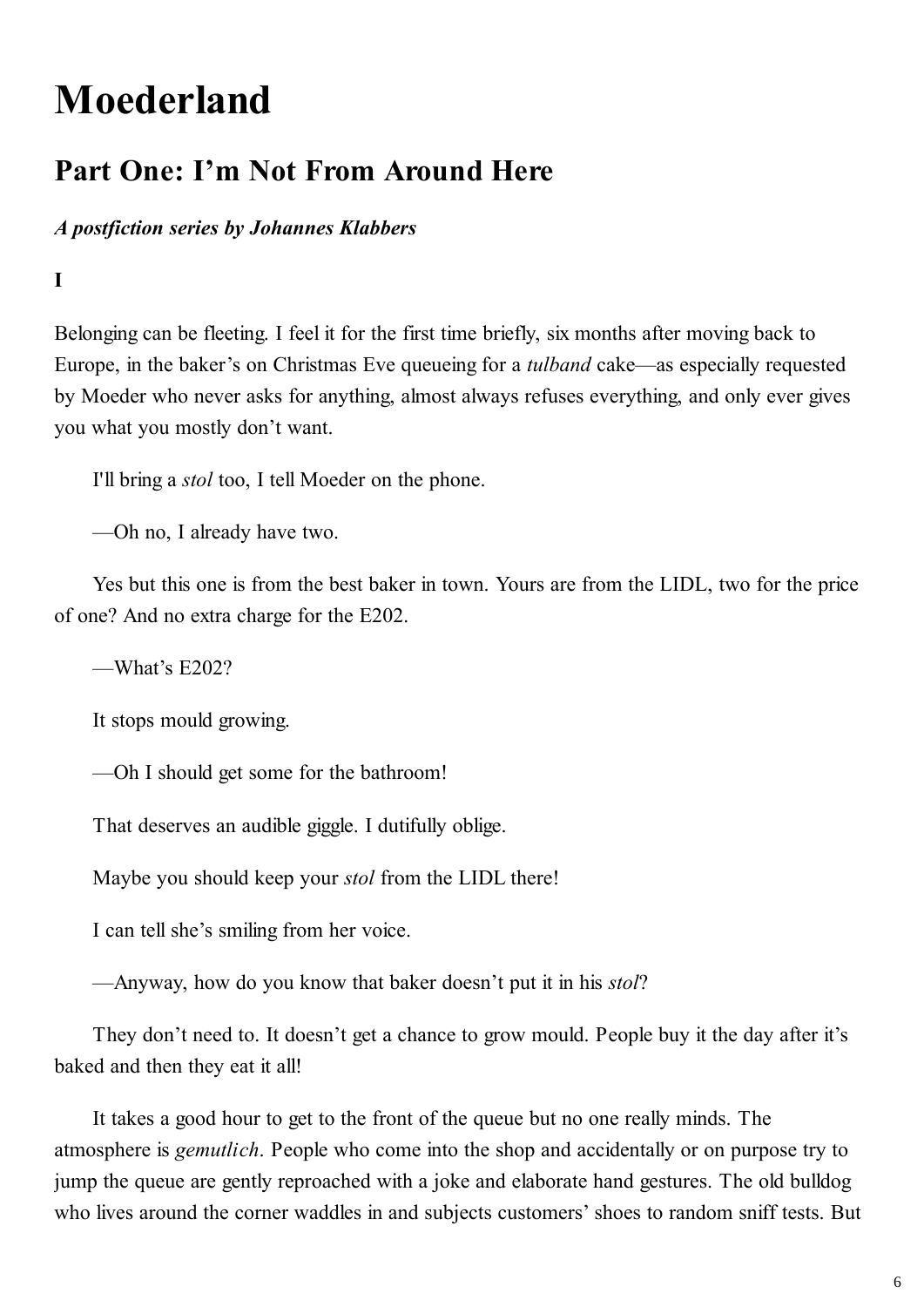when an *appelbol* is dropped to the floor my suggestion that it would make a suitable treat for the dog is not taken up. The thing is, no one can tell that I'm not from around here by the way I speak. As long as interactions are limited to a conversation about the weather or an order for Christmas cakes, no one would know. I could pass any shibboleth test. But I am unable to find words to voice the immense depth of my sadness.

The thing is, I have been here before. I was a child here.

#### **II**

The bare trees are outlined in white this morning. As day breaks I think it's an illusion at first, a trick of the famous Dutch light, but no, there it is. A heavy frost overnight has turned the humid air into ice and coated the trees in white, creating a chocolate-box landscape outside my window.

What is it to belong? I lived more than half of my life in Australia but it wasn't until the last few years that I felt I belonged there. And now I live in Europe. It is winter. It's not so much the cold—thanks to global warming it doesn't get that cold anymore—but the greyness that contributes to this feeling of otherworldliness. Belonging is not about longing. I don't long for 'Australia'. From my current vantage point I am sad to say Australia seems somewhat pointless. But I long for blue (cobalt, emerald, turquoise) skies and the smell that a leaf from a lemonscented gumtree releases when you crush it with your fingers as you walk in the early morning before it gets too hot. That's not nostalgia, it's a simple fact.

What have I come here to find? I have no idea, but one thing I've discovered is that I don't belong, even though this is where I lived for the first fourteen years of my so-called life. Just there is the bridge over the canal where I told Irene de Groen that I loved her. The shop where I bought her an ice cream is gone, but over here is where I watched her eat it.

The thing is, the ones who have been here all along can withhold the belonging.

#### **III**

Random walks reveal half-remembered spaces, streets, buildings, and sometimes I hear the voice of my grandmother, clear as day, say a street name: *Predikherenstraat*. As I turn left and right here and then right and left there, connections become apparent between the streets and buildings that I never knew existed.

Half the city was torn down in the late sixties/early seventies and replaced with buildings that now too are being demolished.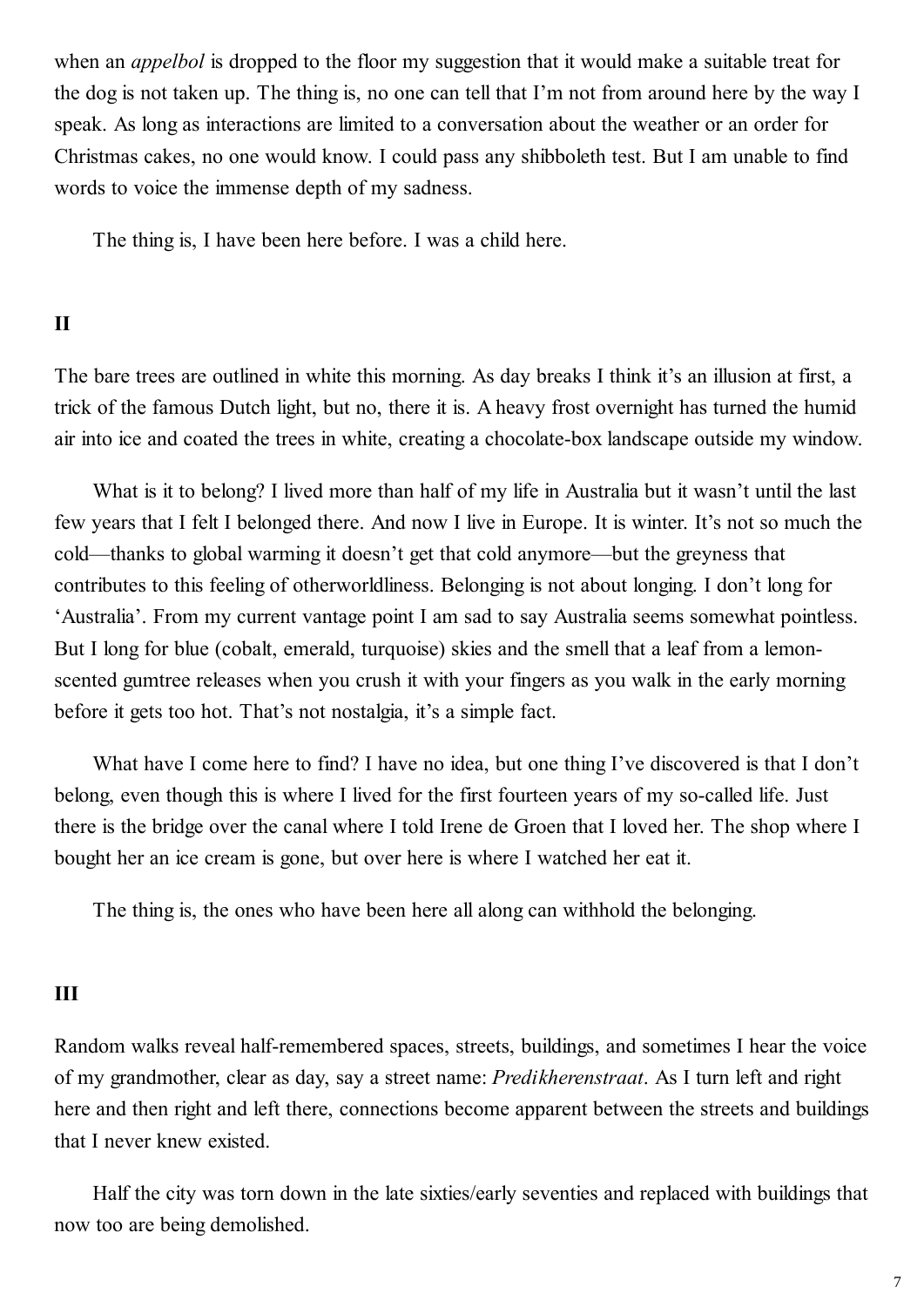What does it mean 'to belong'?

Soon after I turned fourteen, my parents decided to move from what was then widely thought of by the English as 'The Continent' to England. They asked me if I wanted to go and I agreed, but asking someone without any real agency to agree to something when they don't have another viable option is not very meaningful.

Australians don't tend to think of distances between European countries as significant, and geographically they aren't, but culturally and politically all those years ago—and so it seems again now—they were as far from each other as Australia and England; perhaps even farther because of the language differences.

Also, the little country where I was from had only recently been invaded and occupied by the fascists that had come to power in the east. More than a hundred thousand of its people were told by men with guns to leave their houses and put on trains bound for extermination camps. Only a few thousand came back.

I spent a lot of time in my childhood years in the company of an old *Mischlinge*—a half Jew—who would have been dead too had her race been recorded in the usually meticulously maintained population register, or if she'd gone to register as Jews and half Jews were required to do under the Nazi laws introduced soon after the invasion, or if she'd worn a star as she was supposed to do. But my grandmother wasn't someone who did what she was told. So there. It runs in the family. That's why I am here.

The old people never tired of talking about what happened during the war but they didn't speak about what didn't happen or what could have happened to them. And no one told me about what *did* happen to over a hundred thousand others who lived around here, spoke the same language, looked the same as us.

#### **IV**

I'm not from around here either. I'm from over there.

What does it mean to be *of* a place, to be *from* somewhere? Where are you *from*? people would ask me, mispronouncing my name. I never knew what to say. I changed my name to suit them, to make it easier for them to say. You can be different in so many ways, in what you wear or how you walk, or by what you say and what you don't say and in Australia too, I was an outsider, with my strange name and unconventional ways of being a person. I lived there longer than anywhere else but am I *from* Australia?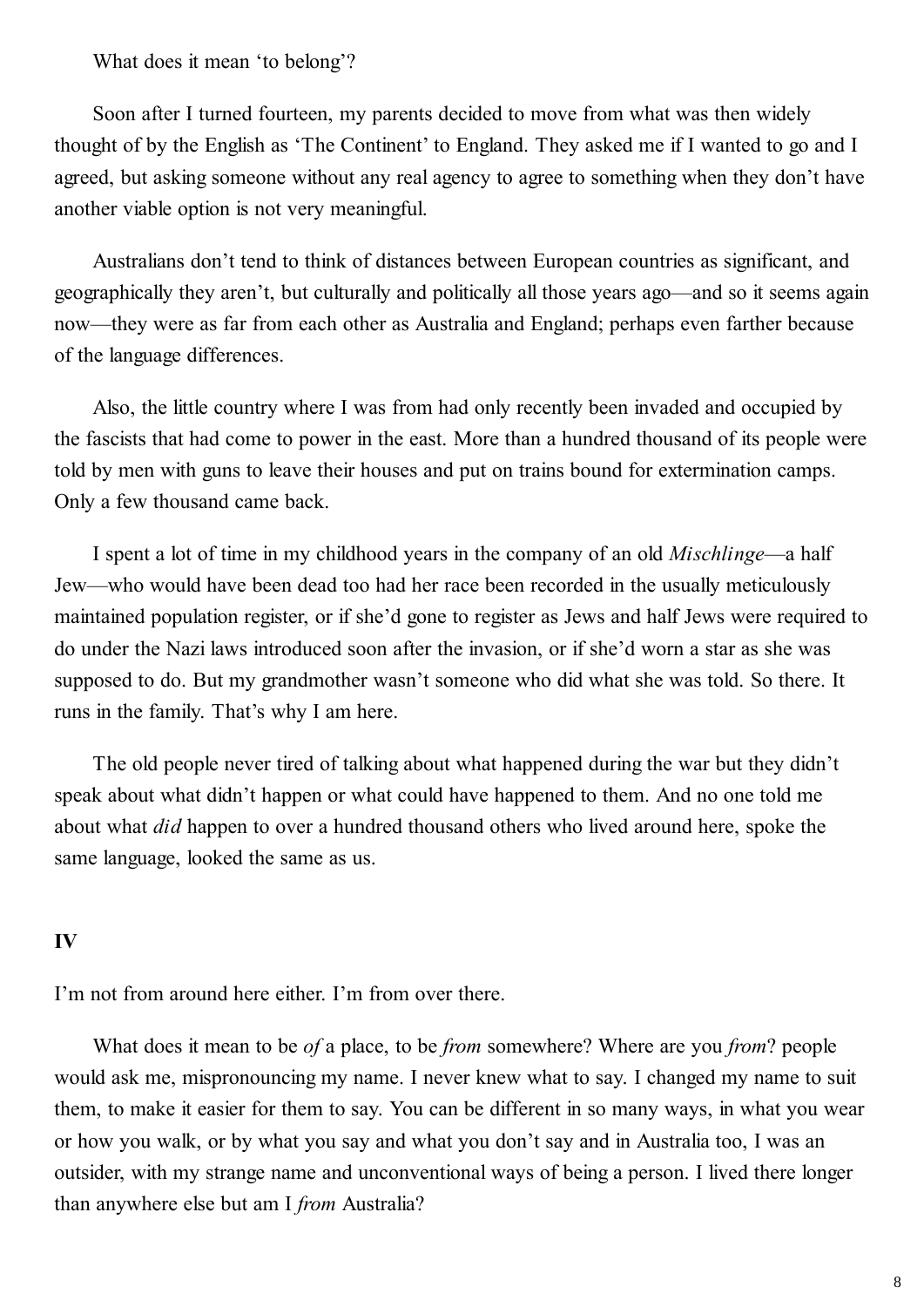On my frequent visits to the *Moederland* I felt awkward, like an intruder. People didn't understand where I'd come from, or why I went there.

In Australia, do people live in houses? My aunt wants to know.

—No Auntie, they live in huts.

I doubt if she'd ever left Holland.

Until a few years ago I didn't have an Australian passport. I had a permanent residence visa because I was married to an Australian. The marriage didn't last but I would lose the visa only if I lived outside of Australia for any length of time. I never intended to go back to Europe but. (They don't put 'but' at the end of sentences here, neither in Dutch nor in the odd form of English most people speak.) When the law changed to make it possible for Dutch subjects to hold dual nationalities, I became an Australian citizen. I'd hung on to my Dutch passport because the idea of having to apply for a visa to go to the country where I was born and raised and where my mother still lived was not something I could contemplate, but not because I felt like I belonged there.

And now I am here: a foreigner in my own country.

The thing is, belonging can be withheld, and it can be withdrawn. Someone can just decide one day that you don't belong here and if there are enough of them and they have guns and they're pointing them at you then it's true and it's as true on this side of the world as it is on the other.

When they came back—the ones that did—they found other people living in their houses, sitting on their chairs, eating at their tables. They told them to go away.

*Johannes Klabbers is thinking through what it could mean to write postfiction. This is the first of four postfiction pieces to be published in Tincture in 2017. See also [postfiction.space](http://postfiction.space).* 

*Johannes Klabbers is a Dutch/Australian writer and posthumanist therapist, currently living in Europe. He is the author of* I Am Here: Stories From A Cancer Ward *(Scribe Aus/UK 2016), which tells the story of an academic in the Australian outback who takes a voluntary redundancy and reinvents himself as a secular pastoral worker in the largest cancer hospital in the southern hemisphere.* The Australian *described it as "wonderfully insightful". His website is [johannesk.com](http://johannesk.com/) and he tweets [@johklab,](https://twitter.com/johklab) is on Facebook [@johkla](https://facebook.com/johkla) and blogs on Medium [@johannesk](https://medium.com/@johannesk).*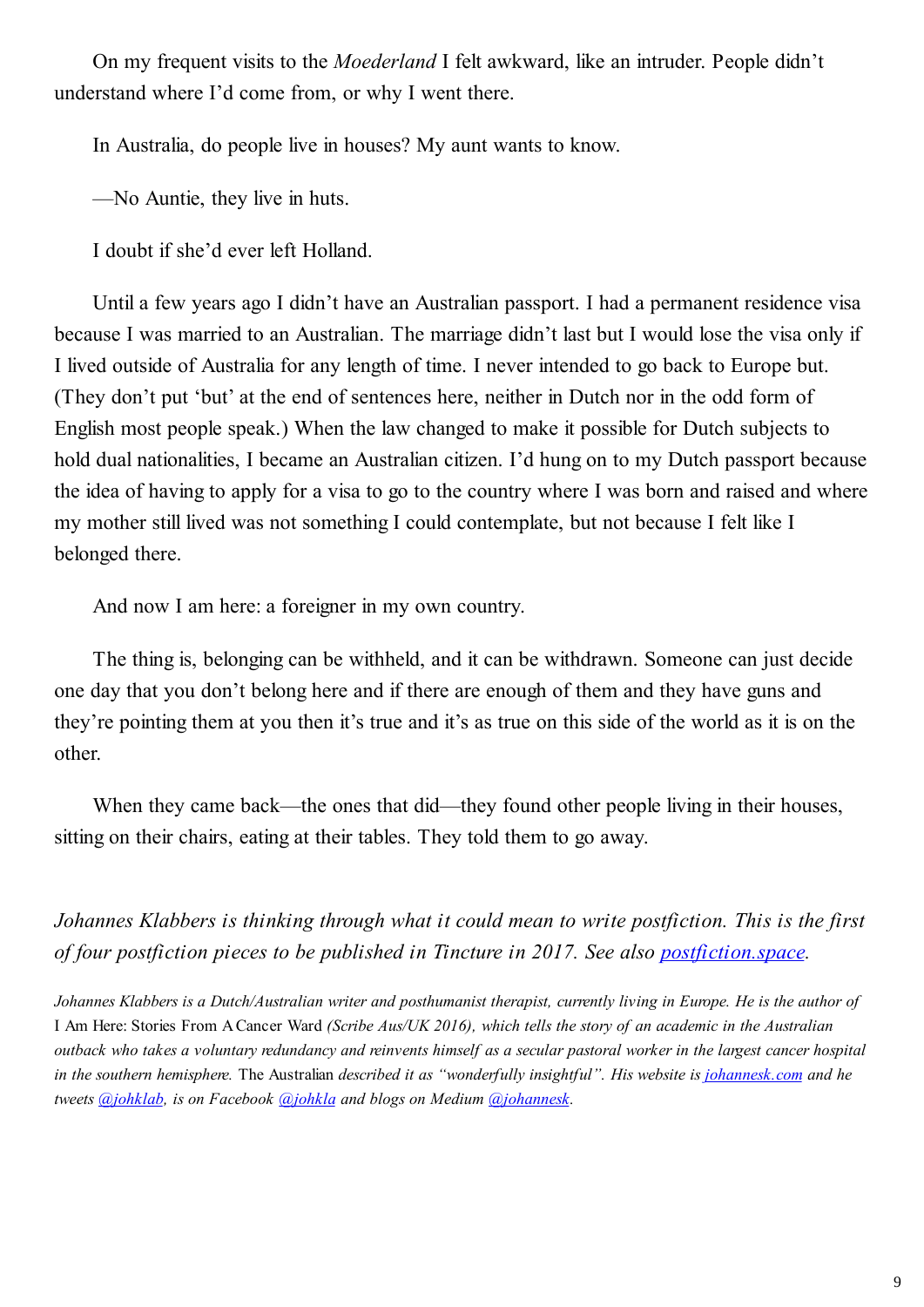### **Political Reflections**

### **Part One: The Day Trump Won**

#### *Non-fiction by Alexandra O'Sullivan*

The day Donald Trump won the election, I stepped off the train at Flinders Street and began according to Google Maps—a twelve-minute walk along Swanston St towards Embiggen Books. I could have caught a train to Central, and had a four-minute walk, but I was more familiar with Flinders Street, and I was feeling particularly in need of that familiarity. Those lovely old steps with the view of Fed Square and Young and Jackson, the air and the sound of the tram bells, all accessible within moments of stepping off the train. It's not like the claustrophobic design of Central, getting off the train underground and negotiating the escalators that climb endlessly up and down the different levels, until you finally manage to spiral your way out onto the street.

I was also glad of the time to soothe myself with the pleasure of city walking, a rare treat for me, and mentally prepare for the literary event I was going to. I wasn't performing, but socialising is a performance for me. The streets were busy. Distracted by a group of buskers, I walked into the back of a man, then repeated "I'm sorry, I'm sorry, I'm sorry," until he eventually turned to forgive me. I was feeling shaken. It was a day that had shaken me. Not just me. It had shaken my feminism.

It had been kicking along just fine. I'd been writing nifty little articles about gender socialisation, motherhood and rape culture, and standing on a sturdy foundation of beliefs. I thought the world understood me, and vice versa. But that was just the microcosm of social media holding up its mirror. Trump's victory had smashed me right through it to the other side, and there I was, cut and bleeding, with this new ground shaking underneath my feet.

It was a relief to step through the door of the book store and back into my world. The world of writers and literature nerds. This crowd was my crowd. But as a writer steeped in self-doubt, I have only to change the order of the words to change the meaning. Was this crowd my crowd?

I scanned the room and spotted someone I knew, but although she waved back, she made no welcoming gesture for me to join her, so I didn't. Instead I skirted around the edges, pausing by the snack table to feign casual nibbling, before finding an empty chair and claiming it. There was a woman hovering above the chair beside me, and when she caught my eye I made a welcoming gesture and said, "feel free to sit," as if I owned all the chairs in the room. She sat and we started talking. She told me she'd cried when she heard the election results. I nodded in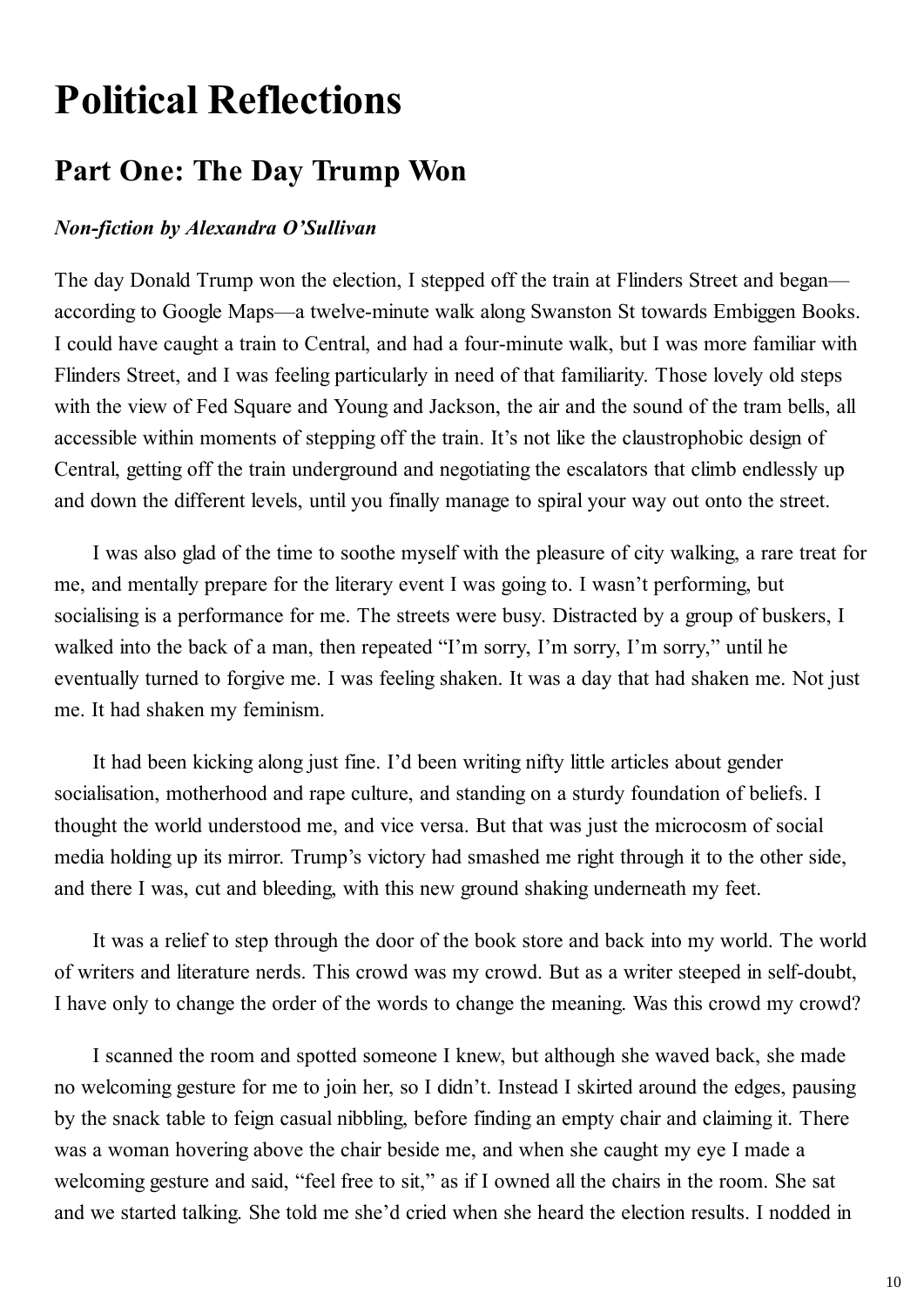agreement, but I haven't cried for years. It feels too much like giving in. She was classically beautiful and studying a doctorate, and I wondered how my bachelor's degree and cheap haircut was holding up beside her.

I'd had my hair cut just a few days before. The hairdresser was a brisk middle-aged woman who didn't listen to my request for a short bob. She cautiously snipped at the edges, leaving it far too long, whereas I wanted the freedom of a brutal cut. *Just lop it off!* I wanted to shout. Instead I'd murmured timidly, "maybe a little shorter, maybe a little shorter," until I felt I couldn't ask any more from her. Somehow it had ended up uneven and I agreed that I must have been sitting with my legs crossed—I hadn't. "See what it does!" her scissors flashed in the mirror as she snipped at the longer side.

§

The publisher running the event gets up to talk about an upcoming book that I have written a piece for. I want to tell the woman beside me that I'm in it, but there's no way of doing that with any level of dignity. Instead I listen to the publisher talking about motherhood—the topic of the book. She's telling a harrowing story of giving birth to a dangerously premature baby. I'm pulled into the world of neonatal wards and tiny babies struggling to gain the weight they need to join us out here. Tears press against the back of my eyeballs.

When she finishes, I stagger towards her like someone drowning. She smiles at me quizzically.

"You look familiar?"

"We met at Scribble Creative, and I wrote the thing for your thing."

She doesn't comment on the thing I wrote for her thing. *She hates it she hates it she hates it.* I gesture towards the stage.

"That was—"

I knock my fist against my chest. I am all feelings and no words tonight. She smiles and nods at me, understanding. We talk for a bit, then suddenly a light breaks over her face.

"Hang on! You're Alex O'Sullivan, you wrote a piece for the book! I loved it!"

§

Later, I'm leaning against a table of books and sipping from a glass of wine, listening to the open mic section that I'm too scared to put my name down for. The performers are angry tonight.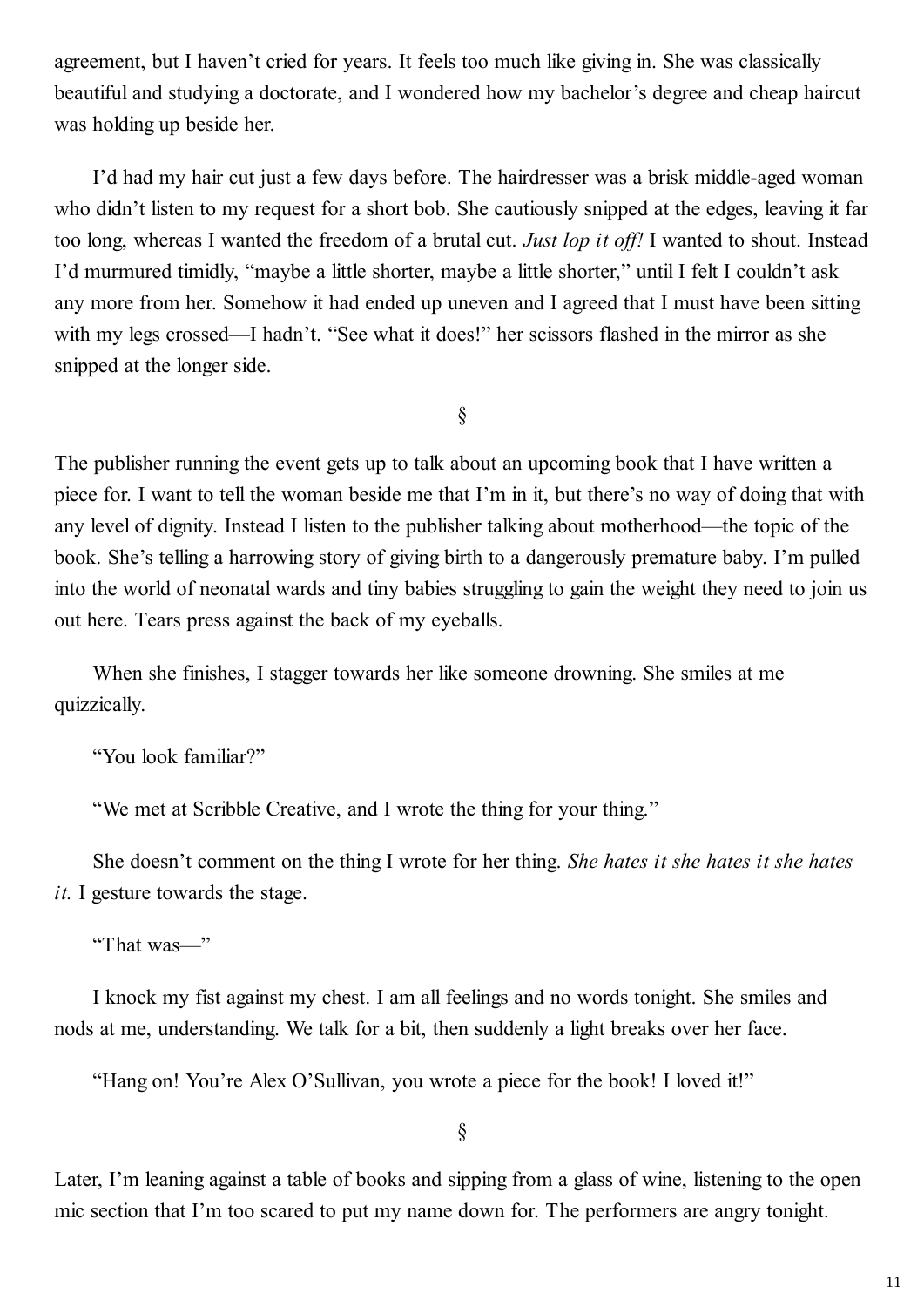They're reading political poems from their iPhones. They're striking at the zeitgeist.

I want to talk to everyone in the room. These beautiful people who can articulate so clearly and angrily the mess of the world right now. For me, it's less clear, and cautiously angry. After the readings, I end up talking to a guy who is working on a PhD about how nature can be art. He mentions Nabokov, and I feel immensely proud that I can chime in knowledgeably about his work with butterflies (thank you *QI*).

I get invited by a friend to the after-event dinner. I'm chuffed. They want me to join them. Do they want me to join them?

"Can I join you?" I ask as I trail out after a different publisher and a celebrated feminist poet I've been wanting to meet for a long time.

"Yes."

The publisher avoids my eye and I feel like I'm in high school all over again. My idea of what defines the cool kids may have changed, but even at thirty-one years of age, my desire to be with them has not.

At the restaurant, I step on the feminist poet.

I had just finished telling her how much I'd been wanting to meet her. She had listened sweetly. She's child size, and I had been babbling and trying to illustrate how much I looked up to her, as I towered over her. Then she had turned to enter the dining area and I stood on her heel, pulling off her shoe.

Fucking hell, I'm Trump.

I should probably leave now, before I do any more damage.

§

Later, I walk towards Flinders Street to start the long journey back to Frankston. I will use this time to start making sense of Trump's victory, to turn the arguments over and over in my mind, until they refuse to turn anymore, and then I will turn them over some more. I know it's not as simple as choosing to be on one side or the other. If it was, it would be a no-brainer. You have to find a way to smash through your own mirror, even if you get hurt doing so, and access the other side. Or else how do you create change?

My editor had wanted me to write something about the election, but I know this thing will not be her thing. This indecisive rambling. Alone again, and walking, the questions that had been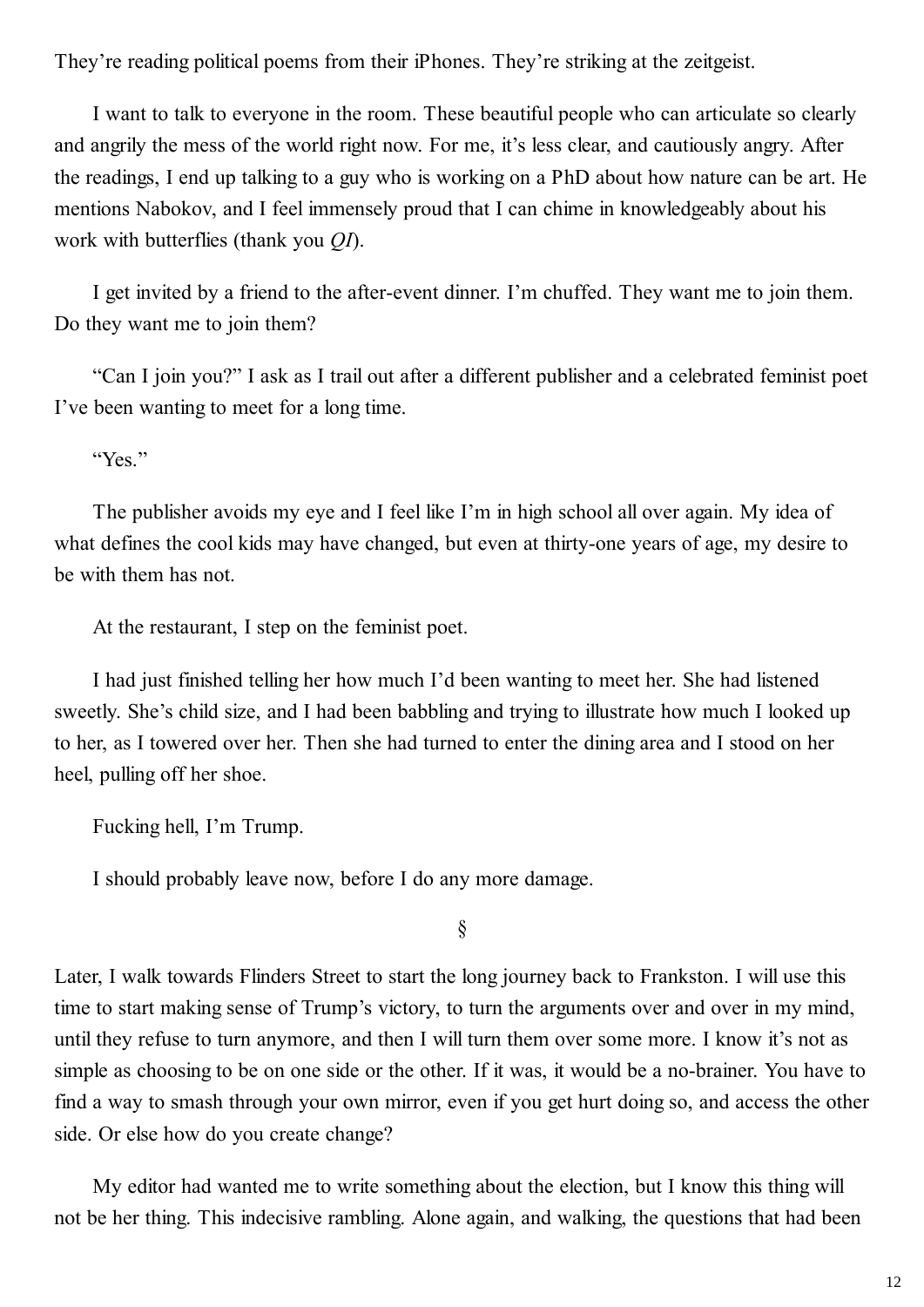crouching in the back of my mind could finally come out of hiding. Had we done this to ourselves? Had we spent too much time gazing at our own reflections and shouting at everyone who didn't see what we could see? Had that created this terrible imbalance?

Had I been sitting with my legs crossed this whole time without realising?

Good intentions are never enough.

I'm always trying to do the 'right thing'. I was buying eggs at the supermarket the other day, and there was a woman hovering over the display in front of me. She was reaching her hand out to get a carton, then changing her mind, pulling her hand back. "It's hard, isn't it," I said to her in sympathy, "trying to find the most ethical one. How do you know?" She gave me a blank stare, and I realised that maybe she was pausing for a whole different reason. Maybe she was concerned with the quality of the eggs, or the price. I leant past her to grab a carton of free range, murmuring "sorry, sorry."

§

The morning after election day, I pull the doona over my head, and lie like that for a long time, reluctant to venture out and turn on the TV. I don't feel ready to face the world, the big world this time, not just the one I think, I hope, I maybe fit into.

I get up eventually, and poke around the kitchen making myself breakfast. I slide an egg off my spoon into the boiling water, then press my phone and ask Siri to set the timer for three minutes. "Setting timer three minutes," she tells me in her cool, impersonal voice. Then she adds, "don't overcook that egg." For some reason that last part, her awareness of what I'm doing, and her calm advice, makes me want to cry.

*Alexandra O'Sullivan has a BA in Media Communications, Literature and Creative Writing. She writes articles for* The Radical Notion*, along with writing fiction and creative non-fiction.*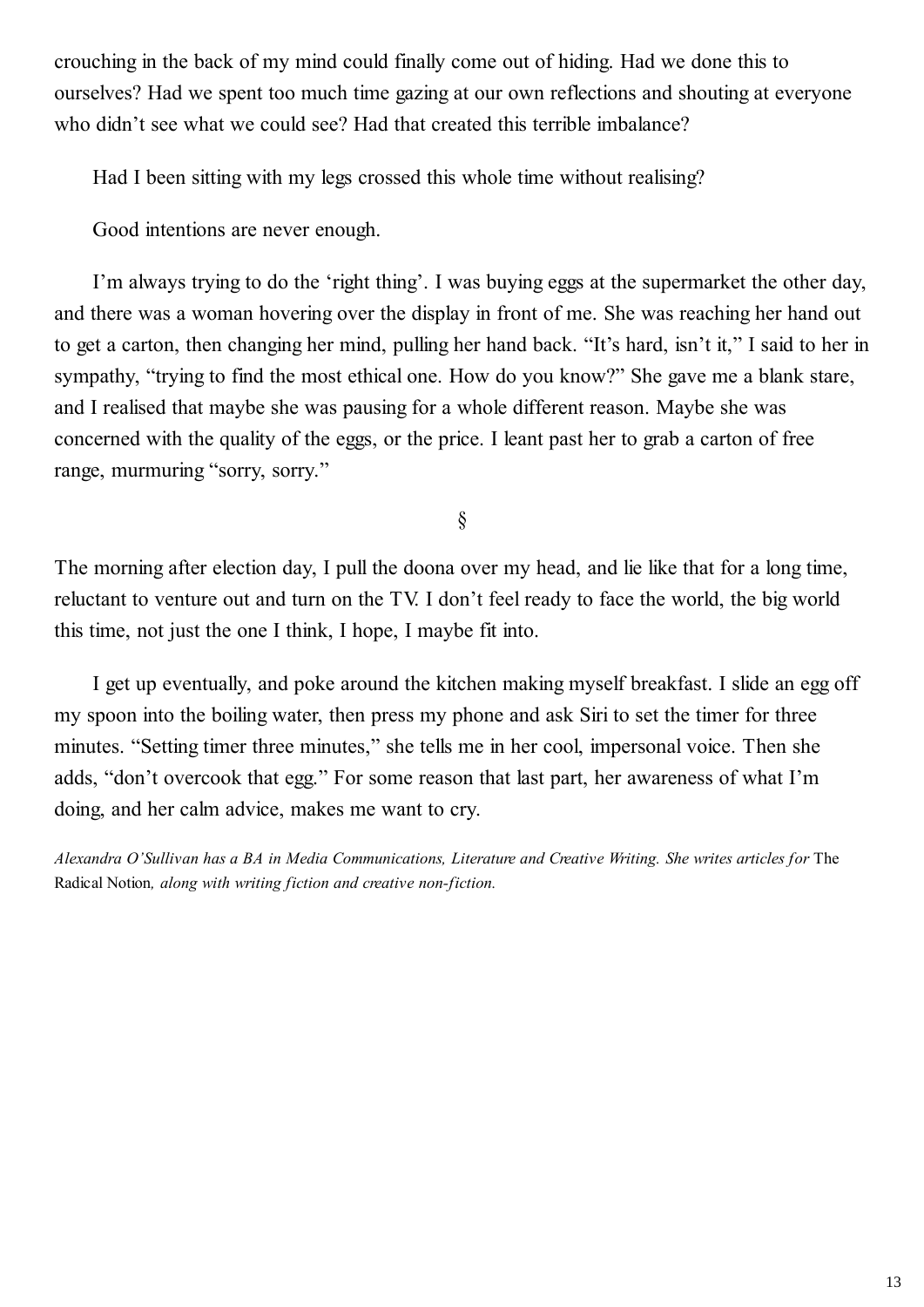### **The Need for Poetry**

#### *by Mindy Gill*

*with Jeet Thayil*

is old, very old, though not venerable. Imagine a picture of an old man, his shirt open, his big belly full of pork and rice wine, asleep on the road, scars all over him, his hands for a pillow, imagine the untended whiskers on his face, his staff thrown some distance away, not yet stolen, his dirty feet, now imagine the moon above the man, the chaos it bestows on the ocean, which could pluck it like a pear from the sky in one cold metallic wave, and in that wave imagine the fish discovering the myth of the other world, a world not preserved by salt for air, without the elegance of jellyfish, and here is where they realise how our sky begins with black while theirs begins with light, now imagine our sky sliced from a bigger sky, a universal sky, tiger-striped with planets and space stations, now imagine the scientists on those space stations using equations to find us another, gentler star to call home, and what are homes but places to keep things we love that we destroy and leave? Now imagine the man who drew the picture, who waits for the old brawler to awake so he can tell another one, a quick story to start the day.

*Mindy Gill is a Brisbane writer whose work has appeared in* Australian Poetry Journal*,* Voiceworks*,* Hecate *and elsewhere. She writes for* Peril Magazine*.*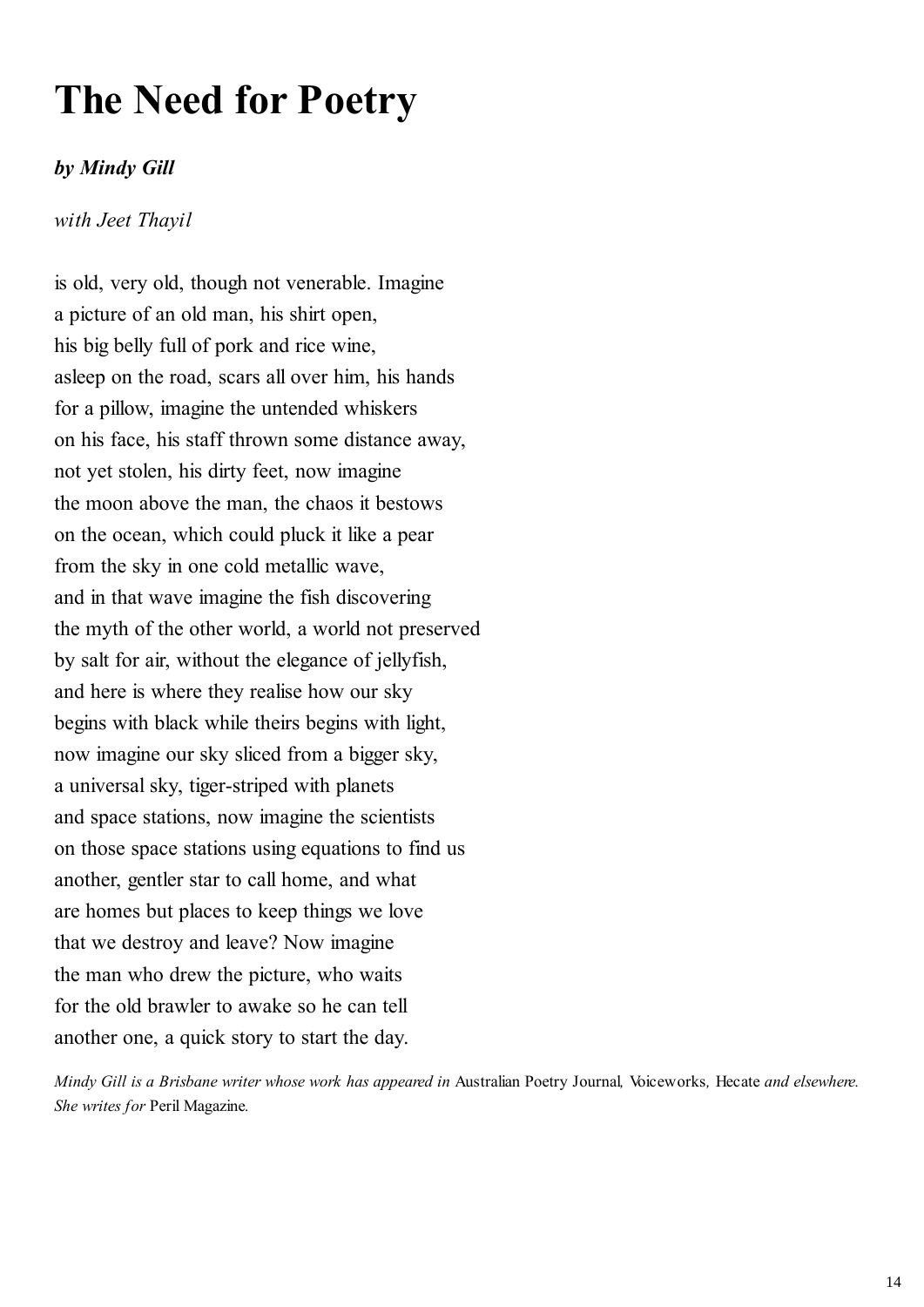### **Water Lily**

#### *by Douglas W. Milliken*

Elaine has been balding in such an enduring, inexorable way that her pink scalp glistens beneath her fine puff of hair: a skinned grapefruit in a spun-sugar cloud. Elaine has eyeglasses whose prescription needs updating. Elaine has shin splints from working forever on a cement factory floor, and Elaine has a shotgun. A double-barreled ten-gauge with an ivory handle like a pistol. Annette would have called it a riot gun. Elaine keeps the gun in her lap.

Elaine has an alligator in her seasonal pond.

Elaine has cause to be armed.

*Pond* though might be too misleading a word. More than anything, it's a puddle. Long and shallow. A fetid red pool. Hard-packed terracotta is what Elaine has built her home upon. Slick when wet and slow to dry. Drainage, consequently, is a joke.

Nor is *seasonal* quite correct either. There's only a wet season here and a dry season. Elaine, in all her years, has yet to witness a dry season. Every day, four or five times a day, the constant and galvanised lead sheet of sky collapses into pummelling rain. Fat, warm drops the same temperature as skin. Whapping the tin roof. Gathering in the hollows.

Yet this time, the puddle is a pond and the pond is seasonal because this has never happened before. The house Elaine built on her land's highest point is a saltbox on a cement slab with red clapboards and a green metal roof with a screened-in porch overlooking the acre of marl caldera out back. A few twisted locust trees lean their shade above her house. The sloping acre is dented and weed-patched and where the frogs like to enact their dramas when not in the marshes, screaming for sex. Elaine likes to watch the frogs from inside her screened-in porch. She uses Annette's binoculars. It's called retirement for a reason. There are worse ways to kill a day.

But this year something happened and the rains grew meaner, the clay less forgiving, and over the course of days the sloping acre filled like a washbasin with murky water, the puddles swelling to link together, annexation after annexation finally forming a broad, shallow pond.

The rain died down and for a few days the frogs swam as if it were a novelty, as if they were not hatched in the stuff, skirling oily wakes behind the knobby pimples of their heads. Then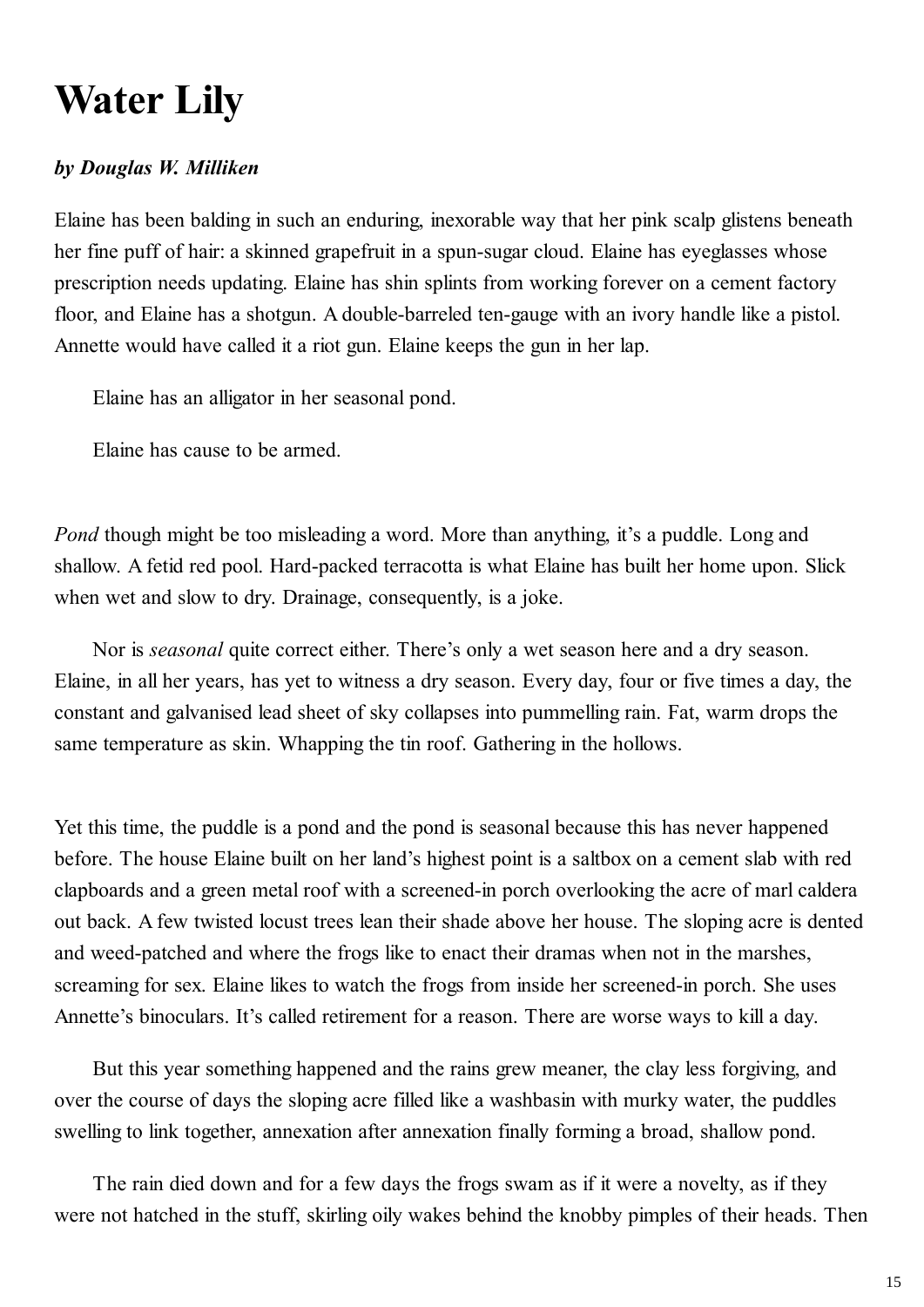the alligator appeared, basking malevolent and patient in the soup, and the frogs all at once were gone.

Annette would not have stood for this. A lot of the weeds choking Elaine's acre wilted and disappeared beneath the cloying ochre tide. Others, though, grew taller, flourishing in the mire. New awful insects appeared, too. They contained far less joy to watch than the frogs had.

One morning from her porch, Elaine—still glassing for a pimpled head, still hoping the creature would grow bored and retreat—noticed a single lily pad floating in the murk. Just a spotted green disc, wavering oblong amid the red.

Lowering Annette's binoculars, she wondered, *How did you get there?*

For the first week after the pond came and stayed, Elaine stood guard from the blind of her porch, squinting through fogged lenses while her aching shins screamed. The alligator rolled and drifted and rolled. In no hurry. Seeming sometimes almost inert.

Peering through the screen one squid-ink night, Elaine wondered if maybe this was okay. Maybe a change was good. Or was this even a change? Countless puddles had become a pond. Countless frogs had become a dinosaur. This was consolidation. This was progress. She told herself: *You can live with progress.*

Heard but unseen, a splash responded in the dark. Like a tree falling in water. At the core of the wet slap was a thud.

And later still, amid the shriek of midnight insects: a low bellow felt more than heard, shaking the springs of her bed, her windows, the water in her nightstand glass.

In the morning, Elaine resumed her vigil. Her shotgun joined the watch.

Scatter was a factor to consider. Which, framed differently, meant range. But slipping wasn't anything she felt particularly inclined toward, either. Her square frame was built for carrying, for lifting. She could mule a load up a mountain. She could pylon a weight aloft. Elaine knew this about herself and knew this, too: a figure skater she'd never be. Slipping wasn't anything she inclined toward.

So:

Alongside the house leaned odd cuts of plywood and pressure-treated planks left over from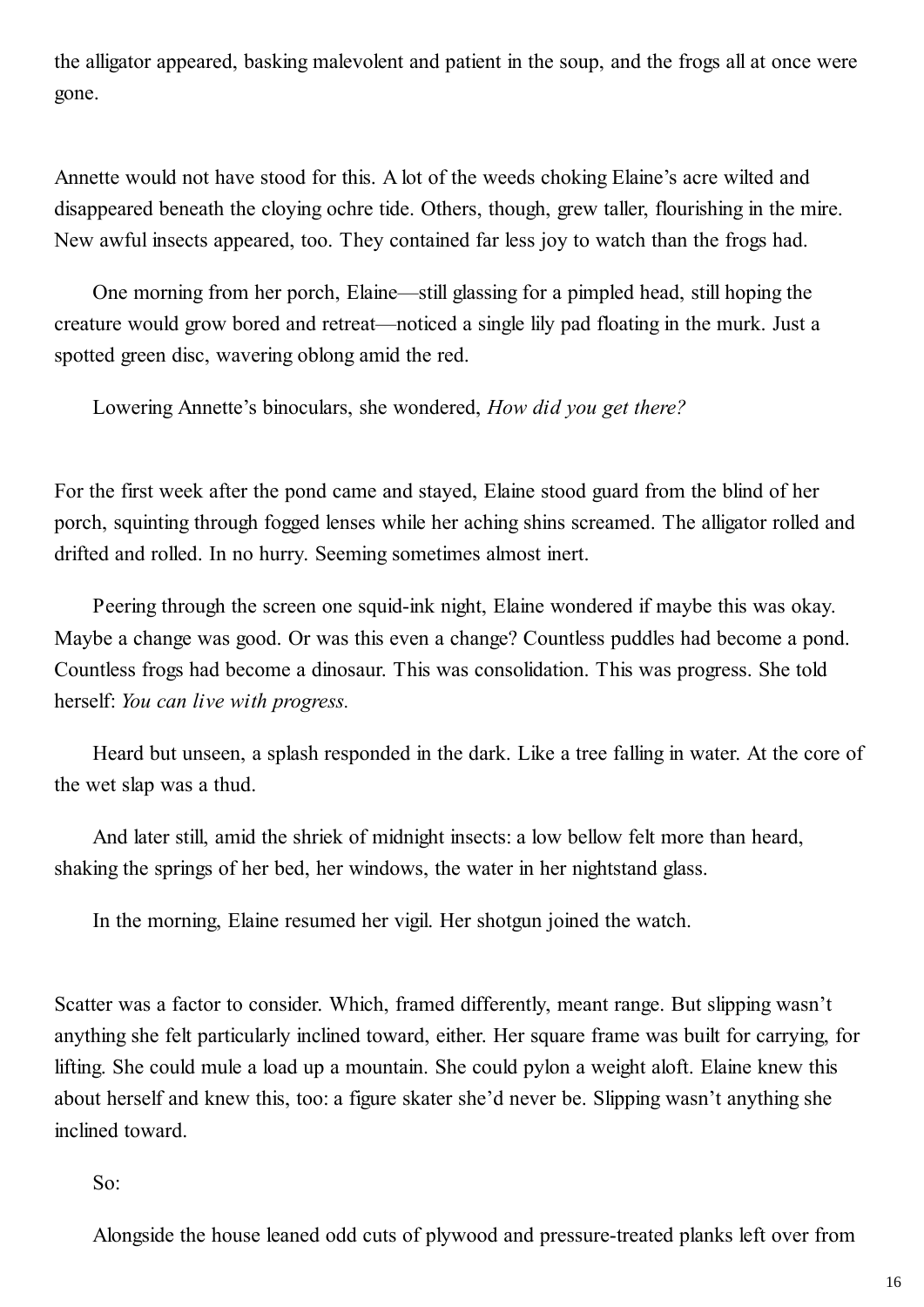a shed she and Annette had once built. One by one, Elaine gathered the plywood and two-by scraps and fixed them in the clay in a line down the slope, setting a path from her porch to the pond.

Elaine saved the largest piece of plywood for last. She laid it square at the water's edge.

Above the pond's ferric meniscus, the creature's eyes followed her progress ascending and descending the slope. Faint ripples flickered where its nostrils breathed.

On top of the plywood, Elaine placed her favourite blaze-orange lawn chair. She also brought a radio.

The lily pad lolled with the unstill surface.

The creature flared its nostrils and sank.

Elaine sat in her lawn chair where the water lapped the plywood, and laid her shotgun across her lap.

She listened to baseball while she waited.

She listened to the oldies.

Some mornings, Elaine brought with her a thermos of Sprite to her plywood by the water. Sometimes she'd bring a cooler of snacks. A bag of chips with its mouth rolled open. Pimentocheese sandwiches cut in quarters. Anything she could eat with one hand without looking.

A heron might land then desperately fly away.

The water lily bloomed whitely in the scum.

She began thinking of her waterside plywood as her Observation Deck.

The alligator's back and snout and eyes looked like burling scales along a jack pine's ragged trunk. Thorny like the limbs of locusts. Floating so still, pushed wherever a breeze might guide: it really did look like a log. Huge. Inanimate. Sound. Then the creature would swish its great ridged tail, foam the brackish water with sloppy white breakers, and all doubt would be dissolved. It looked like nothing but what it was. What it was was a threat.

When it rained, it rained on Elaine. As ever, it rained four or five times a day. It didn't bother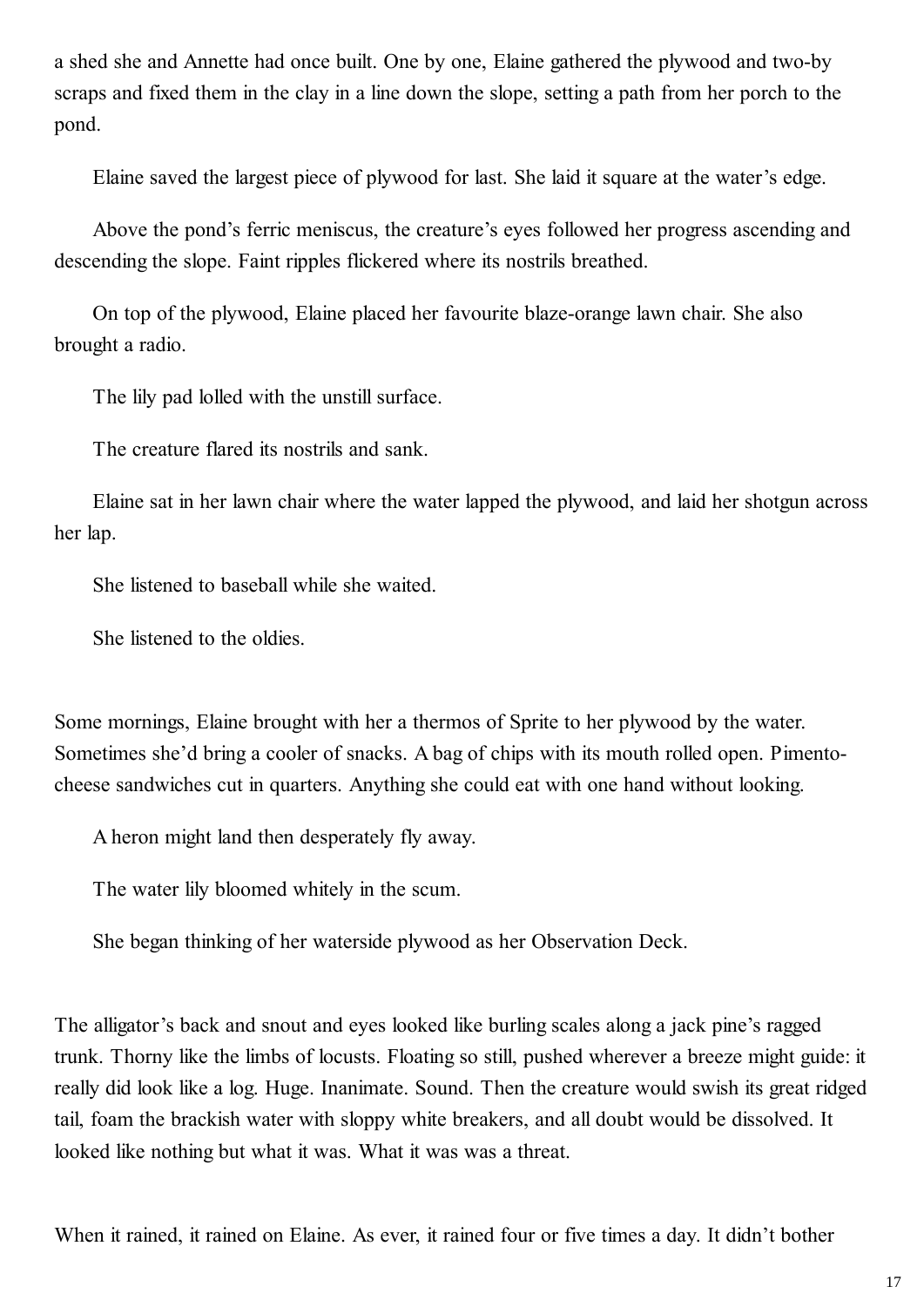her. She'd been rained on before.

Sometimes there were flies and sometimes there weren't. That didn't bother her either.

Elaine's rule was defense. This was her home. No one else's. When the striking time arrived, she'd strike to kill. But only after the intruder struck first. She could wait as long as she needed to wait. Annette would say just bag it and tag it, but Annette wasn't here. It wasn't her call. Elaine could afford to be patient. She would not strike first. In her mind, she certainly would strike last.

When her supplies ran low, Elaine stopped bringing a cooler to her observation deck. Hunger, she thought, would be her whetstone. She stopped bringing a thermos of Sprite. She would not walk into town to buy food. She would not abandon her post.

And she could not understand why the creature was here. Sloshing lazily in the foul stew. Alien eyes shining black. There were no fish here. No turtles and no nutria. A tepid, foodless pool. So why here? Its craggy back sluiced over in water. Lurching, then holding still. What was it waiting for? Why was it here?

*What else*, Elaine wondered, *is out here but me?*

And later:

*Why are you waiting for me?*

Listening to the radio, it sometimes seemed to Elaine that the creature was listening too. Articulating its middle so slightly to the music. Slapping its tail when another team scored a run.

Palms sweating against the ivory inlay, evermore ready, Elaine squinted at the water and wondered, *Are you mocking me?*

Annette would not have stood for this. One dusk when her vigil was ended, Elaine carried her gun into the house to discover an opossum in her kitchen trash. She found another playing dead in her sink. When she prodded it with the cool muzzle of her ten-gauge, it hissed at her, rodent teeth bared. Then it slunk beneath a cupboard.

Taking up her night watch in the screened-in porch, she had to wonder how long had the rat liars been living in her house.

Only later, lying reluctantly in bed, could she finally rephrase the question: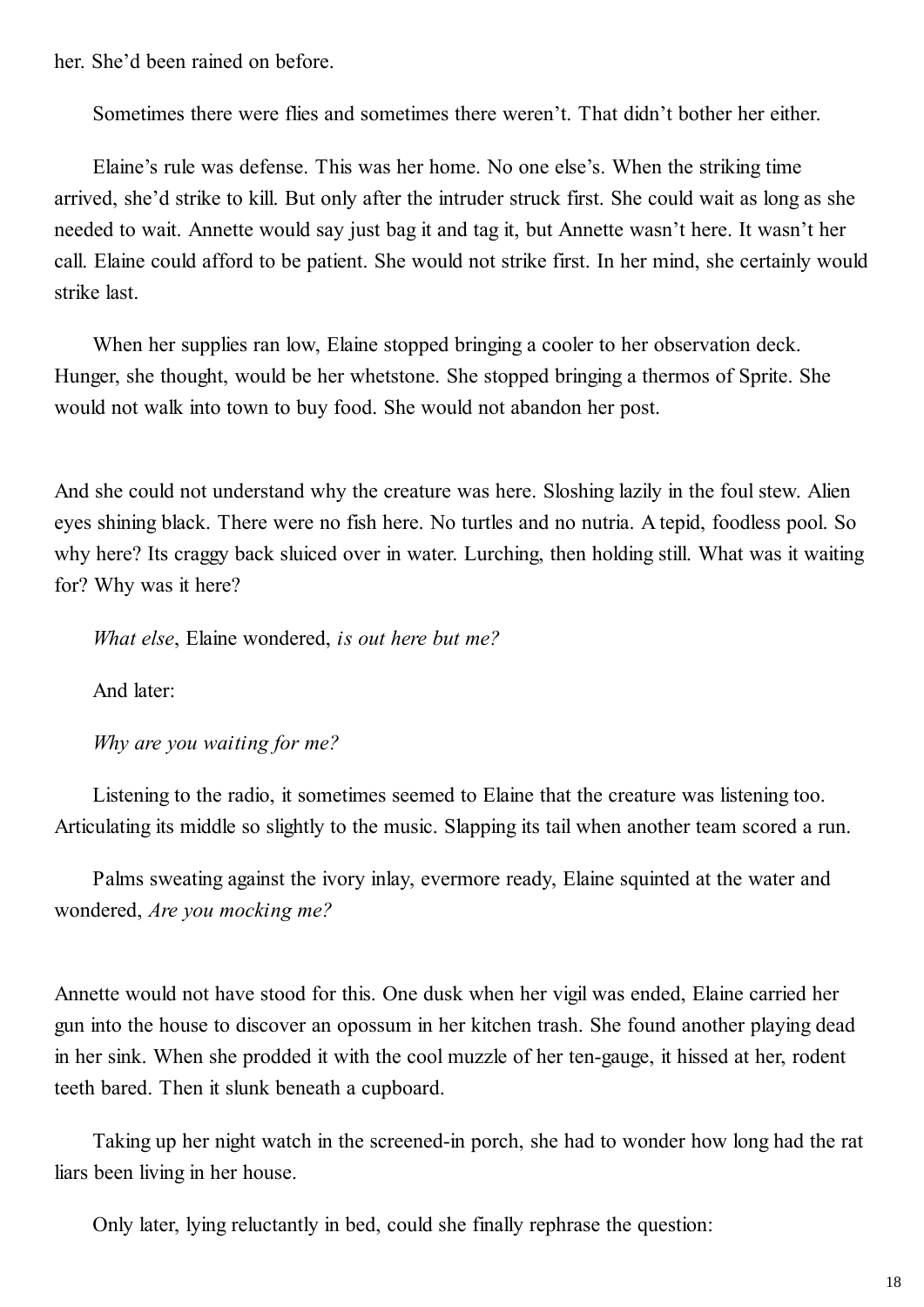#### *How long hadn't they?*

One morning Elaine found her blaze-orange chair tipped over in the clay, red claw prints stamped on the deck. A long smear of mud marked where her chair had been knocked away. As if the creature had lain in her spot. Her radio was nowhere to be seen.

In her sleep, Elaine had heard nothing.

Yet another morning she discovered a bullfrog the size of a candlepin bowling ball waiting on the observation deck. She accepted this as a good sign. The bullfrog maintained its place alongside her throughout the day, its throat inflating and deflating with a marching drum's pace, the occasional wooden *pong*, though by the next morning's dawn, it too was gone.

The danger of being always so close to the water was terrifying, but it was also manageable. She could see (albeit blurrily). She was prepared (albeit hungrily).

Nights, though, were different. Elaine was inside and far from the pond. Maybe she'd hear the creature emerge from the water if it came for her in the dark. But maybe she wouldn't. And either way, she would not see it coming. She would not know where to look. And though she could watch and listen all day every day, always—always—she would need to sleep. So who would watch and listen then? That question alone was enough to keep her awake. But not forever. Not ever long enough.

The opossums had given up playing dead whenever she entered her kitchen. The opossums no longer hissed. To the blind rats, she was part of the backdrop now. Annette would not have stood for this, either.

*But Annette isn't here*, Elaine repeated herself. *Only the creature is here.*

And standing one night with her nose to the screen and the dark outside pressing back, she thought for the thousandth time and even said aloud:

"You want me. But you will not have me."

In the dark there came no splash of water. No thump of claw on clay.

It was only the next morning, descending to her final vigil as the lone water lily bobbed like a buoy in the pond, that she realised: the creature believed this very same thing.

The red water rippled with movements unseen.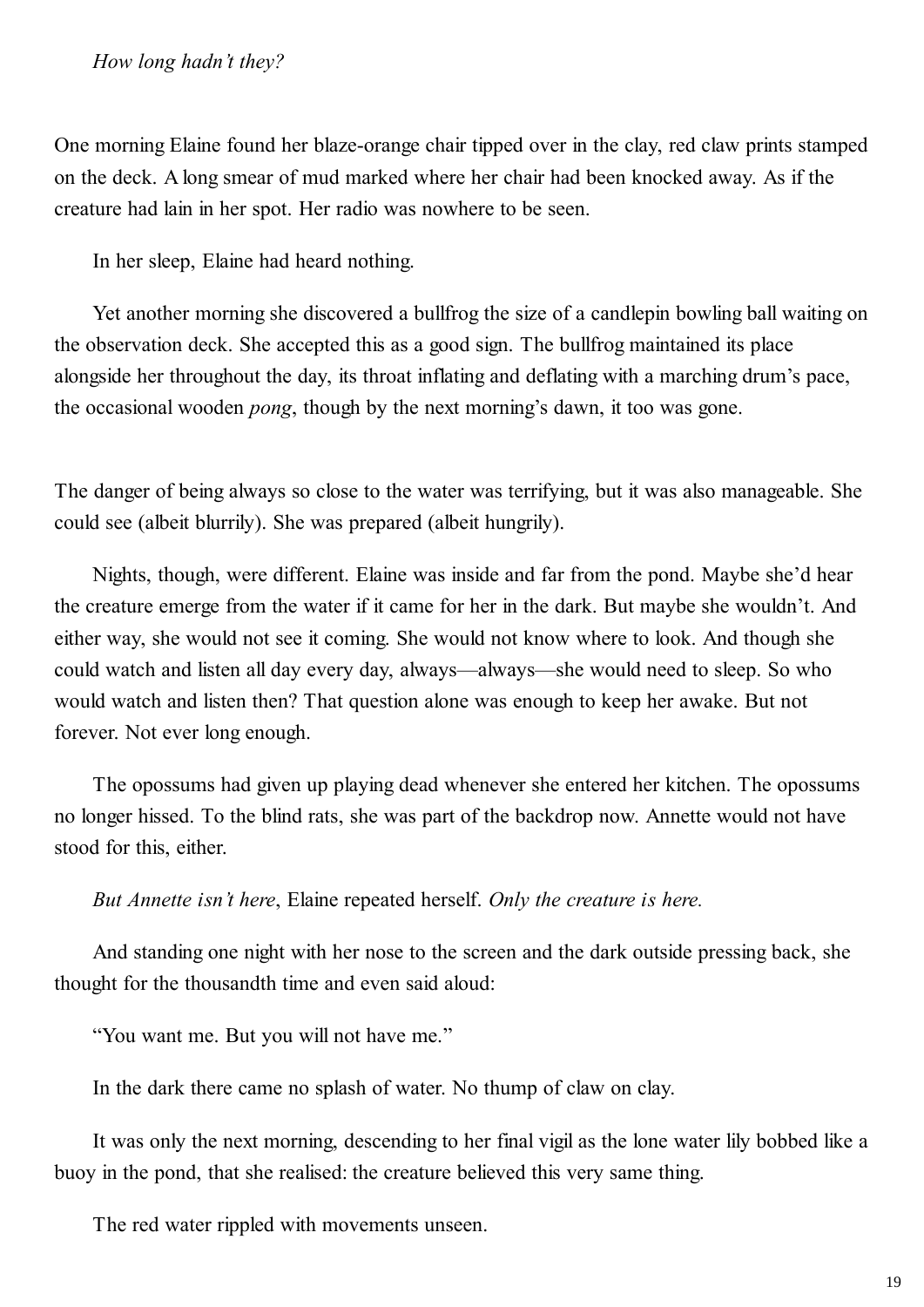The galvanised sky cracked open with rain.

The tin roof popped.

The filthy meniscus popped.

Seeing and seen, the vigils resumed, each lending purpose as the other lent back.

*Douglas W. Milliken is the author of the novel* To Sleep as Animals *and several chapbooks, most recently the pocket-sized editions* Cream River *and* One Thousand Owls Behind Your Chest*. His stories have been honoured by the Maine Literary Awards, the Pushcart Prize, and Glimmer Train, and have been published in* Slice*, the* Collagist*, and the* Believer*, among others. 'Water Lily' was written as part of a fellowship with the Hewnoaks Artists Colony. His story 'Arena' was published in Issue Seven of* Tincture Journal *and is [available online.](http://tincture-journal.com/2014/11/25/arena-by-douglas-w-milliken/) [www.douglaswmilliken.com](http://www.douglaswmilliken.com/)*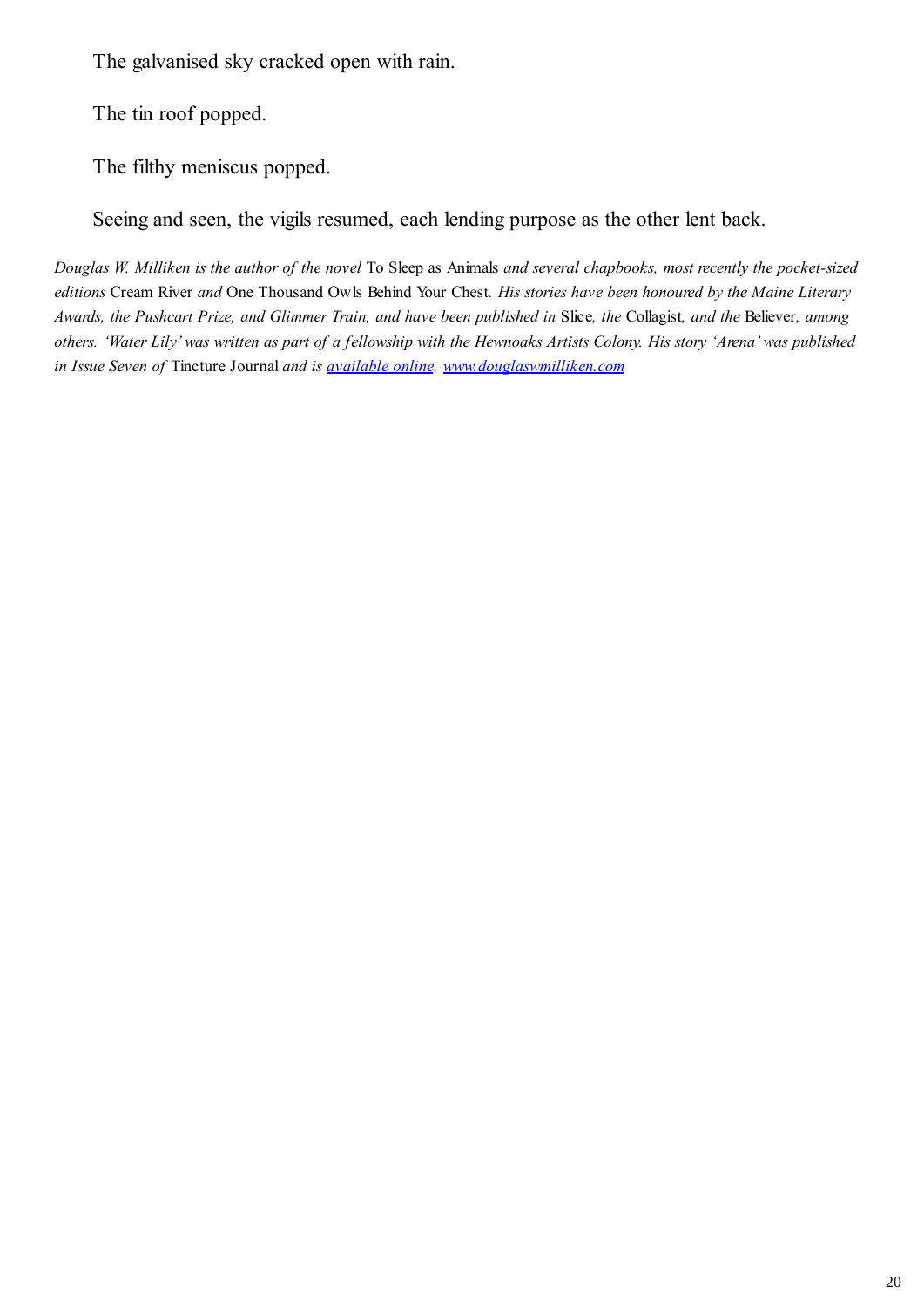### **Ethanol, Eschar**

#### *Non-fiction by Charlotte Adderley*

When she dreams, her skin is a map.

An atlas of undulations and ravines, of crevices and pools. Vast flat lands give way to bumpy roads winding and scaling towards steep pinnacles. Unpredictable elevation changes are charted from her toes to her head.

When her skin is a map, it depicts a great, big world with many countries. An amalgamation of cultures drifting together forming one great picture. Rough and smooth areas are joined by skin-coloured seas.

It shows different-coloured terrain; red, pink, salmon, white, stitched together as one. It represents a world that has changed over time to become what it is today.

In reality, her skin is burnt. The protective layer for her flesh, and her largest sensory organ, is scarred and scorched from intense heat. It is bumpy and thick with collagen-packed scar tissue.

If her understanding of chemical science was as comprehensive as her imagination, she would have understood the properties of ethanol. A colourless, volatile, and flammable liquid, its molecules are made up of ethyl and hydroxyl groups. When in contact with a heat source, ethanol combusts.

The night she comes to understand the extent of this, she is sitting with friends on a deck in Brisbane. It is a cold and wintery June evening. Conversations keep them warm as well as a large spread of cheese, crackers, dips, and cake. A barbecue sizzles in the background and the smell of smoke lingers in the cold air.

She is at ease with people she is fond of; she breezes into the evening with a sense of calmness and contentment. It seems like any other night in her life.

"Want to roast marshmallows?" a friend asks and drops two bags of squishy, sugary clouds onto the table. Nostalgia is a funny thing; small comforts can conjure such happiness like childhood sentimentality.

A fire is lit from the base of a small table-top burner with a bottle of liquid ethanol. The flame is almost invisible to the eye.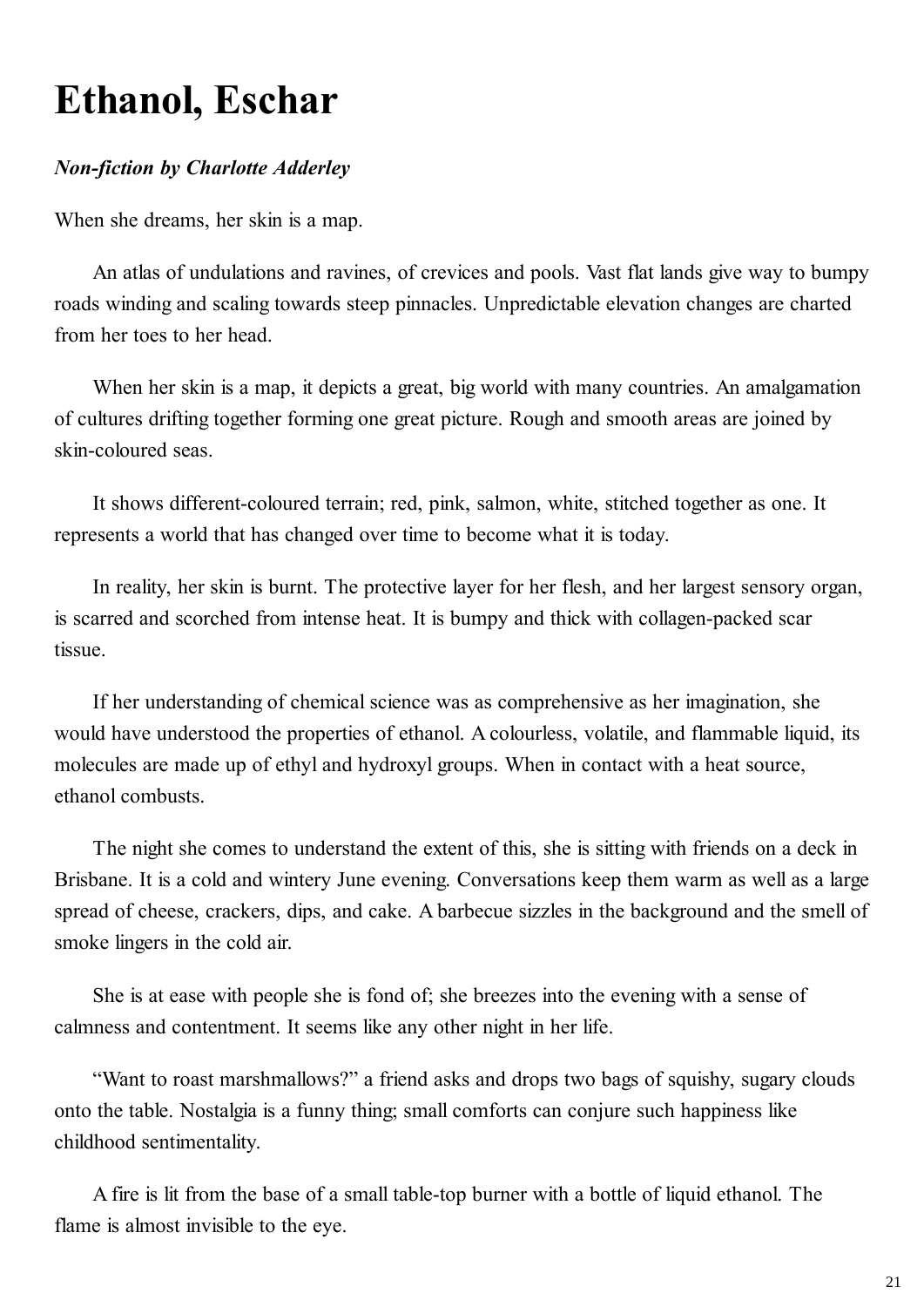In an instant, the flame explodes into a burning orange ball right in front of her. One minute, the sound of chatter and laughter from people at the party. The next, the unmistakeable 'voomph' of gas. Her skin is set alight. There is screaming. Then, sleep.

When she wakes up in hospital five weeks later, she sees that orange ball over and over again. It doesn't leave her mind as she lies in bed, burnt and broken, skin dripping over her bones.

Burns are classified as: first-degree (superficial) affecting the epidermis, or outer layer of skin cells; second-degree (partial thickness) affecting the epidermis, and part of the dermis, or inner layer of skin cells; and third-degree (full thickness) destroying the epidermis and dermis layers, and affecting the tissue underneath.

She doesn't need to be told that she has suffered the worst kind of burns. She comes to bitterly respect ethanol and its high level of volatility; a clear, almost invisible chemical that can cause such visible destruction.

In a blank hospital room, she loses all sense of time. There is only night and day; dark and light. She cannot see in front of her; not the clock on the wall, not the shelves of medical equipment near the windows, and not her own feet in front of her at the foot on the bed.

She cannot see her bound body, bandaged from head to toe, blood seeping through the gauze on her legs. Her eyes are heavy, glued down. Her remaining senses must become acute.

Dedicated nurses work all through the night; they wake her up regularly for check-ups. A blood pressure cuff around the right arm, Chlorsig antiseptic lotion applied to the upper lids and along the water line of the eyes, a thermometer under the tongue, and medication pushed through the peripherally-inserted central catheter (PICC) line.

She picks up these terms as the nurses repeat them; her hearing compensates well for her lack of sight.

The doctors surround her bed each day; they ask her how she is feeling and she gives a feeble nod each time. She feels them staring, not coldly, but in admiration either for her, their surgical work, or both.

They say, "You're doing well, okay." She doesn't know how she is doing or whether she is even doing anything. She is existing; that seems to be enough for now.

The nurses tell her that the doctors and surgeons who specialise in burns are remarkable. It is a difficult and demanding specialisation that requires meticulous work.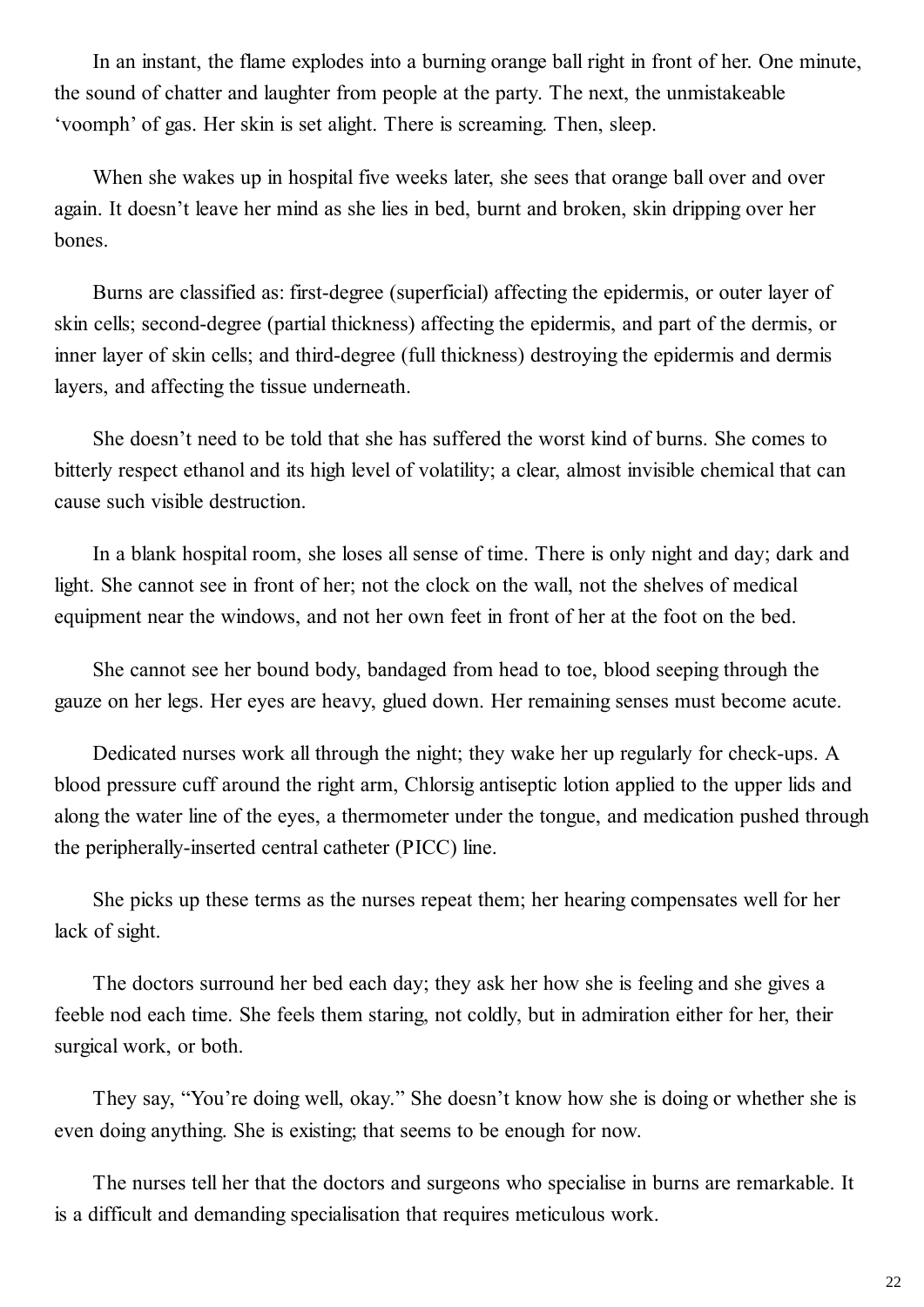Later in her recovery, she will learn that burns surgeons are considered "The athletes of the medical world", and that they operate for hours under extreme conditions of up to 39 degrees Celsius to maintain the optimal environment for patients.

Her parents tell her that these doctors and surgeons are their heroes. The nurses say they have done an amazing job of skin grafting. She has never delved into the world of medical phenomena, and when she is forced to become a part of it, she finds herself in awe.

Skin grafting is an intricate surgical process whereby healthy skin is transplanted to areas where damaged skin has been excised. The transplanted tissue is called a 'skin graft'. This process is used on extensive wounds, primarily caused by burns.

In *Techniques in Orthopaedics*, Jillian Fortier MD and Charles Castiglione MD describe the classifications of skin grafting in detail:

"Split thickness skin grafts include the epidermis and varying proportions of the underlying dermis. Full thickness skin grafts comprise of the epidermis and the entire thickness of the dermis, including structures such as sweat glands, sebaceous glands, hair follicles, and capillaries."

If her skin is not a map, then it is the skin of Frankenstein's monster, stapled and stitched together, piece by piece, to form a new creation. Both split thickness and full thickness skin grafts cover her almost all over. "My face, my neck, my chest, my arms, my hands and my torso," she recites to the people who are brave enough to ask.

When she becomes brave enough, she traces her fingers over her left arm; it is rough and soft at the same time. It doesn't feel like an arm. It definitely doesn't feel like her arm, or as her arm should feel. Or, at least, as her arm used to feel.

She cannot detect her fingers running the length from her elbow to her wrist. It takes a while to convince her skin that it is being touched. She is told to keep trying as this process of desensitisation helps the mind adjust to the lack of feeling in the damaged tissue.

Third degree (full thickness) burns involve nerve damage since the epidermis and dermis layers of the skin are destroyed. She is told the feeling in these areas may never come back.

The crux of her elbow is spared and the edge of her damaged skin borders it. If her skin is a map, her 'normal' skin is an island in an ocean of burns; untouched patches of land with skin grafts surrounding them.

Nurses dress her open wounds in sticky, yellow occlusive gauze called Xeroform. Bandages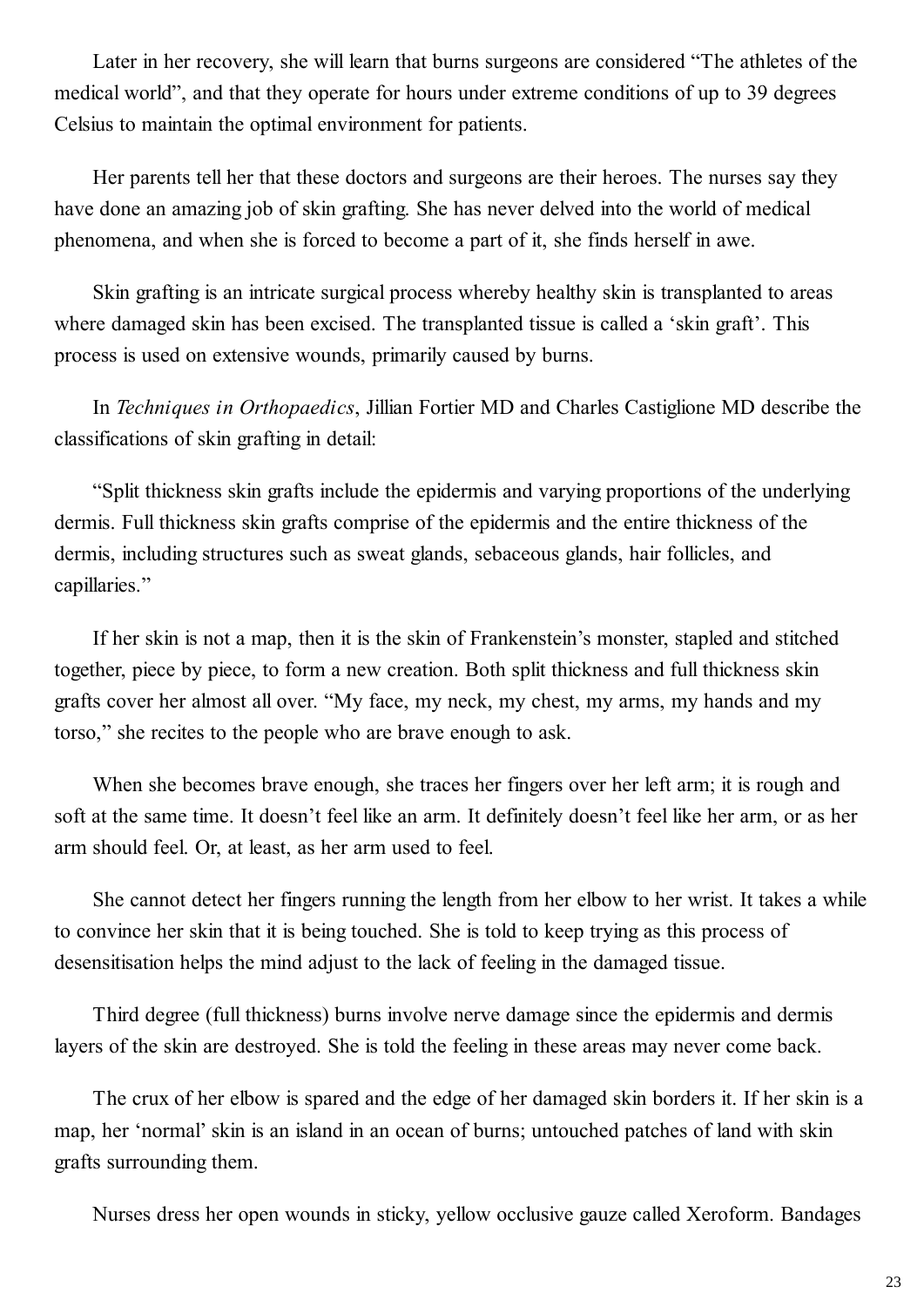are methodically wound and wound around her limbs each day.

Her left ear is black; she knows this because the nurses tell her as they carefully sponge it and dress it with more Xeroform.

If her sense of impending death was as perceptive as her imagination, she would already know that the skin on her ear was now eschar. Dead tissue forming a dark scab that would eventually rot and fall away: eschar.

It has met its end like the rest of her skin; charred black and dead, in need of debridement. It will heal, they think, but she has come to accept loss as an inevitable matter in the life of a burns patient.

Every couple of days her bandages are unwound and gauze, thick with congealed blood, is peeled from her wounds. She is lowered into an industrial-sized bath.

Her most acute pain is numbed with oxycodone hydrochloride, a narcotic analgesic that makes her head fuzzy. The water is hot and bubbly with antibacterial soaps.

She breathes in and out, relaxing into the enveloping warmth. The nurses chat to her as they sponge down her wounds, "What kind of music are you into?" But she is in her own tropical lagoon.

She is floating in a pool of dreamy blue; gentle waves lapping at her skin. She is weightless, drifting effortlessly here and there. Her skin is rejuvenating, regenerating in the pure water.

Her raw wounds are soothed and healed. A fresh, salty scent fills her lungs as she levitates on the water's surface. There is nothing around her; she is solitary, quiet, and revived.

With every wave that washes over her, the scarring on her body fades a little more until every bump and crevice has disappeared. Her eyes close as she floats along in her reverie, the warm water carrying her.

"Are you okay?" a nurse interrupts. She opens her eyes and nods; she is okay, given the state of things. The bath water looks dirty and tinged red. Her eyesight is blurry but improving.

Back in her hospital room, the nurses lay out utensils, bandages, gauze, and scissors, along with sheets for her to lie on. She is transferred onto the bed and they begin their work.

Her legs are always treated first. They are the colour of beetroot in the areas where skin has been harvested for her skin grafts. They are 'donor sites', she is told.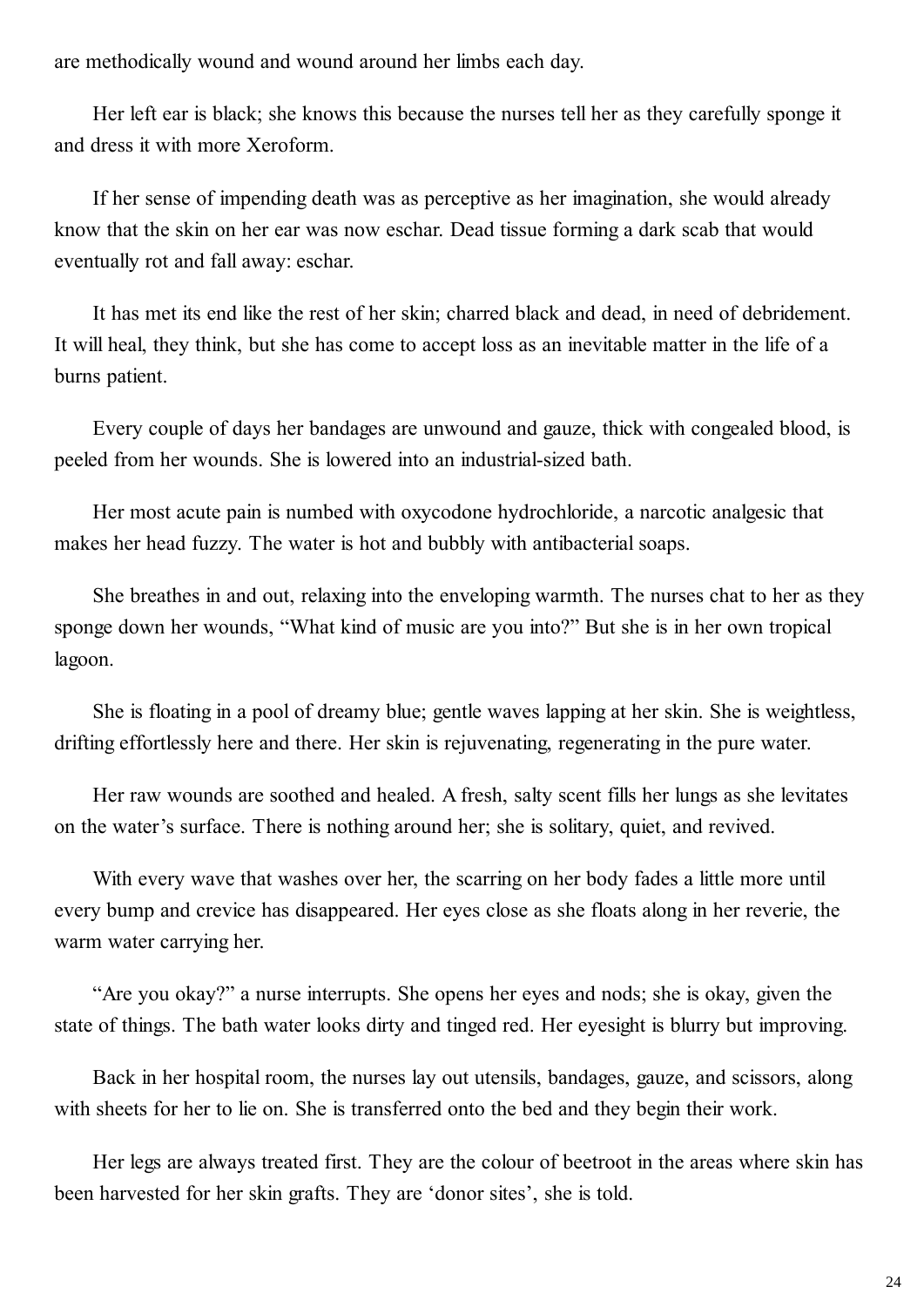A donor site is the area from which unburned layers of skin are taken to create a skin graft. Once harvested, the area is left to heal.

Her legs are raw and inflamed; they feel naked and vulnerable. The lines depicting where the skin has been cut away are perfectly straight, meticulously shaped.

One day, a nurse notices her looking curiously at her right calf. "You have an infection in your leg," she says. Apparently, it is quite common to get a hospital-acquired infection, but this information doesn't put her at ease.

An elongated scab extends the length of her lower leg; it is black and ruby red, jutting out from her worn-away muscle. The most gruesome eschar she has seen yet. The nurses cover it in Kenacomb ointment, an anti-bacterial cream, and bandage it up out of sight.

In early July, she looks in the mirror for the first time. If her skin is a map, her eyes are two pools of light in a desolate wasteland. Her features are gone, covered by sheets of new skin. She traces her forefinger along the suture line of the grafts; they look different to anything she knows about skin grafting.

Stretching from her brow bones, down and over her cheek bones and bridging over her nose, is a sort of pale mask. They call it Integra.

The surgeons explain, in layman's terms, that Integra is a scaffold that replaces the epidermis of the skin when it is damaged, and regenerates dermal skin cells. It is a synthetic material made from bovine and shark particles which acts as a template underneath a skin graft. On top of this, a normal skin graft from a donor site is set.

She imagines Integra as the roots of a tree, anchoring down, its xylem and phloem cells growing through beneath the bark. Her own white blood cells and fibroblasts, found in the dermis, have regenerated and grown just the same.

Her grafts look smooth and flush to her bone structure, not thickly scarred like the rest of her skin. The outer edges join up to the rest of her facial skin which gives way to her shaved head. She is bewildered at the possibilities that exist in burns care.

She reads a newspaper article dedicated to the burns medical team at her hospital and the difficult work they do. The article mentions skin donation. She wonders whether or not grafts from other people's skin work in the same way as her own.

The article reads: "Queensland Skin Bank, established five years ago, one of only two in Australia, [is credited] for improving survival rates of burns patients through reduced infection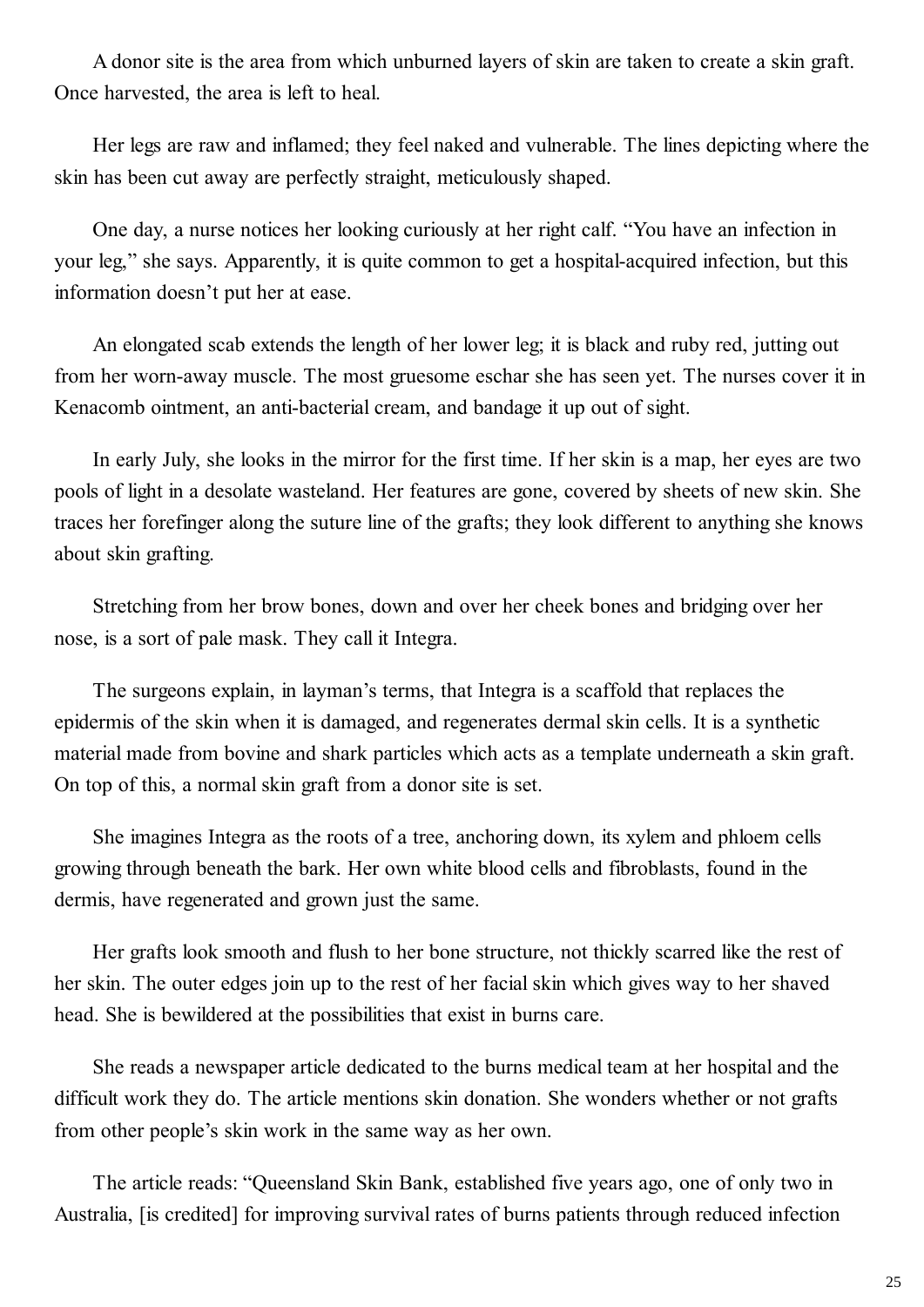risk." Apparently, "The donated skin acts like a 'biologic dressing'—or a big natural Band Aid protecting patients from germs infiltrating their wounds until their own skin can grow back underneath."

Later in her recovery, she meets a man involved in a boat fire with ninety per cent burns to his body. He tells her, "My arms and legs were burnt through to the fat. My feet were the worst —I still have limited feeling in them."

He explains that most of his body is covered in cadaver skin: "Fifty packets of skin were used. I only have two donor sites on my shoulder and the back of my neck."

She asks him what it feels like to have somebody else's skin all over. He replies, "When you spend forty-two years with the same looking skin and then you wake up and everything is changed, it gets too much. I still have a lot of trouble looking at myself."

However, he adds, "The doctors and nurses were great though, they love their job. I'm lucky my accident was in Queensland and I had these guys looking after me."

She imagines that he must feel like Frankenstein's monster; experiencing a dichotomy of inability to come to terms with the way he has been created, and a feeling of gratitude towards his maker.

In August, she is recovering; her skin healing, toughening, and becoming a part of her makeup. If her skin is a map, the divided countries are becoming one, thriving together in a big, cultured community.

Her grafts are melding into her 'normal' skin until she has trouble defining the borders that once separated them.

She stretches her limbs out daily, building her muscles back up from months of disuse, striving to be strong again. A physiotherapist visits her every day to stretch her skin in all directions, pulling it into shape so that she can move properly. They intend to get her to 'full range' of movement.

Scar contractures are inevitable in deep burn injuries; The *Indian Journal of Plastic Surgery* says that, "Contraction is an active biological process by which an area of skin loss in an open wound is decreased due to concentric reduction in the size of the wound."

At times, she feels trapped in a web of skin, the tightness pulling her, restricting her. She manipulates it to allow herself to escape its hold.

She pulls her skin and presses hard until it blanches, turning white under the pressure of her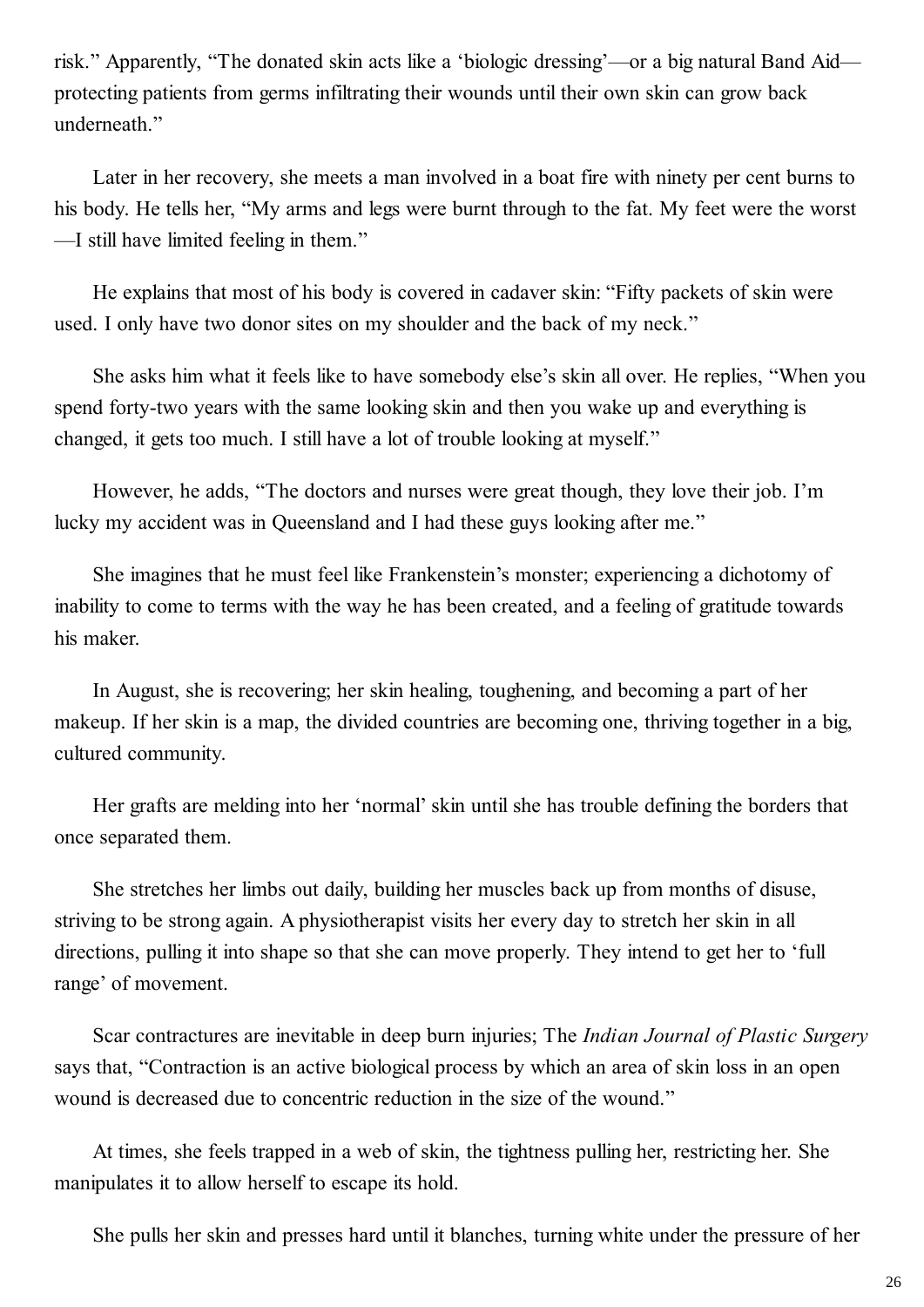thumb. As she lets go, it feels softer, moulded to fit the contours of her muscles.

Innovations in skin grafting continue to develop long after she leaves hospital. Laser treatment becomes an outstanding option to reduce scarring, and alternative dermal scaffolds like MatriDerm are introduced.

Alternative and additional treatments progressively improve the appearance of scarring, break down collagen in hardened areas, and leave burns patients with soft, elastic grafts.

Burns treatments are proliferating, thriving in their possibilities. She knows that her doctors and surgeons are at the helm of these innovations. The newspaper article quotes one of her surgeons saying, "It's the patients who keep me going and have done for three decades." She feels connected to them, thriving with them.

Shortly after leaving the care of her nurses, she reads a research paper reporting that, "The mortality and morbidity from burns have diminished tremendously over the last six to seven decades. However, these do not truly reflect whether the victim could go back to society as a useful person or not and lead a normal life, because of the inevitable post-burn scars, contractures and other deformities which collectively have aesthetic and functional considerations."

She contemplates this mortality and morbidity a lot, and whether or not she will lead a 'normal life'. She contemplates ethanol and eschar, burns and baths; contractures and cadavers; all of the elements that have shaped her. She contemplates skin and how it can be regenerated, changed, stretched to create a culture in which it can grow.

But, when she dreams, her skin is always a map.

It is etched with tracks and channels and the veins of cities. It unfolds into a detailed and beautiful picture, labelled with places where others have left their marks.

It encompasses alterations, changes in direction, alternative routes, all mapped out for the world to see. It is a beautifully complex depiction of charted land.

It shows tears, and worn-out edges, rips and faded spaces. It reflects a remarkable journey through changing terrain. It details the new and the old; the touched and untouched.

Her skin is a map, destroyed by fire, and redefined by brave explorers.

*Charlotte Adderley is a creative non-fiction writer and burn survivor. She holds Communication and Arts degrees from the University of Queensland, and has journalistic work published in lifestyle magazines such as* The West End Magazine *and* Indulge Magazine*. She volunteers with burns patients and carers around Brisbane assisting in their recovery and rehabilitation.*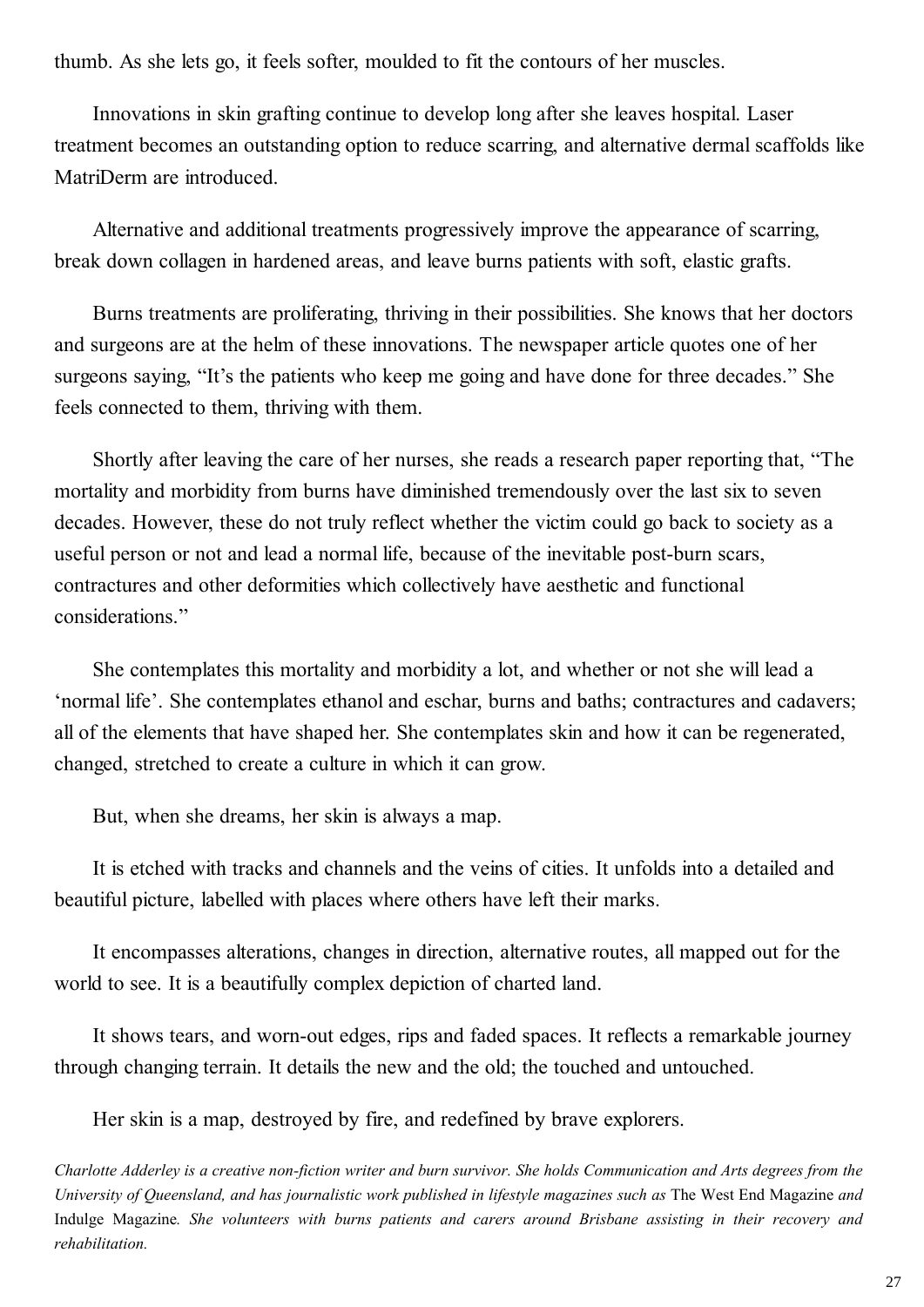### **WWJD?**

#### *by Nathanael O'Reilly*

At the Cisco Travel Plaza Jesus Camp kids wearing blue t-shirts with FUMCW2016 emblazoned on the front and *GO!* on the back swamp restrooms, block drink fridge doors, crowd candy aisles, form queues snaking away from the cash registers, wait to pay with armfuls of drinks, candy and chips.

A blonde, blue-eyed Jesus Camp girl lacking the patience of a saint arrives at the congregation of disciples waiting to pay, declares: *OH MY GOD! YOU'VE GOT TO BE KIDDING ME. TELL ME THIS ISN'T THE LINE?!*

*Nathanael O'Reilly was born in Warrnambool & raised in Ballarat, Brisbane and Shepparton; he currently resides in Texas. He is the author of the full-length collection* Distance *and the chapbooks* Cult*,* Suburban Exile *and* Symptoms of Homesickness*. His second full-length collection,* Preparations for Departure*, is forthcoming from UWAP Poetry. O'Reilly is the recipient of an Emerging Writers Grant from the Literature Board of the Australia Council for the Arts. His poems have appeared in journals & anthologies around the world, including* Antipodes*,* Australian Love Poems*,* Blackmail Press*,* Cordite*,* fourW*,* LiNQ*,* Mascara Literary Review*,* Postcolonial Text*,* Prosopisia*,* Red River Review*,* Snorkel*,* Social Alternatives*,* Tincture Journal*,* Transnational Literature*,* Verity La*,* Writ Poetry Review *and* Windmills*.*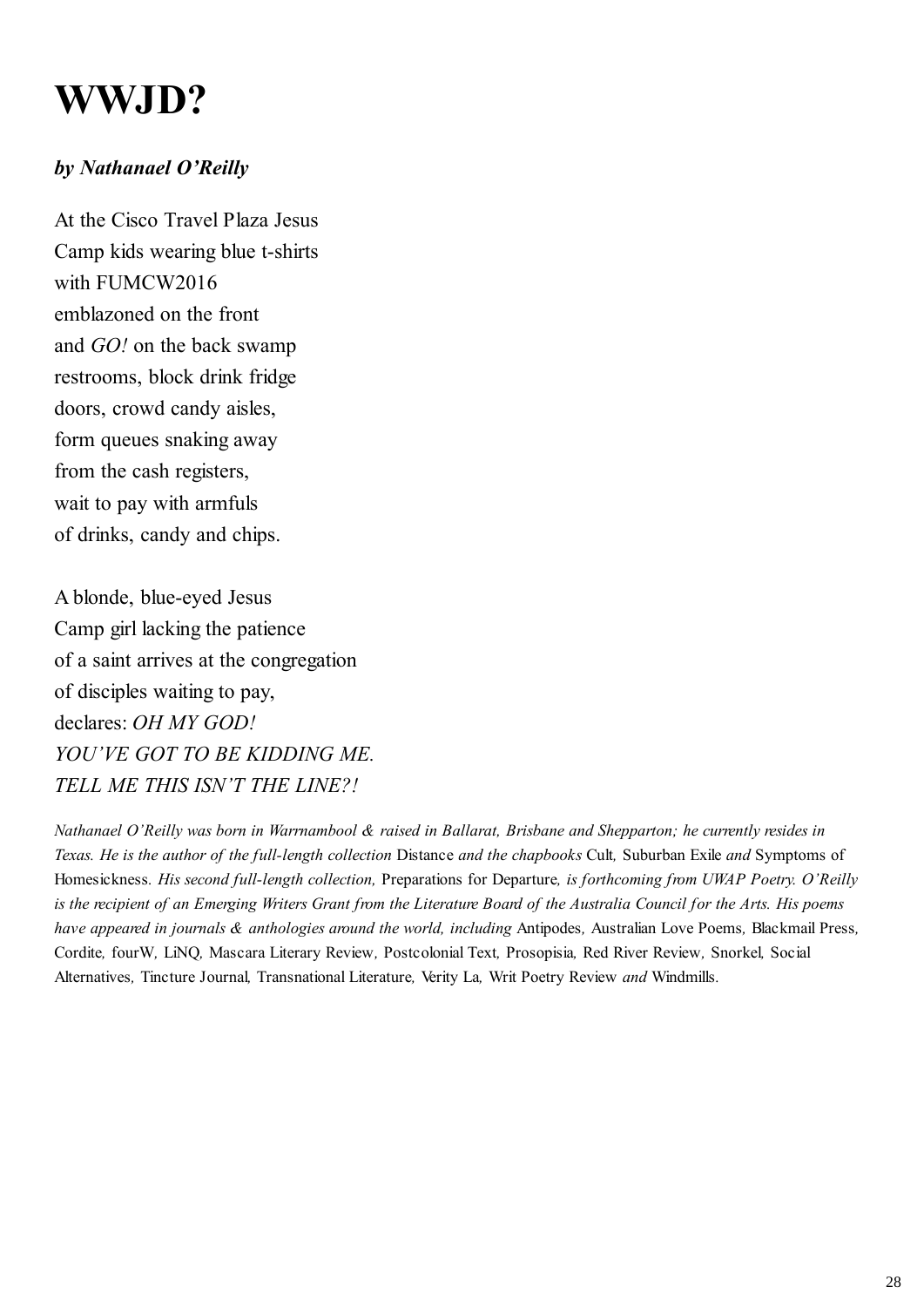### **Compass**

#### *by SJ Finn*

I met Silas in a bar called The Trickster. He was the Joker. I was the Queen of Hearts. He ordered schnapps and showed me how to drop the dram of liquor (glass and all) into my beer. The oily substance swam between the bubbles like a ribbon lifted and buoyed in a breeze. Peppermint stippled my tongue.

The barmen played tricks, shuffling and sorting cards. I laughed, enjoying everything. When we stepped down from our bar stools, Silas told me he thought I'd be taller. I could tell he was pleased, really pleased. I didn't say anything, just smiled a deep, happy smile.

I swallowed my first tab of acid with Silas. He showed me the dot of paper with a tiny picture of a dragon on it. He was holding it out on his fingertip. I could see it but what fascinated me were the grooves of his skin slewing sideways like a topographical map showing mountainous terrain. I looked under his cowboy hat into his shining eyes and guided his finger to my mouth. We walked through the snow, our feet disappearing into its pavlova plume. Flakes fell weightlessly from the sky and, with our faces up, the floating snow anointed our foreheads. All around us the world played a silent aria. We twirled between silver birches, our arms outstretched, our eyes seeing diamonds.

In his house—a small sharply-gabled timber place painted in deep warm colours—we looked out his small windows through crystals and coloured glass. We took off our clothes and kissed one another's nooks and crannies. At the end of the afternoon we submitted to temptation and he told me he felt like he'd been to Australia. I giggled and rolled off his tummy, but I'd fallen in love with him then and sometime later I wondered what people did when they wanted to be with someone who lived on the opposite side of the world. I wrote to my parents about other things there *were* other things—and luxuriated in the misconception I had plenty of time.

§

I met Silas's friends. They were, he told me, the three most important people in his life. Different, but close as close, they were like a liquorish all-sort. The most striking one, or I should say the one that struck *me* the most, was Harley. He was a jocose, rowdy man, a little ursine to the eye with red sideburns and a half-grown beard. He was an outdoor educator; a schoolteacher that looked like a troublemaker. He owned a huge ramshackle house and the whole of the upper floor was his bedroom. At first I was timid in his company; he seemed so brazen to a good-girl. Even kindnesses did not soften me until he leaned towards me one night and said, "If you ever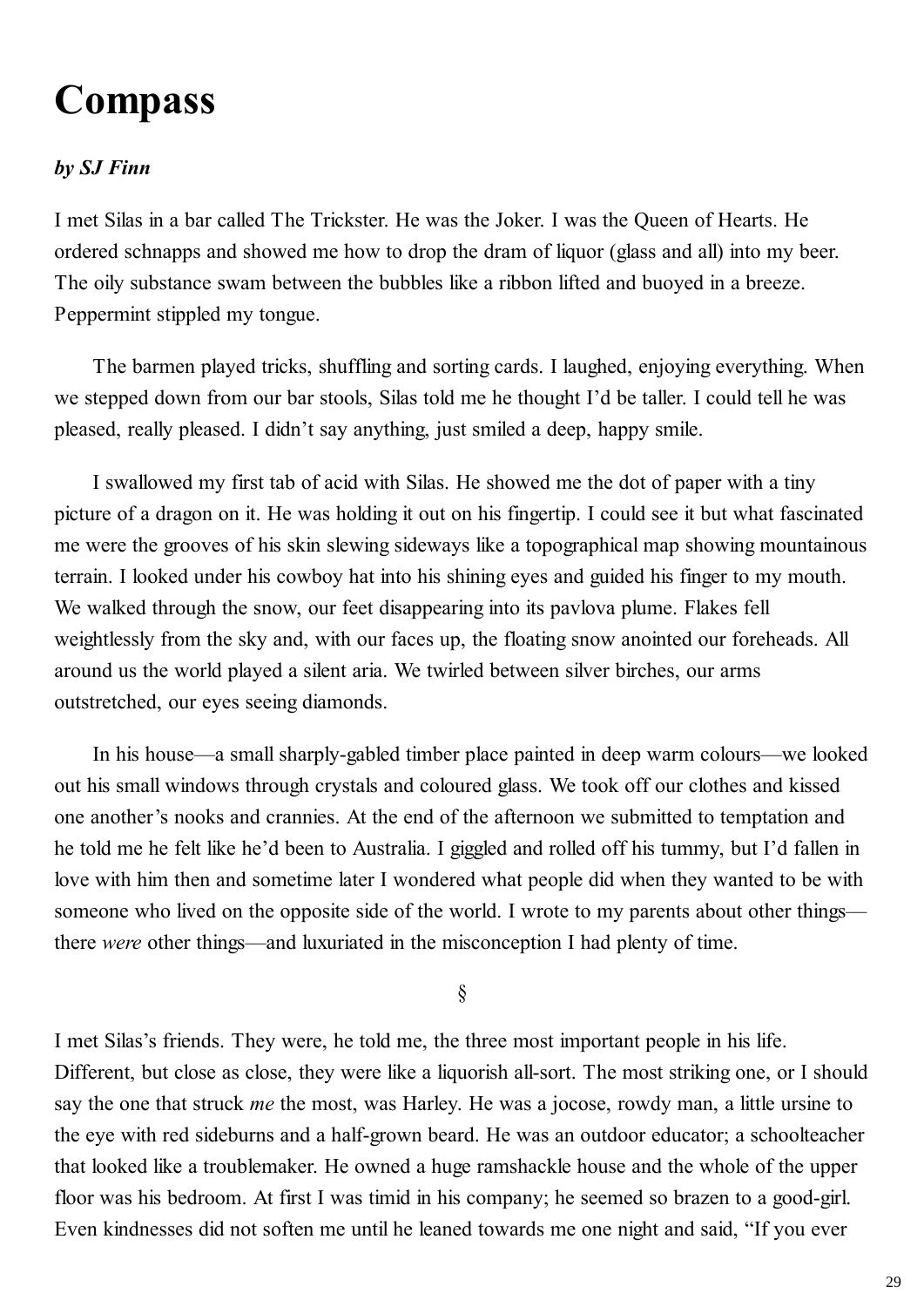need anything, help, anything, be sure you come and ask."

Gratitude rose in me. "Thanks," I said. "Really, thanks."

Now when I think about Harley he probably would have been the man for me, but back then he was too much man for my sensibilities. I was a girl, a young girl with a view about what a boyfriend looked like. With his clean-cut athletic body, his square-chinned handsomeness, Silas fitted. He was the classic, innocuous good-looking young man.

Downstairs in Harley's house was another of Silas's friends, a Dutch woman named Hilda who was the only one to become what resembled a friend, to me. She had a quick manner, decisive, and a perpetually red face plus blond hair that shone metallically in certain lights. We'd sit in her kitchen drinking scalding tea and dreaming up ways to make money: grow a crop, write a bestseller, rob a bank—conjecture we'd always debunk by the end of several emptied pots. She was a stranger in the country too, a stranger waiting on news to tell her if she could stay.

The final person of the foursome was Bettina. She'd been away in Mexico when I met Silas, importing goods for her business. Silas introduced us at a parade; in fact, at the exact moment the brass band clanged and blew its way past us. His words submerged into the clashing, never to resurface again. It was a magician's trick, one I should have seen as a sign—the ultimate introduction-disappearance. Still, as if to fix the day indelibly in my mind, I must have given Bettina my camera because I have pictures of Silas and myself on the street—odd shots of me looking one way and him the other. He wasn't happy, a thousand explosive atoms of negativity coming out of him. When Bettina went off to buy waffles for all of us, I asked him if anything was wrong.

"No," he said, his eyes kicking sideways.

My chin crimped as I employed fortitude. Bettina, a Spanish girl with the smoothest milkchocolate skin and the prettiest almond-shaped eyes, came towards us with the waffles. Silas was all smiles and warm replies as, kicking his good looks back, he took his waffle from her. We stood, sharing a portion of maple syrup. His mood had passed perhaps, but even as the thought formed, he slid his eyes—more private than a nod—across at mine. They were mean, delivering a strychnine threat.

Now that I'm older, more indomitable, I wish I'd done something that day, something to circumvent the situation. Even though my heart was thrashing about, I should have said something, taken some action. Instead what I did was descend into a state of impotent complicity. Everything tightened. Oxygen thinned. I did what most do in a position of powerlessness: I thought it was me and tried to be good, to do everything just so. It was like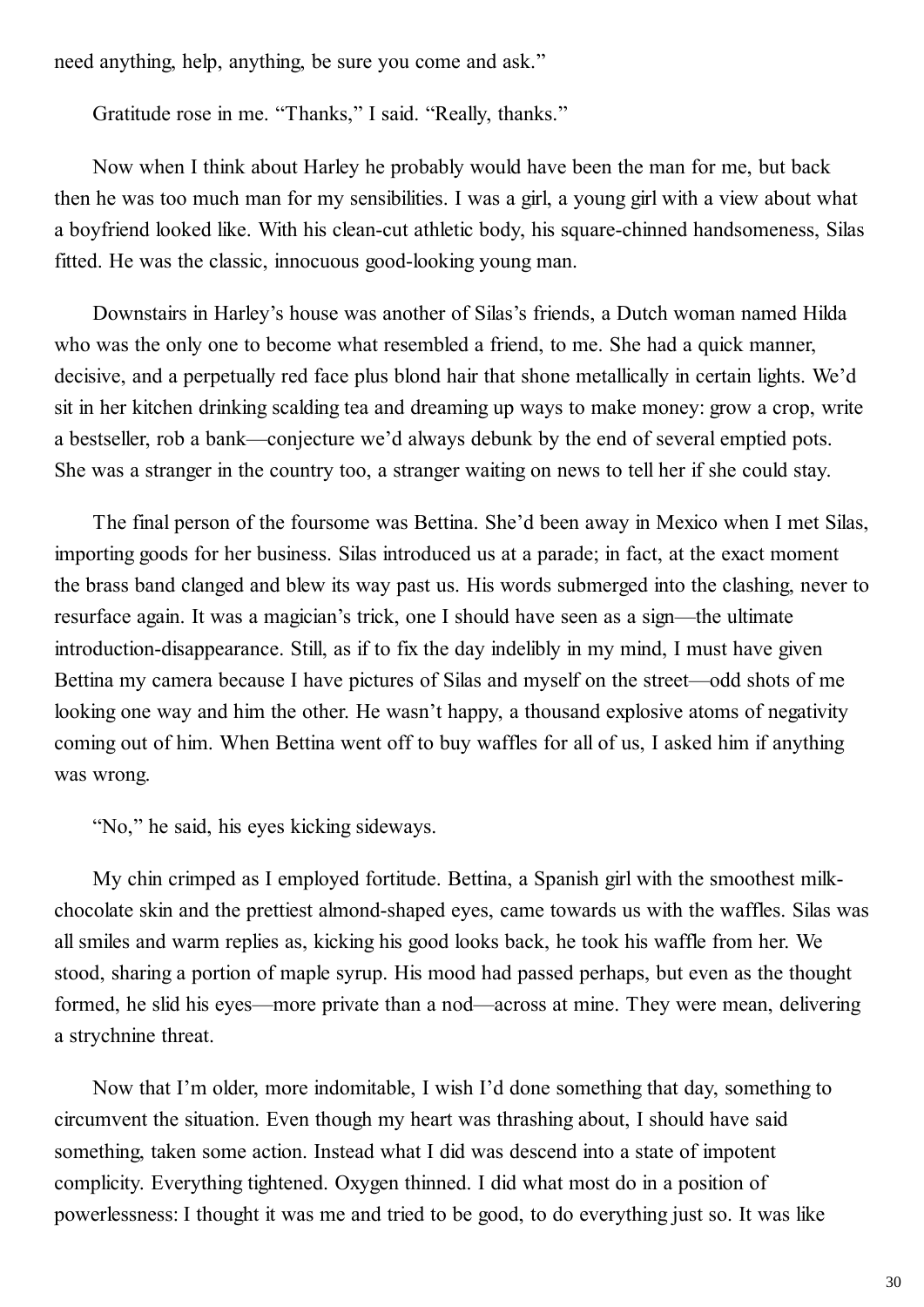being underwater, suffocating despite being thousands of feet above the sea, a drowning on dry land. And when the opportunity to get away was offered I behaved like a moribund imbecile and didn't take it up.

"What are you doing later?" The question, asked easily before, was loaded.

"Nothing, got an early morning tomorrow. Have to unpack the truck, pick up scaffolding."

"Can I come over?"

There was a pause and I thought he wasn't going to say anything. I really thought he might have ended it there. But at the last minute he nodded, cranked open his well-defined lips. "If you want."

I left him and Bettina on the main road and went a block south to the motel where I worked and lived. In the open courtyard at the back of the place I stared at the steam rising from the Jacuzzi. When it snowed, which it wasn't, the heat from the water drifted up to melt the snow, expunge it into nothingness before it landed. When people sat in it, when it was snowing, snow gathered on their heads.

I stood staring into the water. Silas had cut out my heart out and run off with it, leaving me to take care of myself with no ability to move because without a heart the blood ceases to flow, the muscles don't respond, the brain is robbed of its thinking power. Only the automatic nervous system operates. My lungs kept breathing.

When I realised my knees were throbbing I took myself to bed. Waking late, the thought of Silas and Bettina cuddled up together unleashing a toxic heaviness into my system, I lay, my eyes fixed open in the small staff quarters I shared with five others. I knew I wouldn't go back to sleep, so I got up, walked over there, let myself in with the key he kept stashed between two garden rocks on the stoop. Silas was alone and I slid in beside him, lay awake with a pounding heart trying to be as thin and unintrusive as possible.

§

Silas told me he loved me. We were in a bar called The Side Door. A woman played harsh cords on her guitar and sung cruel disgruntled lyrics, her voice carping up and her arm striking the strings in an off-beat clash. I nearly missed it but my head swung around from the performer and our eyes locked. Mine, in that moment, were impartial. But after, soon after, I couldn't help but smile and we kissed, a long smooth salty kiss under the lavish call of the guitarist and the fat lights of the small bar.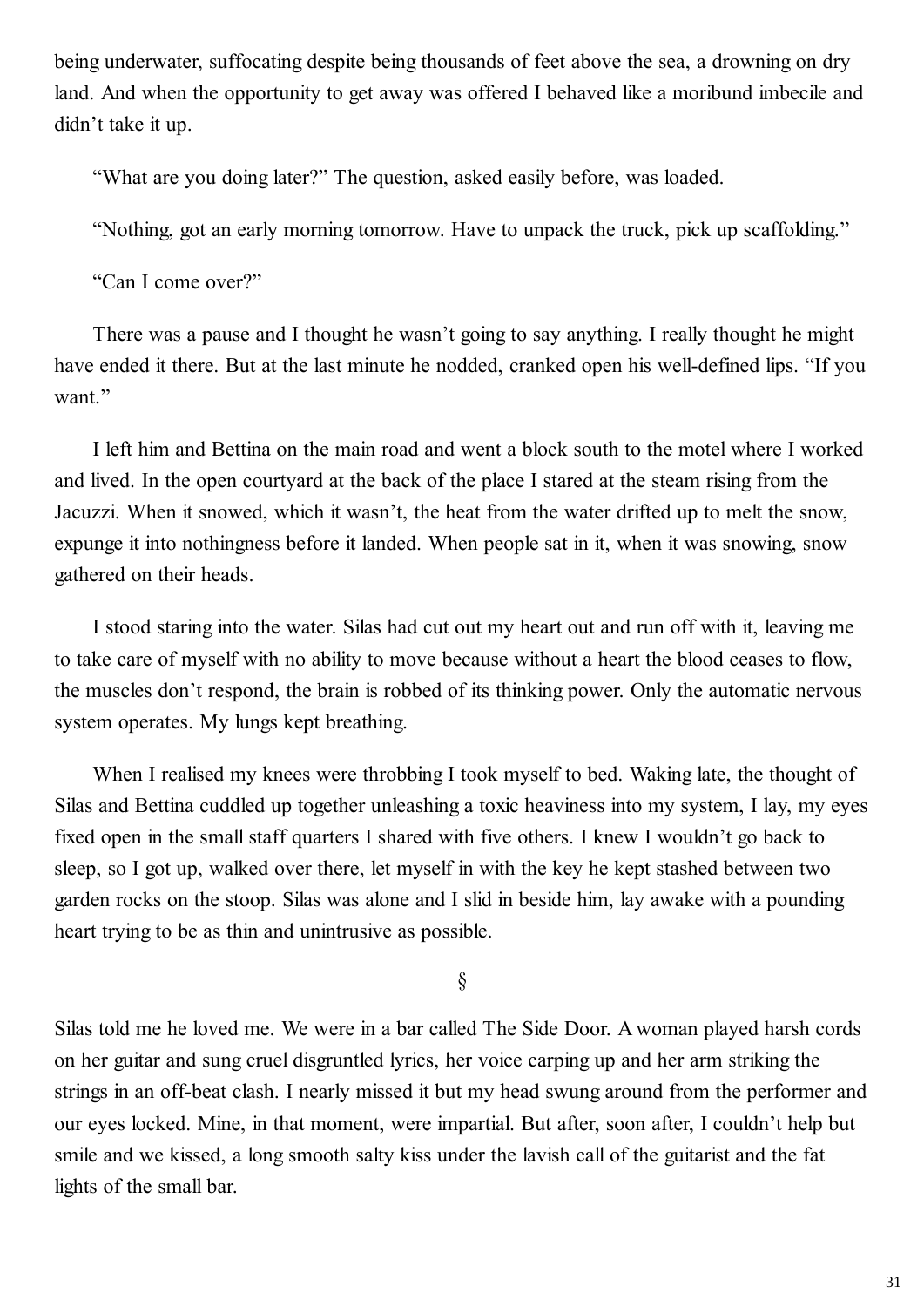"Will you stay?" he asked, his dark eyes dipping into my body, stirring my blood. "Here in the States. I've realised I want you to."

I didn't answer because the question was folding in me like meringue on a lemon tart. For the rest of the night I stayed wrapped in my comfort. The morning appeared and news rattled in my mail. My mother was effusive. I'd been accepted into university. A reason to return home, or a hurdle to run around? Jumping had never been my forte, not a strong suit in the family determination, now that was another matter. I'd write to Mum and Dad, explain things to them. That I'd met someone. That I was staying. That I knew the necessary steps I had to take to obtain a further visa. I did this, wrote my excuses and descriptions home. My letter showed an emotionality that was underpinned by strength. It wasn't crafted, just my natural flow. Naivety does that, lends itself to certainty, mixes to create conviction as dense as cured concrete.

§

The day we planned to go to the immigration office, the snow was wet and drove in hard like sleet. The sky was grey and thunderous. Huge groins of ruffled cloud rolled in. I stood on the pavement waiting for Silas's frowning Ford 100 to rocket towards me. Under layers of clothing I found my wristwatch. He was fifteen minutes late.

When forty-five minutes had passed I walked in a hot daze towards his cottage. I knew he wasn't there before I knocked, but I stood looking up at his window anyway. I walked to Harley's and Hilda's, telling myself he might be there. But really I went because of the storm in the sky and in me. I didn't want to be stranded in the barracks of my motel-employee bunkhouse. Hilda wasn't home, but Harley could hear my knock and opened his upstairs window.

"There's a few of us playing truant," he called. "Come up."

Upstairs I found four or five people smoking joints and lounging on the furniture. He found me a spot next to him. We watched a movie—an old cowboy flick in which men hop confidently on horses and one woman is a damsel swinging between distress and truculence. Hilda came home and I squeezed myself out of Harley's room to find her downstairs. She smiled her big smile and we drank herbal tea. I remember the way she said herbal in her Dutch accent without an h. The dirty rain came in through the open windows. That's the way she lived. Not cosy.

"Silas is immature," she said. "Even though you're younger, you're more grown-up. You need to think about that before you stay here for him."

My heart was not so much cut out that night as broken, inside me still, but snapped in half, all splintery like a piece of busted timber. I walked home. On the way I rang my parents from a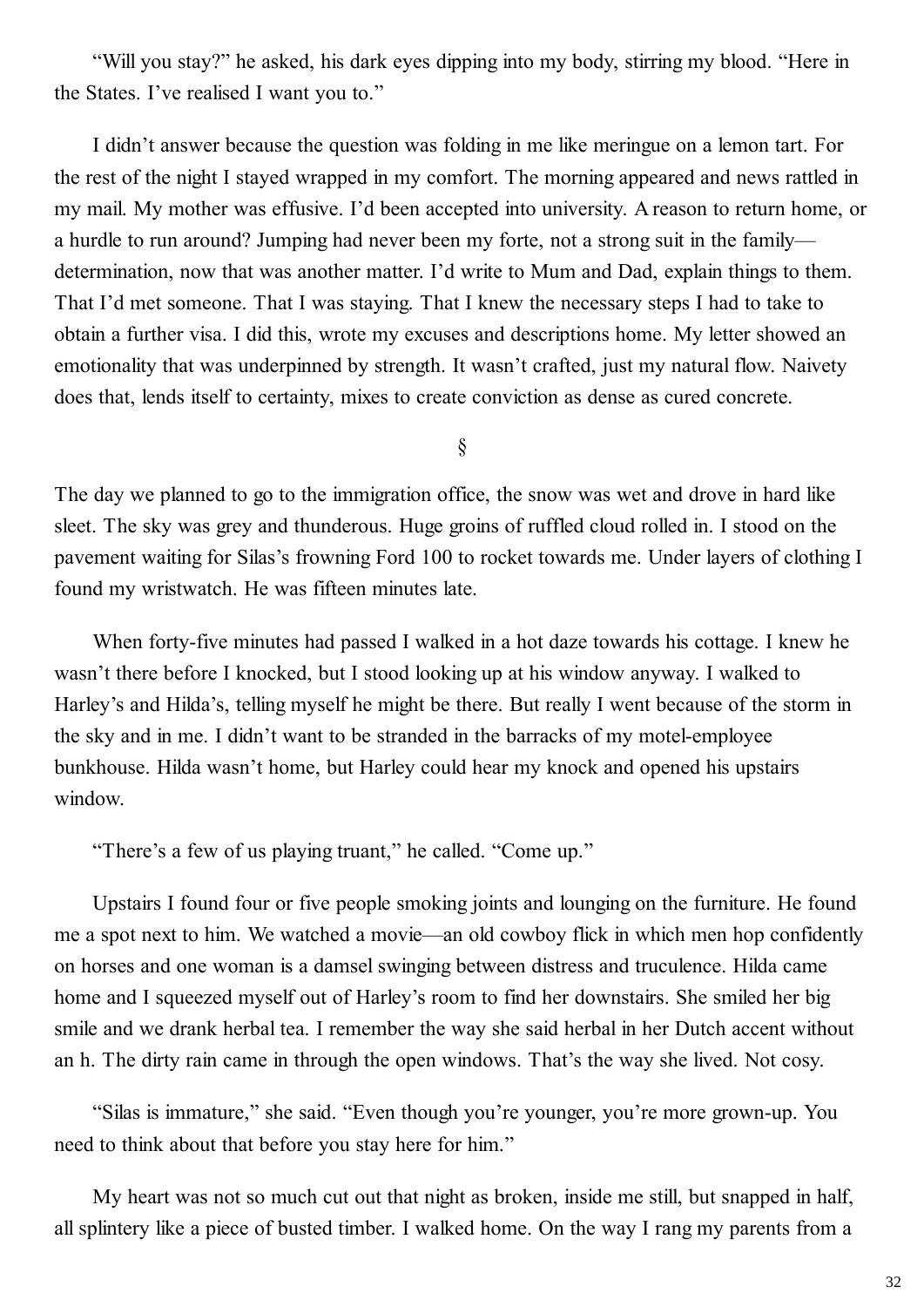phone booth and woke them from a deep sleep. I was crying when I hung up, half from homesickness, half from failure.

On the footpath beside the phone, I looked across the view of the Rocky Mountains. The sky was calmer and boasted a deep robust hue. It was still. The storm had not so much moved on as receded to a higher place. I watched it, tears balancing in my eyes, looking, searching, but I couldn't find one star showing though the layers of cloud. There was nothing other than distant ruffled darkness.

*SJ Finn is a poet and fiction writer. She lives in Melbourne, Australia, and her latest novel is* Down to the River*. She can be found at [www.sjfinn.com.](http://www.sjfinn.com/)*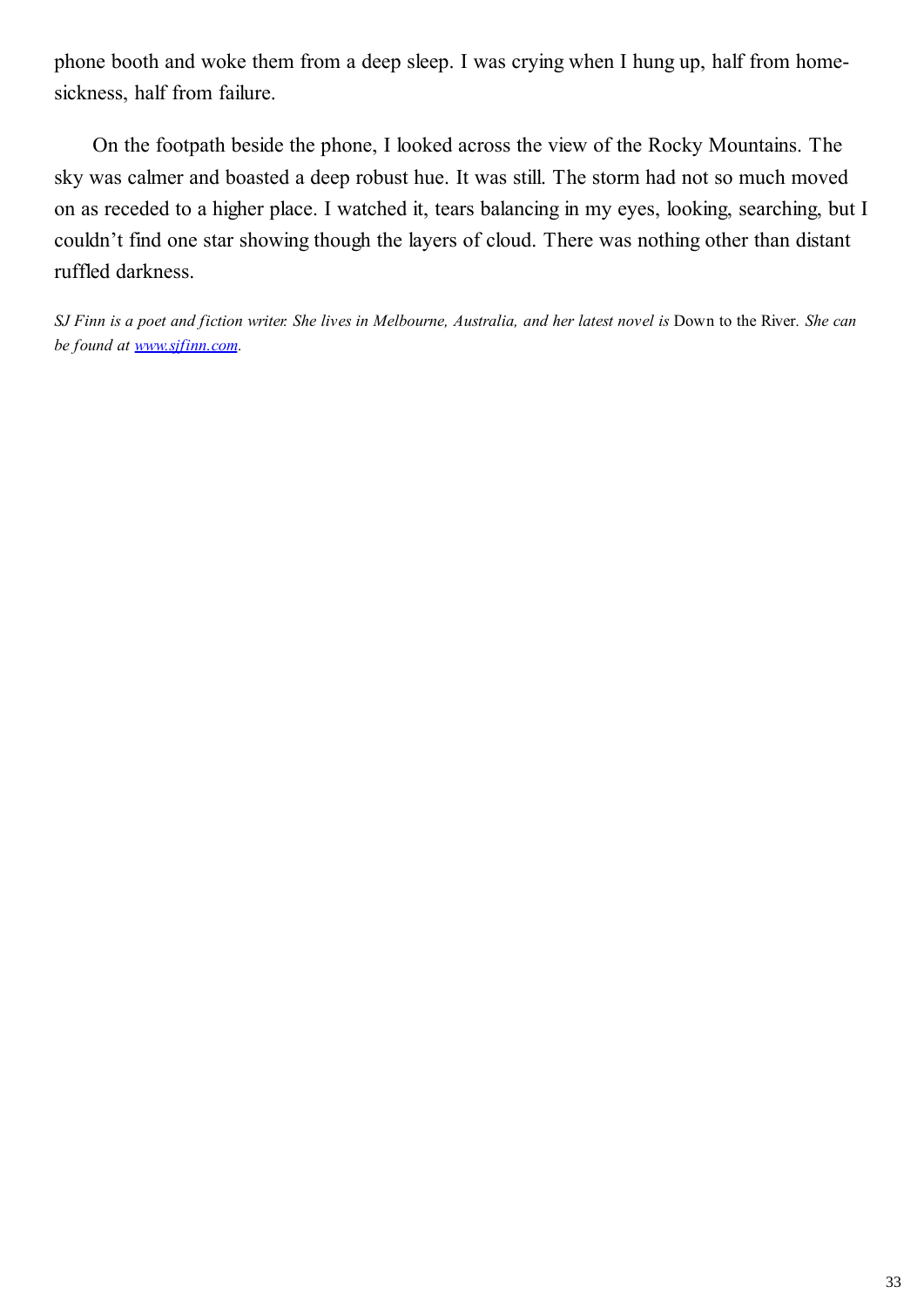## **Plum, Flower**

#### *by Eileen Chong*

Four panels: rosewood, carved. You'd wanted hinges put on, for a screen.

*From right to left,* I said, *spring, summer, autumn, winter.* Birds and blossom.

Latticework, where dust lands and breeds. Orchids and their bent necks. Lotus

mud-spears. Here, the miniature suns of chrysanthemums.

And where I desired the ripe sweetness of plums: only snow, branch and flower.

*Eileen Chong is a Sydney poet. Her books are* Burning Rice *(2012),* Peony *(2014) and* Painting Red Orchids *(2016), all from Pitt Street Poetry. She has been shortlisted for the Anne Elder Award 2012, the Prime Minister's Literary Award 2013, and most recently, the Victorian Premier's Literary Award 2017.* Another Language *(2017) is forthcoming with George Braziller in New York. [www.eileenchong.com.au](http://www.eileenchong.com.au/)*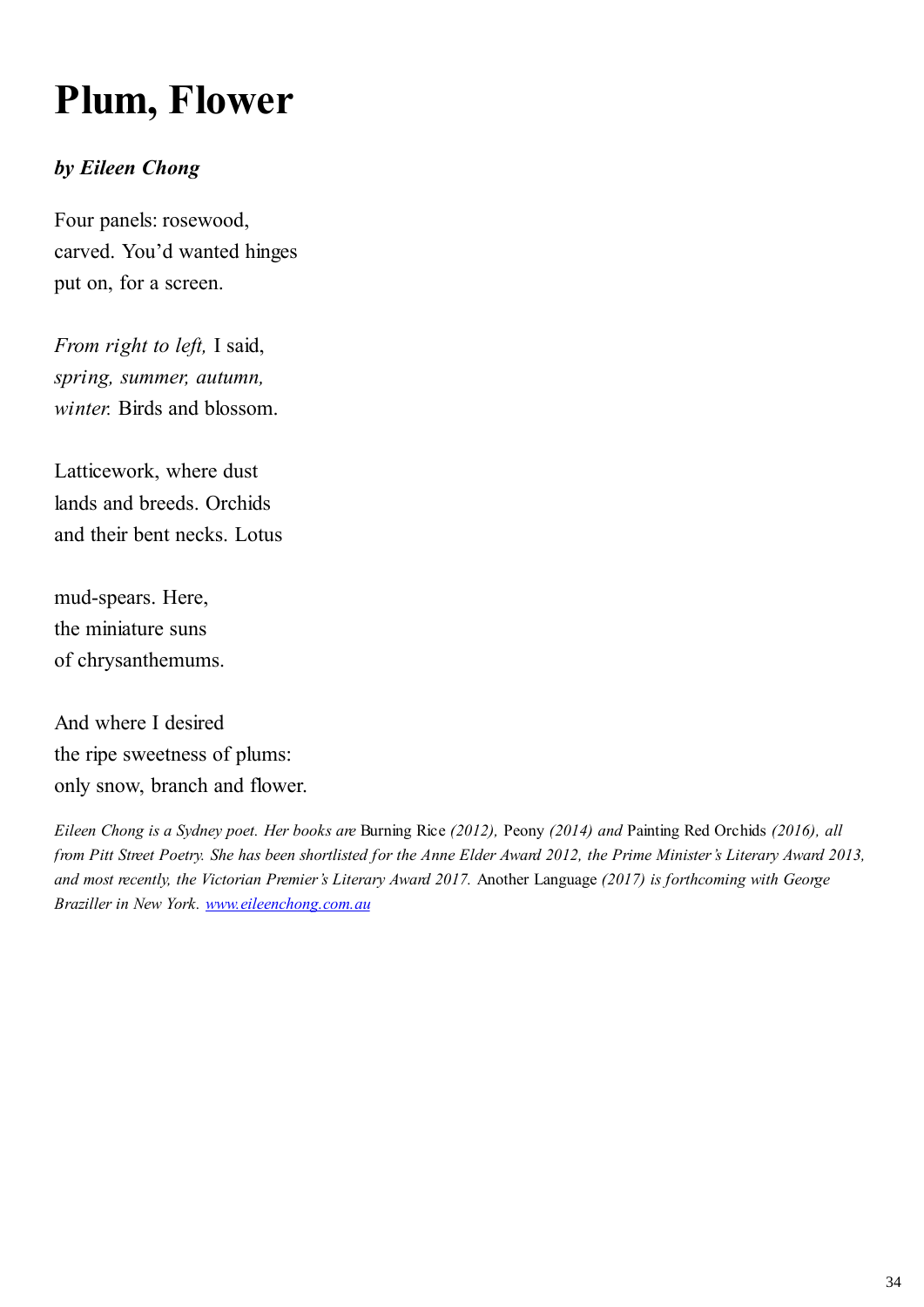### **Shoes That Go Krtz-Krtz**

#### *Autobiographical fiction by Tamara Lazaroff*

In his broken-down gumboots and with his pants rolled up to his knees, my grandfather, *Dedo* Trajan, is sitting in the chicken coop again.

With my two eyes, I can see him from the kitchen window. With my two hands I'm twirling my two silky ponytails while, behind me, my mum is chopping the celery for the celery soup. She's making it from the Margaret Fulton cookbook. Even though my *Baba* came past before and rolled her eyes and said, "What? Soup from a celery? I've never heard of it before. Is this the kind of food the Australians eat? Are they rabbits? Are we?"

But I don't care. I'm proud of my mum for trying new things, for trying new recipes. And everyone will have to eat it, too—my *Dedo*, *Baba*, Uncle Johnny, his new, fancy wife, Auntie Sveta, the baby growing in her belly, and me. But not my dad. Last year, we had to run away from him after he went to work one morning. So he eats his dinner somewhere else.

"But, Mum. Why does *Dedo* sit in the chicken coop with the chickens?"

I really want to know. It's all he ever does since he got us the new, big house so we could all live together, one family.

"One family!" he said. But now he doesn't want to even come in. At night, my grandmother has to shout at him from the back door and tell him he can't sleep out there.

"Why, Mum? Why does he do it?"

"Well, darling, I don't know," my mum says—in English—busy with her measuring cups and spoons. "But I've got an idea. Why don't you go and ask him yourself? Go on. Go."

So I do.

I go out the back door.

I go past the Hills Hoist.

I pass the little sticks-and-old-bedsheet screen that hides the hole that my *Dedo* and my Uncle Johnny had to dig yesterday afternoon. That's where we have to pull down our pants and go to the toilet and then cover whatever we do with a shovelful of dirt. But only until Monday morning when the man comes to fix the blocked-up pipe.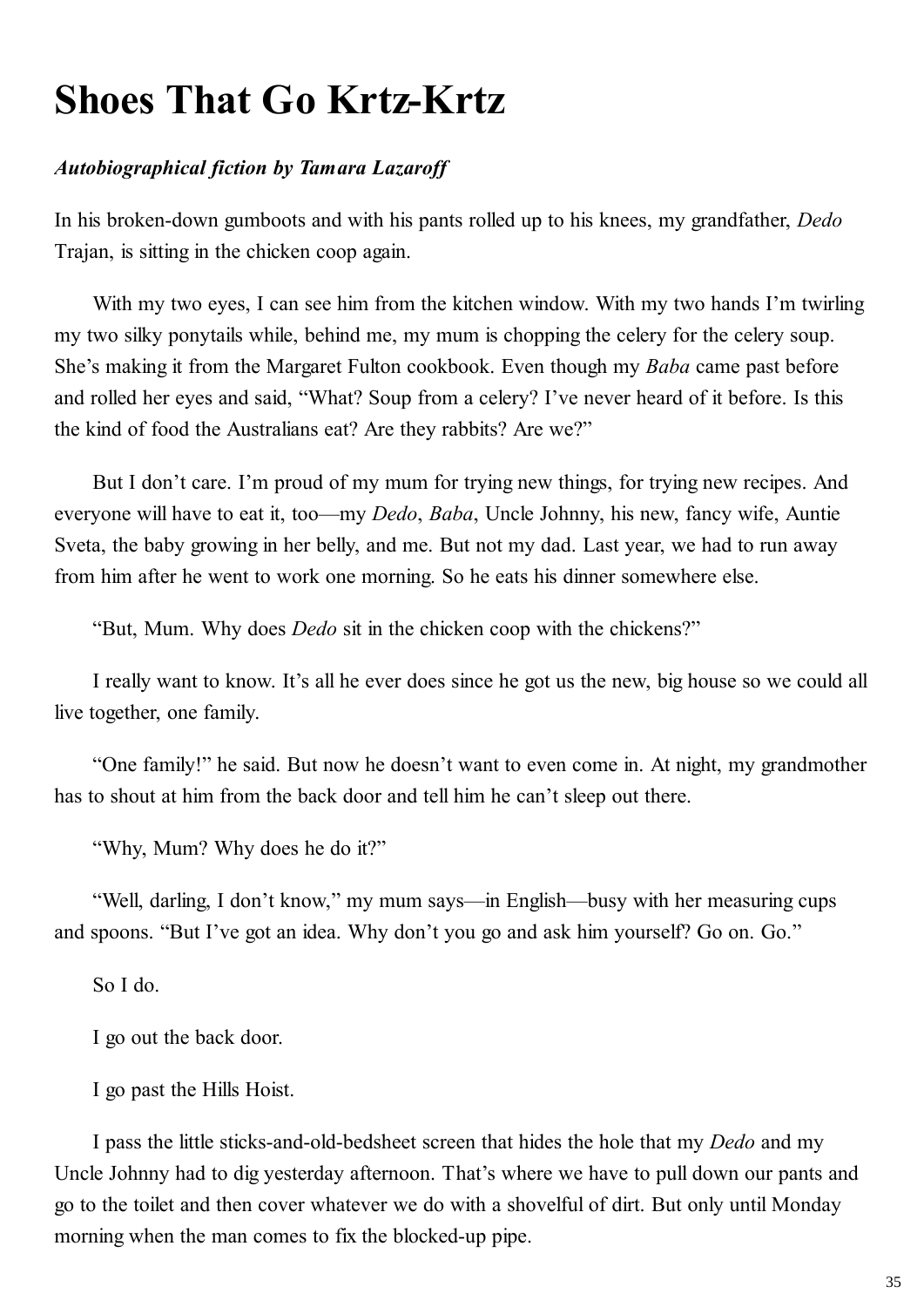And then I'm outside the chicken coop.

At the gate, I stand frozen. It feels like a magic line, a force field that I can't cross without my *Dedo* giving permission first.

So I ask, "*Dedo*, is it okay? Can I come in?"

And *Dedo* nods his head without looking at me. But I can't take my eyes off him as he lets the smoke from his cigarette come out slowly from his lower lip. It's a sheet of mist that moves up over his face like it's an old, craggy mountain in some far away, mysterious place. In the end, there's one last wisp. I gasp as I watch it disappear and then, like magic, I'm free. I can move again.

I lift the latch.

I go inside and shut the gate behind me.

I make my way to where my grandfather sits, by the fence, on an upside down, empty feta bucket. Conveniently, beside him, there's a second vacant, upside down, empty feta bucket. On it, I take my place. I take my seat. And then we're both sitting on upside down, empty feta buckets—inside the chicken coop. We don't say anything for a bit.

Meanwhile, the chickens do their thing.

They don't bug us and we don't bug them.

They scratch, they cluck, they peck.

And *Dedo* keeps smoking and nodding his head over and over again, like he's coming to an understanding of a problem that he's been wrestling with for too many years. That, or he's judging, weighing and reckoning the possible reasons I might be visiting. I never have before.

Finally, he speaks.

In a proud voice, he asks, "So. What is it that you want? What did you come for?" He lifts his chin.

"Nothing," I gulp, I lie.

I try to shrug my shoulders, casual-like.

But he doesn't believe me. His eyes narrow to slits.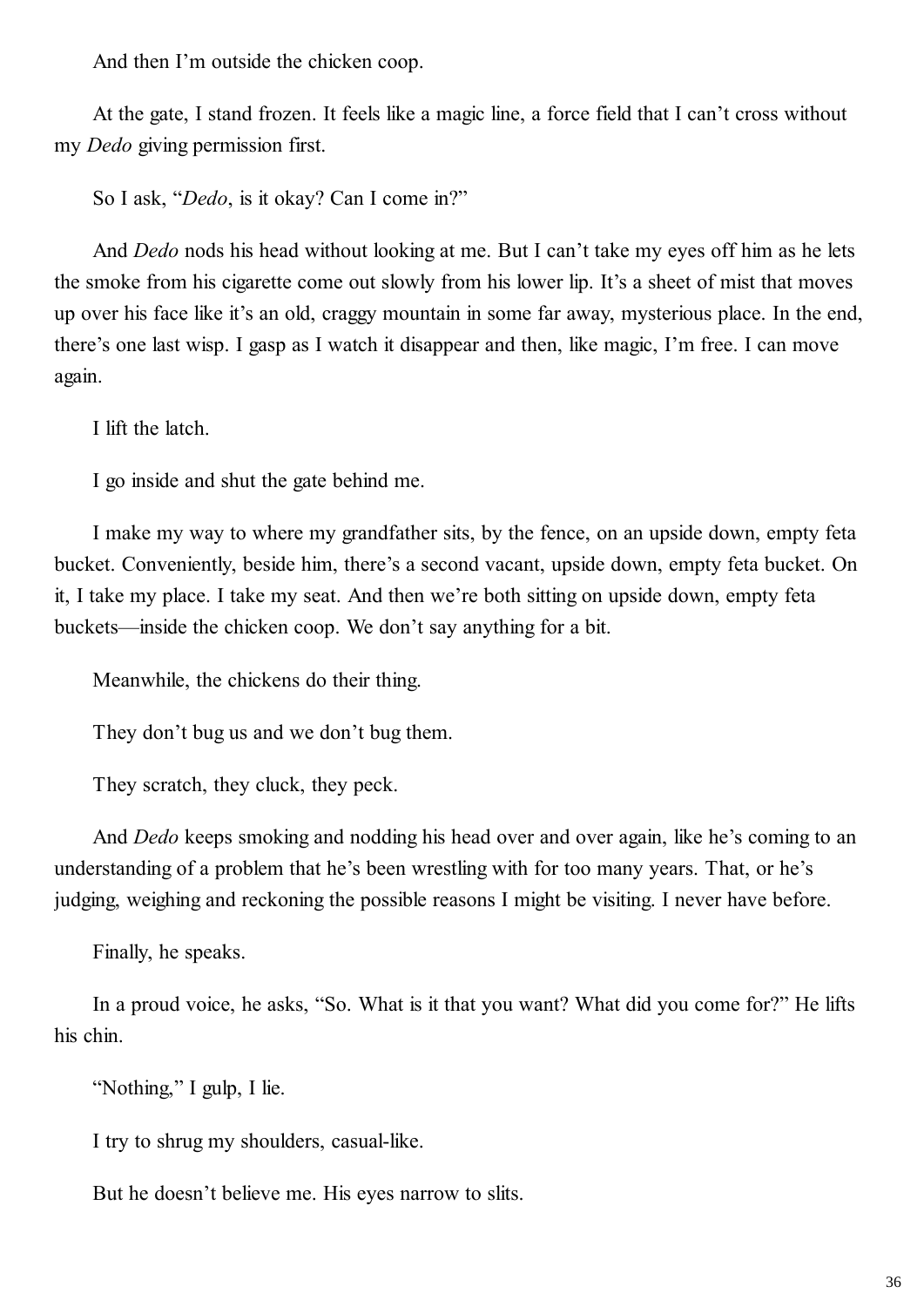"Ha!" he says. "Everyone wants something. Tell me. Do you want a cigarette? Is that it?"

And then, before I can answer yes or no, he shakes the soft pack at me so that a few poke out like slim, straight, white fingers.

"But, *Dedo*," I reason. "I'm just a kid."

Well, that just makes him laugh. Ha! Like that.

"I'll tell you something you'd like to know," he says. "When I was your age I was already smoking twenty a day."

"Well, okay. Maybe I'll have one later," I say—to make him happy. Then I add, hopefully. "But you can give me your lighter to play with, if you want?"

So he gives it to me, no question, no argument.

And I take it in my greedy hands.

Usually, in the house, my *Baba* won't let me touch it. I can't even look at it without her jumping to her feet and grabbing it away and saying, "Eh, girl. That's not for you."

Well, why not?

Now, I've got it.

I make the lighter do its tricks. I turn the lighter upside down so that the lady with the red hair's red dress disappears. I take a good look at her bosoms and bare skin and everything. Then, when I want, when I feel like it, I turn the lighter again, the right way up, and the redhaired lady's dress pours back onto her. Like that, up and down, down and up, I make her take her clothes off and put them back on, again and again, non-stop. I never get sick of it.

But then my grandfather interrupts.

He clears his throat importantly. He wants to know, "So, come on. Now, tell me. Did anyone fall down the hole yet?"

He means the hole in the backyard.

And I say, glancing up and down, trying to divide equally my attention between the lady on the lighter and him, "No. Not that I know of."

"Oh, but they will, they will," he predicts, throwing his head back, laughing like a villain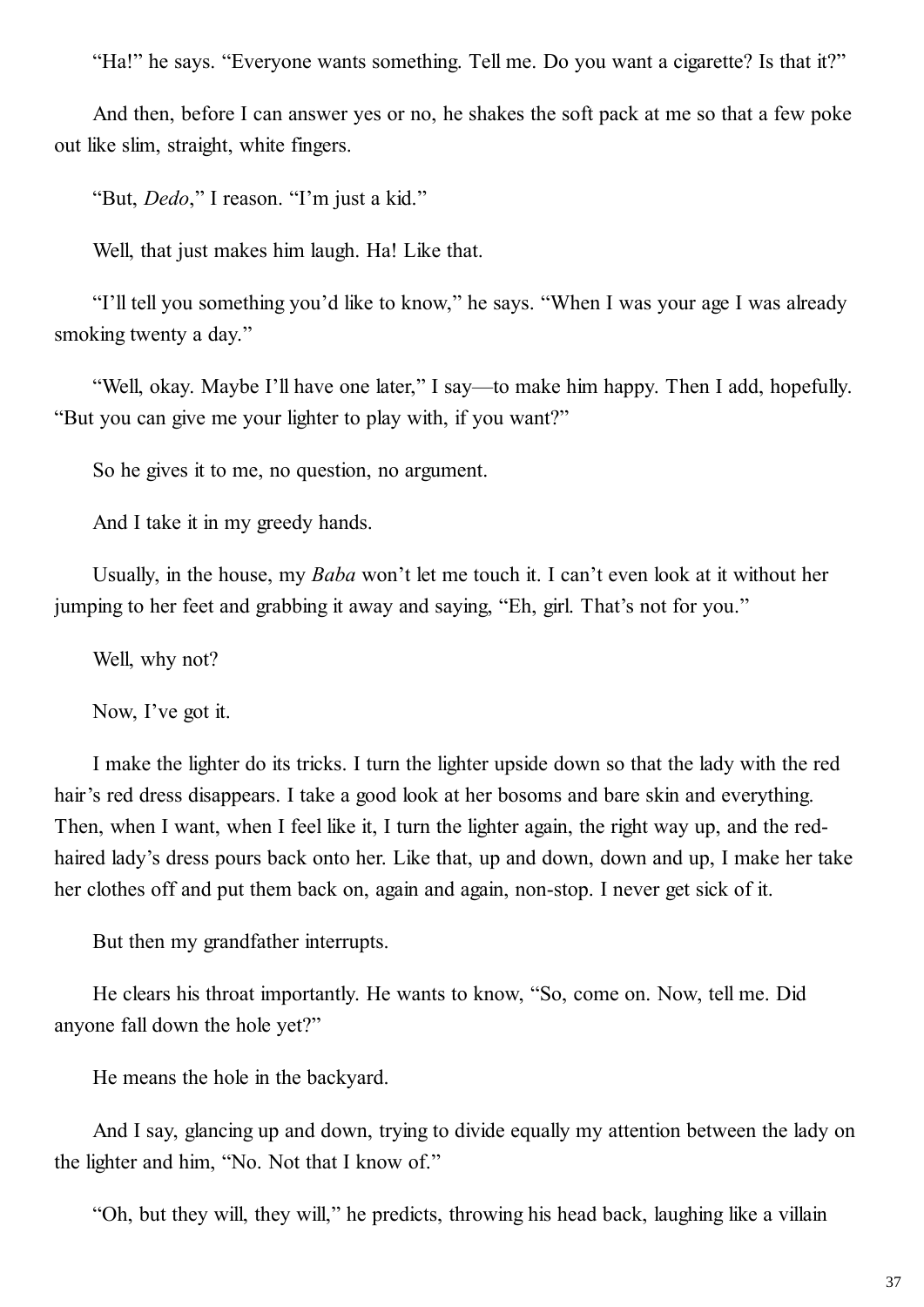from a midday movie, showing his gold tooth. Then, specifically, he's interested to know, "What about your Auntie Sveta?"

"What about her?" I ask.

"Has she been to the hole to lighten her load?"

"Yeah," I say, off-hand, half-listening. "This morning at eight o'clock."

"And how did she like it? How did it go for her?"

He holds his chin, waiting for my answer.

"I don't know. I don't think she did." I try to give him the information he needs. "She came back with an upset look on her face and said that we were going backwards to where we came from."

"Ah-ha. Did she now?" *Dedo* says knowingly.

And then he starts to laugh again.

"Ha-ha-ha, ho-ho-ho."

And, if I really think about it, maybe I know why, too.

Sometimes at night, when my Auntie Sveta is upstairs with my uncle in bed, my *Dedo* and my *Baba* sit in the kitchen and talk about her. They say that she thinks she's better than us because she's never gotten her hands dirty in the earth. And because she went to college before she came here to Australia for a holiday and met my uncle and made him fall in love with her.

Anyway, *Baba* says that Auntie Sveta can think what she likes but we're all made the same. A hole for a mouth and a hole for what comes out. No one's better than anyone else.

"Yeah," *Dedo* says as a chicken walks past, stops and drops a blob of sticky white. "I can tell you a lot more about holes if you want. If you have the time."

"Sure," I say, "I've got time," still looking at the naked lady lighter.

I've put myself in a kind of trance.

My *Dedo* has to compete for my attention. He does his best.

He says, "Oh-ho, you won't believe it when I tell you. Something you can't imagine happened to me back in the old country when I was a kid. Even I can't believe it, when I think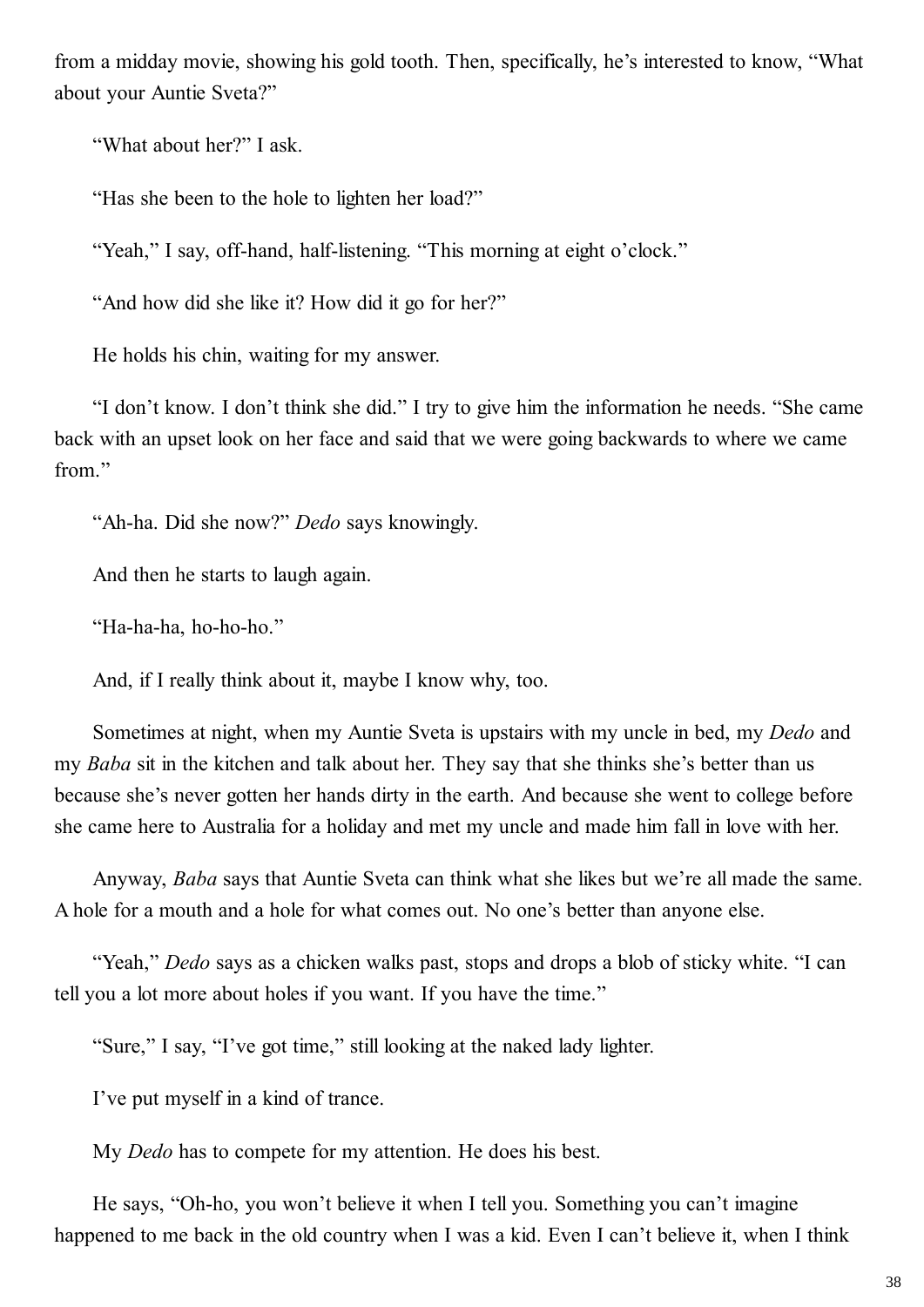of it now."

"Uh-huh," I say, still distracted.

So my *Dedo* leans in closer.

"I was about your age."

"Yeah?"

He leans in even closer.

And then he adds, "I've never told anyone before."

And that's when I take my eyes off the red-headed lady. I put her down.

I give my *Dedo* my full concentration now.

"What? What happened?" I beg.

"I'll tell you but you can't tell anyone else."

I nod hungrily. "No, no. I promise. I won't. Ever."

"Well," chin high, with full confidence in me, he begins. "Let me first say—you know we didn't have toilets in the village that flush. Only holes. And not just for the weekend. Not just until Monday morning when the plumber can come, but every day. For always."

"Yeah," I say. "You told me before. What about them?"

"Well, one night—" his eyes look into mine, then widen and flare. They whirl like kaleidoscopes and pull me and keep me there. "That night, that night—it was deep and dark. There was no moon, there were no stars shining in the sky—when, all of a sudden, my guts woke me up with a kick." He stops to let that sink in. "Diarrhoea," he explains with a serious, matter-of-fact expression. "I must've had some bad goat's milk to drink."

"Yuck," I say. "Goat's milk tastes like hooves and hair."

"Alright. What if it does?" my *Dedo* pulls me back into line. "I needed to go, bad. My stomach was a knotted, twisted cramp. So, I got up. I rushed out the door. But that night, like I already told you, it was the deepest, the darkest. It was black. There was no moon, there were no stars to guide my way. I stumbled around out there trying to find our hole. It was where it always was, of course. But I misjudged. I missed. I slipped and fell in. I fell down into all of my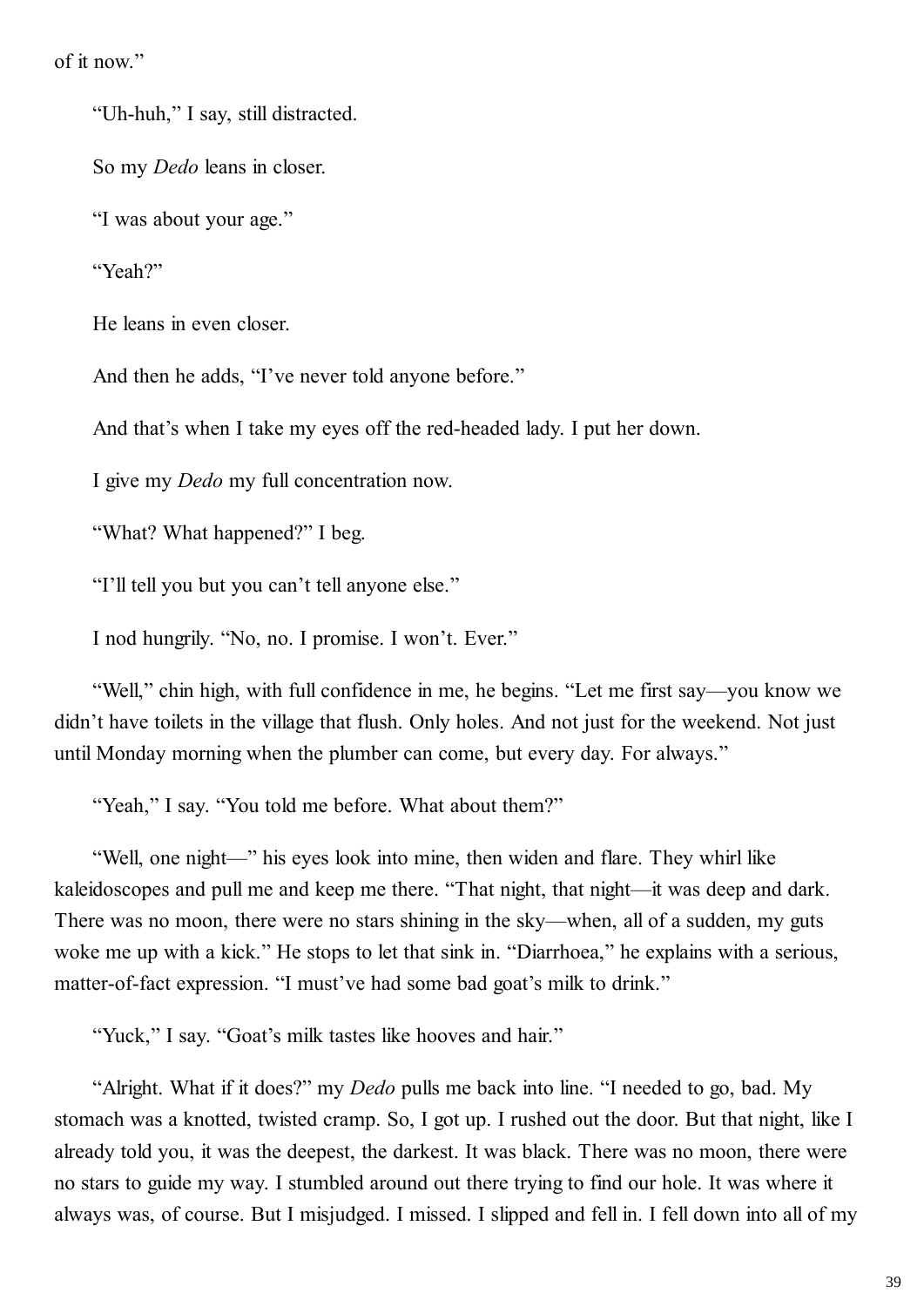family's shit and piss and who knows what else. Oh, and I fell in deep. It was awful. The smell! I retched in disgust. And then I shat my pants. What did it matter? I called and called, but no one heard me. No one came. I was so alone. I had never felt so alone in all of my life."

"Really? Never?"

"Well, no," my *Dedo* says. "I'm just saying that for effect. To tell you the truth, I've always felt that way. That's how life is. You have to get used to it. You come alone, you leave that way. In the meantime, no one holds your hand. You make your way the best you can. You fall in a hole, you have to get out. Well, believe me, I called and called. Still, nobody came. I was stuck. In that hole. Can you imagine? I tried to climb out of the slippery side but every time I tried, the earth—mud and more—broke away. I started to cry. And in a quivering voice, I asked for help. 'Please, please,' I begged. I don't know to what or to who. You know that I don't believe in the church and their priests and what they say. They're all crooks.

"But then, then, out of nowhere, I heard a voice. It was just a whisper at first. I thought it was the wind. But the whisper grew louder. It was a woman. Or an angel. Or both. In the hole with me. She had to be. She was close. Then I felt a touch on my shoulder. Then a hand, two hands, that put mine in hers and then around her waist, her hourglass hips. Up and down, up and down, she moved my hands and sang such sweet but nasty things, like I'd never heard, into my ear.

"And that's how time passed until first light. I must've fallen asleep or passed out because I opened my eyes. And the first thought I had, my only wish and hope was that I would finally get to see the face of the woman who had stirred me so. But to my surprise, in my hands I found that I was not holding a woman but a chicken—caked in brown."

My grandfather stops and sighs and sighs, wistful, sad.

"To this day, I still don't know what happened down there in the hole. I don't know if it was the work of a witch. Or a desperate dream. Whatever it was, I don't care. It felt real. And it was beautiful. And I got through. I came out alive. That's what matters most."

And then I say—suddenly remembering why I have come, what I want to know—"Is that why you stay here? With the chickens? Because you think one of them is going to turn into a beautiful woman and sing sweet but nasty songs in your ear?"

"No," he says, laughing away my idea. "I'm too old for all that now. Anyway, your grandmother wouldn't like it. She'd whack the back of my knees with the feather duster and it would sting. No. I'm telling you this story because I want you to know the important things that have happened in my life. So that you don't think that you come from nothing and no one. So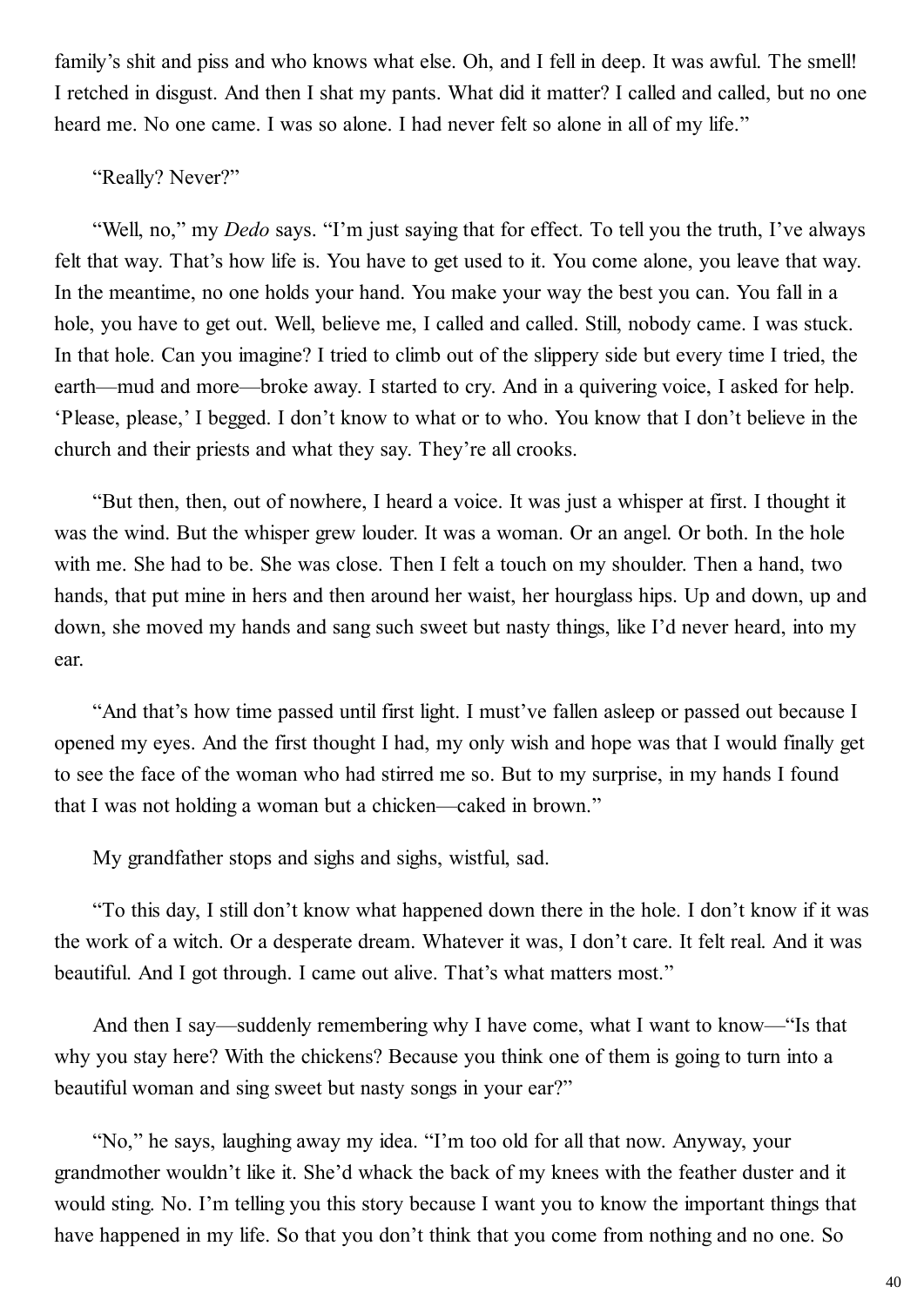that you don't think that you are alone. Even if you are. We all are, like I said. Besides, a story —" he shrugs "—it's also to pass the time."

And then he picks up the lady lighter from my lap and flicks it so that a fire flashes onto the tip of a new cigarette. He sucks in and then lets the smoke slide slowly out from his lower lip. It's like a sheet of mist that moves mysteriously up over the old, craggy mountain that is his face. There's one last wisp. I watch it disappear. And then there's a call from the back door.

It's my *Baba* shouting, "Come on. Come inside for dinner. We're having grass soup."

But my *Dedo* shouts back, "We're busy talking, woman. Can't you see?"

My *Baba* just shakes her finger and then her fist.

"Listen to me. You can't sleep out there," she shouts, louder than ever, and then she lets the door slam.

Soon enough, it's quiet again, for a bit.

My *Dedo* can finish smoking his cigarette in peace.

And the chickens can keep on pecking and scratching, happily.

The sun, too, can begin to set.

Then, it's time—my grandfather says it is—for the birds to go to bed.

"*Mrsh!*" he tells them.

Some of them do go by themselves into their nests. Others he has to shoo. They flap their wings. They think they can fly. They want to.

"Come on. Try, try. Tomorrow's another day," my grandfather laughs.

And then they're in, all of them. There're a few *bach-bachs* but quickly the chickens settle into their chicken dreams. And then my *Dedo*, with a sigh, sits back down on his upside down, empty feta bucket next to me.

"Yep," he says it again. "Tomorrow is another day. Tomorrow." He raises one eyebrow at me. And then he looks far into the distance at a point that isn't there, that hasn't arrived yet. "Tomorrow—I've given it a lot of thought, too," he tells me and the future, like it has ears to hear him. "One day, you'll finish school—not like me, only to fourth grade. You'll go to college or university or wherever it is that young people in this country go. Then you'll get a job in an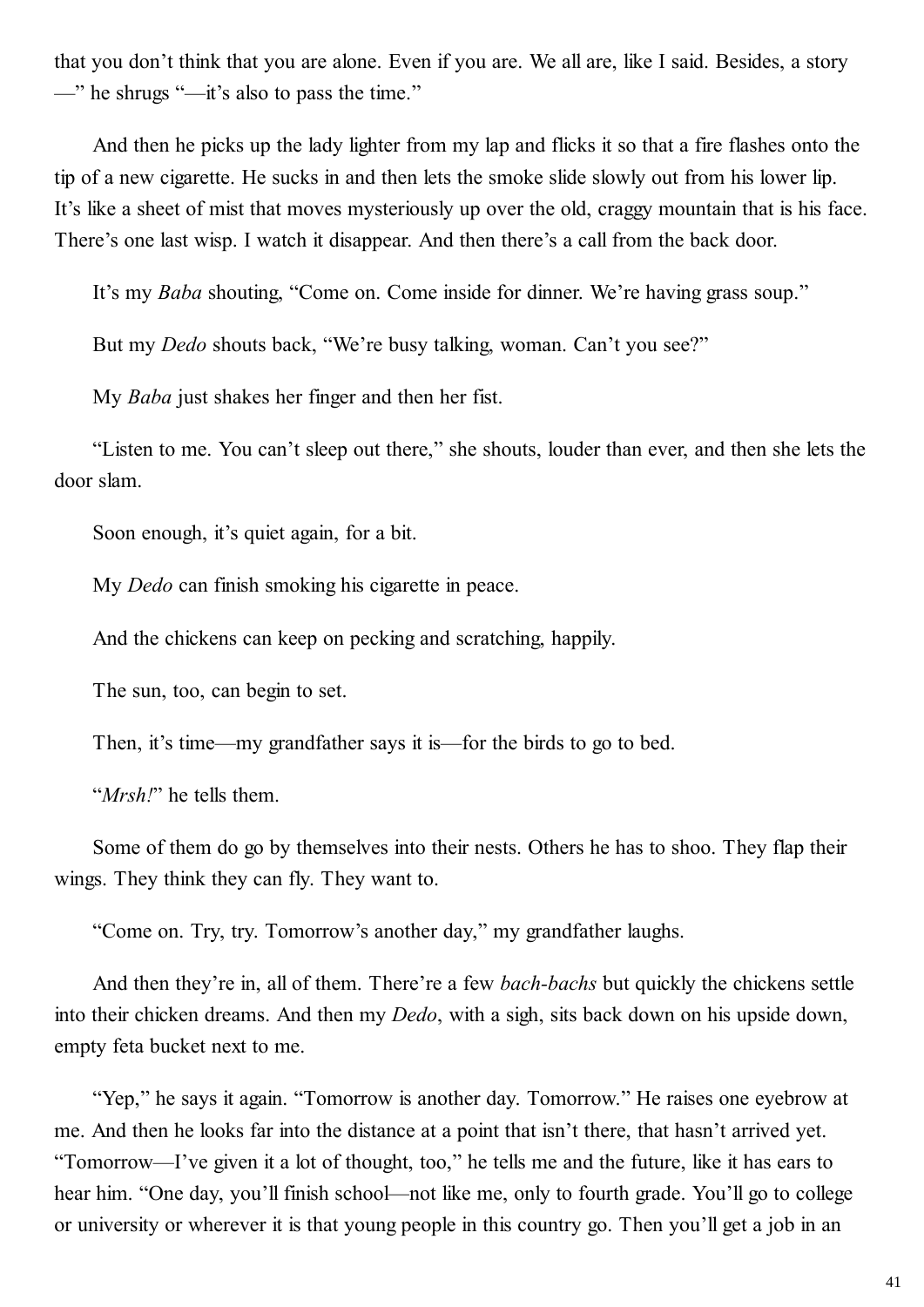office. Oh-ho, and you'll look good too. Do you know how?"

"No."

"Do you want me to tell you?"

I nod my head. "Sure."

"You'll wear a nice-fitting suit." A warm, happy smile spreads across his face as he speaks. "A jacket and a skirt to the knees to show off your figure and your legs. Tight like this at the waist." He pinches in his own to show me. He sucks together his lips like a fish. "Like this."

"Oh," I say, catching on fast. "Like the lady on the lighter. Like the lady you met down the hole?"

"Well, in a way. But did I say? You should know, you'll be carrying a briefcase with important papers inside of it. Don't ask me what they say. You'll be going to an important meeting to say important things. I can't imagine what. It's beyond me, I'm an ignorant man. But, oh, you'll look so fine. You'll wear silk stockings with a black seam down the back. And you'll wear high, high heels—*shtikli*—that have fine, fine points. And when those points strike the ground as you walk down the office building halls, they'll go *krtz-krtz*, *krtz-krtz*."

"*Krtz-krtz*?" I giggle and make a face like the kid that I am.

"Yeah," my *Dedo* says solemnly, uncrossing and recrossing his legs the other way. His legs in their rolled-up pants, his feet in their broken-down gumboots that would go *sloosh-sloosh* in the mud and the rain, if they went anywhere.

"Of course! What do you think? *Krtz-krtz*. That's the sound your shoes will make. *Krtzkrtz*. So that everyone hears you're coming. *Krtz-krtz.* So everyone knows you've arrived, so everybody knows you're here."

*Tamara Lazaroff is a Brisbane-based emerging writer of fiction and non-fiction, and a sometimes-poet. She is currently working on her first collection of short stories and a novella based on her roots tour travel and study through the Former Yugoslav Republic of Macedonia. Her work has been published, or is forthcoming in various journals in Australia, New Zealand and the U.K, including* Meanjin*,* Southerly*,* Verity La*,* Headland *and* The Wrong Quarterly*.*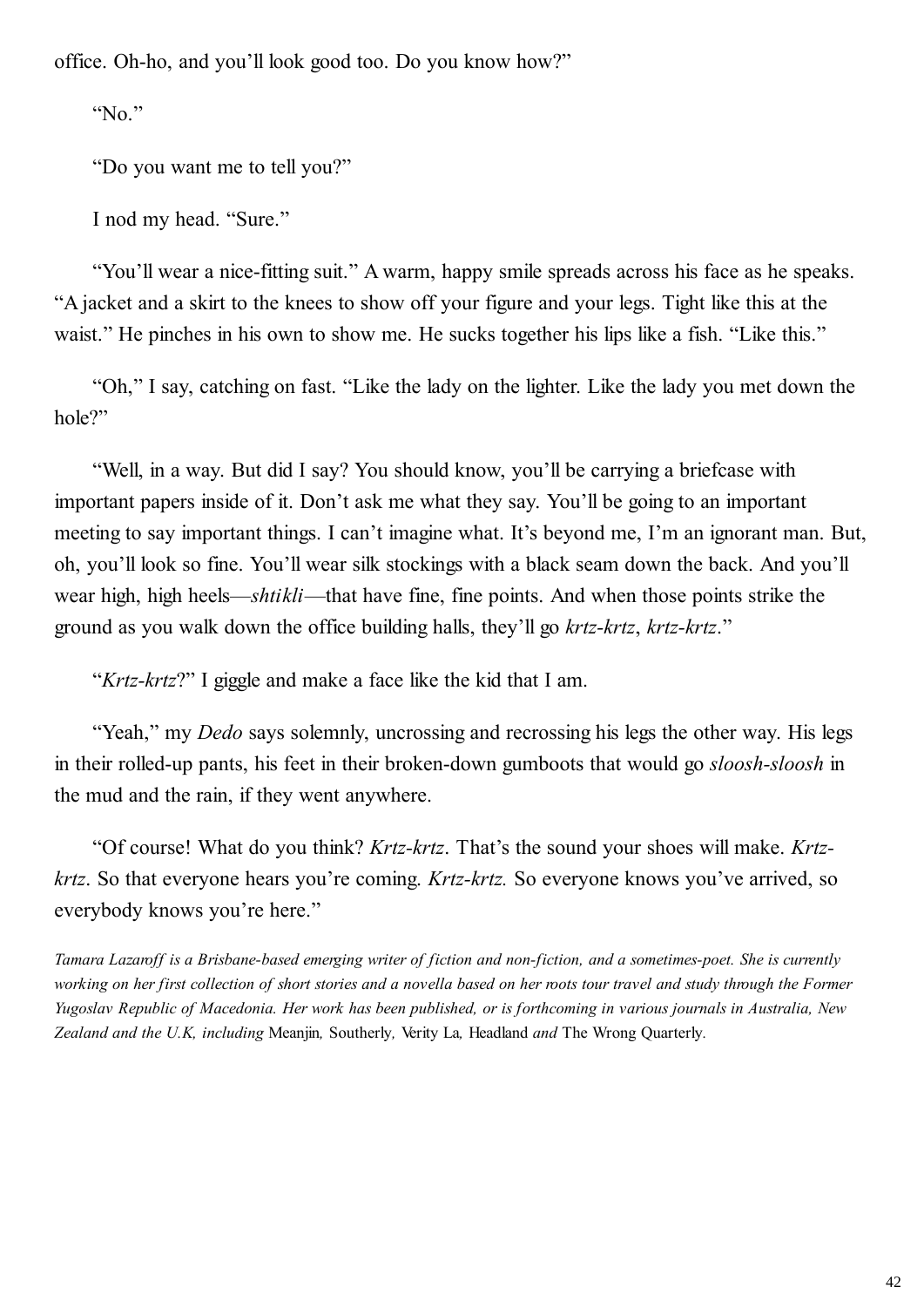# **Beach Road**

#### *by Thom Sullivan*

months of a wintering brightness : rooms that remember them : a squaring off

of blistered paint : a window in to a light that's tidal : washing out over folds

of paper that crumple : lathering up over sand : months of an airstream

whiteness : dour gulls : the nightly haul of kelp : a thought that inks itself in

to the margins of a faint notation : a notebook open with morning

exposed across it : the aspect capricious : changing : calcium : cumulus : foam :

*Thom Sullivan grew up on a farm in Wistow/Bugle Ranges in the Adelaide Hills. He had a short collection of poems, 'Airborne', published in* New Poets 14 *(Wakefield Press) in 2009. Since then he's edited or co-edited seven published books of poetry. His poems have appeared in* The Best Australian Poems *(2014, 2015),* Australian Love Poems*, and as part of* Australian Book Review's *'States of Poetry' anthology. He was a featured writer at Adelaide Writers' Week in 2016.*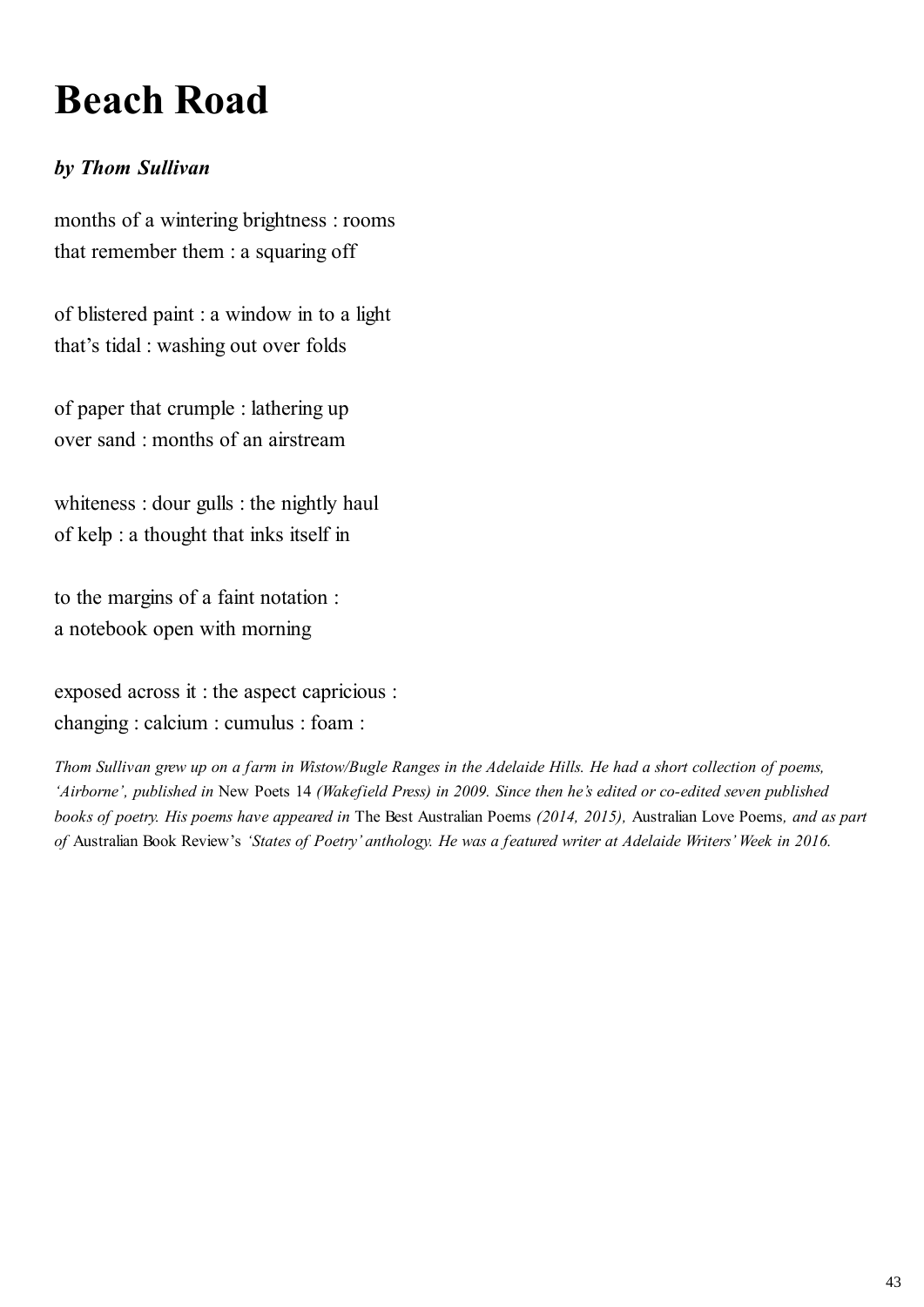## **Great Expectations**

#### *by Denis Fitzpatrick*

It really never is wise buying illicit drugs on credit. It is even less wise to do so when the company one works for is still a week behind with their wage payments to their hard working staff, and the prospects of soon receiving that back pay are slim under any light. Adrian Sommers had thus always avoided buying his pot on credit, having heard many stories of smokers who were bashed over being a day or two late with a five or ten dollar repayment. There was then no way Adrian was now going to get his weekly fifty dollar deal on tick, even if he could convince his man to offer it, especially since being late to repay the debt could well mean a shattered kneecap or two.

But Adrian's desire to avoid the risk of serious hurt was, however, gradually giving way to his growing cravings for some of the fine smoke. And anyway, if he was kneecapped for late payment, at least he would have the ganja to ease the pain. Doubtlessly, though, his dealer would not give him a fifty on tick. Maybe a twenty, but it was a fifty that he needed, three grams, to get through the week and to have something to look forward to each day at lunchtime during his telemarketing job, and after he had knocked off for the day, like now. Maybe his dealer, Jerry, would accept a cheque? Well, why not? It was certainly worth a try. He would sweeten the deal by making the cheque out for sixty dollars. Inspired, and faintly desperate, he rang Jerry.

"Hiya, Adrian. Want me to pop over with the usual?"

"You bet. But can I pay with a cheque? My wallet seems to have gone up in smoke too."

"Gz, don't know, Adrian. I've always dealt strictly in cash."

"I know, Jerry, but this is a rare exception. I'll make the cheque out for sixty bucks for the inconvenience."

Jerry crunched the possibilities, quickly offering, "Make it out for seventy and I'll be there in five minutes. Give or take."

"Okay, cool. I'll write it out now."

"See ya soon, Adrian."

"See you soon, Jerry."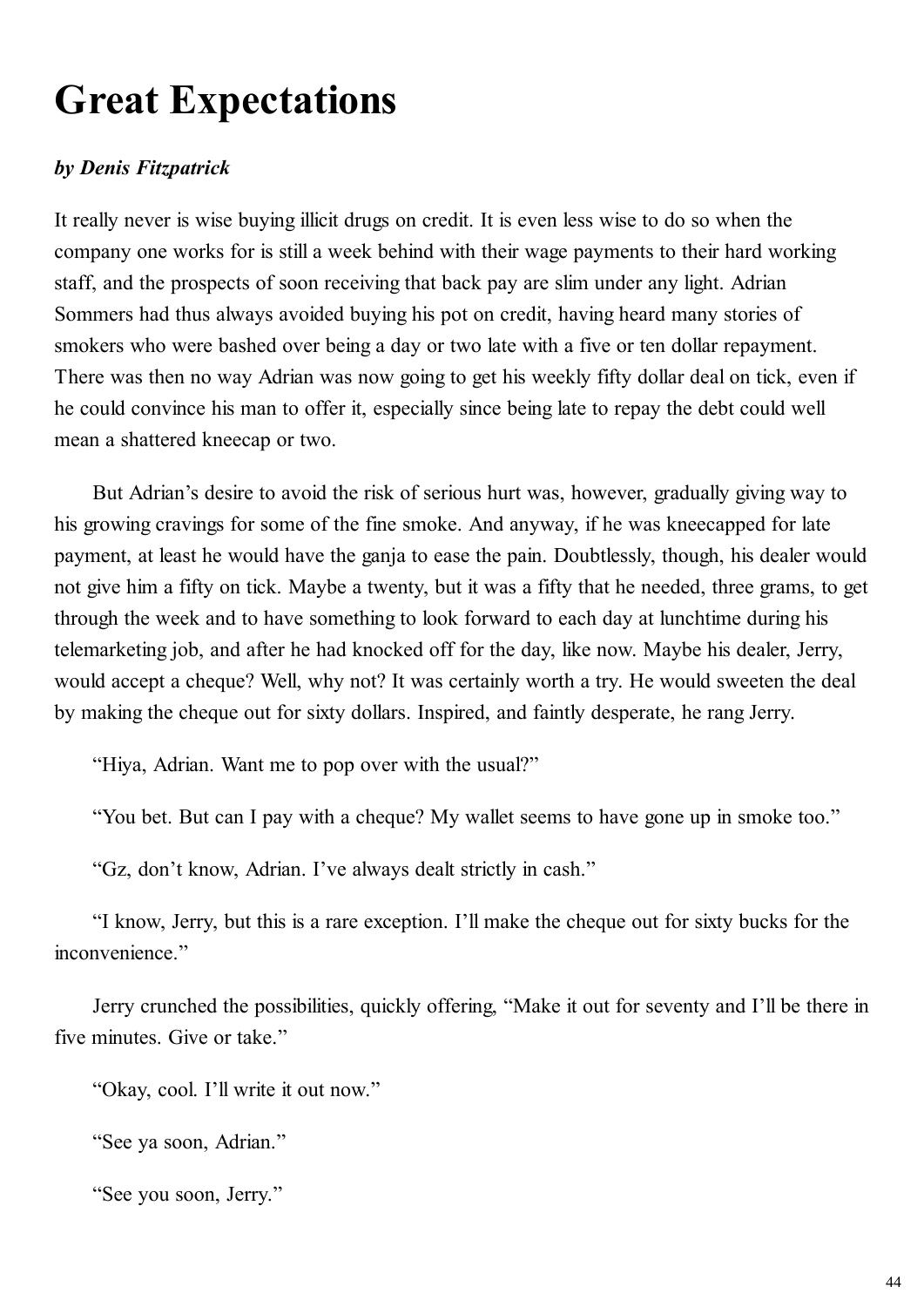Jerry was over in ten minutes and must have banked the cheque on the following day, a Friday, for when it came to Tuesday morning, and Adrian's usual checking of his emails and bank account, the cheque had cleared. He was now also, and unexpectedly, three dollars and seventeen cents overdrawn. He was relieved that he still had two functioning kneecaps.

"Cool," he sighed. "Thanks, God. I owe you one. A big one."

Come the following Thursday though, payday from Fischer's Marketing Services, Adrian received an email instead, briefly asking him if he would consent to another postponed payment of wage. Adrian really had no choice but to agree, for not to would mean that Fischer's would then be unable to meet its legal wage requirements and must instantly cease trading. Luckily Fischer's was a small firm so probably all of the few staff had agreed to the request, their only real hope of getting paid. He likewise replied in the affirmative, and all through that day's shift wondered how he was going to get that week's groceries. Plus his cat needed kibble, Adrian not having any for the past two days. He had fed her milk instead, which she seemed not to object to in any degree. But he couldn't live on milk.

The answer exploded clearly in his mind when he sat down to the TV after the day's work: just buy two weeks' worth with a cheque. Seeing as how quite a few of the local Redferne Quinnswerth supermarket staff knew him as a regular customer, and had exchanged names with him, often happily chatting with him, he felt sure he could get the supermarket to accept a cheque, just this once. May as well see how much the kind bank was willing to let him get further into its indebtedness.

"Cool," he said to himself, relieved that he wasn't on the cusp of serious starvation. "Might also be able to get a longneck or two." He flicked across the TV's channels, caught the end of a David Attenborough documentary, and then headed out to try his luck. He had nothing to lose.

§

Adrian was not in any way surprised when his groceries cheque cleared on the following Tuesday. He was now over one hundred and fifty dollars overdrawn on his bank account. He was tempted to ring them up and ask by how much he could overdraw, but then the whole thing was probably an error, an oversight, best taken advantage of while it lasted. Indeed, he had better make hay while the sun shone. So he rang Jerry again, after he got home from work, asking for a quarter of an ounce of pot, seven grams, to be paid with a cheque.

"Gz," lamented Jerry, "don't think I can do."

"My last cheque was good, wasn't it?"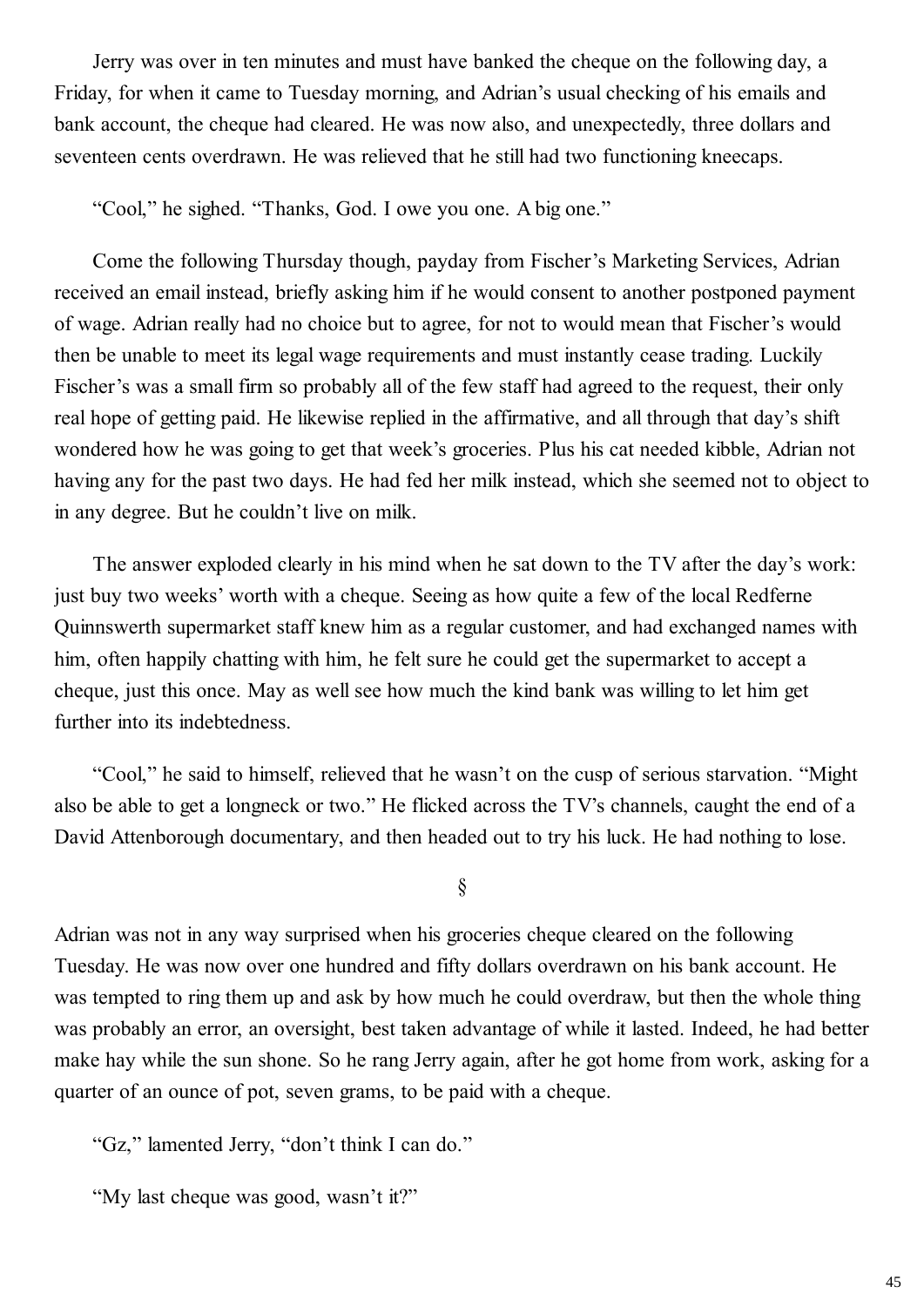"Yeah, but Adrian, this is becoming a habit. One that affects me."

"I'll tell you what, Jerry, I'll make the cheque out for one-ten, instead of the usual ninety. The last one cleared no problem so the extra money is easy dough for you. And I swear this'll be the last time. It's just that work hasn't been paying their wages, but promising to. Help me out, Jerry, this one last time."

Jerry again quickly crunched the possibilities.

"Okay, Adrian. But this is the last time. And make the cheque out for one-twenty"

"Cool. Thanks, Jerry."

"See ya in five or ten."

There was a reason for Adrian's buying so much extra pot, namely that if Fisher's didn't pay in full what they owed him by the second following Thursday he most definitely would quit and find another job. Blessedly, Aus's economy had been steadily growing over the past fifteen years and the unemployment rate had been around the full employment level for even longer than that. Getting another job within a week should be so simple, and he'd once more be a made man with plenty of smoko and not a worry to belittle his calm. So, if he did end up leaving Fischer's he'd need the extra ganja to tide him through until clover once more ran free under his feet. And if worse came to worst he could always borrow the money to repay Jerry from his older sister. He didn't really talk with his sister but she had always looked out for him in the past, and would do so now if he honestly told her of his predicament. There really should be no problem at all with quickly solving his financial distress.

Adrian was not actually surprised when three business days later he received an email from his bank telling him that his cheque for \$120 had been dishonoured. A \$20 dishonour fee had also been applied to his account and if said account did not return to a credit balance within five business days the bank would commence legal action without further notice. According to plan he rang Julia, his sister, but her phone just rang out. He kept trying over the next two hours but it just kept ringing out. Was she ignoring him? Was her phone ringing forlornly at Julia's place, accidentally forgotten for the day? He had not the slightest clue.

He had known that this free money really couldn't last, but he now knew he had stupidly persisted in spending it nonetheless. Well, since Fisher's probably wouldn't pay either this or next Thursday, Adrian decided it was time to see some of the great Aus. Right now, before he found an extra hole in his head. Of course, Adrian was unsure if Jerry owned a gun, but a sharp knife succinctly applied to one of his carotids would be just as effective. Jerry may even prefer that repayment method, there being no *bang* and no consequent ruckus.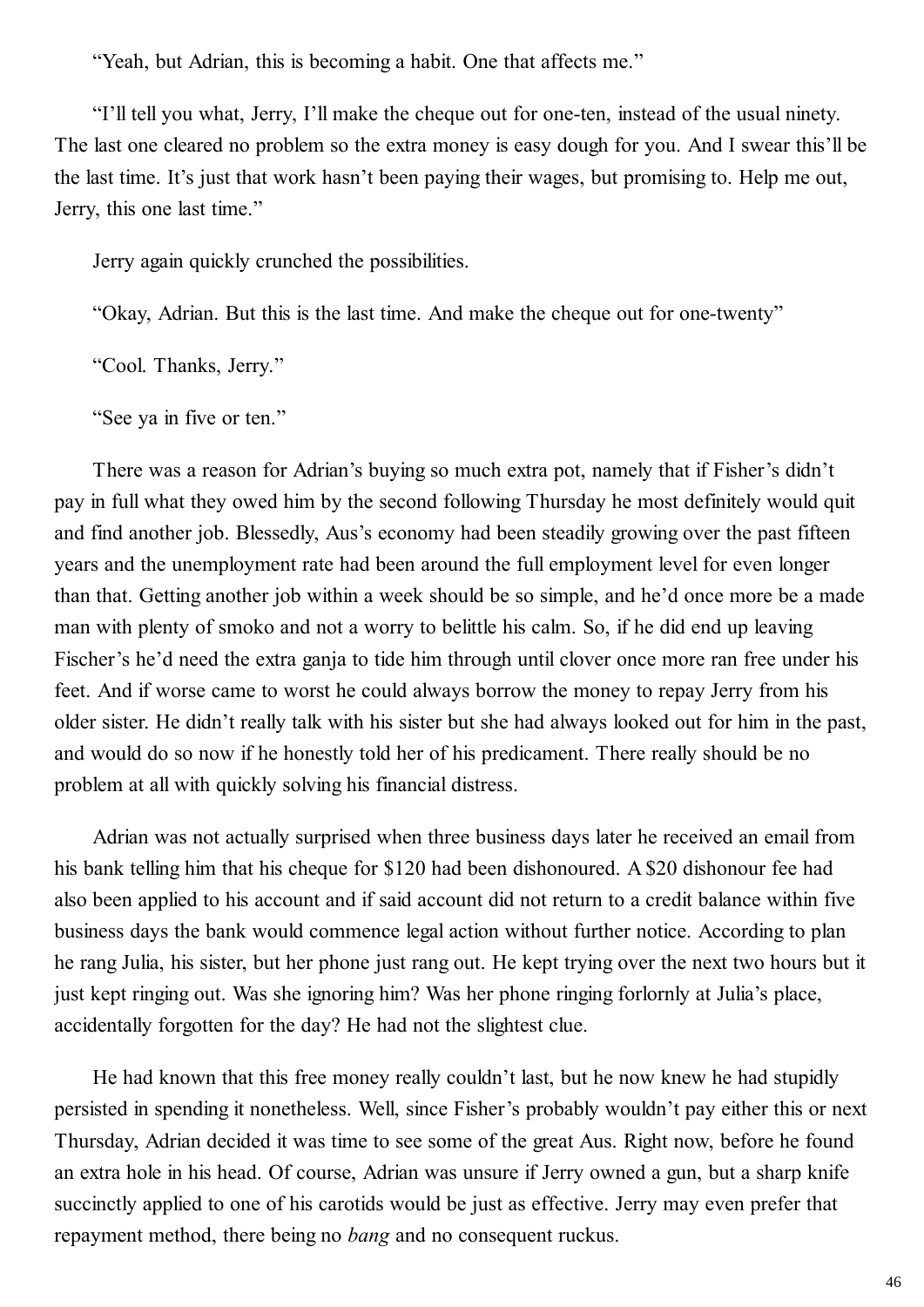Foregoing the rest of his morning coffee, he packed a bag with a few clothes and headed off to explore the great land of Aus, a land whose majesty must only be paralleled in another Universe. His cat, too, would have to move on, but without him. He decided to visit Queensland first, catching any suburban train as far north as possible and then trusting to the luck of his thumbs. He jauntily headed off to the station, setting off on what could only be a great adventure.

§

His adventure soon soured. He lost the rest of his quarter ounce somewhere along the highway north and it took him a week to reach the Queensland border. He didn't have time to pine for his pot though, as he was intent on just surviving each day, stealing whatever food and water was closest, even begging a few dollars for a feed from the rare lifts he got. When he did eventually reach the Queensland border, weary and sore, he swore that he would never leave. He would remain here throughout his life, working hard, and avoiding all drugs. It really was time that Adrian grew up.

Accordingly, he slept for two whole days, awaking refreshed, invigorated, but very hungry. He had no energy left to reach Brisbane, despite his enthusiasm, and decided to try a different tack. He would simply approach any house that looked down to earth, and beg of the owner for a good feed of something. He would even tell the truth if he had to, that he was running from a drug dealer who probably had unpleasant designs on his welfare, and to find a better life without drugs.

Adrian was partially successful in his goal. No one single home fed him to satiety, but after several houses offered him small, nourishing meals, and a ten dollar note from the last lady he begged from, he was now ready for Brisbane, the sunny capital of a welcoming, sunny state. He entered Brisbane just after noon that same day, opting to sleep in a park that night, to approach some charities tomorrow for help to start a new, better life.

§

Adrian's luck must have now been on the upswing again for, on his way to a nearby Salvation Army office, he spotted a sign in a butcher's, advertising a shop assistant's position. Adrian was sure that the advertisement was posted there exclusively for his perusal, and he did not look the gift horse in the mouth. The butcher's took him on without a resume, the manager seeing a potential employee who honestly proclaimed his dilemma, and who would probably return a lot to the shop if she, the manager, also went out of her way to help him. She even advanced some of his wage to make adjusting to his new life a tad easier.

And that certainly proved to be the case. He soon found a room in a boarding house without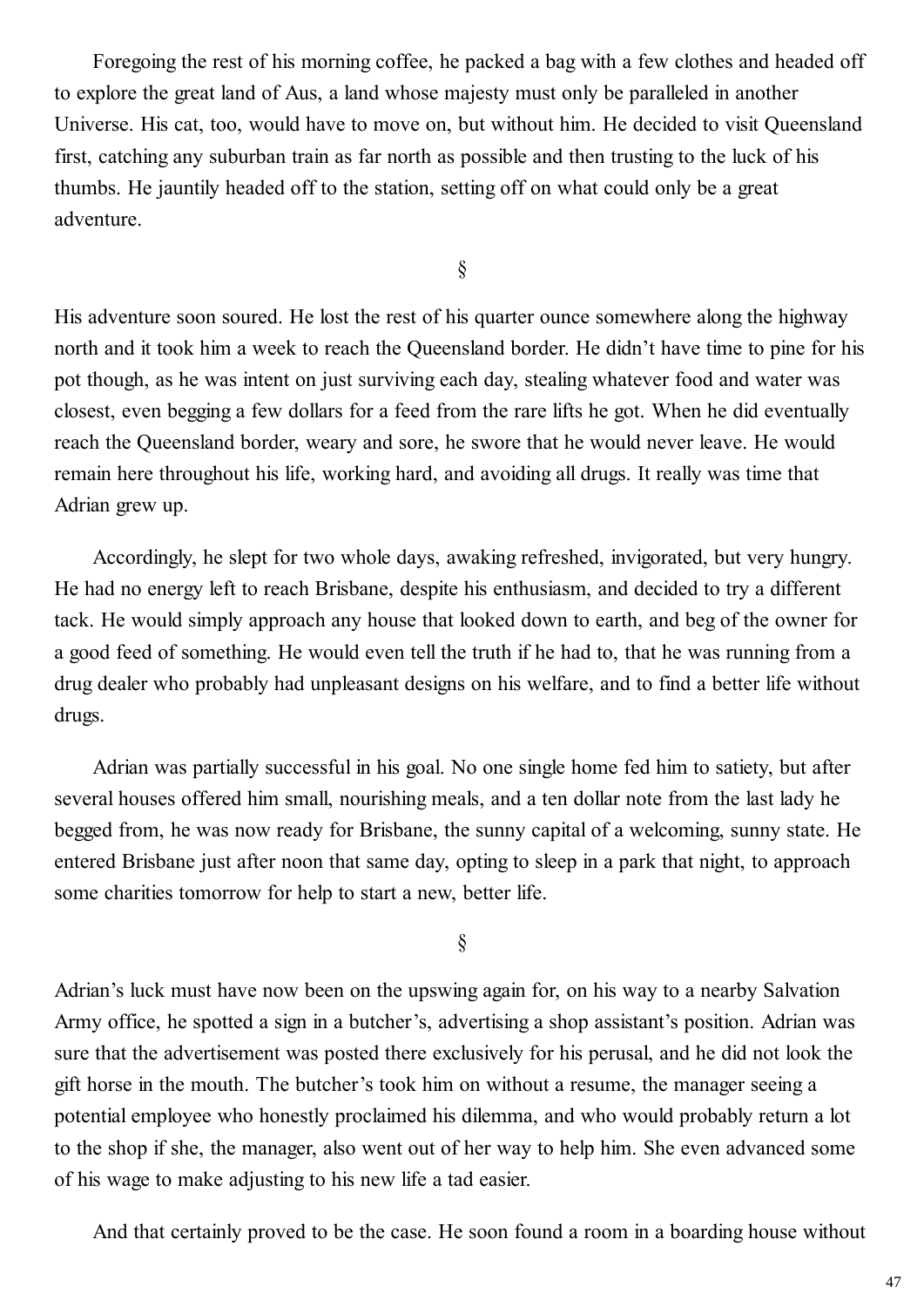too much bother and turned up to work each day half an hour early, knocking off also a half hour later than quitting time, most days. His manager, Sherie, was quickly coming to rely on this young man's puppyish enthusiasm. And she believed him when he said that he hadn't had any marijuana for weeks and weeks, that he didn't miss it at all. They both agreed he had landed on his feet to great effect.

§

Jerry tracked Adrian down two weeks after he had moved into his boarding house in West End. He was all business with Adrian, even telling him that he had been traced through his Medicare card, thanks to one of Jerry's ex-girlfriends who worked in Medicare Aus. An officious pharmacist had informed Medicare of Adrian's change of address and new mobile number when he, Adrian, had filled a prescription for some cream for the blisters on his heels. Another reason to stay in Brisbane forever and give up all hiking. Obligingly, without any wariness, Adrian had updated his address and phone number. Jerry did not sound disgruntled on the phone but clearly told Adrian that his absconding had had ripple effects upon him. If he didn't get his one-twenty in a maximum of two days Adrian's sister would bear the brunt of his malfeasance.

Adrian too was calm on the phone, telling his old drug dealer that he was in a good spot now in bright, warm Queensland, was finally living like a responsible adult and that Jerry's money would be deposited as soon as the bank opened in the morning. In fact, he would put one-fifty in Jerry's account, considering that, really, he should have already paid the outstanding debt by this time. They ended the conversation amicably and Adrian was the first in the queue for the opening of the bank on the next morning, letting work know in advance that he'd be late to arrive for his shift.

And now that Adrian had his life firmly in hand, he decided on one last fling, and then back to the solid foundations he had built for himself here. Accordingly, he went to his local pub after the day's work and upon discreetly enquiring was given a number he could ring to get a twenty dollar deal delivered to his home. Once again at home, and after buying a small hash pipe, he excitedly rang the number, memories of the many good times he'd had with the smoko almost overwhelming him. The phone picked up after two rings. As Adrian had been told he just gave his address and was told they'd be there in twenty minutes. They'd honk their horn four times when they arrived. Adrian was even more excited when he put his mobile away.

The new dealer was fifteen minutes late but Adrian had been very patient throughout the wait. The guy gave him a big deal for the extra wait, assuring him that it was the 'dynamite gear'. Which it most certainly was. After the first hash pipe of the stuff he was by far the most stoned he had ever been. It was even better than he remembered. And with the more sizeable deal he was sure that he could make such potent smoko last for at least a week.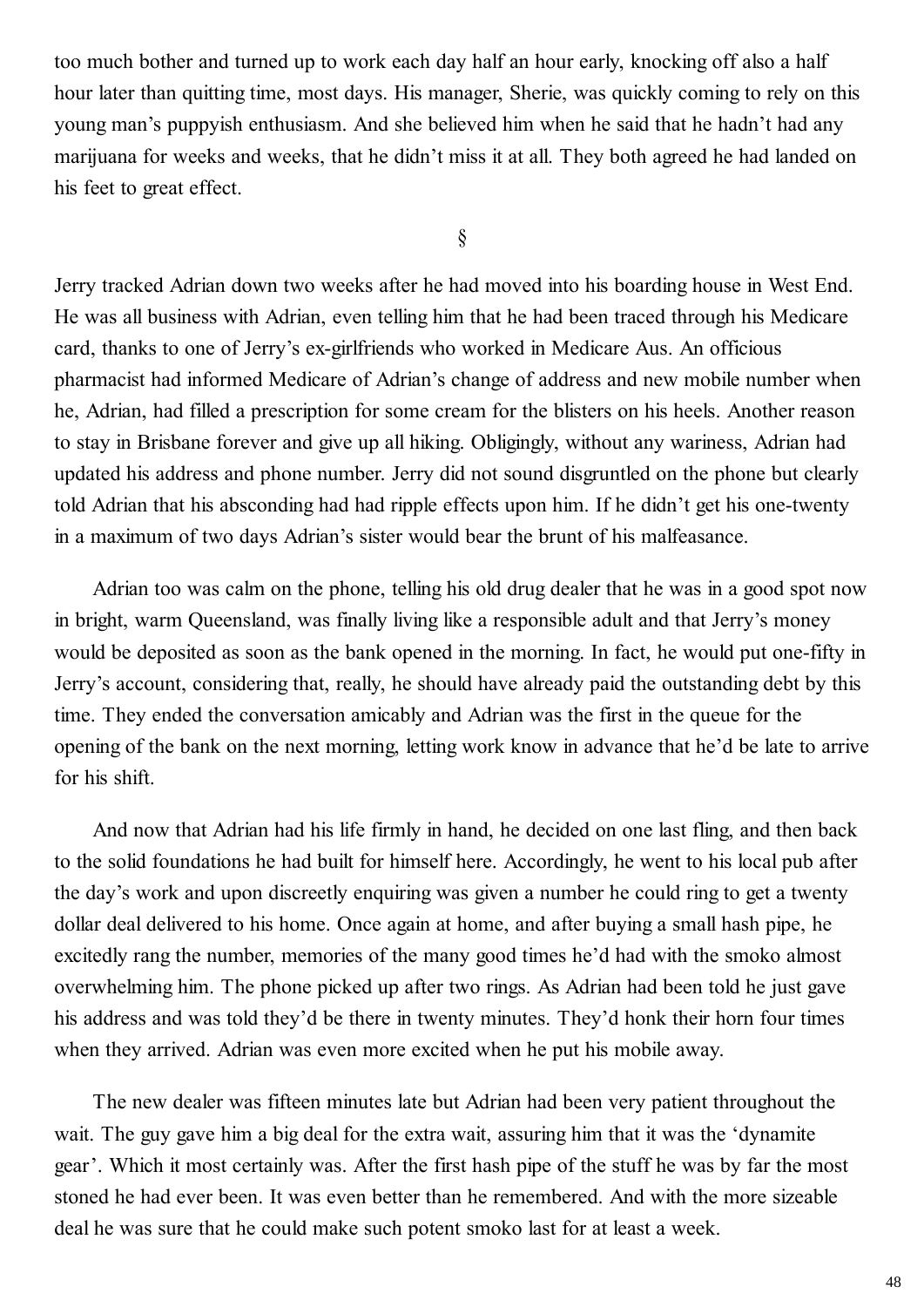This gear even seemed to keep coming on and on, and pretty soon he felt like he deserved a party. And deservedly he went to buy himself a six pack of Guinness cans, marvelling at all around him on his trek to the bottleshop.

The first can went down like a lover intent on only making him happy, and he had two more cans before he felt the need for another pipe. That last pipe, though, was lights out for him and, after putting the three remaining cans into the bar fridge he went to bed, drifting into slumber, feeling toasty, warm, and comforted all over.

It's no surprise then, considering how absolutely stoned Adrian became, that he awoke the next day seriously late for work. He left home almost immediately upon awaking, stuffing the twenty into the coin pocket of the jeans he'd slept in. He'd have a joint at lunch, to fully acclimatise to a new day.

How it was that his manager was able to recognise the smell of pot Adrian was never able to find out. She probably just had a lucky guess, assumed the pungent stink wafting from Adrian's lunchtime smoke in the loading dock must be marijuana. Sherie had very little of the rebel in her, only ever talking about the shenanigans of her daughter attending kindergarten. She unhesitatingly sacked him. Adrian finished the joint, once more aghast that pot was threatening his independence.

Well, be that the case, fleeing from it once more should solve the problem. So, when he got home, he flushed the ganja down the toilet and carefully packed his travel bag. He was going to Western Aus this time and, finding he only had about enough for the airfare and groceries for a week, he decided to withdraw it all and trust the bank would again honour a small overdraw on his account for said airfare. The cash would be spent in supermarkets in WA, who were probably not as willing to accept a cheque as the local supermarket had. He couldn't spend his ready cash immediately either, needing it to set himself up as best he could in WA. He once more jauntily left his home, feeling himself on a wonderful adventure.

*Denis Fitzpatrick has been writing for over thirty years and has been labelled "Sydney's hippest writer" and "the hippest of off-beat writers" by the publishing house, Independence Jones (now, sadly, no longer in business). He is in full remission with paranoid schizophrenia, and over the past several years has written almost exclusively about mental illness, from the point of view of those so affected. He is published monthly at [The Short Stories Club,](http://www.shortstoriesclub.com/) a blog run to promote new and emerging writers, and has several books available online. He is also having a collection of his stories published in 2018 by Waldorf Publishing, again, mostly stories viewing mental illness positively, if a little bizarrely. He was also published in Issue Fourteen of* Tincture Journal*. You can find him on Twitter [@viearus](https://twitter.com/viearus).*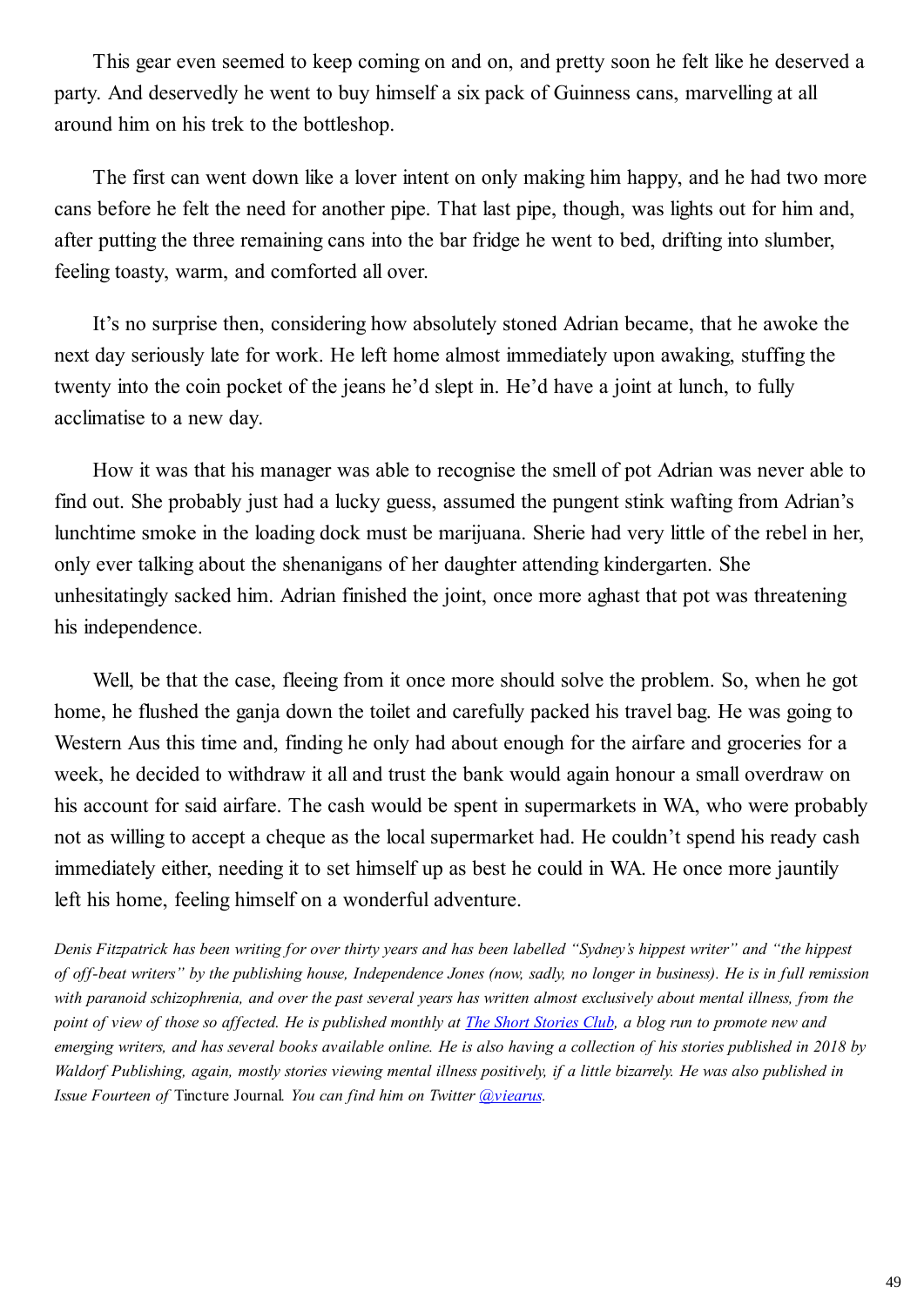# **Avid Reader**

#### *by Rosanna Licari*

At the book launch you tell me I look good then say you didn't mean it, and later you say you did. You walk up to the author, he tells you he's in Capalaba. You ask him if he's growing anything. He tells you he smokes kiff every day. He says it's safer than alcohol. He never brings wine now when he sees his girlfriends. You say we'll visit. You two will talk poetry and get stoned. You tell me I'll drive you there. I tell him you're making this up. You tell me you've written a manuscript, it's about your women. You've named them all. You tell me I have beautiful hands. You tell me you'd pay for it, the coffee, if we were lovers. You tell me I am hard.

*Rosanna Licari is an Australian writer. Her work has appeared in various journals and anthologies. In 2015, she won the inaugural Philip Bacon Ekphrasis Poetry Prize for her poem 'The Wait'. She is the editor and publisher of* StylusLit*.*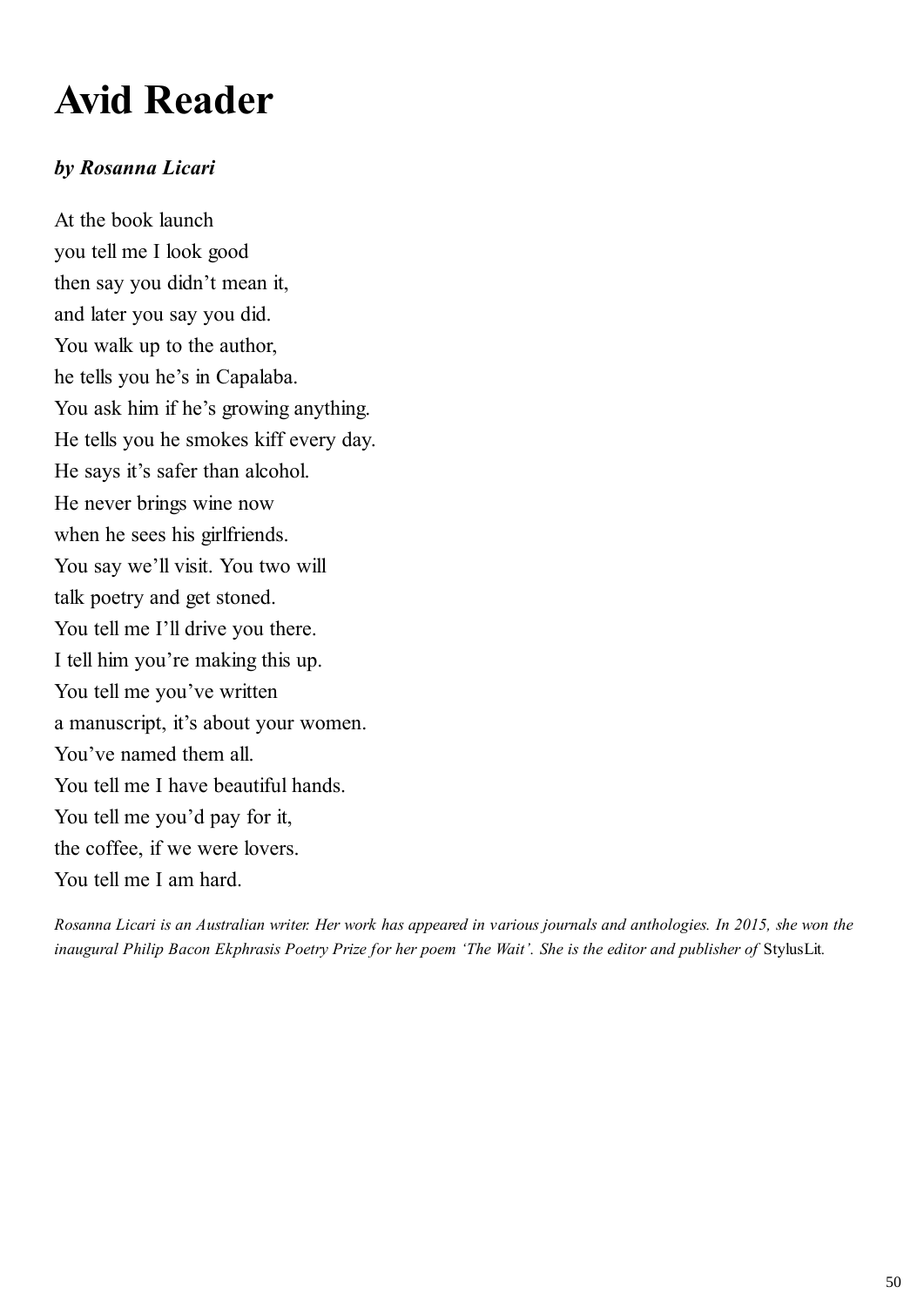### **Running Away from the Circus**

#### *Non-fiction by Philip Keenan*

*There's nowt so queer as folk*

—Anonymous

*Happy families are all alike; every unhappy family is unhappy in its own way.*

—Leo Tolstoy, *Anna Karenina* (trans. Constance Garnett)

When I was growing up I was briefly friends with a boy whose family was different from mine. Firstly they had a tennis court, and I suppose that means they had a swimming pool too—these tend to go together. They did in the houses of the North Shore's successful middle class, anyway. And I recall being driven home in a shabby yet somehow stately Volvo, all the way to my house in another part of Sydney where the leaves weren't so leafy and the few tennis courts were made of concrete and owned by the local council. The father of this boy may have been an architect, if certain stereotypes about Volvos have any validity. From memory the man had unwieldy greying curly hair and a cardigan covered his shapeless body, and the two parents spoke to their children as if they were rehearsing intelligent-sounding things they had been working on to impress company with at a later date. The father could have been a psychiatrist, now that I think about it. As we drove, the father attempted to catch his children out with questions while the mother focused on achieving high scores from unseen judges. Did the architect or psychiatrist ask probing questions of me, sitting in the dark, in the back of his station wagon? I have forgotten, but it wouldn't matter if he did. What does matter is that this family had a pet name for their mum. They called her Moo. It was based on some kind of cute incident when the little sister couldn't say 'mum' properly and thereafter the whole family adopted her attempt as a substitute.

It was one of those linguistic things, an in-joke, hilarious and uniting to those who share it, repellent to those who don't. I remember feeling that it wasn't as endearing as intended. I wondered what was wrong with these people. In what other ways were they different from my family? The incident which spawned the name took place on a long-haul aeroplane flight, and our holidays just weren't like that. As a general principle, the effort of imagination required to identify with the internal dynamics of this family proved beyond me.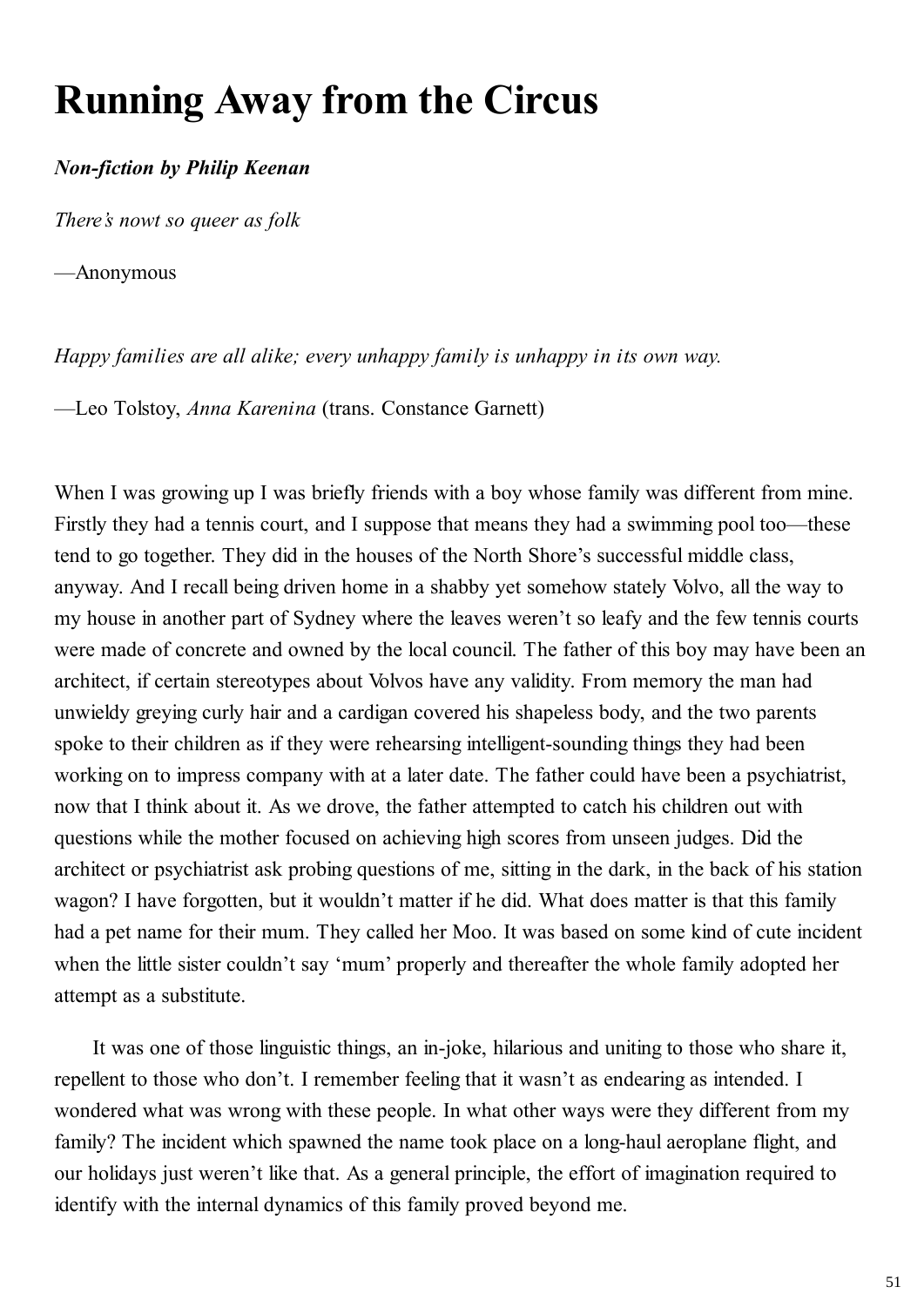Since arriving at my new school, among the long sock and short pants–wearing heirs of the satisfied plutocracy, friends had come my way with unexpected ease. This was put down to my selection by certain parents as a suitable playmate for their boy, when it was clear that my marks were better than average, as if osmosis or some other force might allow academic results to be shared by association, in the same manner as guilt. Or that was my mother's guess, her theory, which she put to me after she and Dad and I had attended a number of birthday parties at these houses, with these people, while I was still in the first flush of friendly intimacy with the sons in question. Upon reflection, it was something she didn't have to tell me, but we were close and this was the sort of thing we would talk about.

The boy in question shall not be named, although I recall him as vividly as when we were eleven years old. We drifted apart in the years after this and early in high school he left for a different private school, one with a more appealing drama department. He is an actor now, or so I've heard.

But the boy and the family are not important. The in-joke is the point of this little excursion into my history. It wasn't that there were no references and stories and shibboleths in my family —we positively groaned with them and my sister and I were probably already becoming bored with the constant references to our time in England, where I was born, and where we lived for a handful of years.

They were our in-jokes, I suppose, and they would have been as alien to another boy or girl as were the things the Volvo family talked about to me. Even now my parents talk of "when we were in England", as if they weren't referring to a four year period which ended almost forty years ago. It is as if those experiences, and their stories, are the only things they find truly interesting in their entire lives, and they may well be right. Although I like to think that my life after toddlerhood should warrant something more than a footnote in the story of the family which lived in England for a little while.

The point is that people do things differently.

And this was emphasised in a new way on a recent weekend morning as my wife and I lay in bed, in our flannelette pyjamas, unwilling to face the cold, and chatting about our plans for the day. We discussed tea and coffee and maybe even something to eat—such are the mundane indulgences which punctuate our marriage.

Laetitia, which is not her real name, brought up the list game. This is a game where you have to name the group of celebrities for whom you ought to be given a 'free pass', which

§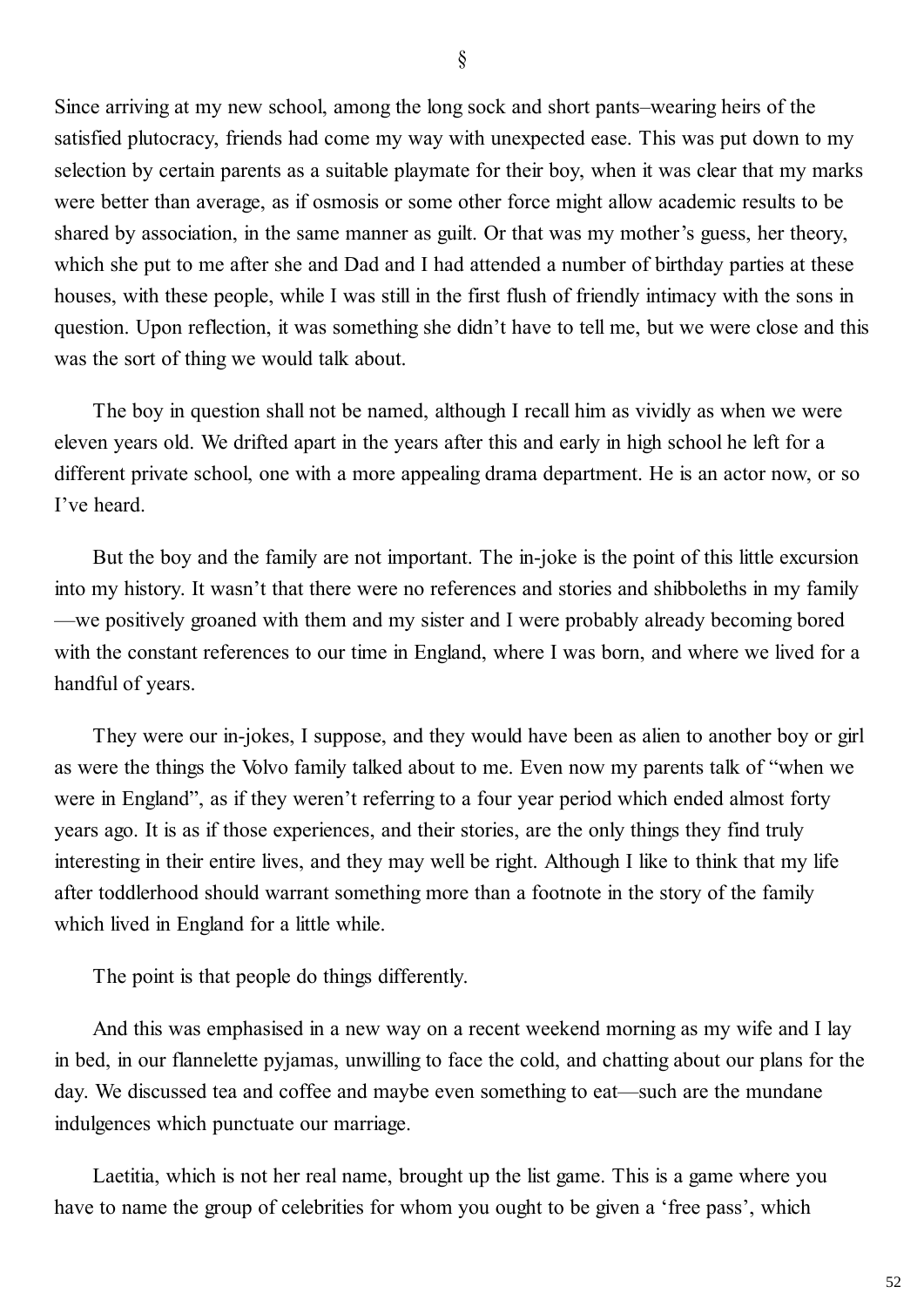means that should you be presented with an amorous encounter with one of those people, and you let nature take its course, such conduct will be blameless. When others play this game together it is a delightful thing to hear.

The conundrum for Laetitia was that one of the members of her little fantasy celebrity sex gang recently died. Again, there is no reason to name him, but there can be no other like this man and having expounded at some length for my benefit about the dilemma she found herself in, Laetitia decided not to fill his place on her three-person list. It made me think of when professional sporting clubs retire the number worn by a former great player when that person enters their Hall of Fame. However I didn't say this. I didn't contribute anything.

If this sounds anti-social that is because it is—anti-social and grumpy.

Inevitably I was asked for a list of my own and the rules were explained for me, as if their complexity could be causing the blockage in the free flow of amusing repartee between us. But I couldn't. It isn't my game. It's something other people do, and it's not for me.

I prevaricated and thought of ways to change the subject and then we almost had an argument. The difference of opinion was over a small yet revealing comment. I said, "If I say anybody, you're just going to tease me and I'll never hear the end of it." I was thinking of when Myer Wolfsheim won't attend Jay Gatsby's funeral and he writes to Nick Carraway: "I cannot come down now as I am tied up in some very important business and cannot get mixed up in this thing now," but it opened me up to a very serious charge—that I'm not fun.

No one likes to have such an accusation levelled at them. But there are situations when I seem to suck up all the fun in the atmosphere, like some sort of cosmic enjoyment vacuum. And it's not something I can really help. This doesn't mean I have no sense of humour. I have a rich and anarchic one, but am perhaps reticent to share it, and therein lies the problem.

All of this recalls being asked which footy team you supported and not wanting to say because all your school friends supported other teams and you could only get it wrong. Something similar happened at a later age with bands. "What sort of music do you like?" genuinely vexed me for some time until I grew up enough to make peace with the truth: *no one you like, in fact I know nothing about popular culture now.*

When this mood dominates it's as if I can't allow myself to join in with the other girls and boys. What others expect is clear—there is no mystery—but the effort to do one's duty is simply too hard. In our early teenage years some of us found ourselves at school dances and knew none of the girls from the other school and we froze. Of course we had some notion of what to do just be yourself—but the pressure was too great and a legitimate alternative to taking the risk of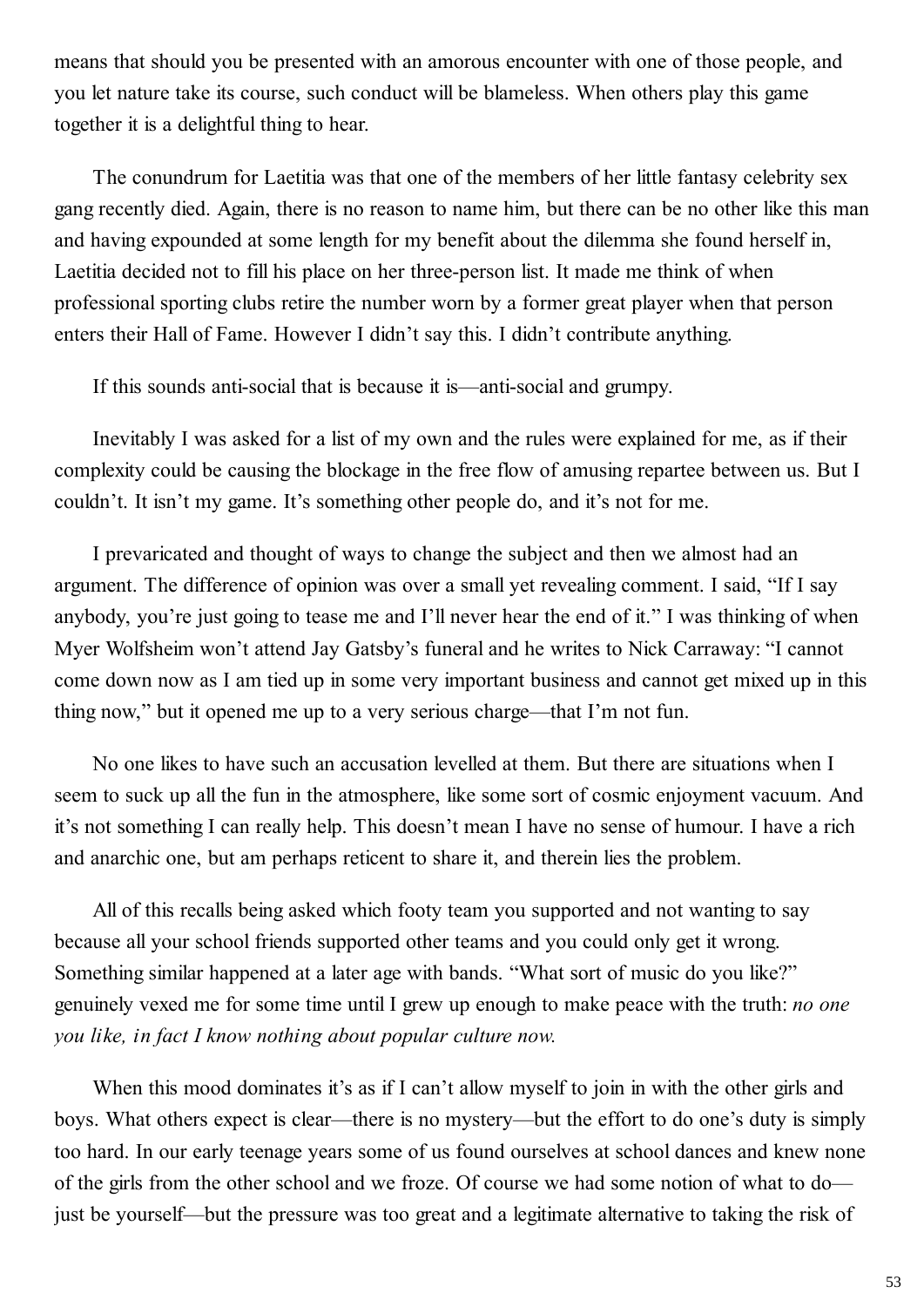looking foolish in front of strange women was not asking anyone to dance and not attempting to talk to anyone. Our flawed reasoning said that this approach would preserve some measure of dignity. But to preserve dignity by hiding is to preserve no dignity at all. And so some of us took a kind of middle path, between the wallflowers and the lotharios, which was, late in the evening, to ask a quiet, low-profile girl to dance, and to embarrass ourselves on the dance floor in front of her, and then to sit with her and prove that our small talk skills were as poorly developed as we feared they might be without the subject of footy to fall back on.

Perhaps I'm not fun. It could be that I've forgotten how to enjoy myself: that something I had as a child, a sense of boundless enjoyment and living totally in the moment, has quietly died over the years. Maybe my fun is different from other people's fun. Fun is letting go, but an insistent voice reminds me of the dance floor—there are infinite ways to look like an idiot.

Laetitia could have guessed this, and she probably already had.

There was another game, an earlier one. A game she used to play with a friend of hers where you challenge the other person to name their price to perform some act which would normally be considered outside the bounds of good taste or the law. They used to laugh together and crumple with their laughter as they thought and answered. It never worked with me though, for the same reason as the other game. The conversation went something like this:

"How much would you need to do it?"

"Nothing."

"Come on. Everyone has their price."

"No. Nothing."

"Really? Not for any money?"

"No. Because I'm not going to do a poo in a supermarket. Not for any money."

§

My first encounter with *The Wind in the Willows* led to falling in love with Badger, living in his burrow underground, in the Wild Wood, surrounded by weasels and stoats, bad guys too scared to bother him. His home seemed so cosy and his grumpiness was an asset—these things had strong appeal for me.

Perhaps it is instructive that Badger was a loner, for I have always distrusted happy families. The concept seemed somehow disingenuous, forced even, as if people were trying too hard to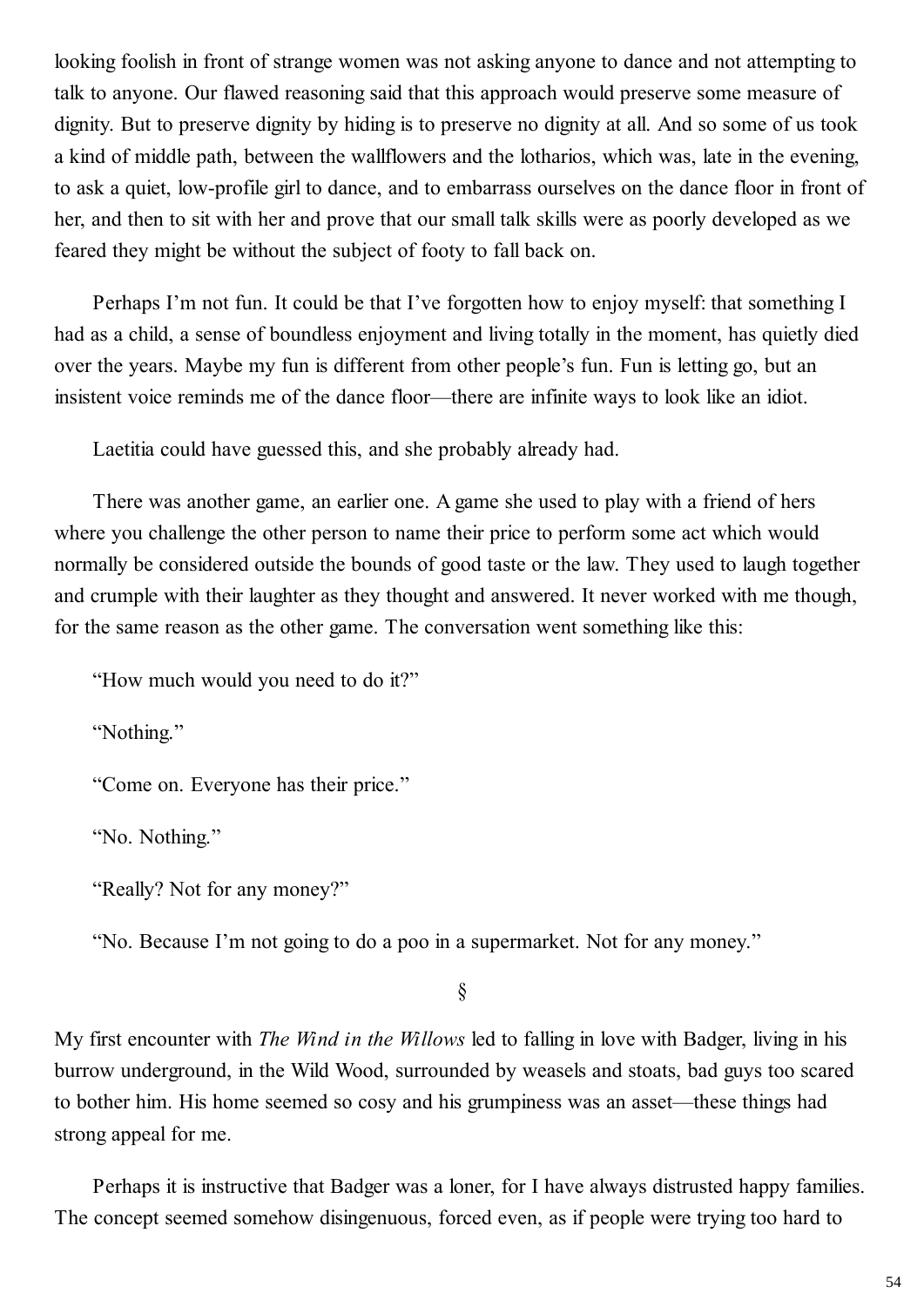prove something to the rest of us. There was love and security supporting me, but certain personalities will always be quicker to frown than to smile, and I wonder if our apparent happiness was only convincing because it was a performance.

One person who might have had a view about this is my mum, but her conversation of gossip and confidences has morphed into the sort of talk you might expect from a Lewis Carroll character, which is what happens to all of us, with advancing years.

People are different and families help to shape those differences. The way a family functions must remain unknown to outsiders. In some there are too many raised voices and conviviality too seldom restrained, in others late night phone calls come from locked hospital wards and constables and paramedics minister to the crises of a sibling ill-equipped to cope with adult life.

The hoarders I grew up with and their loving house in which I was raised contributed to the character of a very serious little boy who became a very serious little man. I share their pathological nostalgia. Their mania for neglect and melancholy lurks within me too, waiting like a sleeper cell to be activated at a later time.

Some of us have entered that phase of life where decisions must be taken with care and cannot be lightly reversed. Blaming others for unintended consequences is not an option, and it never has been. One judgement I did make was this: my list has one name on it. I chose Monica Bellucci. It seemed a low risk choice—and she's beautiful.

*Philip Keenan is a writer from Sydney with an interest in the strangeness of familiar things. Philip's work has previously appeared in Issues Seven and Thirteen of* Tincture Journal*.*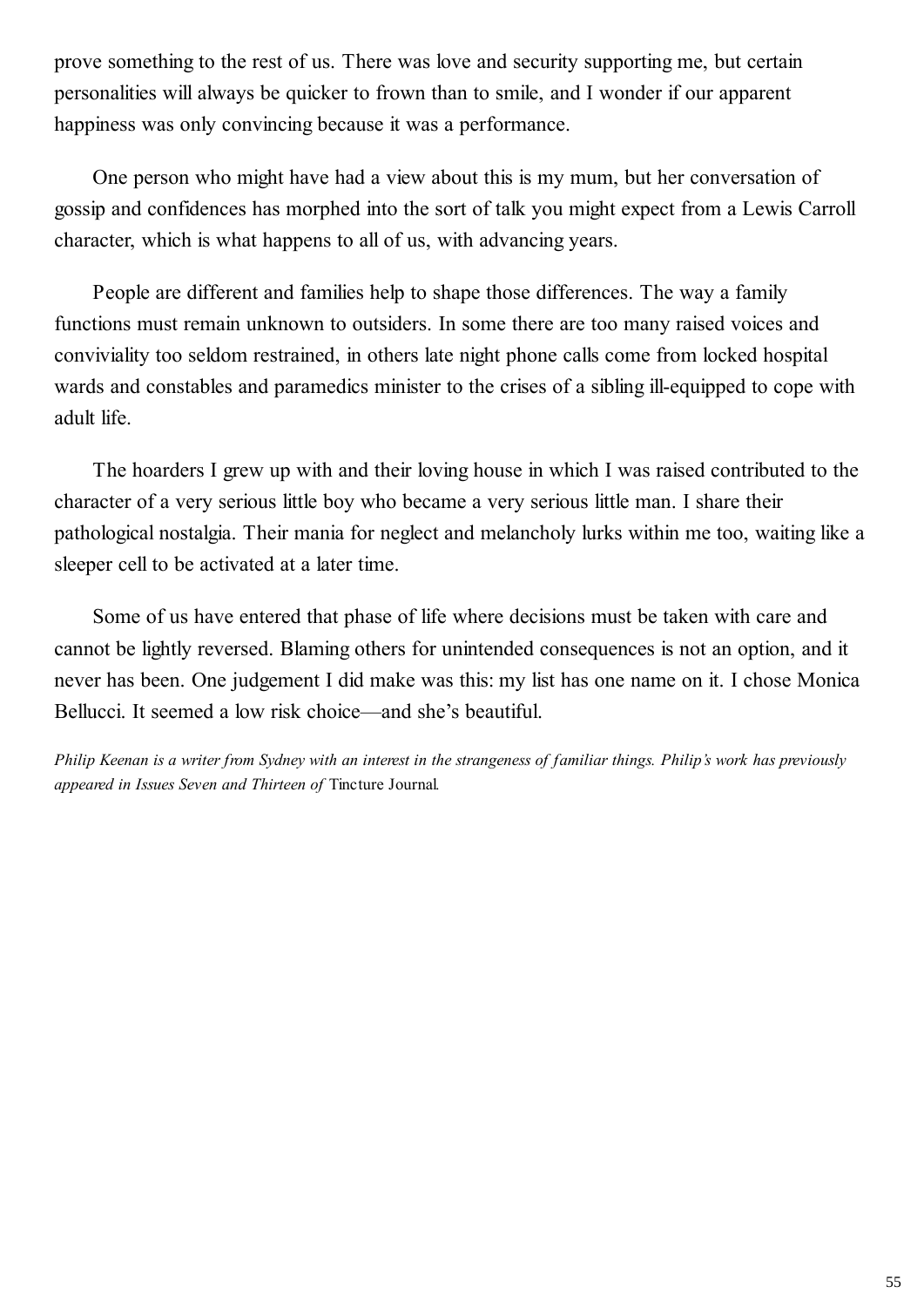## **Spider**

### *by Ailsa Dunlop*

Holly held her left hand in front of her face, crooked her fingers, and tried to imagine a spider. It wasn't working out so far. Her hand made a functional body, but she only had five fingers and nothing she could use as a head. If she raised her middle finger—not in a rude way, just higher than the rest of her hand—then that could be the head, except it was more like a very long neck, with the tip of her finger as the head. She had never seen a spider like that. And now it only had four legs.

She lowered her middle finger and hooked her right hand around the back of her left, sliding the first three fingers of her right hand through the thumb and first two of her left, tucking the spare thumb and pinkie in between her hands. Now the spider had eight legs and a fatter body. It could even crawl a bit, in a stunted sort of way, if she moved her hands apart and together again very quickly. But it still had no head.

"Desperate times," Holly muttered. She would have to use her own head. "There's just nothing for it!" she said out loud, then immediately regretted it. She waited a few moments, watching the door to see if anyone would come in or call, "What?"

Nothing. Either nobody had heard, or they were ignoring her.

She drew the body of the spider up under her chin, twisting her arms and neck so that the squishy bit under her chin rested on the boniest part of her right wrist. Now she *was* the spider. She flicked her new spider eyes from side to side a couple of times, leaned over and scuttled a little across the bed with her finger-legs. Then she was bored again. As soon as it had begun, the thrill and intrigue of spider life had dissipated. "It's not much fun being a spider," she whispered, "I wouldn't recommend it."

She untangled her hands, clasped them behind her back, and sat with her legs apart, eyes focused on the dusty collection of figurines on the dresser in front of her, feet waggling in her peripheral vision. She felt pain in her neck. She let her muscles go and her head swing down. Now her eyes focused on her own crotch, her denim skirt scrunched up at her hips.

Her eyes scanned the whole area, from the shiny fuchsia seam and bow of her underwear to where she could just make out the shape of her vulva through the gusset. She had learned the word 'vulva' earlier that year from a book on puberty she'd found in the senior section of the library. She had found the book very interesting and not at all funny, but later when she'd told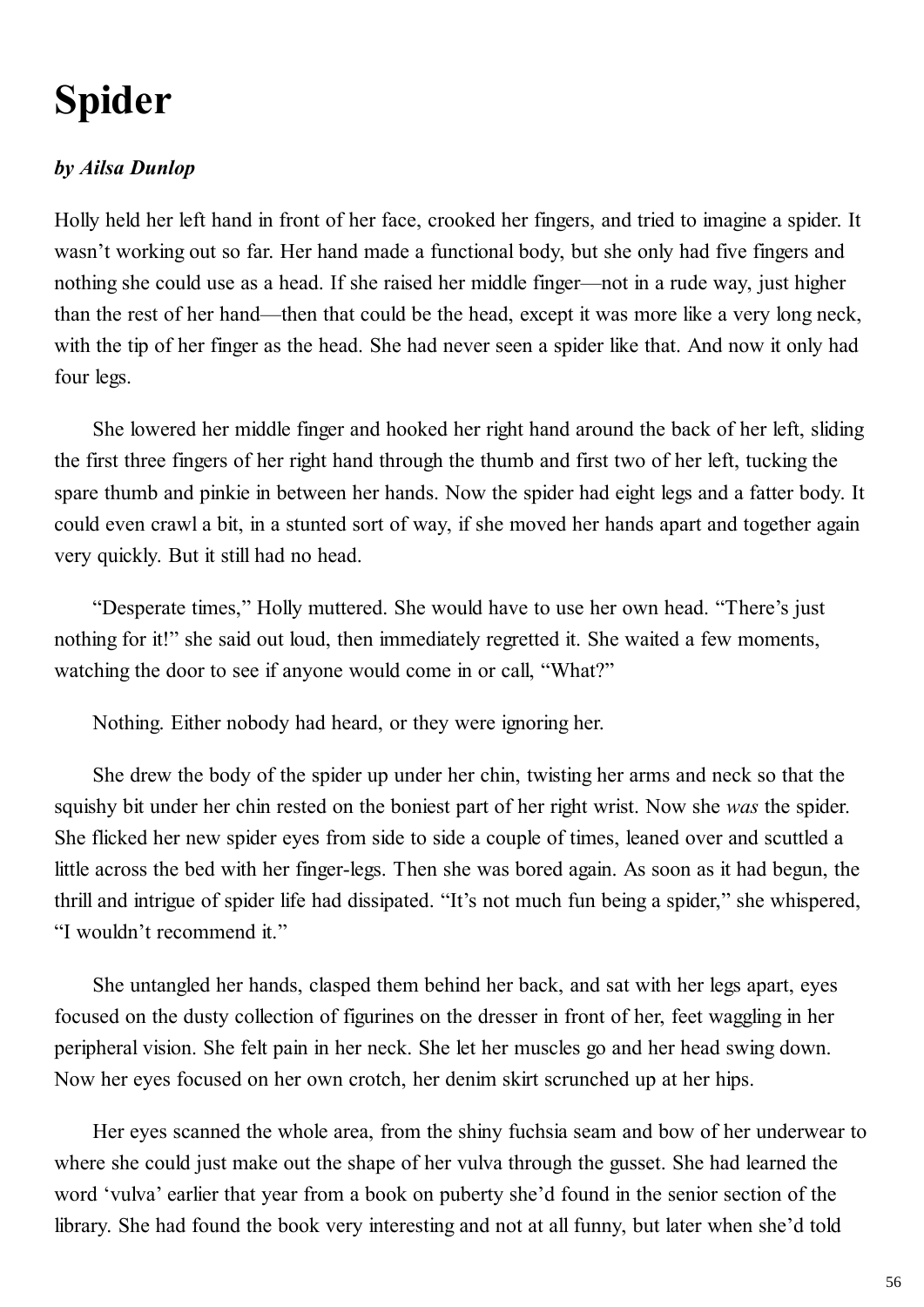Lena about it, they hadn't been able to stop laughing. After that, whenever they saw a Volvo on the street, they pointed and said "vulva", and giggled until they had tears in their eyes.

Holly moved her undies to the side. He was funny-looking, but not ha-ha funny. He always looked like he was frowning. She knew it was strange to think of her genitalia as a he, but it had never struck her as feminine. He must have been bored—he didn't do anything yet, except wee. He didn't have hair, he didn't have periods, he didn't have sex, he didn't have babies.

Back before Holly and Lena had broken friends, they had talked about sex a lot. Once, during a sleepover at Lena's house, they even pretended to do it. Lena had been the boy. She had lain on top of Holly, and they moved up and down together very fast, making grunting noises like on TV. The couples on TV kissed while they were doing it, but Holly and Lena hadn't wanted to do that, so they just pressed their cheeks together and pretended to kiss instead. They had done a very realistic job. Their noises escalated in pitch and volume together until they were as loud as they could be without being heard, then they collapsed on the bed, panting and feigning doe-eyed exhaustion.

"I love you, darling," Lena had said.

"I love you too," Holly replied, "But darling! You realise I'm probably pregnant now."

Lena sat up and fixed her eyes on Holly. "Pregnant? You mean I'm to be a father? Darling, I can't think of anything more wonderful!" And the two had embraced.

Together, they'd made wobbly time-lapse hand gestures and announced, "Nine months later…" And Holly, padded with pillows, sat up in bed puffing and groaning, while Lena held her hand and chanted, "Push! Push!"

"You did this to me, you bastard!" Holly screamed, a little too loudly, and Lena had broken character and told her to shush. But soon, Holly had delivered a ragged and naked porcelain doll to her own arms.

"It's a girl! Well done, darling. She's just perfect."

"Her name is Jocelyn, and she's going to be a beauty and a genius, I can already tell."

Holly and Lena had stopped being friends when Lena broke her promise to Holly that they would become private investigators. They had planned to start a business to solve mysteries and fight injustice in their school. They even had a name and a slogan: "Holena, P.I: In crimefighting, we are one." In retrospect, it occurred to Holly that this didn't make them sound particularly good, as she realised that if she had a crime that needed solving, she would rather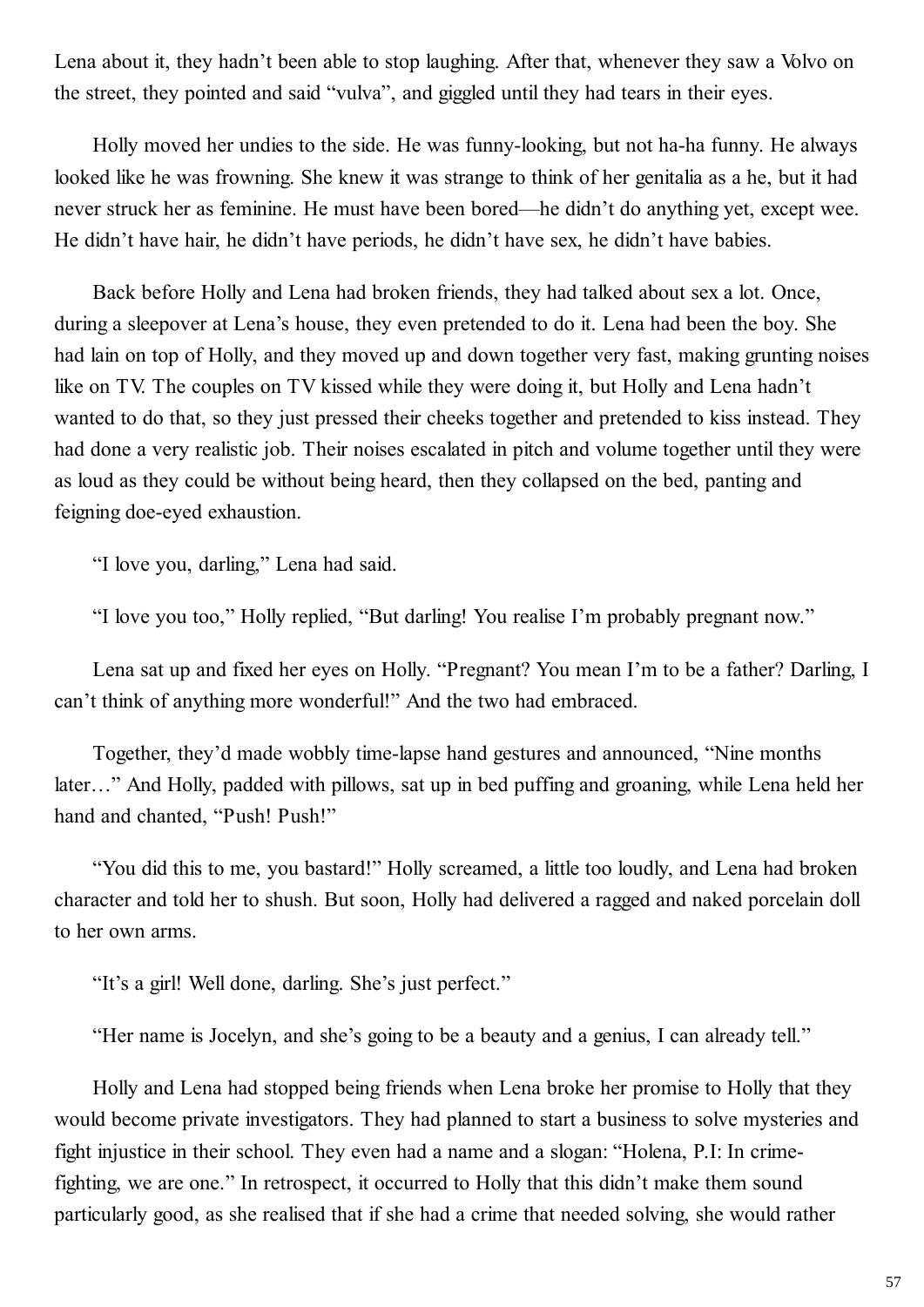have two people on the case than one. Nonetheless, they had agreed to go into business at the start of that term.

Late in the school holidays, Holly had phoned Lena to go over their plans, and had been informed that Lena didn't want to do it anymore, and that just because people said they were going to do something, it didn't mean they were actually going to do it. Holly had screamed down the phone that Lena was a fucking fat arsehole, before hammering the phone on the receiver seven times. Later that evening, Lena's mother phoned Holly's mother. Holly had been in her bedroom, and hadn't been able to hear the conversation, but afterwards she had heard her parents talking in the kitchen.

"…about the kind of attitudes our child is being exposed to at home, a nine-year-old using language like that…either an idiot or a fucking hypocrite…where her daughter gets her vocabulary from?"

Holly knew why her mother had said that. Once, Lena had accidentally walked in on Holly's father in the toilet, and told Holly, "Your dad's got a big dick". This had made Holly strangely proud; she felt reassured that her genes were good, that if she had been a boy she would have had a big one too, and that she came from strong sperm and would grow up healthy and live a long time. Her mother had overheard Lena though, and stormed into the room, pulled Lena's face up close to hers, and told her to show some respect for people's privacy. Then she called Lena's father to come and pick her up. Lena cried and apologised as she left. Both their fathers had looked very embarrassed.

Now Lena was best friends with Eva, who used to call them losers and retards and mental patients. Eva still called Holly those things. Lena didn't join in, but she didn't try to defend her, either. Holly hung out with Min-seo and Soo-jin. They were nice; they always saved a seat for her, and they spoke English to each other when she was around so that she wouldn't feel left out. They hadn't been over to her house, and she hadn't been to either of theirs. Her mother had suggested it a couple of times, but Holly was afraid they would run out of things to talk about.

Holly stretched out on her stomach on the bed. The sunset was starting to come through her closed blinds. Her parents and Claire had told her to open the blinds more often, instead of shutting herself in. But the window only opened onto the back of the garage anyway, so it wasn't like it made any difference. And she had never felt comfortable with them open.

"If only that *bastard* hadn't got custody of my darling Jocelyn in the divorce," she said. "A little girl ought to be with her mother, and she's growing up so fast!"

She rolled her eyes up into her head until her skull hurt and her eyeballs felt about to crack.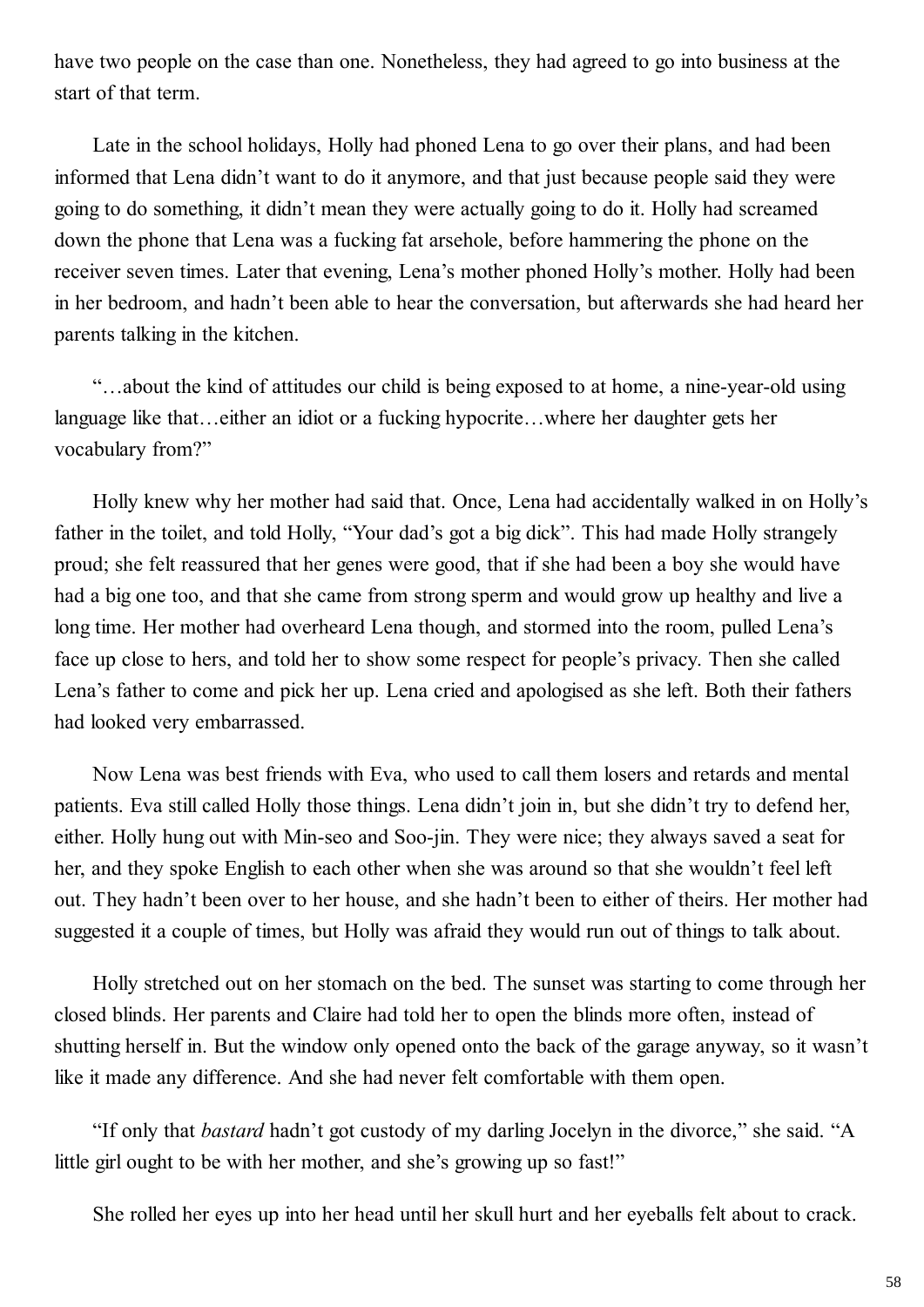She wondered if you could die from rolling your eyes. Could she kill herself right now, without moving from this position? What if she pushed really hard, like when she was having Jocelyn, but so hard this time that her heart fell out? It would sit there beating between her legs, still attached to her body by a thick, blue vein. She would have to get scissors to cut it like an umbilical cord before she could die.

She could go the other way and clench up instead, until her body shook and she could feel pressure from the inside of her head out. She did it now. She could hear her own blood pumping and her teeth grinding. She bet if she did this long enough, her head would explode. Would she keep going this time? How far could she push it?

She let it go. She let her muscles go completely limp, and felt the tension evaporate. She rolled off the bed, went to her desk, and took out the exercise book that contained the manifesto Claire had helped her write. Claire had said her mind had muscles, just like her body, and that just like learning to do the splits by going down a little further every day, she could train her mind to do what she wanted it to by practising. She read through what she had written again:

*When I find myself getting lost in a fantasy, I will aim to focus on a task. I will look at what is going on around me, and I will find something that needs to be done. Maybe something is dirty and needs to be cleaned. Maybe I have homework to catch up on. Maybe the dog needs to go for a walk. I will pick something to do, and I will concentrate my energy on doing the task well, until it is done. Afterwards, I will reward myself with something I like doing, like reading my favourite book or watching my favourite show. Each time I feel like I want to escape into a fantasy world, I will repeat this process, even if it is hard. Each time I do it, it will be easier than the last, until one day, I won't even need those fantasies anymore.*

Holly liked Claire, but she found it very hard to concentrate in their appointments. The walls were so white and bare, and the building was so quiet, that her head would start filling in colour and noise for her. The space around Claire's head would turn to neon-coloured pixels, and the pauses between her words would be filled with a shrill buzzing. Holly would feel as if the body in the chair was a robot impostor, while the real Holly was just outside the window controlling it, and she would become terrified that Claire knew it wasn't really her.

Once, she had been trying to listen to Claire speak when she'd suddenly thought, "You're a grown woman. You probably have a big, hairy bush." She hadn't expected to think this. She had never pictured Claire nude before, or thought about her like that at all, but out of nowhere it had entered her head. She hadn't been able to take in a word Claire said after that, because she'd been concentrating so hard on not thinking about her big, hairy bush.

She lay back on the bed, and resumed the spider position. How old would she be before she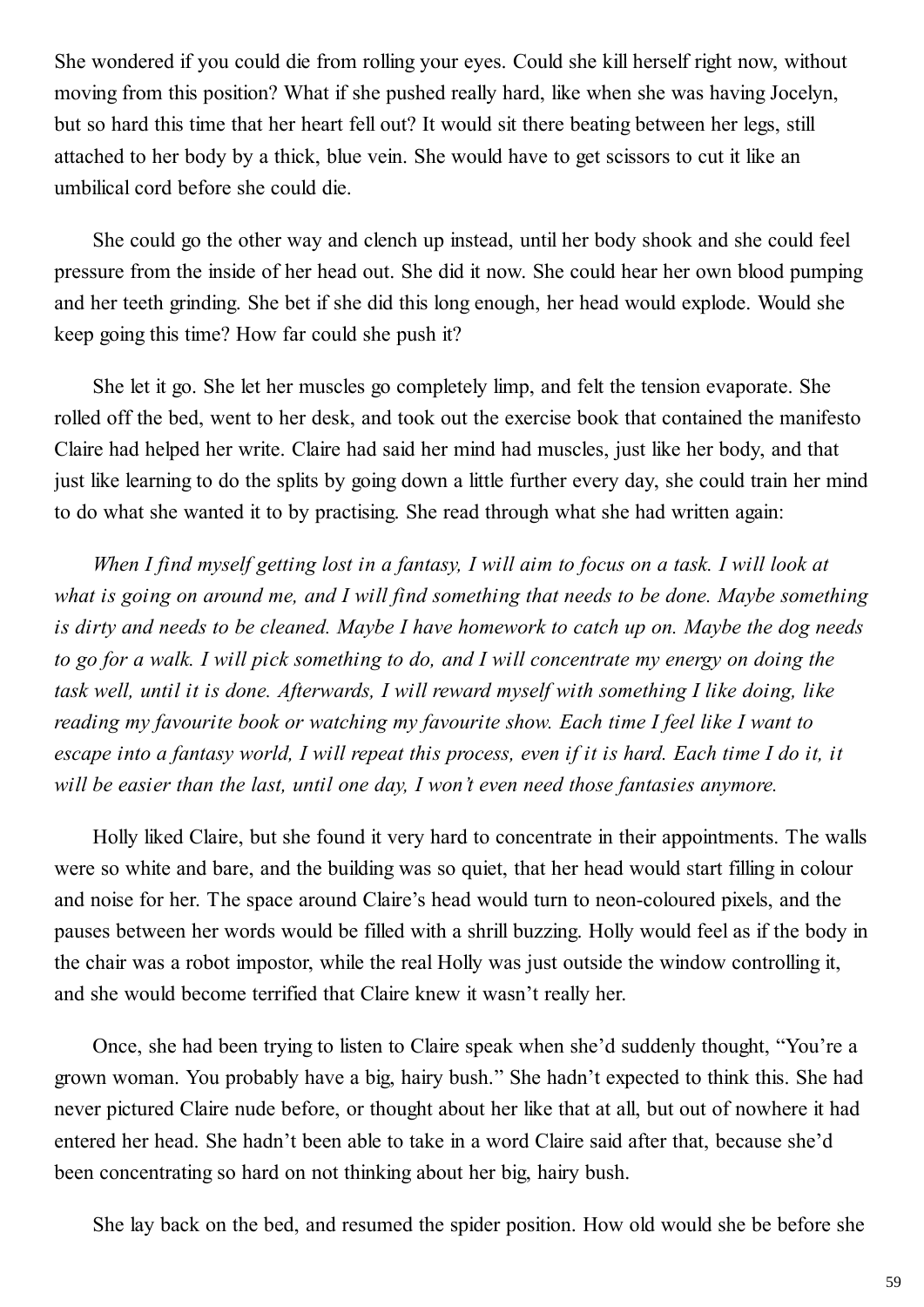stopped wanting to do things like this? Did it work like that, or would she just have to stop doing it, even though she really wanted to? Would she be an old woman, still thinking about spider heads, and fake babies, and death by eye-rolling, and psychologists' big, hairy bushes, and have to go around just pretending that she was thinking about the news?

Her fingertip spider-feet shuffled over the covers, then stopped to gaze up at the terrifying face of Mount Leg. It was truly a momentous day—the first spider ever to reach the summit, she'd be in the Guinness Book of Records for sure.

"For the sake of spiders everywhere, my life is but a small sacrifice," she said. "The first step is always the hardest." She began to climb.

*Ailsa Dunlop is a writer and stand-up comic based in Melbourne.*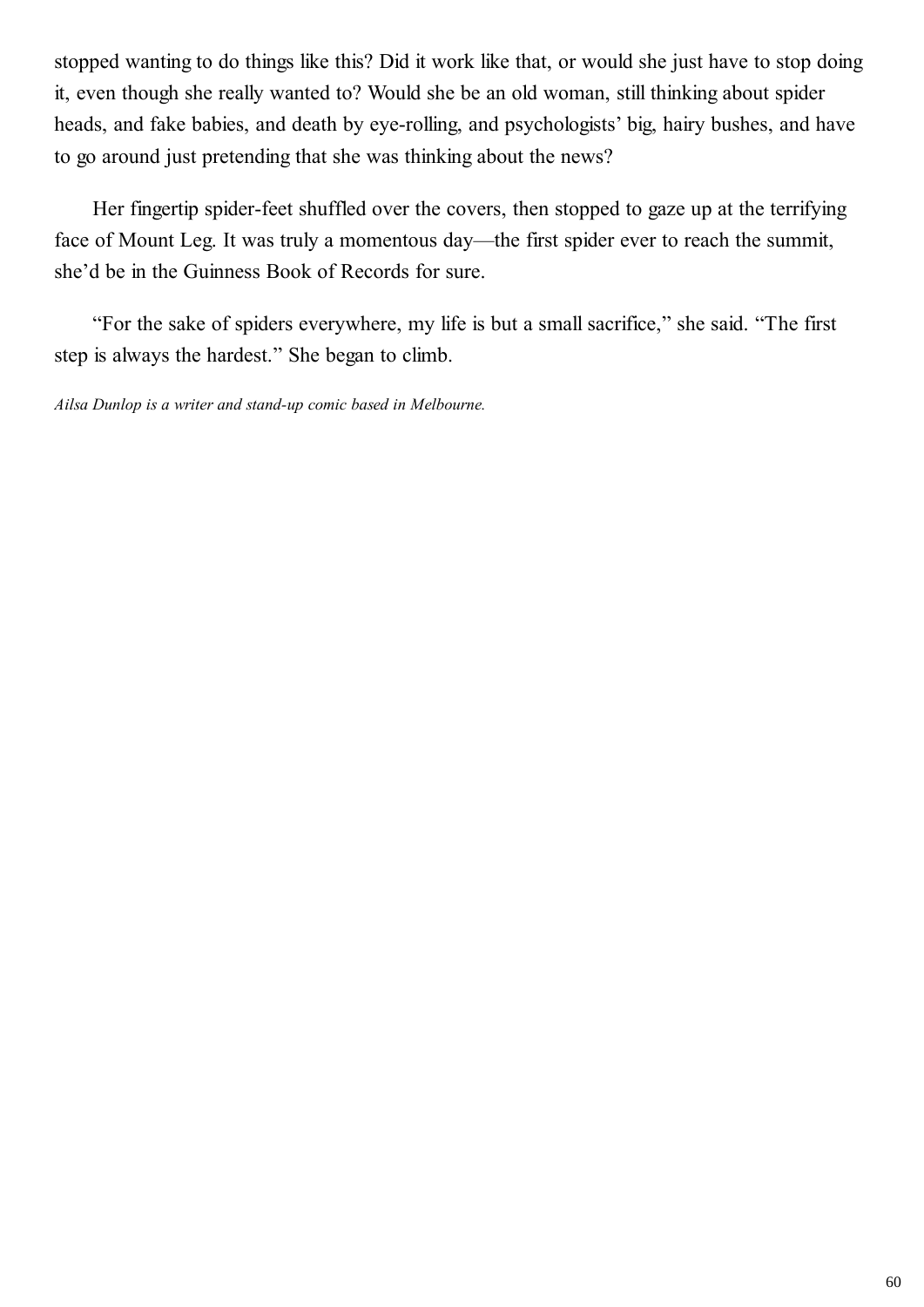# **From 'Autobiochemistry'**

#### *by Tricia Dearborn*

### **[55] Caesium**

A commercial grade caesium clock is the size of a suitcase. It works

by a kind of ticking you can't hear: the jump of caesium 133's

55th electron—footloose above the cloistered 54—

to a higher orbit. Beyond precise, this atomic sundial.

Accurate to within a second in 1.4 million years.

Sometimes after what seems aeons a decision is made

in an instant unmeasurable even by the caesium clock.

A woman kisses you. You make the leap.

### **[74] Tungsten**

sudden dusk in the house again my hand at the light switch

it's always one of those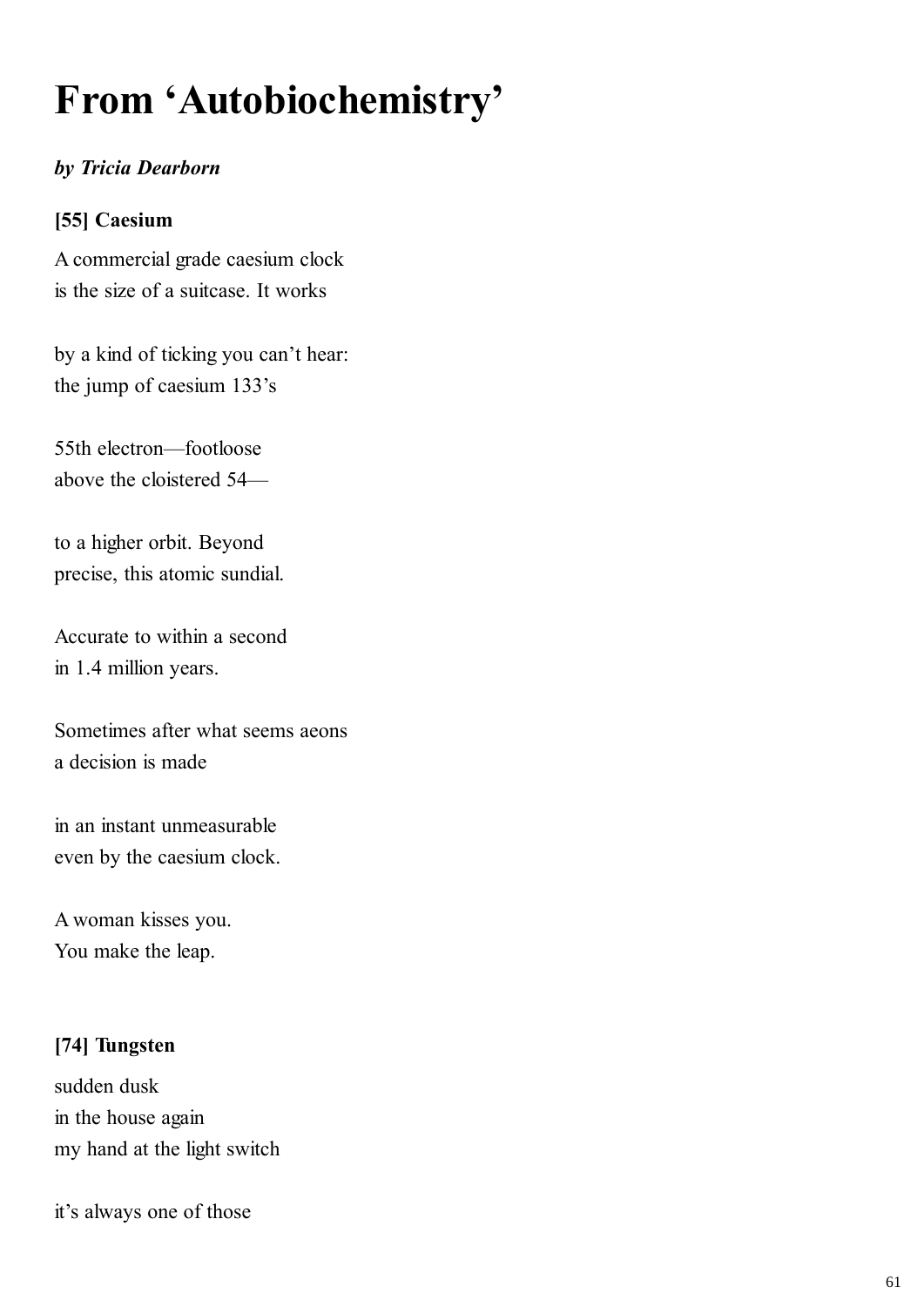old black bakelite switches that click so distinctly

click! the filament fails to blaze, an ominous absence of incandescence

I run from switch to switch each click! floods a room with nightmare dark

*Note: '[55] Caesium' and '[74] Tungsten' are taken from an extended poem sequence that explores autobiographical content via the lens of the chemical elements.*

*Tricia Dearborn's poetry has been widely published in literary journals and is represented in numerous anthologies, including* Contemporary Australian Poetry*,* Australian Poetry since 1788 *and* The Best Australian Poems *(2010, 2012). She is on the editorial board of* Plumwood Mountain*, an online journal of ecopoetry and ecopoetics, and was poetry editor for the February 2016 issue. She has been awarded several grants by the Australia Council, and a 2017 Residential Fellowship* at Varuna, the Writers' House, to work on her manuscript in progress. Her most recent collection of poetry is The Ringing World*, published by Puncher & Wattmann.*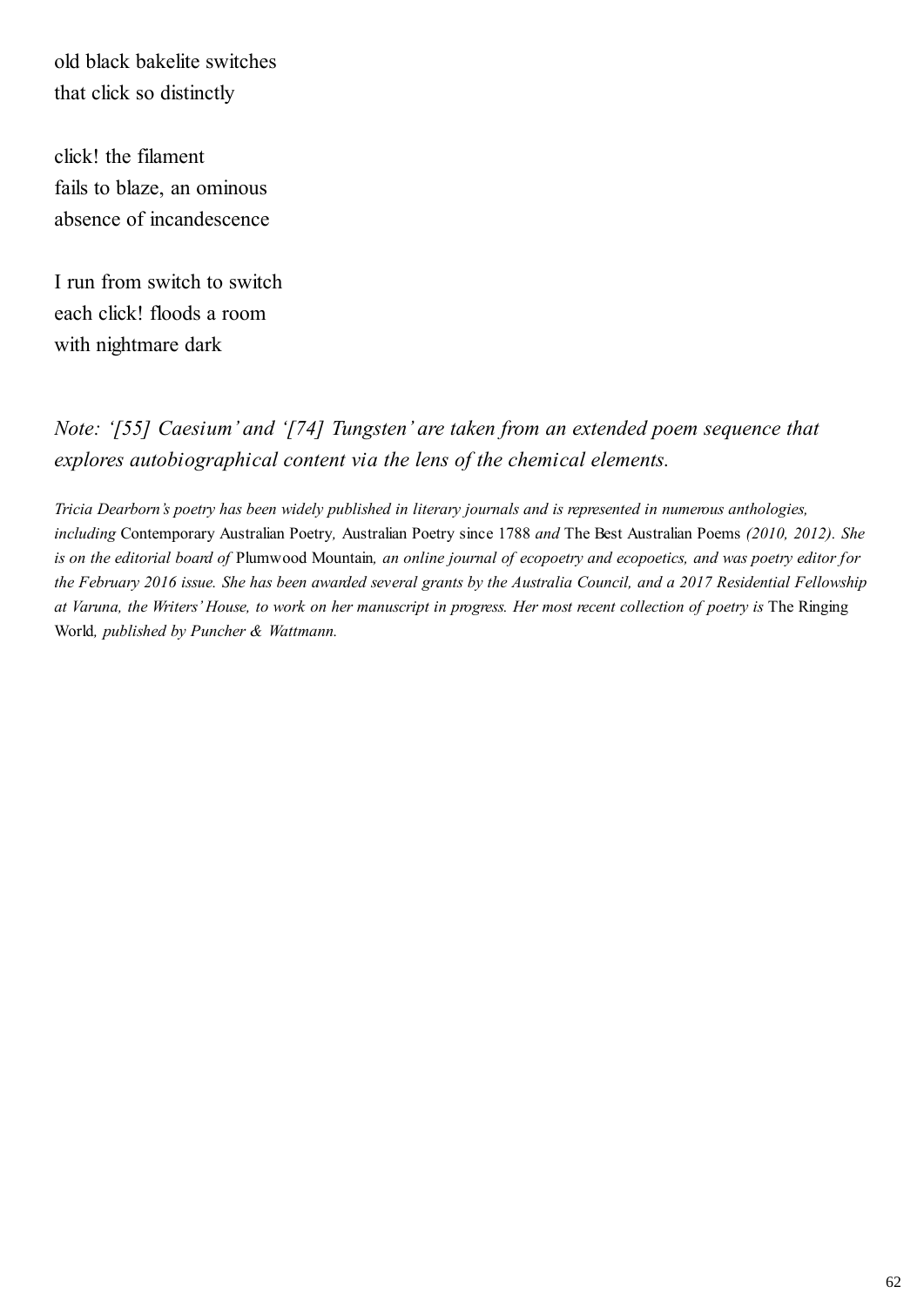### **Our Mate, Cummo**

#### *by Dominic Carew*

"Don't get me started on Cummo," I told Phil, the day after Cummo got arrested again. "That guy's on another level now."

"This is the second time in a month!"

"I don't reckon you should get me started, Phil."

The pair of us were in Rob's Pub, waiting for Brick and Neil Hammond to come out of the court house across the road where Cummo was being arraigned. It was hot as hell outside; we were drinking iced water. Phil couldn't put it down.

"Did you hear what he did beforehand?" he asked, his eyes wide and his right knee bouncing. "How he stole all that booze from the golf club, then drove a golf buggy onto the main road with all the booze, and bottles were falling out and smashing on the road? And a bus went over a bit of glass and blew its tyre?"

"Phil, please."

"That bus, it jack-knifed sideways and three old ladies fell over inside and hurt their hips. Did you hear?"

"I heard about that, Phil. Yes. But Phil."

"The bus driver got out and chased him, didn't he? Right along the road. And Cummo, that crazy bastard, he was too drunk to notice, so he kept driving the buggy down the middle of the street with all the booze and bottles and they kept falling off the back of the cart."

"I know that Phil."

"And then, did you hear, he ran into a pole, and banged up his nose, and the cops came?" He stopped for a moment, took a sip of water. "It was two in the afternoon!"

I knew all about that too. I'd heard the whole story from Neil and also from Cummo, who'd called me earlier that morning from his cell. But I didn't feel the need to pore over it like a kid with a girlie mag. On the other hand, Phil was keen to get through every detail. It was his way of trying to understand our mate, I guess.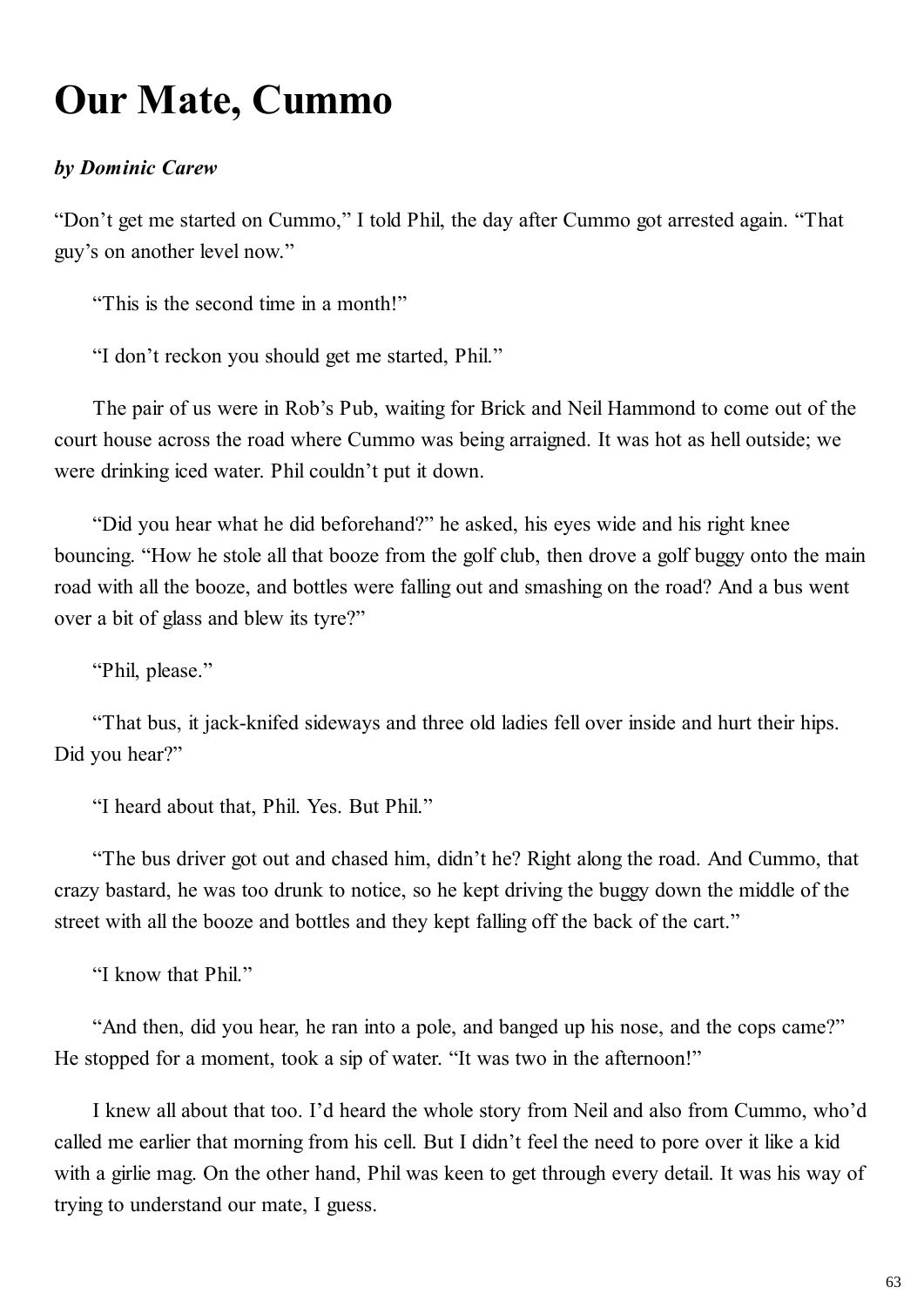"Those coppers. They saw him in the banged-up cart, but they didn't cuff him."

"Don't get me started on the cops either, Phil."

"They were too busy talking to the driver, I heard. Taking notes from the driver and the people on the bus. They should've cuffed him straight away, though. It was a constable. A young inspector and a constable with no experience."

"I s'pose they didn't know what they had on their hands," I said. "I mean, they didn't know what kinda bloke Cummo could be."

"I don't understand," he said, tearing up a beer coaster then putting the pieces on the table by his glass. "Why couldn't he have sat in the buggy and waited for them to take him in? Surely he knew they were cops. Their lights would've been flashing."

"I don't have a clue either, Phil."

But that wasn't entirely true. I don't mean to say I knew how Cummo's mind worked, like, I'd never understood the depths of Pete Cummins and I'd never wanted to. But I knew enough about the guy to figure he was capable of doing what he did yesterday. After crashing the buggy into the pole.

"If you ask me, those cops are the ones that shoulda been arrested. Oi Rob," Phil said, looking over to the bar, "can you bring us a lemon squash? Those cops," he said, turning back to me, "were negligent in their duties."

"Lemon squash for you too, Al?" Rob yelled.

I nodded.

"Those coppers," Phil went on. "They shoulda cuffed him straight away."

I nodded again. Not at anything in particular this time. I was trying not to think about things. About how Cummo had gotten out of the buggy and taken his clothes off, for example. Right in front of the bus, with the passengers looking out their windows at him. And how, completely naked but for his shoes, he'd walked over to the cop car, gotten in and driven off. I just wanted it all to wash over me for once. So I nodded my head. I nodded my head to the sound of an unheard tune. Maybe it was peace I was after. A few moments of it at least. Because the truth was, I wasn't so sure Brick and Neil were going to have the best news when they came in to Rob's in ten minutes time. Part of me was of course hoping that they would. That Cummo had been let off again, maybe with a warning from the magistrate and a fine big enough to shape him up. But another part was kind of wishing against it. I think it was the fact that I was wishing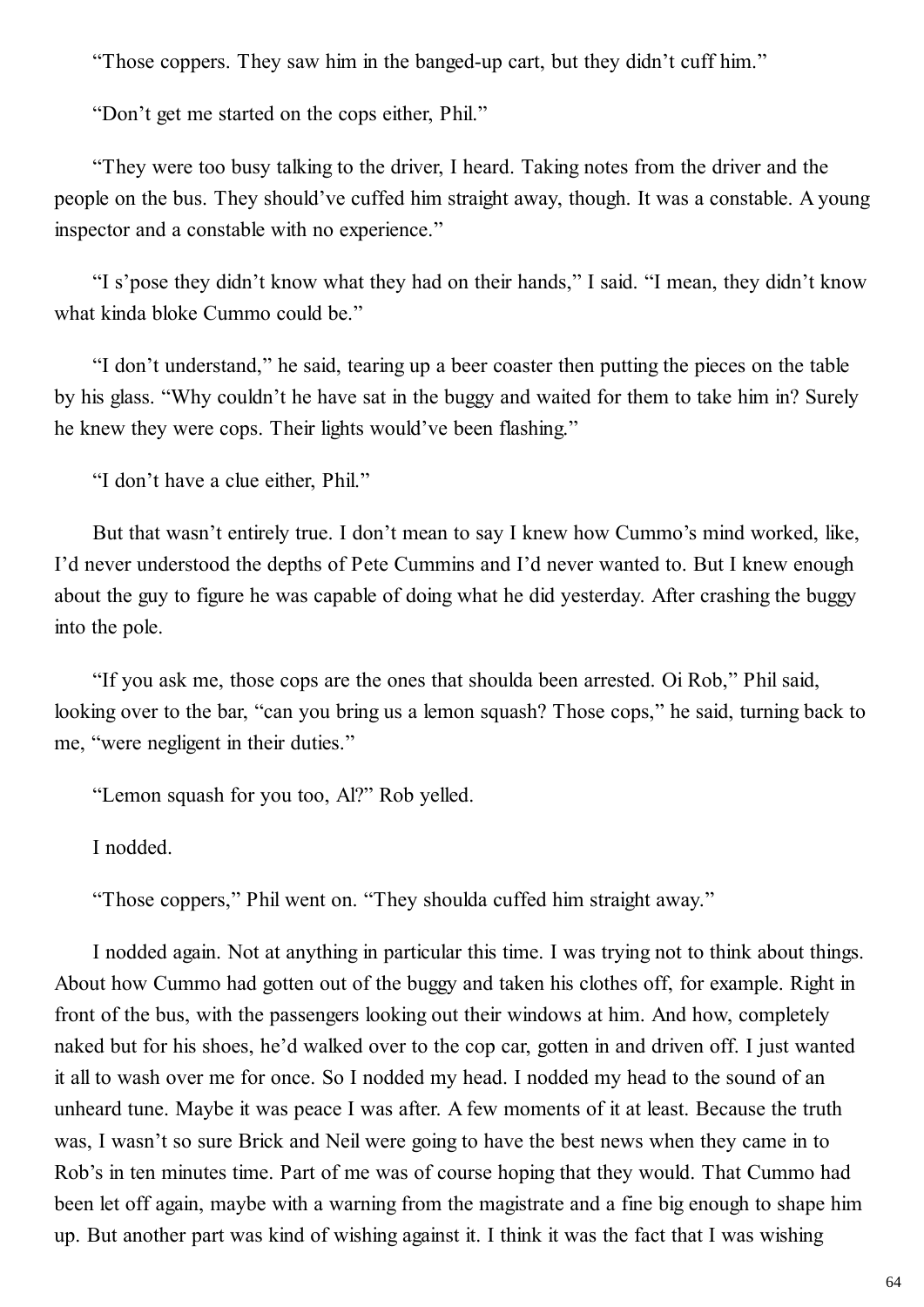against it that was making me feel like I needed peace.

"Can I ask you something, Al? I mean, something about Cummo?"

"I'm no authority on the man, Phil."

"But you went to school with him. From year three. You knew him when he was a kid."

"That's true," I said. "But even so. I don't hold myself out to know the man any better than you or Neil, say."

"Hmm," he went, going quiet for a minute, eyeing those bits of coaster as if they were the disparate parts of a complex problem. I could see the thinking in his eyes, the trying-to-figurethings-out look he'd had since we came into the pub. The fan overhead thwacked the air.

I reached for my glass of lemon squash, which Rob had brought over while we were talking. It was already lukewarm from the heat blasting in from the open doors that led onto the street. From where I sat, I could see through the doorway, across to the Local Court. A single-storey brick building that could've been a kindergarten or a library. Above it, the blue sky. The lemon squash relieved my throat. Its tangy sweetness nice and simple, a welcome contrast to the issue we had before us.

Phil wanted an explanation. But I couldn't give it. Not to him. And not to anyone else. People think if you saw someone grow up, you had their number. But what could I say? Serious. Okay, so Pete Cummins was an out-of-control but somehow fully functioning bloke who worked at H&R Block five days a week, had a lot of mates and a decent golf game (buggy fiasco notwithstanding). Some guys reckoned his only problem was the drink. That all the arrests, fines, overnight lock-ups came down to him being too pissed too often. They were right to some extent, I suppose. Earlier that month he'd gotten done for running naked through Woolworths. Pissed as a sailor. Before that, he blew point one in his VX Wagon, then opened the door and chucked on the copper's shoes. He'd gotten into fights at footy games and gotten kicked out, he'd yelled to waiters in restaurants that the Cum Man was coming to get them if they didn't bring him more booze stat, and gotten kicked out of said restaurants. Every time, all sheets to the wind. The kind of behaviour usually seen in teenagers, or footy players on Mad Monday. You didn't know if it was egoism or narcissism or plain stupidity. It was innocent enough, though highly inconsiderate.

What more could I say? That he was a loose kid and I wasn't surprised he'd turned out this way? That he hit his head when he was ten or that his parents were alcoholics and that's where he'd gotten it from? 'Cos none of this was true. Or if it was, I didn't know about it. Who was Pete Cummins? It was a bloody good question, but sorry fellas, don't look at me for the answer.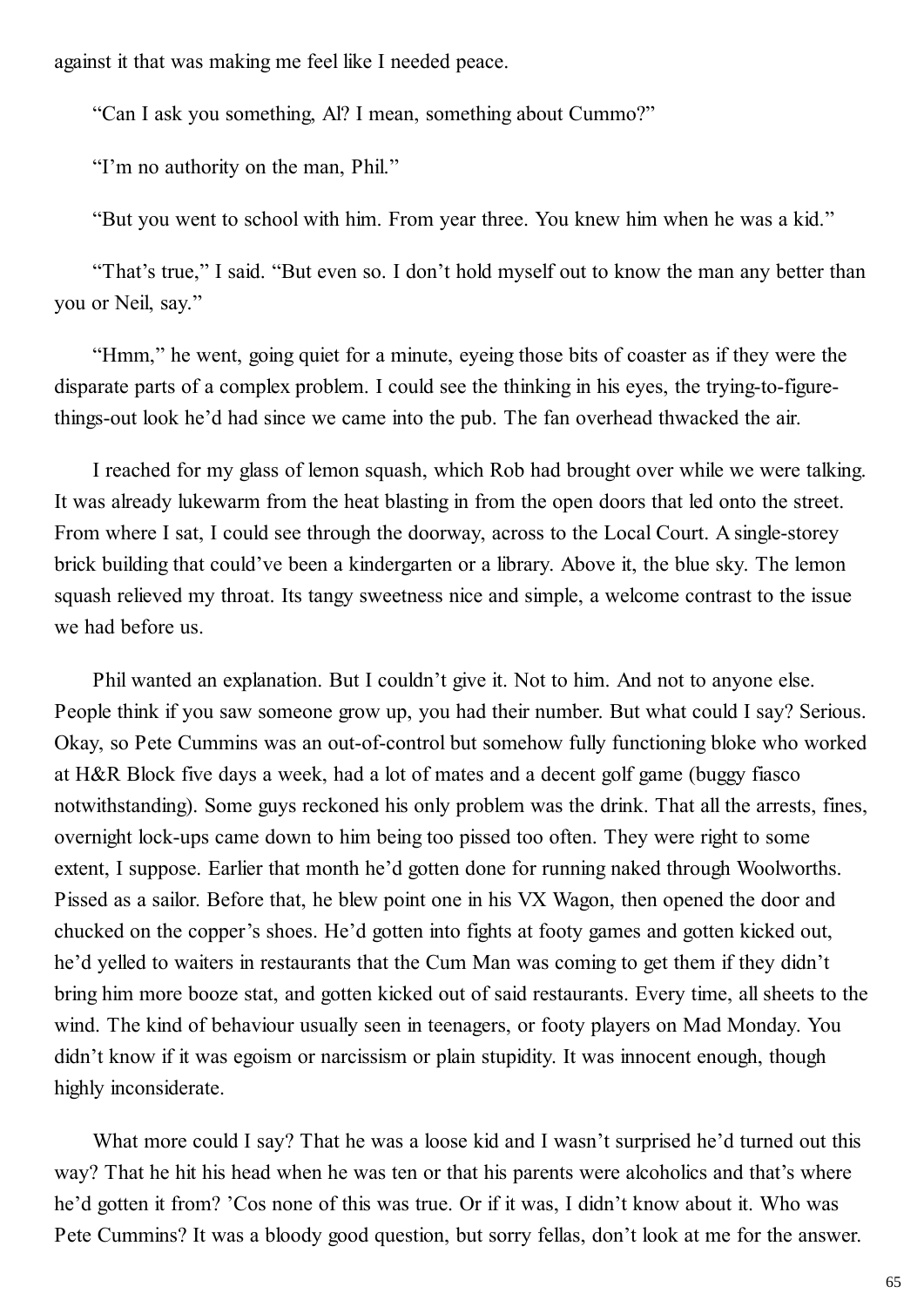In all honesty, I was fed up thinking about it. Every week, something new. Some fresh disaster, the rounds of phone calls that went with it. The gossip. All us blokes, worse than a sewing circle.

The air was even hotter now; nearly one o'clock. My armpits wet and my neck itching.

"You know what I reckon," I said to Phil, turning on my stool to look him in the eye. "I reckon the best thing that could happen to Cummo," I paused, took counsel with myself one last time, "is they lock him up for a while."

Phil had a look on his face like I couldn't possibly mean that.

"Honest, Phil. They lock him up, he'll figure he's wasting his time and come out a better bloke."

"But they'll mince his arsehole in prison. Good lookin' dude like Cummo."

I thought about that for a moment.

"There are worse things in life."

"Bullshit," he said.

"There are, mate. Worse thing would be keeping on down the path he's on. Ending up on the drugs one night, too drunk to know the needle in his arm won't be the last. For example."

"You're being melodramatic."

"Maybe I am. But then again, maybe you know what I'm saying's right."

"No way."

"Well shit, Phil," I said, pissed at both of us for being so hung up. "Didn't I tell you not to get me started?"

He'd opened his mouth, he was thinking hard and I guessed he had something important to say, when two figures appeared in the corner of my vision, running down the steps of the court house and onto the road towards the pub. They were wearing suits without ties, their hair blown messy in the hot wind. It was Brick and Neil. We watched them hurry across the road. They were pale, their eyes wide open, as though they'd just witnessed an armed robbery.

"What is it?" I said, as they came through the door. "You both look freaked."

Brick went to speak, but Neil beat him to it.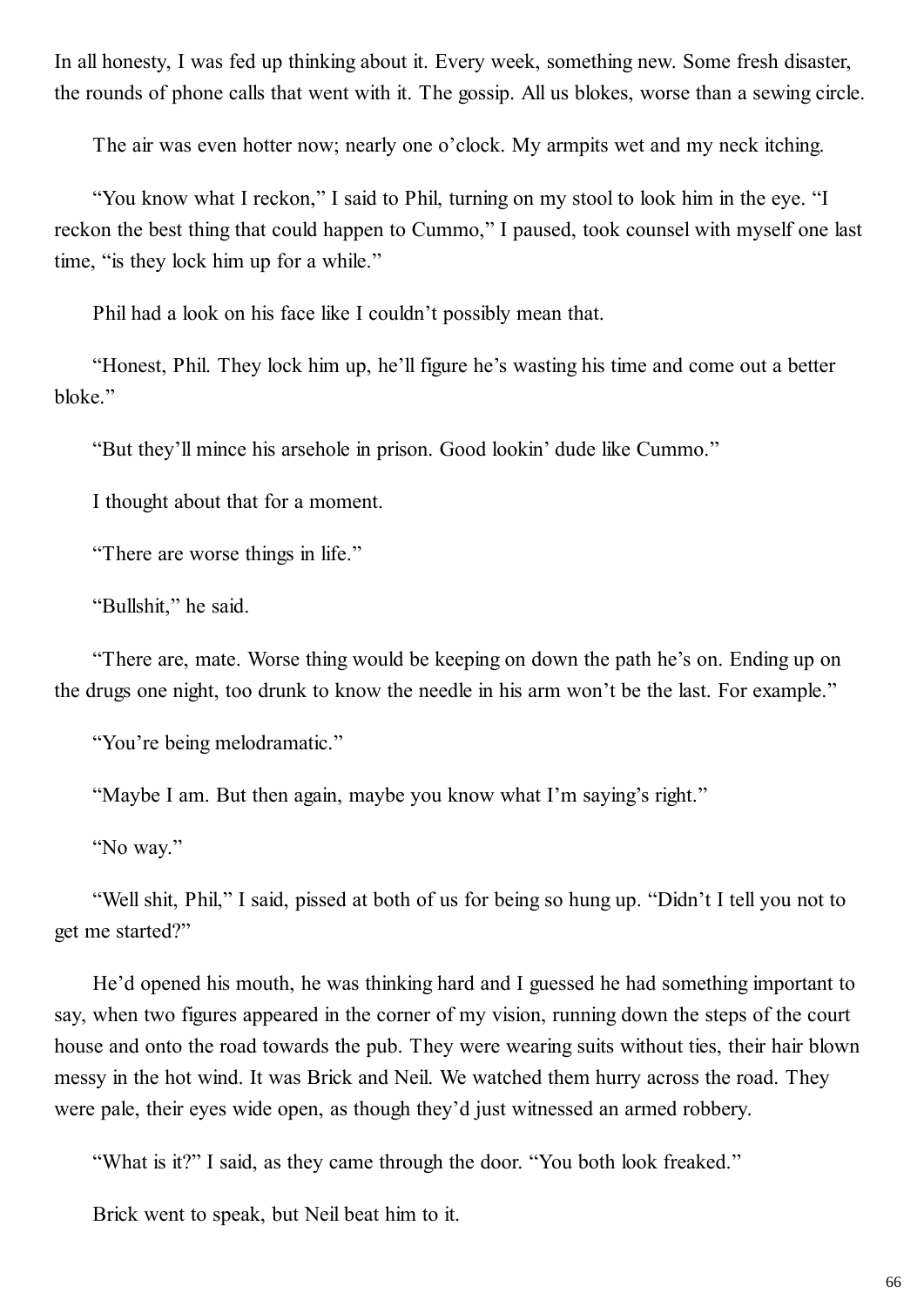"No good," he said, catching his breath as he went. "The court… the prosecutor. They fucked him."

"He's goin' in," Brick said.

"What for?" I said.

"All three," said Neil. "No bail. Cummo hears him say it, then curls over the table and starts cryin'. Brick and me never heard cryin' like it."

"It was the hardest part," said Brick, "of the whole hour. Cummo cryin' like a little boy."

I looked over to the court again. Red-bricked, its windows so full of sunlight it hurt to stare. I pictured him in there, sobbing still, with a blanket over his head, being led out back to the van. It was waiting to haul him away. I didn't know what I felt at that moment. The peace I'd been after hadn't come. But at the same time there was space in me again. I breathed in and out slowly, bringing my eyes back to the table, with the empty glasses and the pulped-up coaster. I stared down for a long time, and stared. Phil's gaze—I could feel it—hammering at me. I'd look at him in a minute. I would. I'd look at him. Just as soon as I'd thought of what to say.

*Dominic Carew is a lawyer and writer from Sydney. His short stories have appeared in* TEXT Journal*,* Verity La*,* Scum Mag *and* Going Down Swinging Online*. He won the 2016 Sydney Writers' Room Short Story Award and has been commended/shortlisted in numerous other short story competitions.*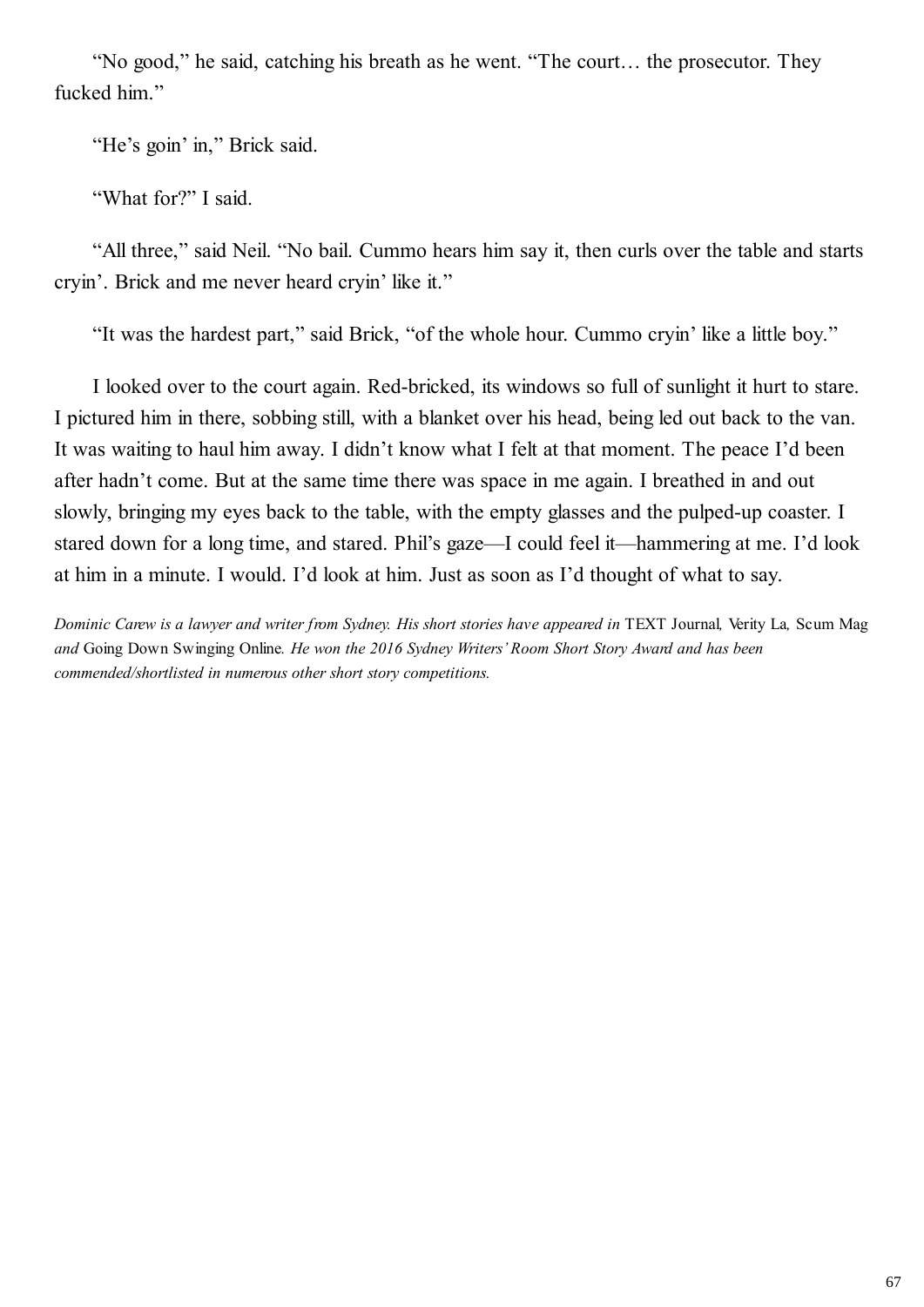## **"I can be tight and nervy as the top string on a violin"**

#### *by Mark Roberts*

I know how she feels the tightness that starts in the stomach and connects to a point at the back of the head.

Each night I wake at 2 am as the string begins to tune a slow tightening towards E.

I wait for the bow a long slow stroke as the final adjustment is made.

I wonder how tonight's performance will end.

*Note: "I can be tight and nervy as the top string on a violin" is from Sylvia Plath's 'Johnny Panic and the Bible of Dreams'*

*Mark Roberts is a Sydney based writer, critic and publisher. He is the founding editor of Rochford Street Review ([rochfordstreetreview.com](https://rochfordstreetreview.com/)) and has run the small literary press Rochford Street Press [\(rochfordstreetpress.wordpress.com\)](https://rochfordstreetpress.wordpress.com/) since the early 1980s. His latest poetry collection,* Concrete Flamingos*, was published by Island Press in 2016.*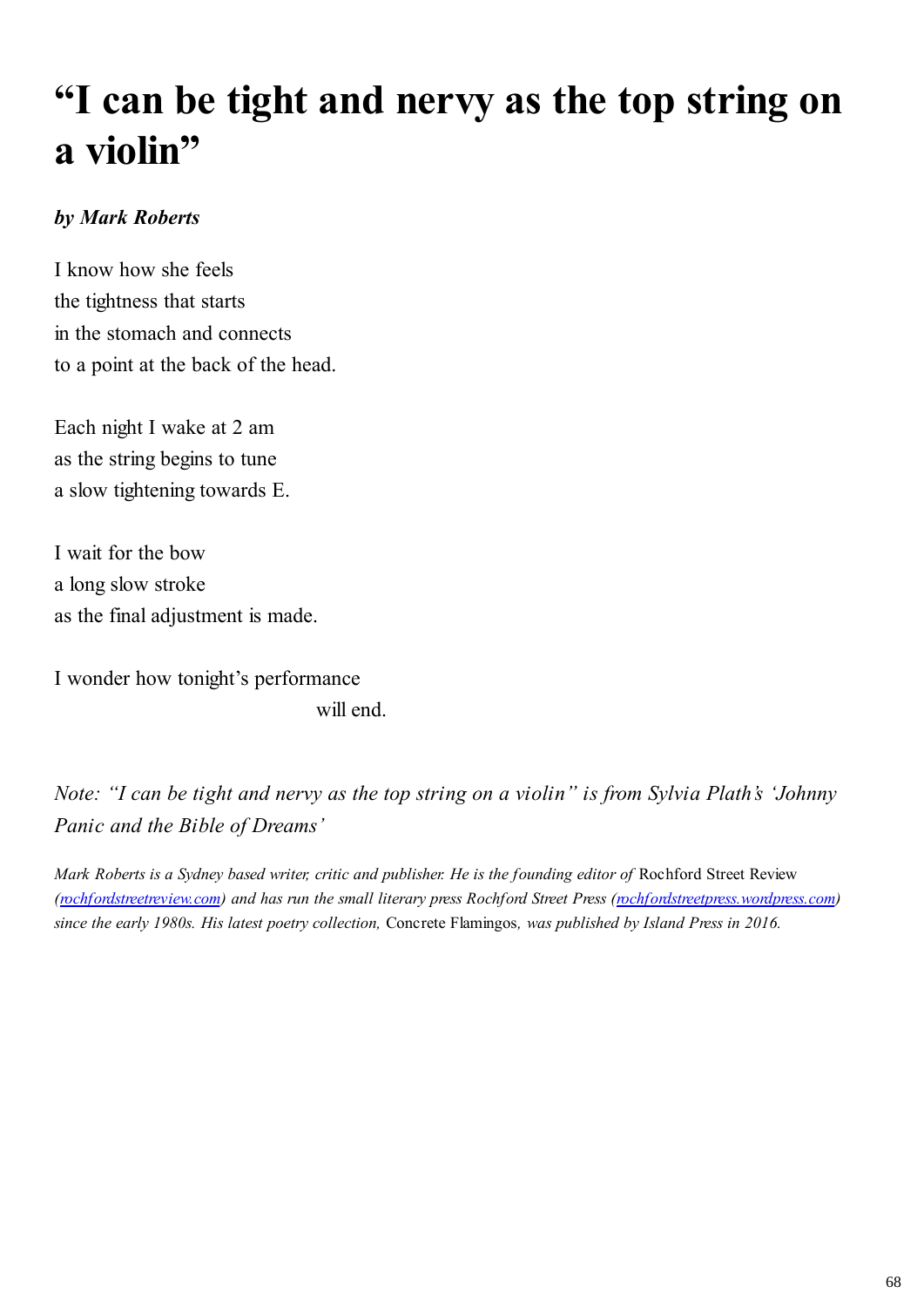## **Venus**

### *by Grace Jarvis*

There is a very beautiful girl sitting opposite me on the train. I am openly staring at her and she looks uncomfortable. I don't mind. Locks of purple hair fall unrestrained onto her forehead as her eyes restlessly sprint around the carriage, looking for something to land on besides my beady gaze. I am almost pleased when she chooses the chipped remnants of black polish encrusting her jagged nails. Her lipstick is bleeding. There is a thick layer of grime coating her cuticles and her nervous fiddling continues to distress an already significant hole in her tacky fishnet stockings. I picture my mother scolding me for wearing laddered tights under my godforsaken school kilt and I picture this girl's mother: dead somewhere, a gutter. My attention, much to her chagrin, returns to the girl after the train's sudden stop nudges my briefcase against the scuffed toe of her dilapidated Doc Marten. I scowl at the girl and she tucks her violet hair behind her punctured ear and seeks refuge behind a battered copy of *The Bell Jar*.

I wonder if she knows she is a cliché.

I wonder if she has a boyfriend.

I wonder if she looks this terrified when she fucks.

I get off the train.

It's a short walk to the office, but the scorching Brisbane sun prevents the usual gaiety I provide to the outing. The stickiness of my blouse removes some of the dignity. My heels clatter over a storm drain and I make a show of bending over and placing a twenty into the hat of a women asleep under a battered Driza-Bone.

#### Gracious.

Generous behaviour, too, for the workmen across the road from my vulnerable behind. Grinning, I saunter onwards down the street to the tune of whistling.

Air-conditioning; a blissful respite, spoilt only by Serena chewing her nails loudly behind the shiny reception desk. Each bite sends a clattering echo around the obscenely acoustic lobby and I'm tempted to walk over and rip her traumatised hands out of her mouth.

Clack!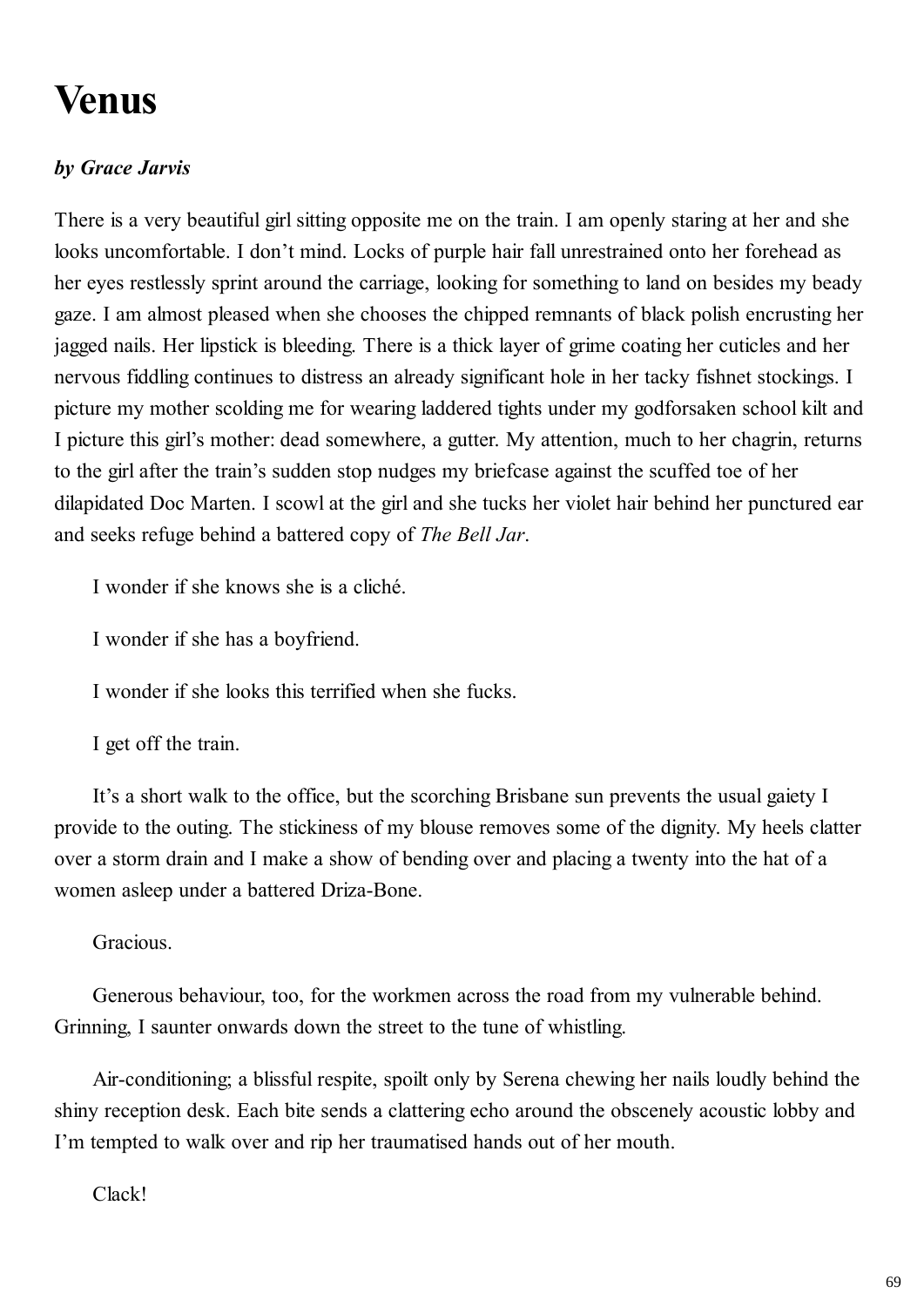I walk quickly towards her, imagining the pleasure seizing her thick, blonde ponytail would provide me.

Clack!

My god, the woman has guillotines for teeth.

Clack!

Pause. She looks up at me and smiles. Her lips, previously host to a lurid scarlet, which is now painted in rings around her fingers and smeared over her crooked teeth, create a gaping wound in her otherwise pleasing face.

"Serena."

Her smile flickers at my address and she raises her eyebrows to indicate the recognition of her name.

Oh, she's a retriever, it all makes sense.

"Can you send a memo up to Carlisle and tell him we're meeting with new candidates for the position at 9?"

"Of course!"

Her mauled digits skitter across the greasy keyboard below her. She is clearly relieved at the task. I imagine her ravaging a chew toy with her Revlon-stained incisors and fight the urge to tell her what a GOOD GIRL she is, for fear of her flaxen braid whipping into overdrive with excitement. I walk towards the lifts, my heels taking to the marble floor with a much more harmonious echo. I press the button.

"And Serena?" I call back over my shoulder.

"Mm?" she says, mouth already full of her wretched extremities.

"If you must have something in your mouth like that all the time, might I recommend cock?"

I smirk. The lift doors open and she turns an interesting shade of puce.

"It's just that it might get you promoted."

Ding!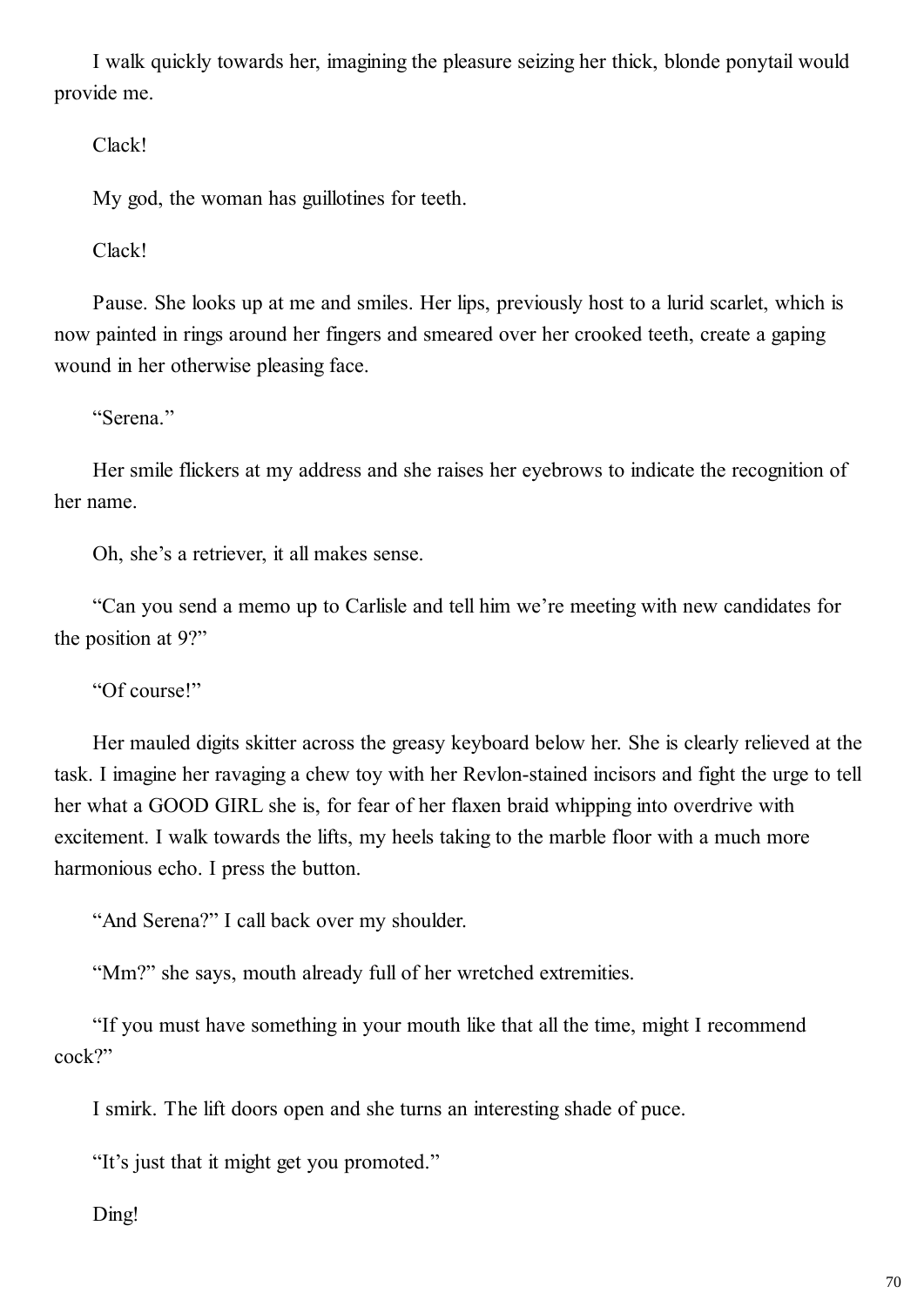The sixteenth floor is about as busy as one can expect for a work environment full of rich white men pretending to do a very important job that even they do not understand. I wander past a room seemingly wallpapered with obscure graphs and catch a moment of exceptional comedy as I notice an overweight man, standing with his suit jacket over his chair, looking at pages of numbers and just scratching his head.

I cough from the doorway.

His glazed expression snaps back to engaged and I chuckle at the growing dark patches in the underarms of his expensive shirt. I am so engrossed in the silent movie that I appear to have been gifted free tickets for, that I do not notice Jeremiah come up behind me until his clumsy, grotesque hands have a grip on my butt. I whip around and am confronted by his leering grin and twinkly, piggy eyes. I can smell the pie he had for breakfast on his breath and his repulsive yellow teeth stand like headstones in his cavernous mouth.

I am afraid he might swallow me.

He is still touching me.

I taste bile.

"How's my angel?" he grunts.

'My angel' is the apparent nickname of the day, ruining the twenty-eight-day streak of 'Honey Bun' (he loves Rodgers & Hammerstein, he is a cultured man) and joining the prestigious ranks of 'sweetie pie', 'sugar lump' and just plain 'sexy'.

For the traditionalists.

"Better now that you're here," I purr, uncomfortably aware of the lack of exits.

Jeremiah, ego soothed, releases me from his grasp and begins to waffle on about a darling story involving the death of a ringtail possum on his way to the office and the immense satisfaction it caused him frosting his bumper with fur and blood.

There is a fleck of pastry clinging to his bulbous upper lip.

This man controls my salary.

He is still talking about the dead possum.

There is altogether too much arousal in his tone. I imagine him on his hands and knees, licking ex-possum off his BMW. I imagine his wife watching the bouncing fleck of pastry, which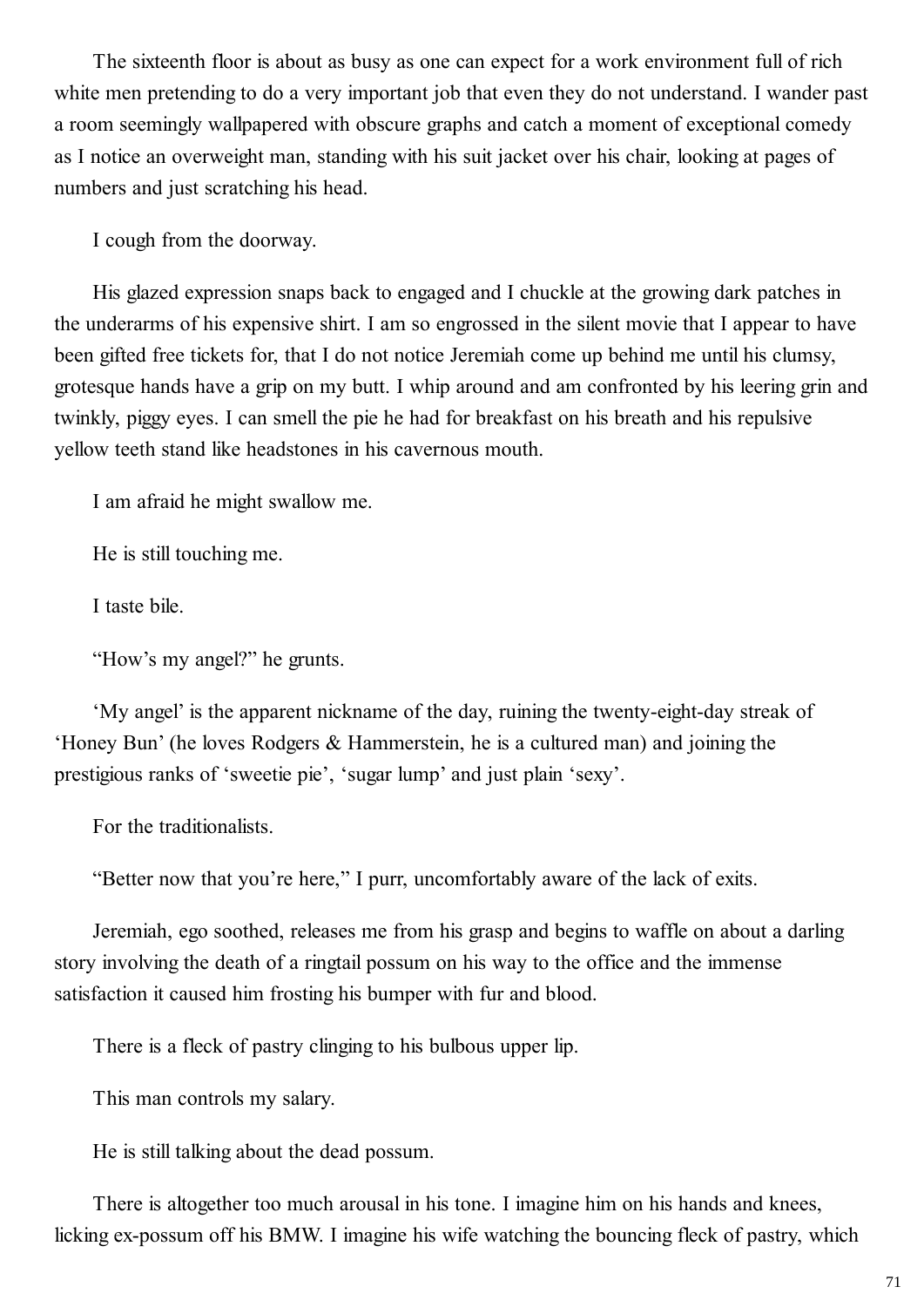I assume is a permanent addition, knowing she has shackled herself to such a heinous man. I imagine the wife is holding a carving knife. It makes me feel better. I imagine Jeremiah staying late at the office and jerking off to the proudly-framed picture of his sixteen-year-old daughter permanently suspended in a moment of volleyball triumph.

I excuse myself.

Carlisle is waiting for me in my office. He looks somewhat sympathetic. I must look shellshocked. He points past a dehydrated pot plant to the sparsely decorated waiting room and indicates a crowd of nervous strangers clutching folders. We exchange a look of dread.

"Now?" he questions, reluctantly.

"Let them eat cake, I guess."

A string of applicants breaches my office; stumbling over simple human tasks and blinking deafly at very basic instructions. Carlisle and I snicker between appointments.

"This could be a drinking game," he smirks, after the sixth university graduate has forgotten their own name.

"Yeah," I said. A bird flies into the spotless window.

"Drink every time someone's life comes crashing down around them."

My favourite is a pretty brunette girl, who comes in after a string of men, all with seemingly the exact same name. She is wearing a tight black dress and odd green velvet boots and she looks on the verge of a nervous breakdown. There is a terror behind her eyes that intrigues me almost enough to ask about her personal life, but I automate the string of scripted questions and ignore the responses just as I had for all the previous candidates.

It's only fair.

We give her the assigned topic and ask her to give a short presentation. She stands and wiggles to straighten out her dress. I smirk as Carlisle ogles her without discretion. She's his type. He likes a Calamity Jane.

She's a disaster; midway through her hasty performance her entire being becomes distracted by the purple bra strap that begins slipping off her shoulder. She pushes it up under her dress. It slips down again. She pushes it back. It slips down. Her lip starts to tremble. The terror behind her eyes swings up a level, like the bushfire warning signs on the highway. I watch this woman's bushfire risk swing from high to catastrophic in such a violent manner that I'm sure it will knock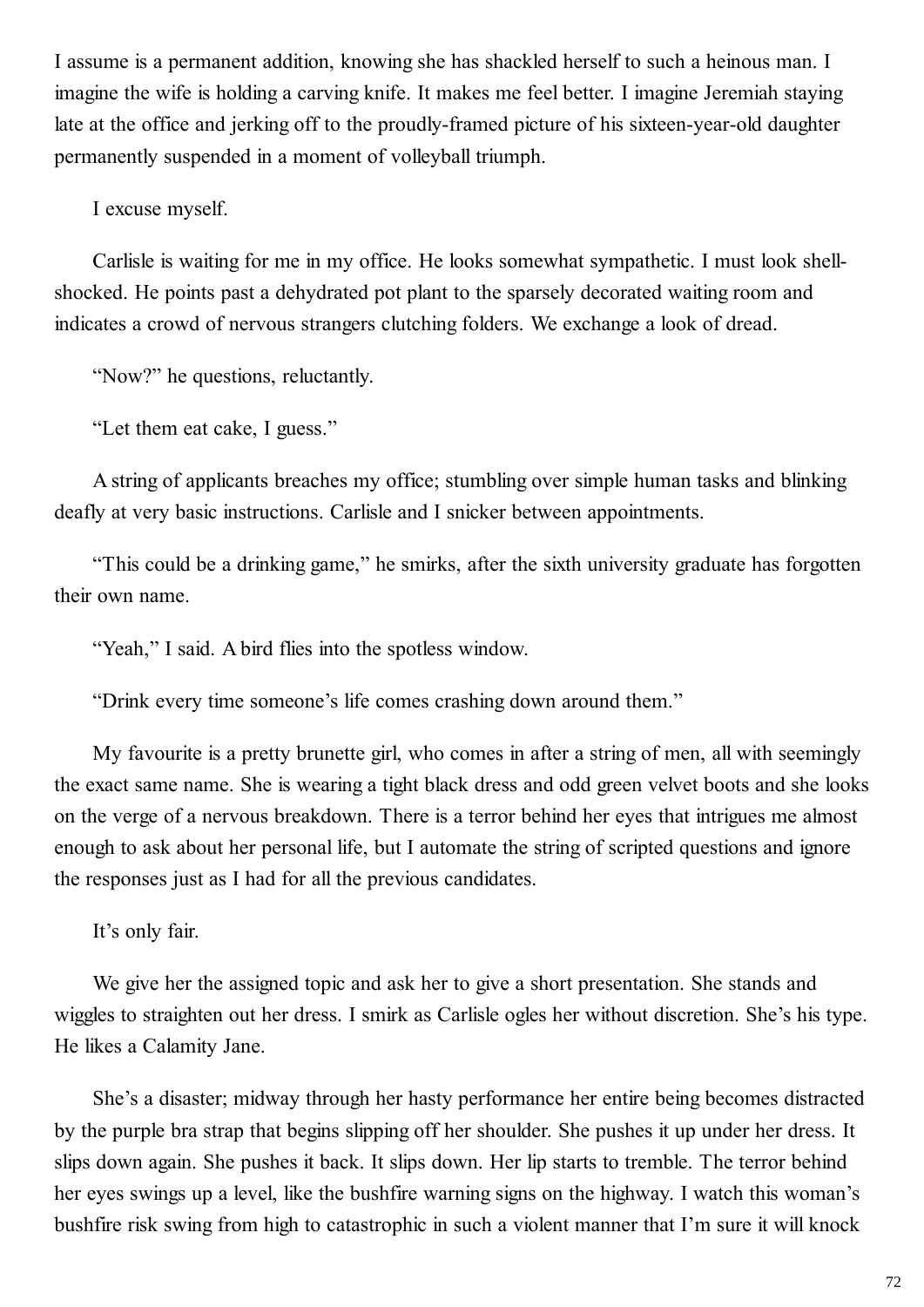her over. She pushes her bra strap back under her dress. I lean forward, fascinated. I am sure that I am about to watch what happens when a human brain implodes. She finishes the presentation. I am tempted to award her a medal, were I not sure she would collapse hysterically over the finish line and expect me to reconstruct her.

We call in another Michael.

In a break between interviews, I sidle into the ladies' room and I'm confronted by the catastrophic brunette hunched over the furthest sink from the door.

The floor is wet.

I kind of hope she's pissed herself, until I realise the puddle accumulating on the tiles is being supplied by the overflowing sink she is tending to. She has wrenched her tight black dress down around her waist, rid herself of the tragedy bra (I see it, hanging haphazardly from the adjacent tap) and is hunched topless over the sink. Her tits—very nice tits—are flopped out and hanging into the porcelain lake and she is crying hysterically. Her brunette hair is damp and sticking to her bare face. I take a step back. I am consumed by the glorious image.

An oil painting.

Venus de Milo.

She belongs in a museum. I forget my bulbous bladder and I stand rapt.

"What was your name again, sweetheart?" I ask, in the hushed tone appropriate around exquisite art.

The Mona Lisa has no eyebrows.

"Isabelle," she sobs, not looking up from her aquatic breasts. Her green velvet boots are soaking wet.

There's a ladder in her stockings.

Back in my office I put the name 'Isabelle' in purple letters at the top of my list.

By the time I leave, Serena has dragged her mangled nails home.

On the way back to the train station I look for the lady under the Dryza-Bone, but she is gone and the train carriage is empty.

I imagine the beautiful girl in the fishnets.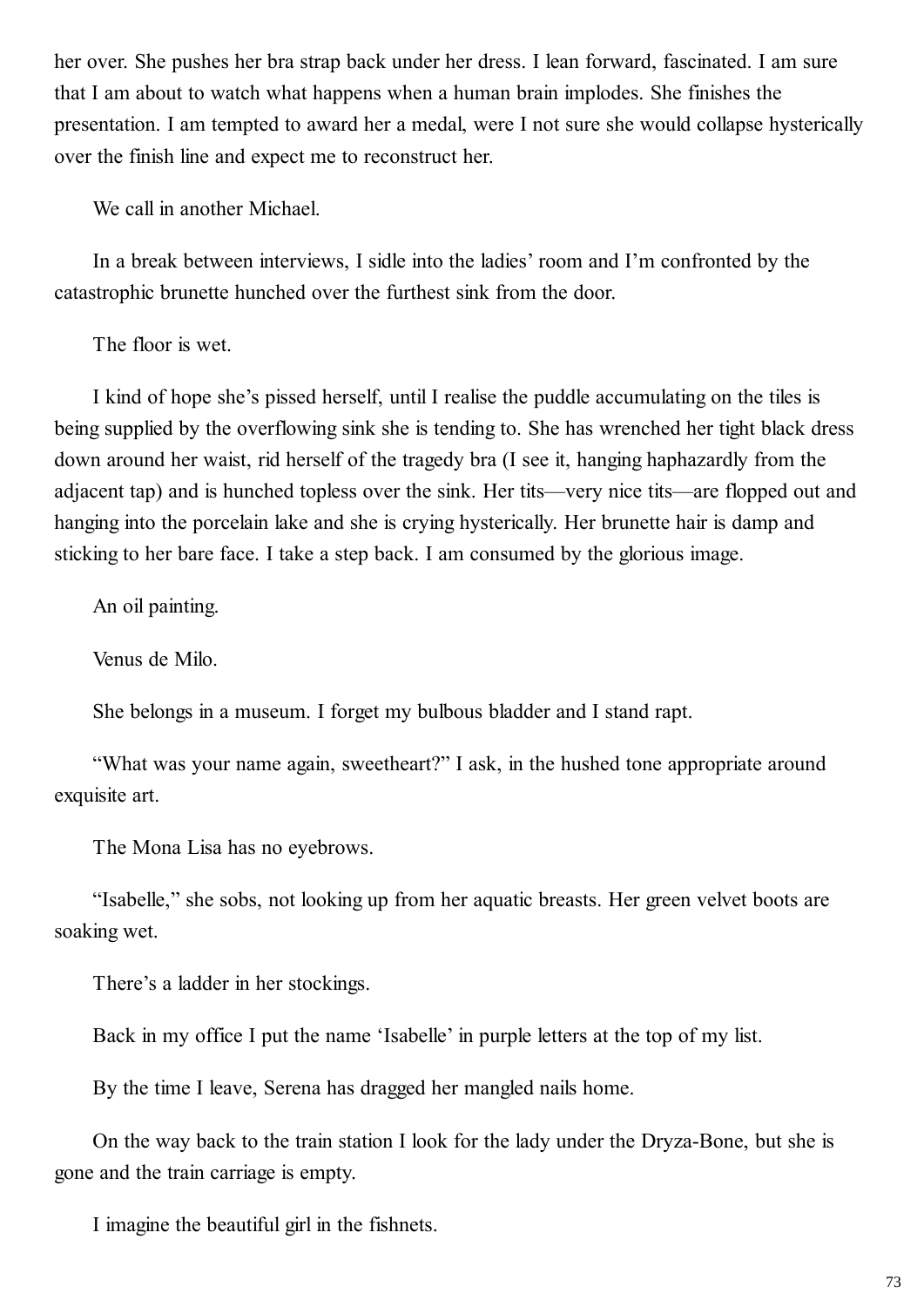I imagine her reading Sylvia Plath to her cat. I imagine her buying gin in the bar near her house. I imagine her throwing herself off a bridge.

I imagine her mother; dead somewhere, a gutter.

*Grace Jarvis is a second year university student in the throes of an arts degree based existential crisis. She was the recipient of the Queensland Theatre Company's Young Playwright's Award in 2015 and feels she needs to mention it constantly as it's the most impressive thing she's ever done. You can find her on Twitter <i>[@grace4jarvis.](https://twitter.com/grace4jarvis)*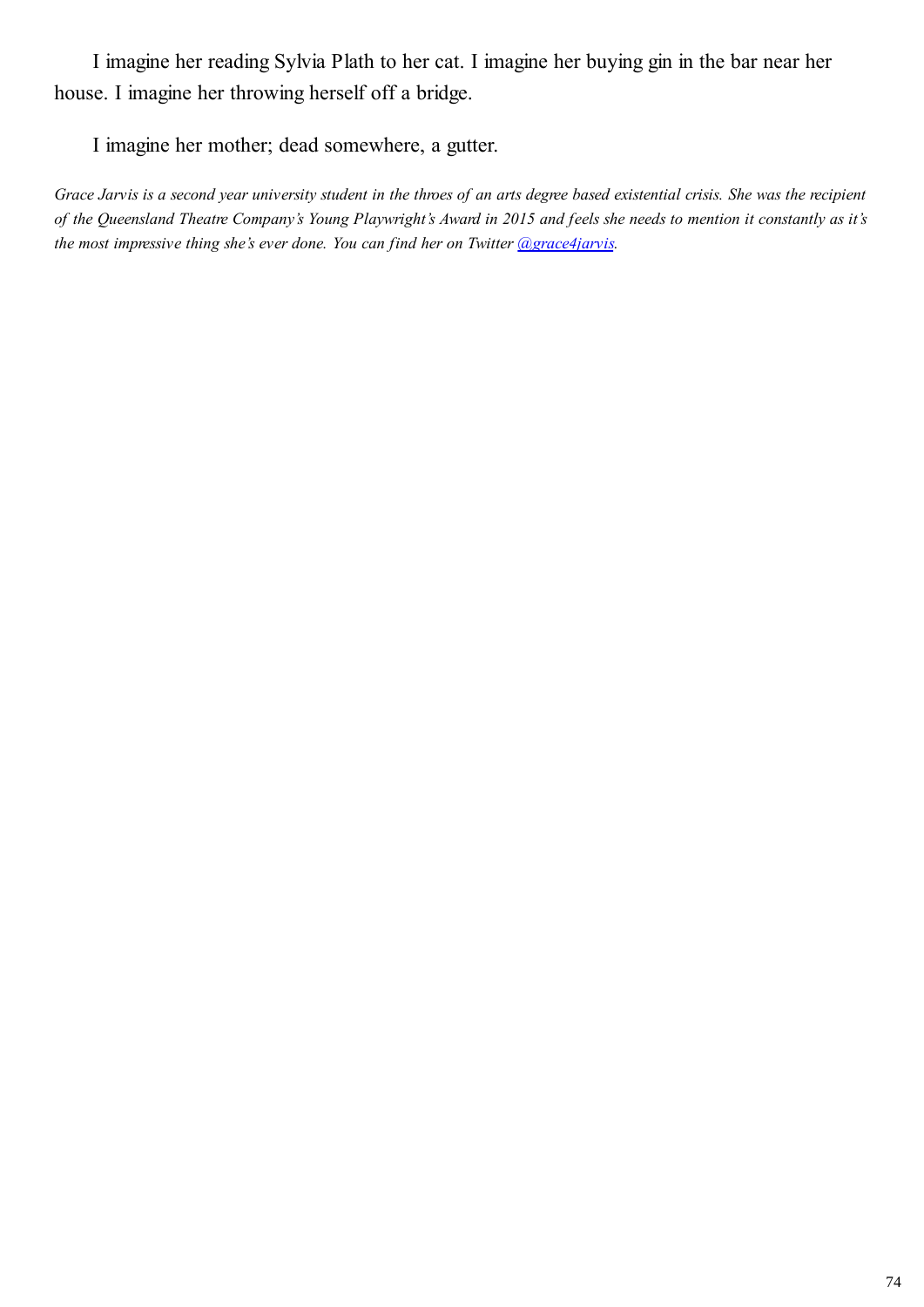# **Last Post**

## *by Aidan Coleman*

It goes on like the joke about daleks and stairs.

Light wriggling off a star

no longer there.

The shit we talk through open

summer, as kindy

shapes the proper.

Fetch me butchers paper.

#### A better answer.

*Aidan Coleman has written two collections of poetry which have been shortlisted for the NSW Premier's Kenneth Slessor Prize, the Adelaide Festival Awards for Literature and the Western Australian Premier's Book Awards. Besides poetry, he writes reviews, speeches, and Shakespeare textbooks.*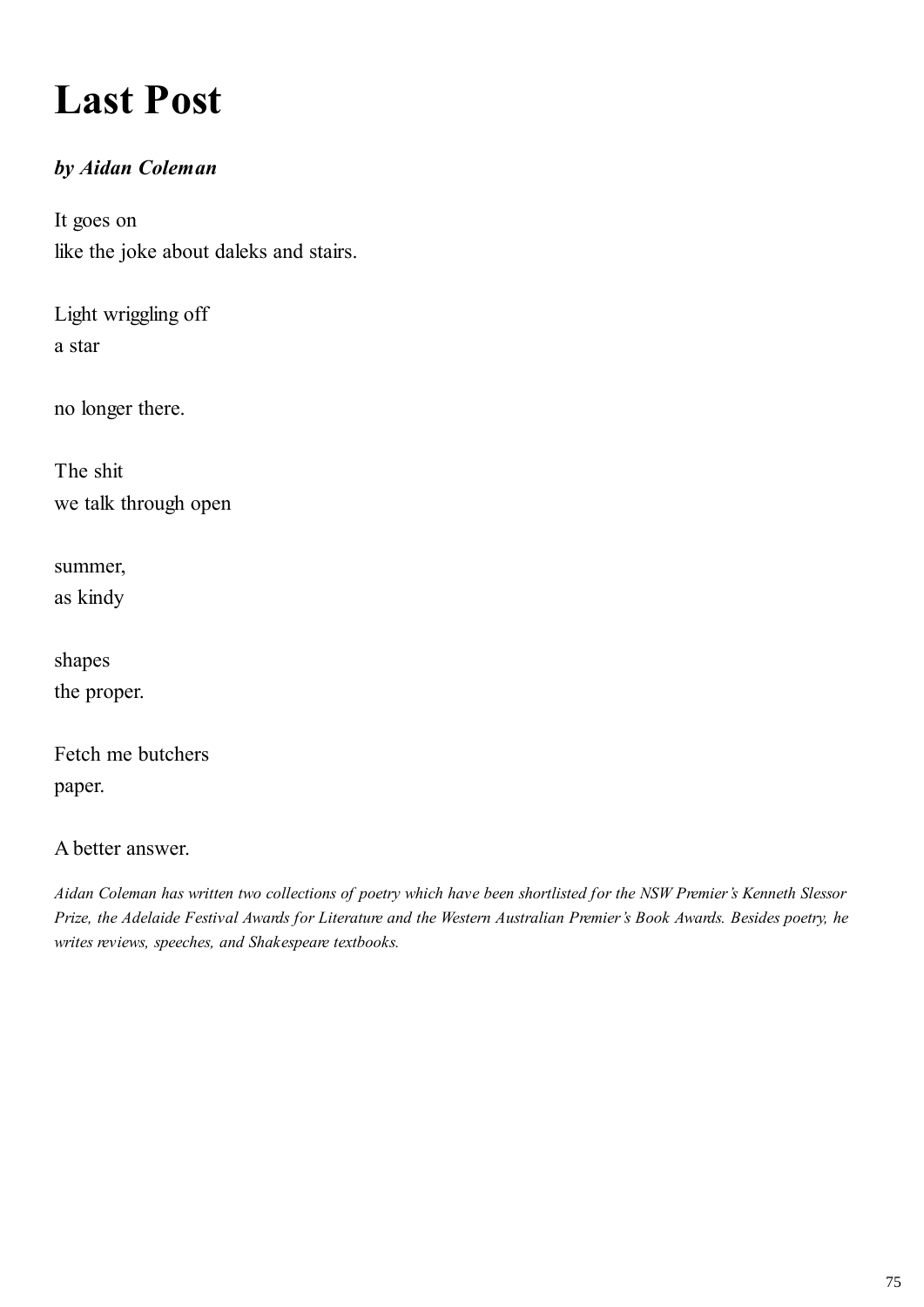## **Fighting for Breath**

## *by Paul Threlfall*

George was stuck in traffic again, and it was fucking raining. He swore and slammed the horn pointlessly, then settled his bulk deeper into the sweaty bucket seat. The fat drops pounded his windshield, nearly obliterating the car in front. Tail-lights expanded like red eyes watching him from across the ring. Between them dangled his lucky yellow boxing glove. George punched the glove and swore at someone's mother. He hated this season. It didn't make no sense, he knew it —rain meant more fares, less people taking a three-block walk. But the humidity got to him, right into his chest, rattling around in there. He reached for the glove box for the third time that hour, fumbled out the asthma spray with meaty fingers. Wheezily inhaled. He was getting lightheaded from the spray, but his lungs still felt like they were collapsing.

When he looked up the red eyes were gone, and some asshole was tooting him from behind.

"And the same to you," he muttered as he accelerated hard through the green, then braked just as hard as he caught up to the traffic in front. Red eyes. Raindrops. Rattling lungs. George drifted off again, back where he always went. The third round. He was being hammered. His opponent was everywhere, socking him from left and right. Whatever he did he couldn't land a blow, one of his trademark sledgehammers. The little fighter just danced away, danced back to sting again. George was still angry, but he was getting tired. He lurched forward…

The big man shook his head, dragging himself back to the present. The 14th Street subway wasn't far now, he'd pull over there, maybe step out for a moment, grab some gum. Take a breather until he'd worked his way up the queue. It was going to be a long night, sitting in this traffic. He hoped he didn't get a talkative one. He'd switch on the radio, scowl at them in the rear-view. Between his bulk and the boxing glove it usually did the trick.

Nearly there. The crowd was spilling out of the subway ahead, a spreading puddle of umbrellas and black coats surrounding the stairs. But he was in luck, there was room behind the taxi stand. Cabs were peeling off so fast carrying commuters that if he joined the queue he'd have to stay in his car. So he decided to risk a ticket and park in the loading zone. Anyway, who would bother to check in this deluge?

The crowd was still growing as George levered himself out of the seat and made his way to the subway entrance, using his bulk to force open a passage. He was wheezing more now as the rain pounded his bare scalp and trickled down the neck of his jacket. Swearing to himself, he managed to force his way into the fluoro-lit underground.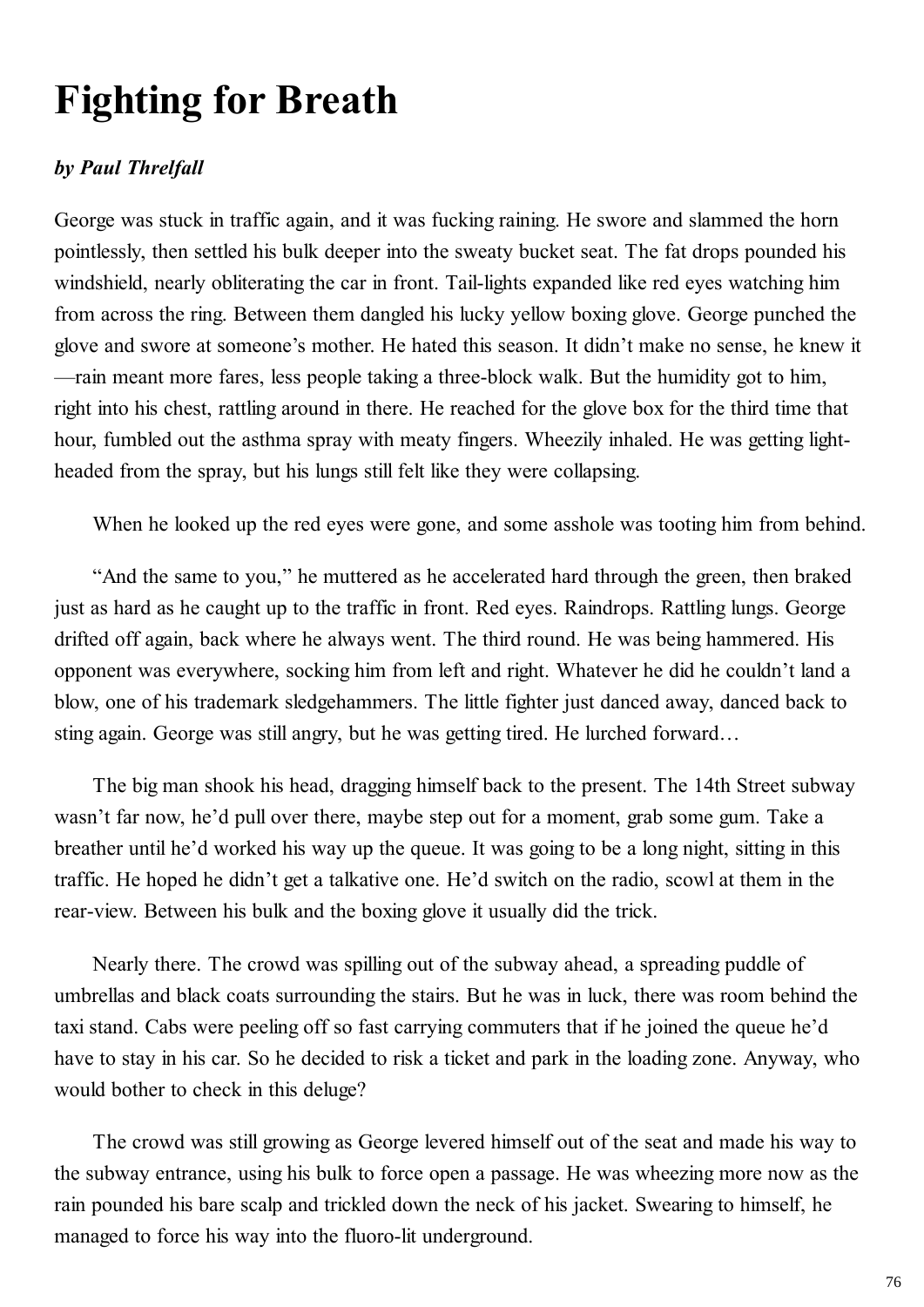The place looked green as a sea-cave to his weary eyes. Trickles of water running down the walls. Ugly, rusty stains. He hauled his belly up against the wall under the candy shop window.

"Gum," he managed to grunt, holding out a crumpled bill without looking at it. The shopkeeper took the note, pushed out the change and a packet of Wrigley's. As he pocketed the slim pack a fresh spasm hit and he slapped his pockets, looking for the inhaler.

He'd left it in the damn car. What a moron. His lungs rattled as he felt his airway contract. Like a straw, he thought. He was starting to panic, leaning against the green wall, forcing himself to breathe slowly, in, out, in. Stars in his sight like he'd been punched. Breathe. People kept pushing past him into the rain, oblivious. No room here. Slowly the red haze retreated. In. Out.

Now. He shoved himself away from the wall, dragged one foot up a step then the other. Breathing. Not far now, he thought. A few more steps. Someone squawked as he stepped on the back of their shoe, but he hardly heard them. Somehow he made it up the stairs, back through the crush of commuters. Collapsed into the car, reaching for the saviour drug.

He sat there a long time, just breathing. The rain fell until the world dissolved, and behind the waterfall he sunk back through time. The fighter was dancing around him again. Charles Spiers—a name George had never forgotten. His followers called him the Little Hornet. The ringside lights were blinding him as he tottered, trying to keep track of the twisting, weaving, stinging midget. If he could just land a blow. Spiers danced in again, punching his gloves then sneaking around to jab him in the jaw. The lights grew larger, white flames like suns through a growing red haze. George staggered. What was that sound?

Rap rap rap. He jerked upright and looked around.

"Hey, clear out! No standing!" yelled the cop through his side window. George fumbled with the key as the cop put his stick away and stood back, watching. The Crown Victoria rumbled to life. As the wipers cut in he could see that the crowd had thinned now. The dash clock showed that he'd been there an hour.

Damn. That would not help his case with the company. He edged forward into the rear of the stand. Only two ahead of him now, soon he'd have a fare. Not that he really wanted one. He'd rather be at home, watching TV and listening to the dehumidifier do its thing. His apartment wasn't bad; he'd bought it long ago, when he'd been winning fights, working days too, the energy of youth. Real cosy, sitting up there looking out over the river to the Island. Much more peaceful than at street level. The neighbourhood was going downhill. Or maybe he was getting old.

This time he didn't go back to the ring. Thinking about his apartment he realised how tired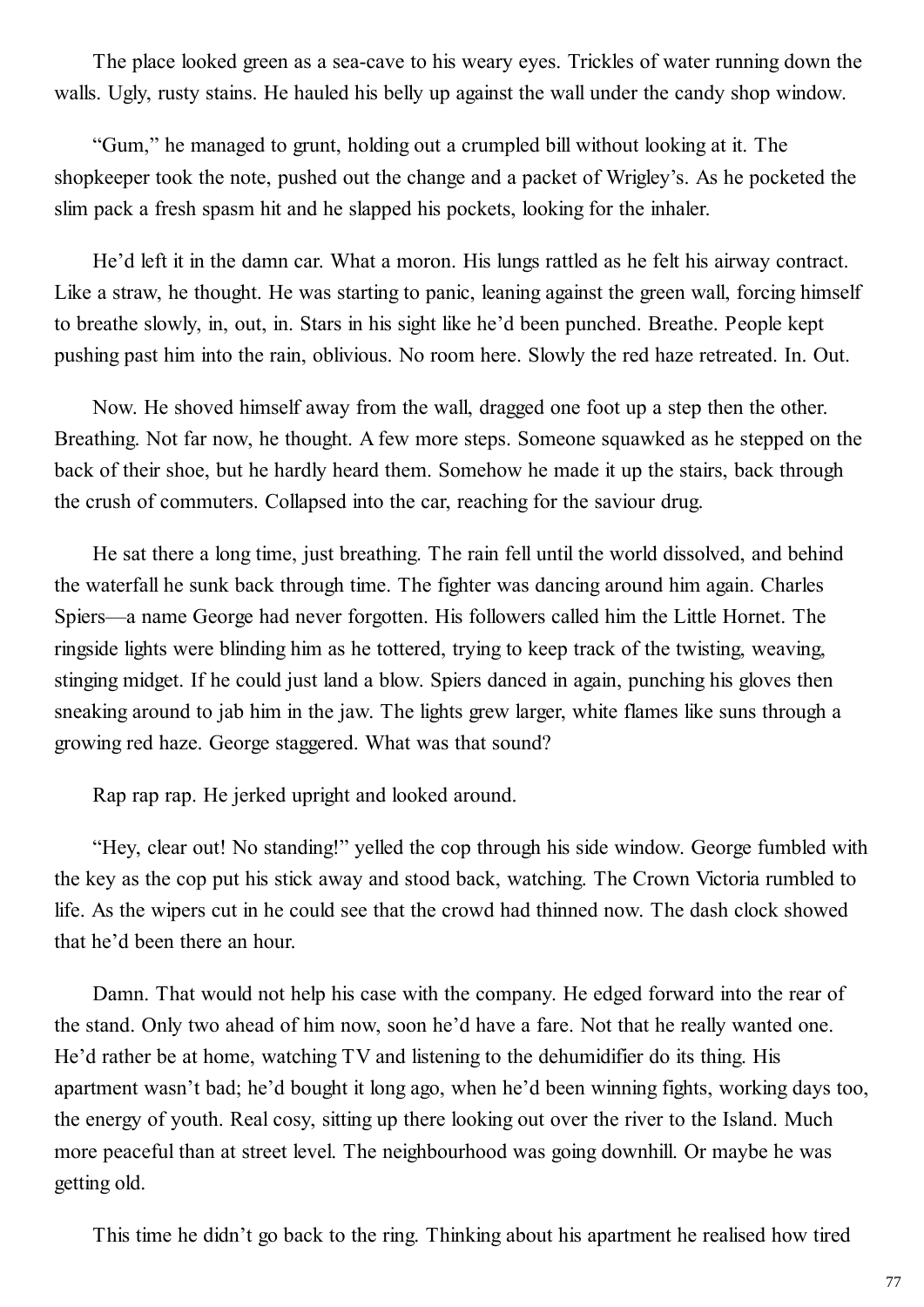he was of city life. He let his mind slip further back, back to when he was growing up in Minnesota. It had become like a dream to him, an ideal of peace and calm. Of course it was garbage, he'd hated his childhood, his violent father, their struggle with the land. And now he couldn't seem to picture it. All he saw was some glowing scene of cornfields, probably out of *The Wizard of Oz*. He'd never even been to Kansas. Disgusted, he wrenched his thoughts back to the job. Time to go to the top of the queue.

He didn't have long to wait. A skinny little Indian guy pushed his way through the thinning crowd and pulled open the rear door. Ironic, George thought. Sometimes it seemed he was the only old Latino driving anymore, everyone was fresh up from México. Or Indian, Afghani or some damn thing. A lot of them wouldn't give an old driver the time of day, too busy jabbering on their phones in Arabic. Well, a fare was a fare.

"Where to?"

"Queens," the Indian replied in the accent of a local. Whaddayaknow. "St James Avenue in Elmhurst."

"Uh-huh". First piece of good news. He'd landed a good long trip. It would go some way toward making up for the last hour.

As he manoeuvred the cab into the traffic flow George glanced in the rear-view mirror. Rain was trickling down the little man's face, dripping from his nose, but he didn't wipe it away. He was staring at George in the mirror, eyes round and almost black. George scowled and put the radio on, returned his gaze to the cars ahead. Just his luck. The Indian looked troubled. Well, George wasn't his priest, or his shrink. He'd just have to deal with it on his own, the way *he* had always done.

The peak-hour traffic was clearing nicely and George settled into the rhythm of driving, relieved that the worst of the night seemed to be over. Once again he tried to picture the fields of long ago. He wondered what it would be like to just keep driving. Beyond the skyscrapers, through the apartments and the factories of the suburbs, until the last house gave way to fields, grass under an open sky.

He pushed away the Kansas cliché, tried to picture what it had been like, fifty years or more ago. When he couldn't take the beatings anymore and he lit out for the city, jumping trains, begging and stealing. Considering Chicago, deciding it was too close to home, his father might find him. Finally arriving in New York.

Lying about his age, taking any dirty, stinking, illegal job he could get, with petty gangsters or cash-in-hand small businesses. Finally discovering the hard way how good he was with his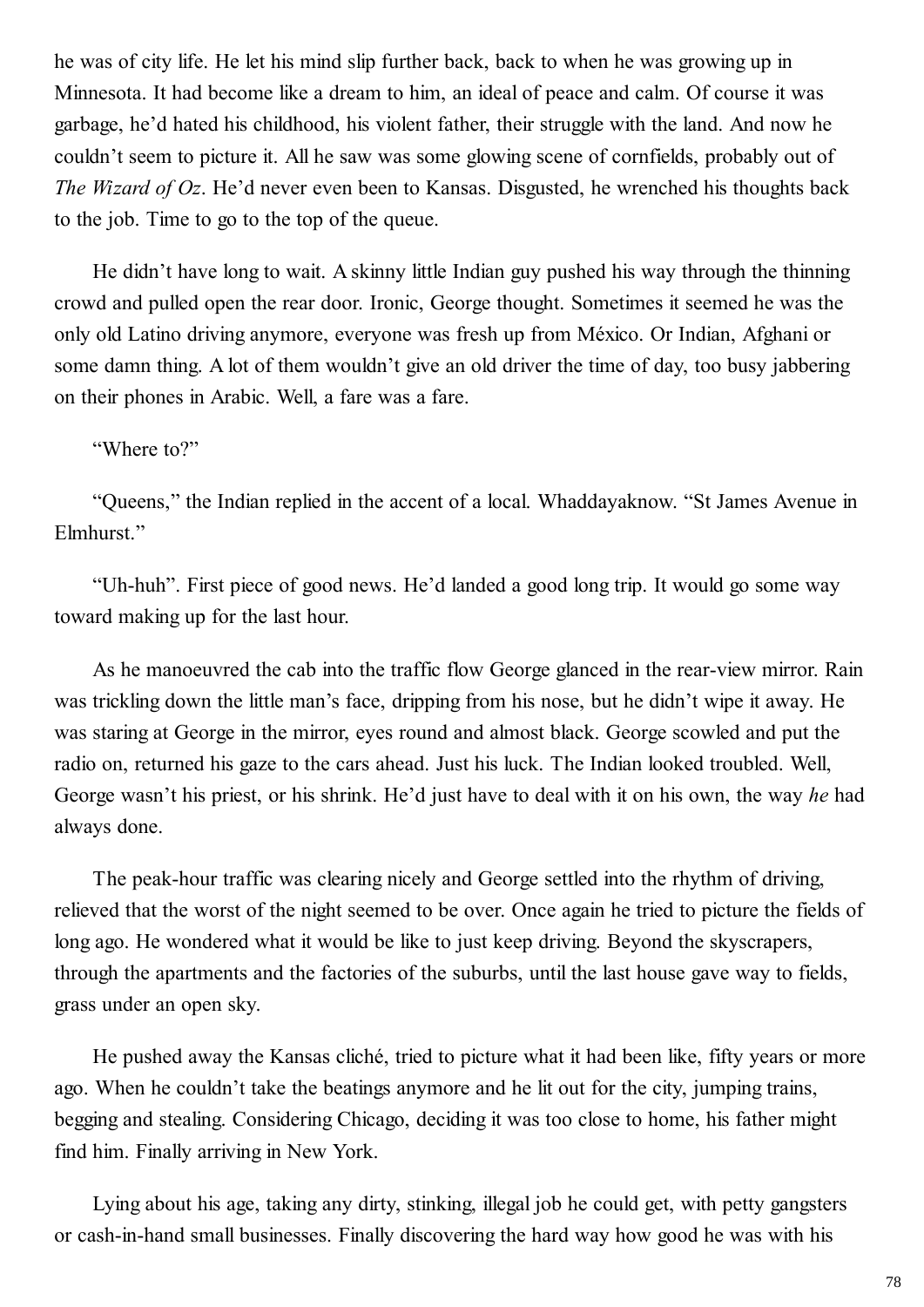fists, and that he could make money from it. Dreaming of making more money…

Back before that. When his dad was out, before Mom died, she must have loved him, must have baked cookies for him in a warm farm kitchen. They must have sat and eaten them on the porch which was walled in with mosquito wire, essential among those endless lakes and swamps. Probably the porch was freshly painted then, not peeling and starting to sag at the corner. Maybe his dad only drank a little, didn't hit him so often...

But he couldn't see it. He had no memory of such a time. When he tried he saw a kind of mangy city park—weeds overgrown, trash stuck to the cyclone wire, a billboard with some Coke cans and burger wrappers under it.

*"Cookies!"* he snorted under his breath.

They'd arrived. George pulled in to the kerb where the Indian directed him and told him the fare. But the little guy wasn't moving, just staring at him in the rear-view.

"George *Costa!*"

"Huh?"

"I know you! You're George Costa!"

The Indian was practically jumping out of his seat, dark eyes sparkling, white teeth glowing in a ridiculous grinning mouth. For a moment George stared at the face in his mirror, perplexed.

"Yeah. Yeah, I'm George Costa."

"I knew it! I knew it was you. I'm a big fan of the old boxers. I've got all of your fights on DVD. In a set, *Giants and the Wannabes*. I can't believe I got to meet you."

"No… pleasure's mine. Not too many recognise me these days."

"I guess… If you don't mind… I always wondered, why didn't you try for a comeback? After the Spiers fight, I mean. You were great. I always thought you were the fighter that should have made it to the big time."

"Spiers…"

He was there again. The Little Hornet weaving, jabbing. Light blazing in his eyes, roaring, roaring. Like the sea, he thought.

Blue. Why was he lying on blue? He came back. The roaring was his fans, disbelieving, the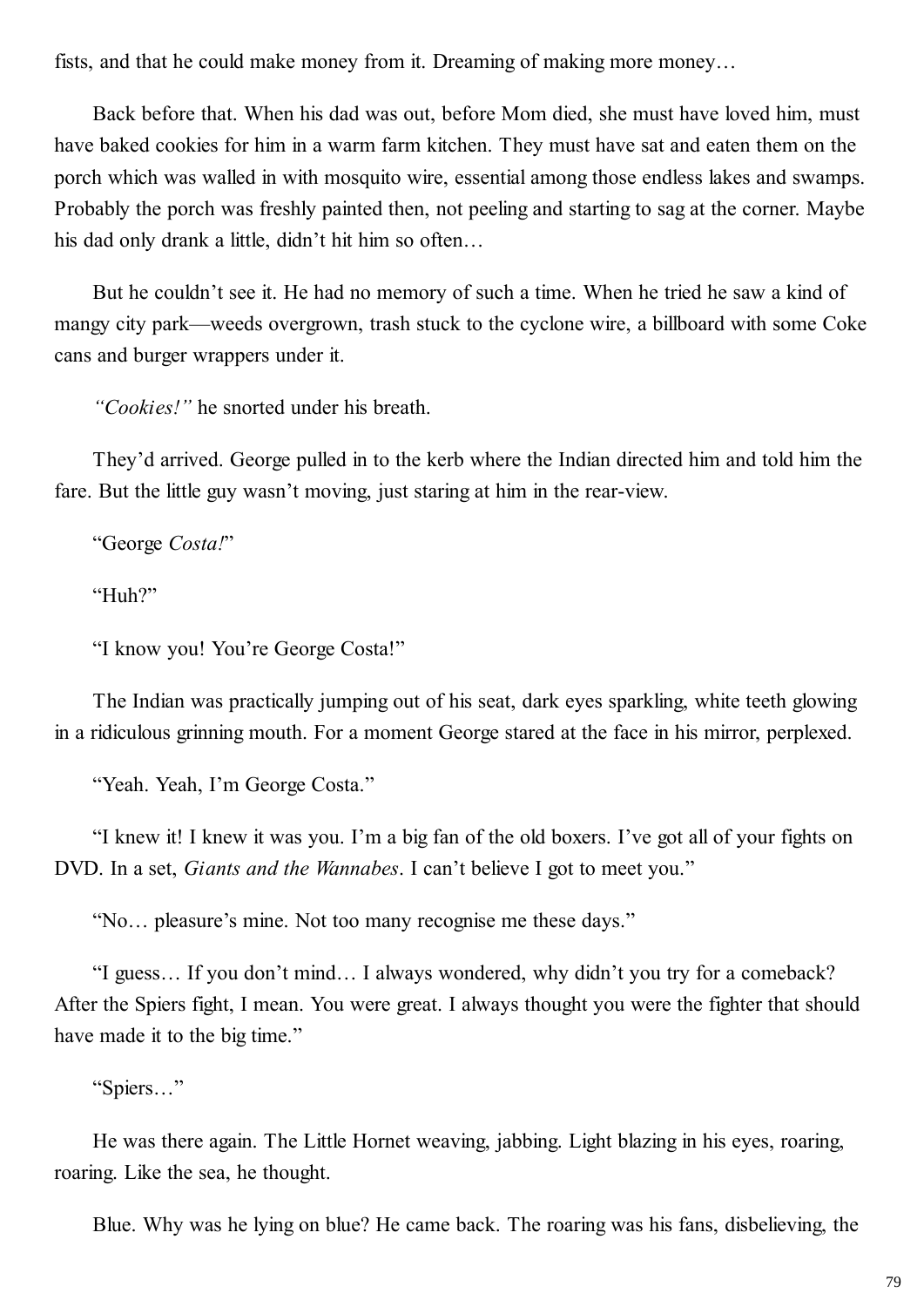Hornet's fans exultant. The ref was counting him out.

He didn't care. He just wanted to breathe. Why couldn't he breathe?

In the car the seat was tipped back. George stared up at the light. A face, shouting at him. Dark eyes. Rain.

"The field," George said. "Wanna go to the f—"

Paul Threlfall is a writer and librarian based in Melbourne, Australia. His fiction has been published in Tincture Journal *and performed as part of 1,001 Nights Cast, and his poetry has appeared in* Litmus Magazine*. Paul has also won awards for three of his short stories, in the City of Boroondara, City of Greater Dandenong and University of Melbourne short story competitions.*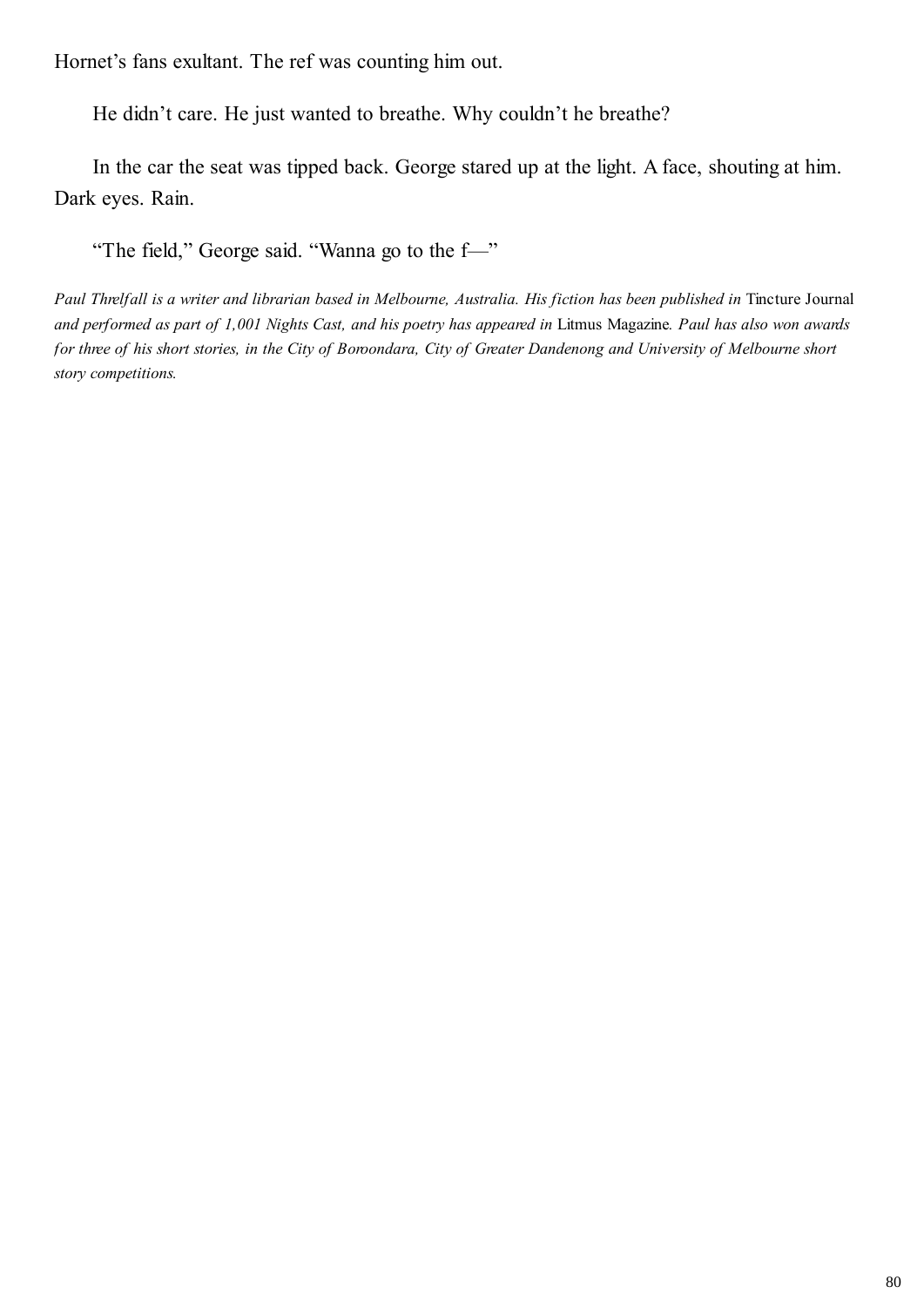# **Combination Soup**

## *by Pam Brown*

october already

\*

on the last night of september server shudder sends out too many emails

it's always 11.52

when

 I'm prevaricating

\*

flat screen hd tv in a red wheelbarrow hard rubbish going home

\*

the nazi train full of gold in a railway tunnel in Poland we don't know where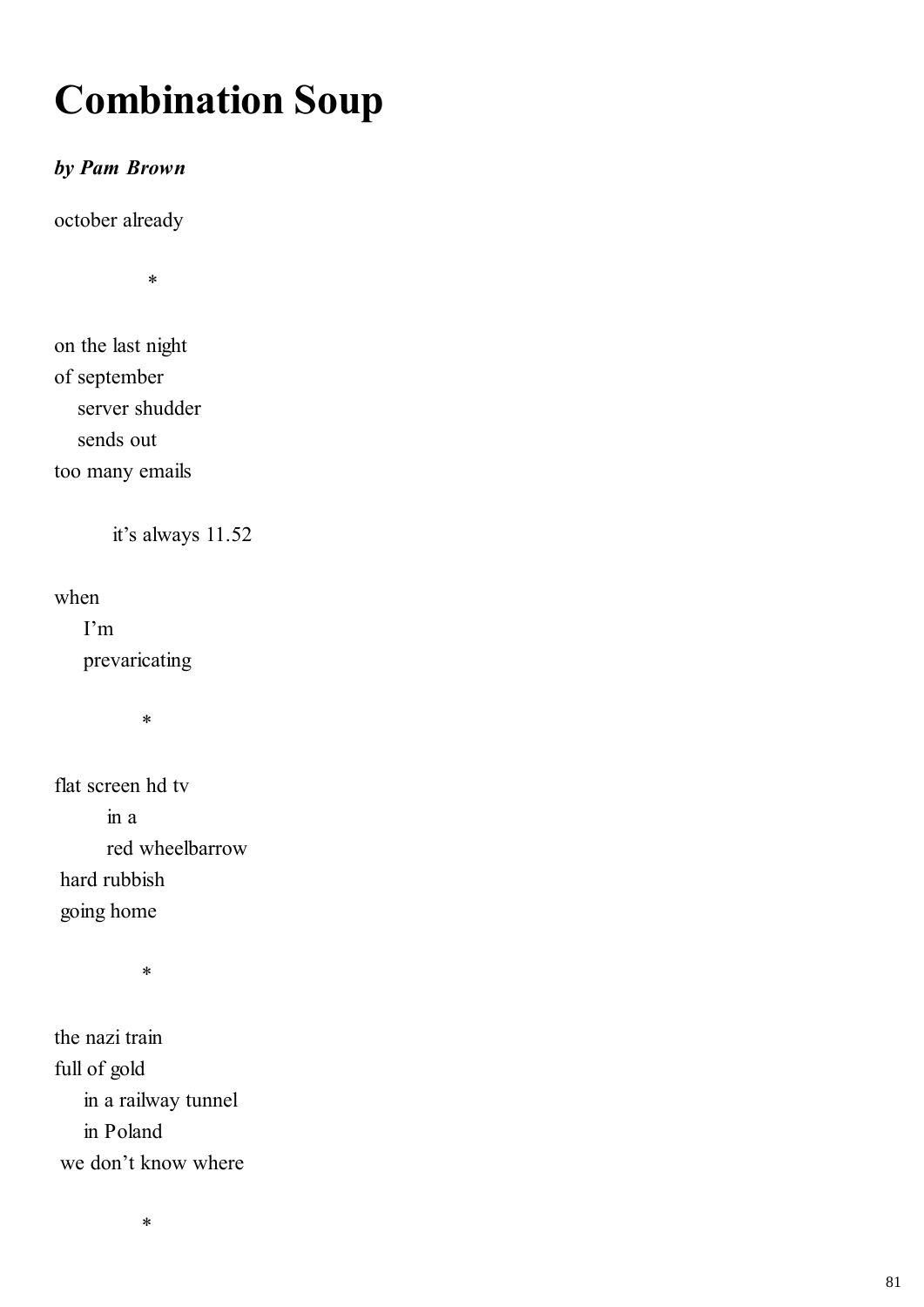## fog delays seeing double

cirriform recedes in a chemtrail wake over Punchbowl spraycan can spray everyone's a welder

\*

the food section

> how to eat an ortolan

cover your head with a cloth shield your shame

 but know your Bottega Veneta napkin deserves no stain

> shoot the nutribullet

> > \*

the other food section

Trastevere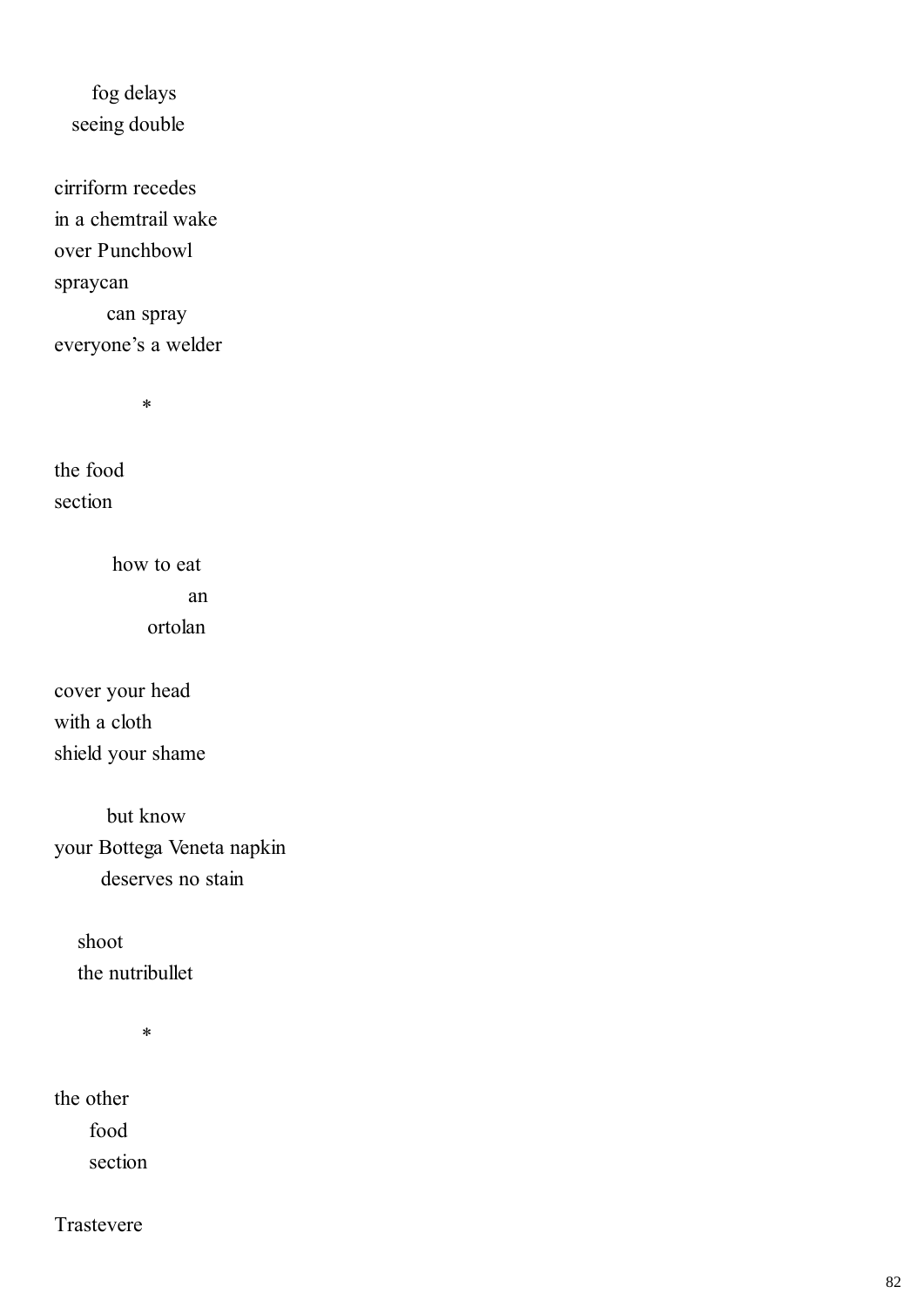*from them there is the top of the street food of quality now a legend where lick a moustache*

\*

the train full of gold is in Wałbrzych we don't know if it is booby trapped

\*

 you're the salt in my stew

\*

an ash threat volcano blows in the east

in the summer of my 67th year I join the carbon cycle go wading in radioactive plume

\*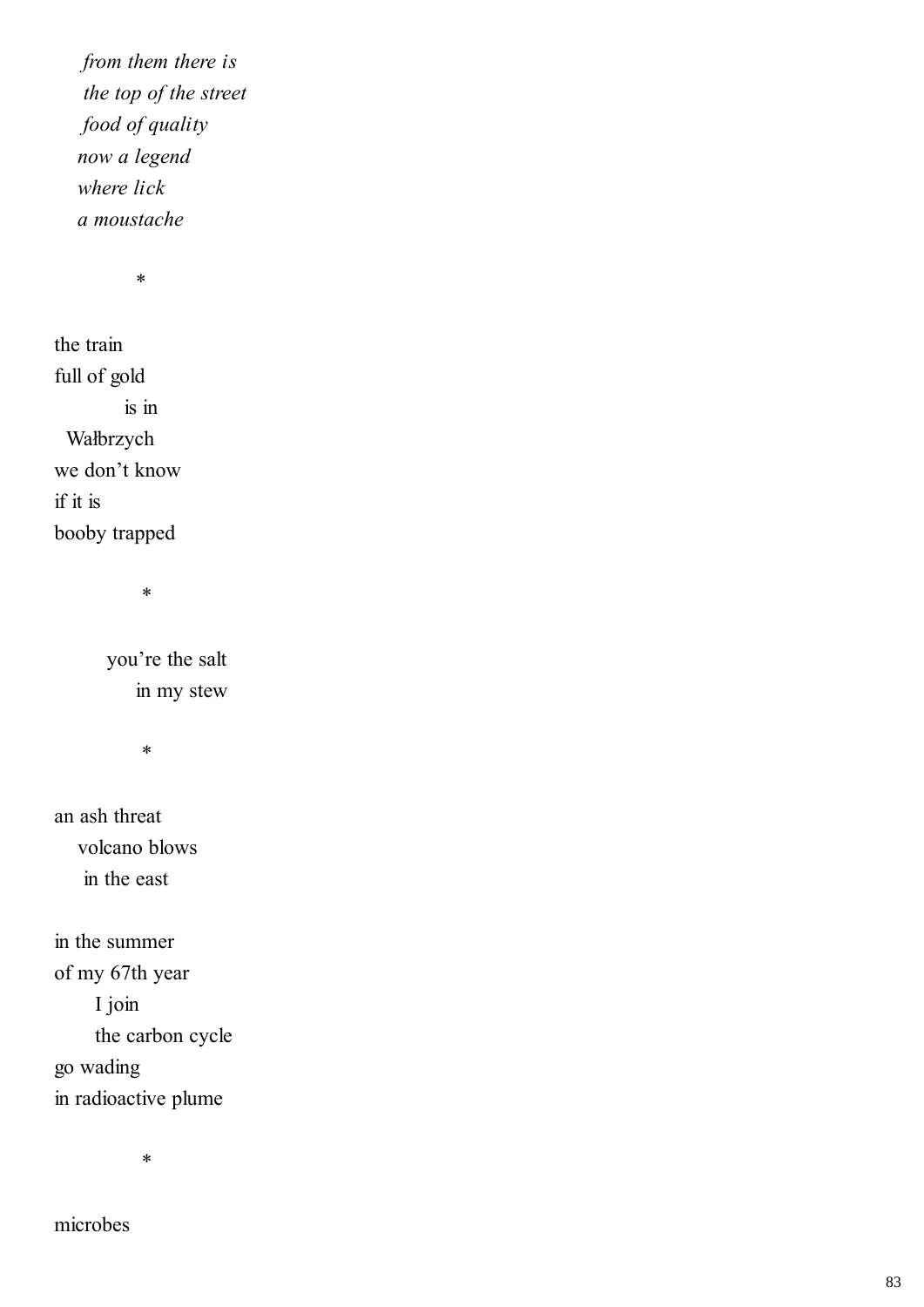### determine

every difference

## including

intelligence?

or

 the *appearance* of intelligence

could somebody

sign me on

#### for some

of the artificial stuff

\*

a Futurama concept— 'super speed' win \$200 & in one day spend it on 50 cups of \$4 coffee drink them

to achieve

super speed

it'll be great

\*

sold to a wrecker for a speck carless in car city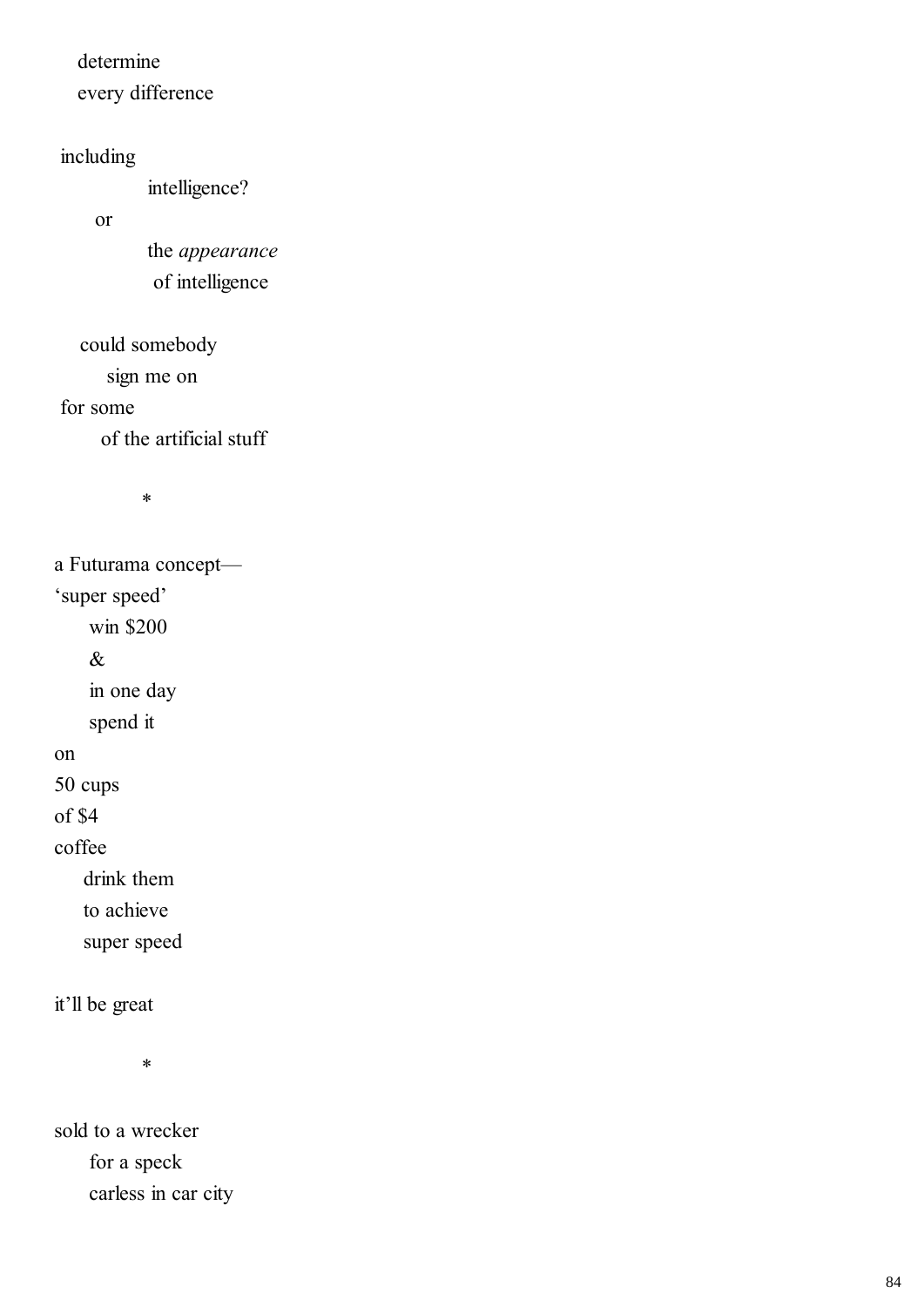sideways ear rocks

a vacuum

of phantasm

too-too icelandic music bluetooth car kit a fad devotional drumming frosted electronica

though predominant in the end that Gotye song was too simple

\*

saving for a spoiler & sheer line panel design shelf-stacking cool rooms to make the money

> to make ends meet

sick of night freezing in frayed gloves

\*

you're the lace in my shoe

\*

ban cigarettes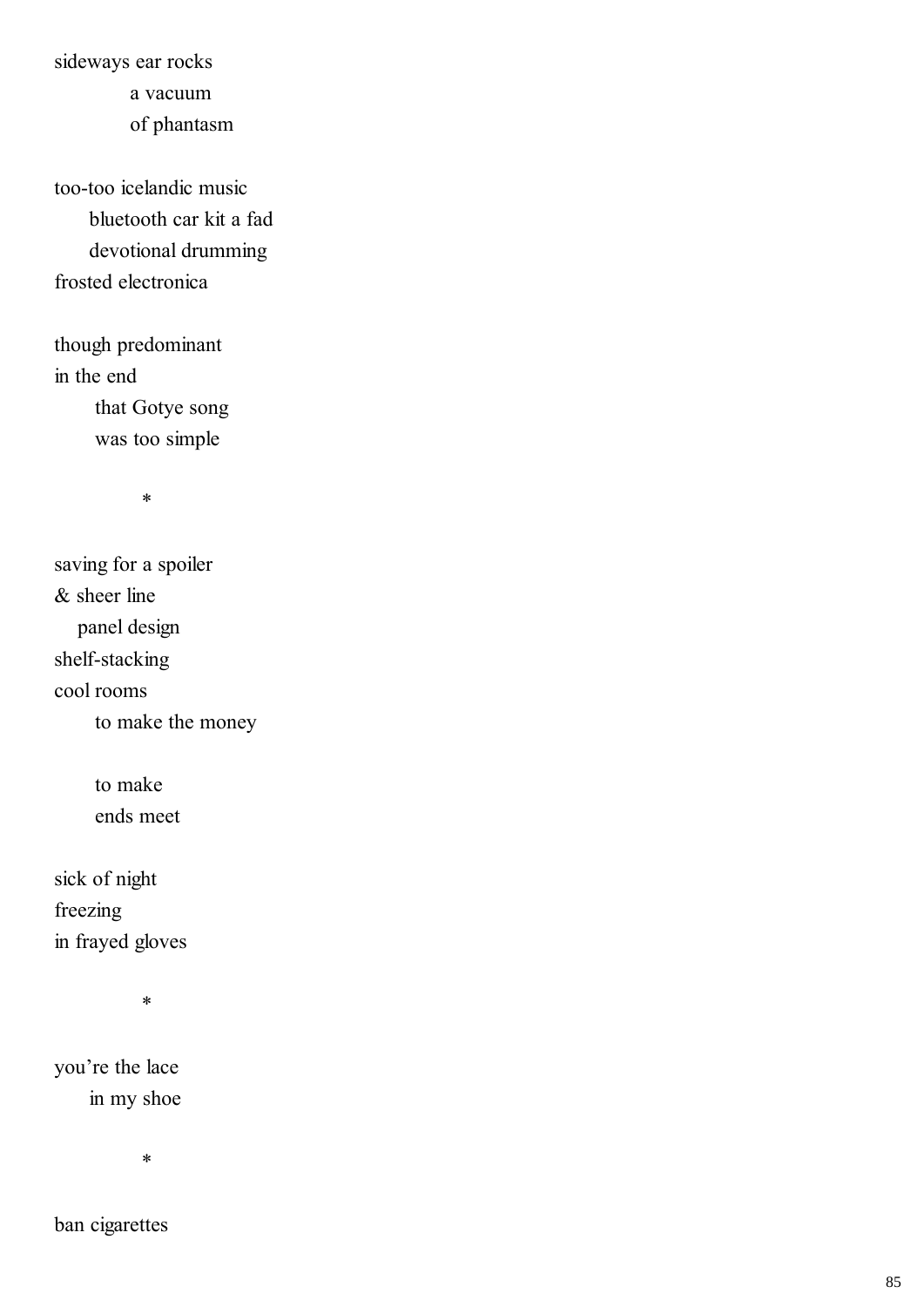& the entire jail

riots

\*

glance

at the green digital numbers on the little oblong panel on the plastic clock radio in the bookshelf 11.52 again has the clock stopped?

\*

write a line for the trees in Ashmore St

sunset racket birdchirp batshriek big dark shade farewell trees

\*

don't you want to laze around on a warm & airy paddock put the top down follow the curves

\*

all of it is lies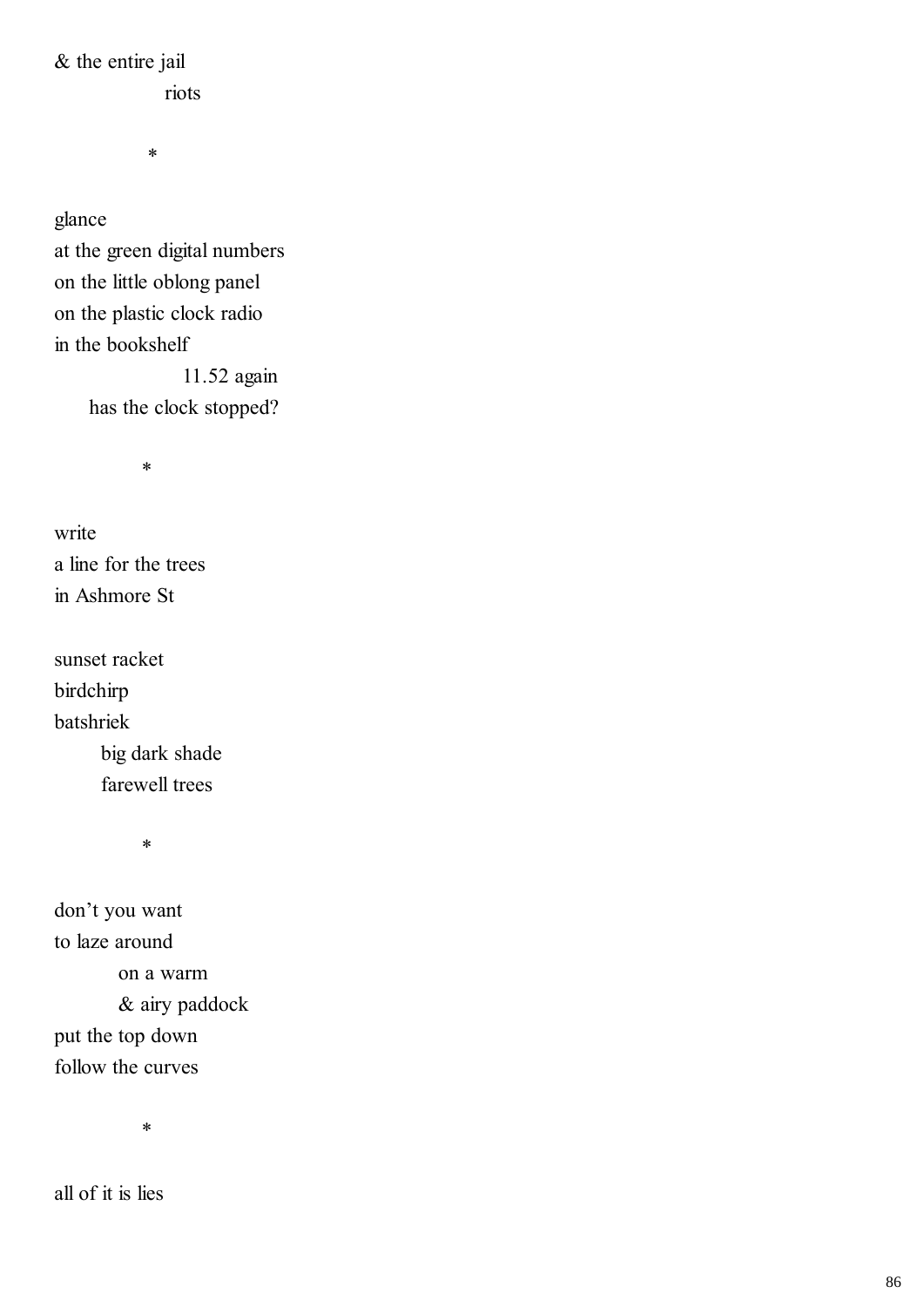tears well inside the eyes

sound's white noise round the house

\*

a man in orange day-glo & a comical plastic helmet bangs each light pole with a hammer

bam bam bam bam

sounds more like

thwok thwok

 notes its number on a clipboard

looking for white ants old technology hammer pen clipboard

ausgrid logo

\*

november now

\*

on the first night coo coo cooroo falsetto blues singer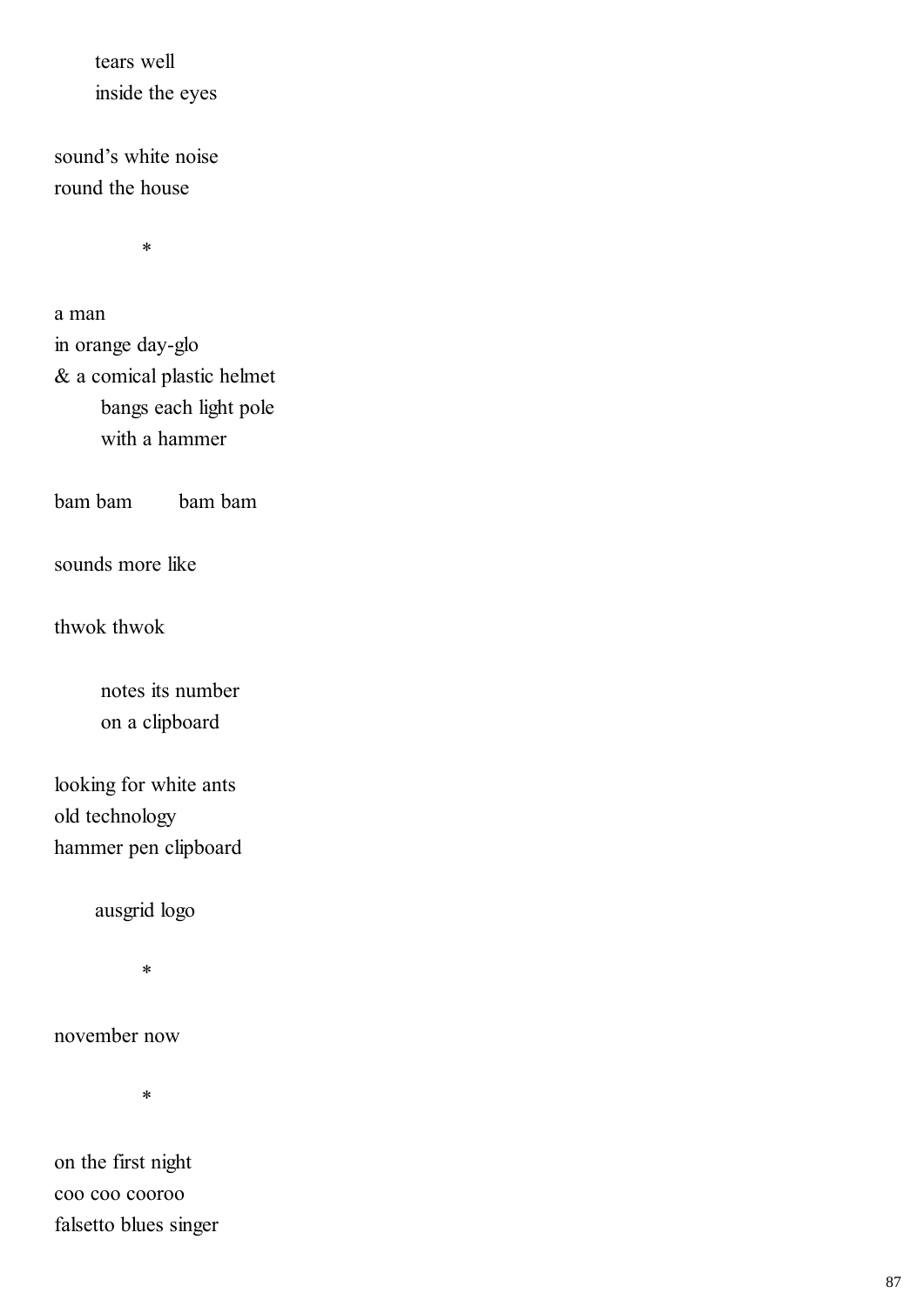blinded by the hurt coz I'm blinded by the hurt

troubled refrain slowly building backing singers

 it's intersubjective I join them coo coo cooroo

blinded by the hurt repeat

\*

anti day everyday partly cloudy in Wiley Park

#### Jan

 'taught the Beats' to a secular mix at Wiley Park Girls High School

after her job on Tribune, communist newspaper

here am I in the train 'this train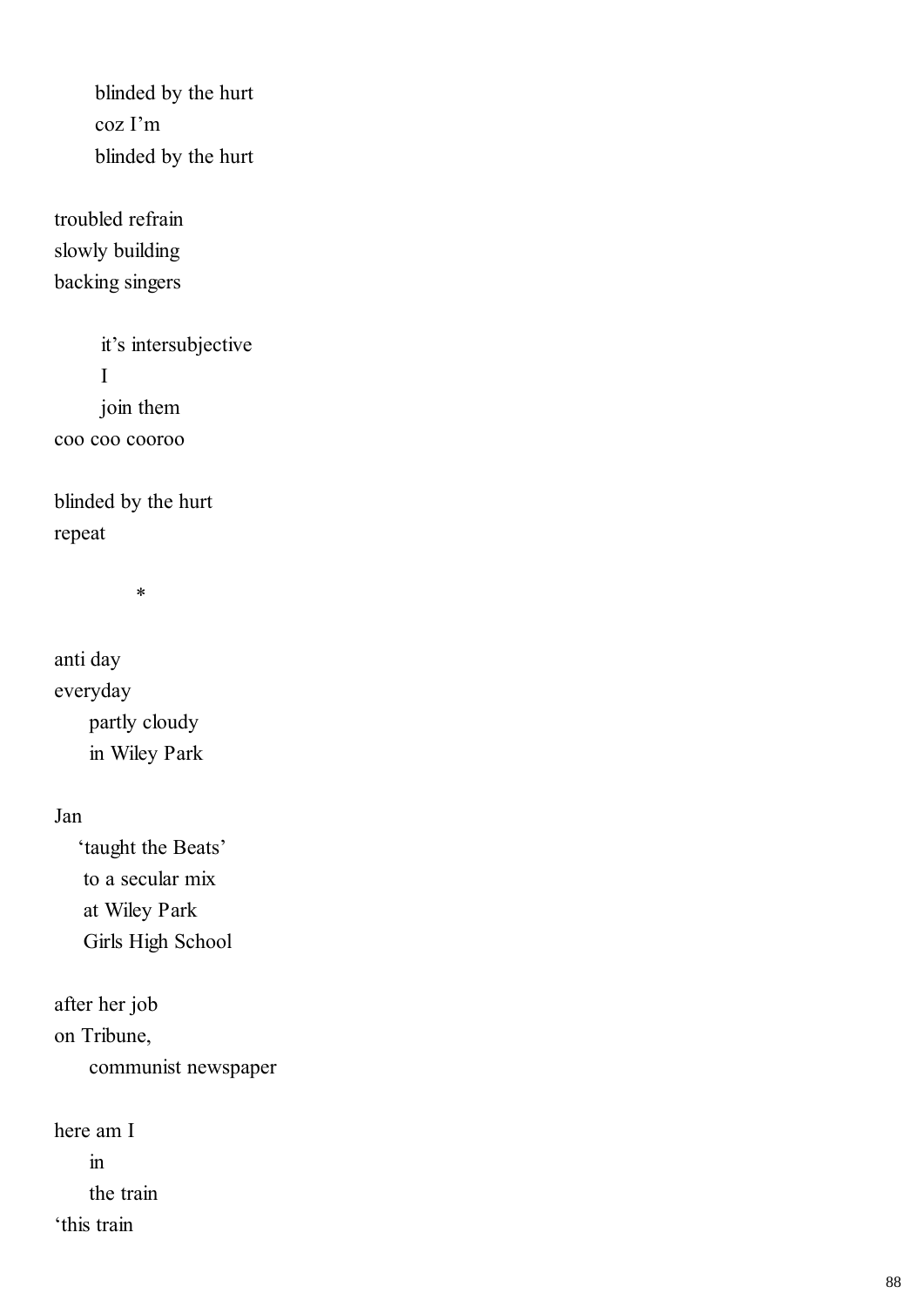will stop

at

Wiley Park'

Jan

 & her whiskeys & crime novels

\*

the way

 cloud banks

\*

this sign do not visit after heavy rain risk of tree failure

glue gum

 eucalypt haze blue gumski karrabin bundjalung

red gum

\*

I can't help you

\*

third floor is every woman on the third floor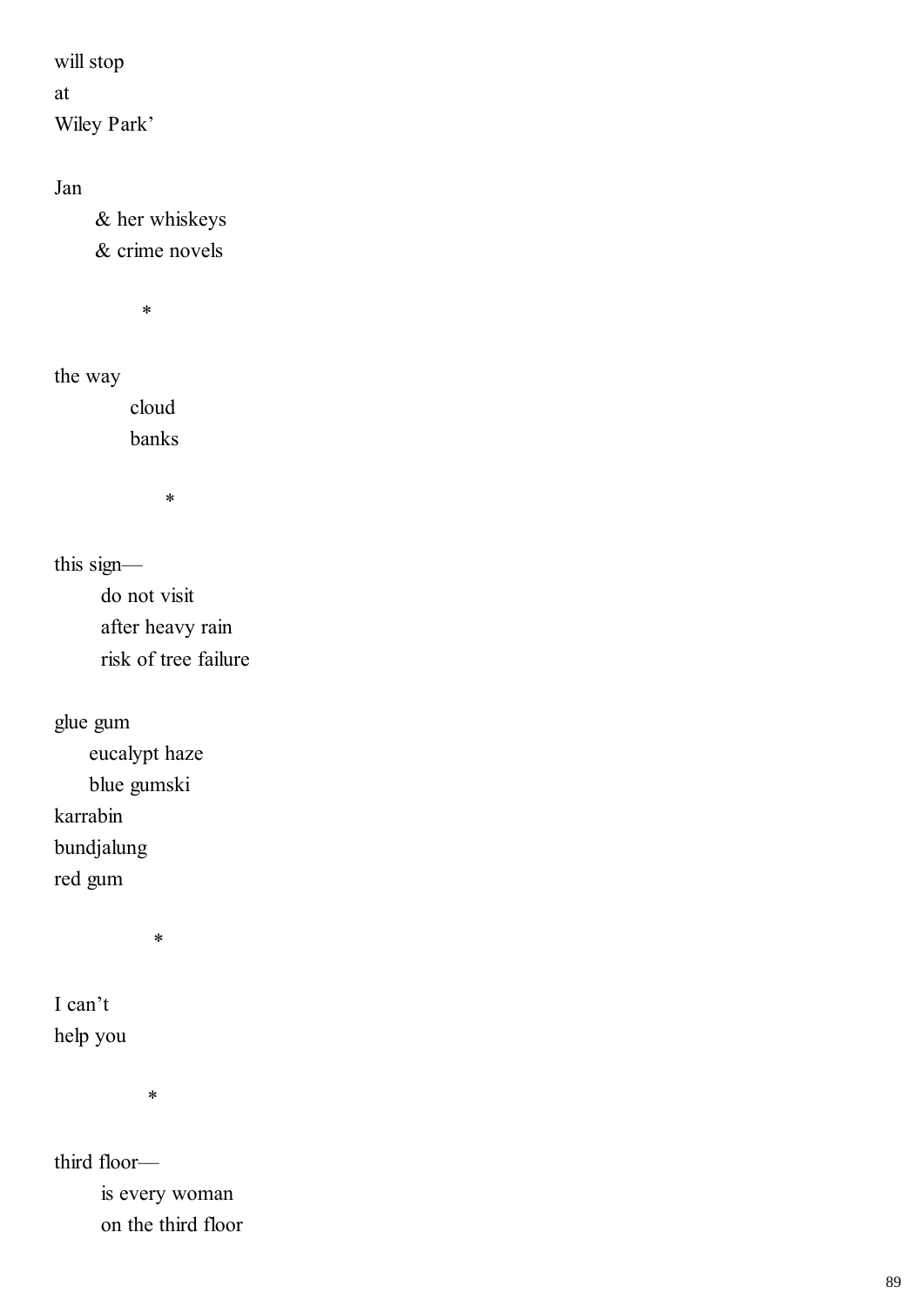here

for a mammogram?

\*

there

 a little poem tucked at the end of the lifestyle supplement

just a bit bigger than a horoscope chunk

to give it its due

\*

I can't help you

\*

 going going koala powerful owl gang gang

coo coo cooroo

\*

documentary the teabag tag jiggler dangling from Noam Chomsky's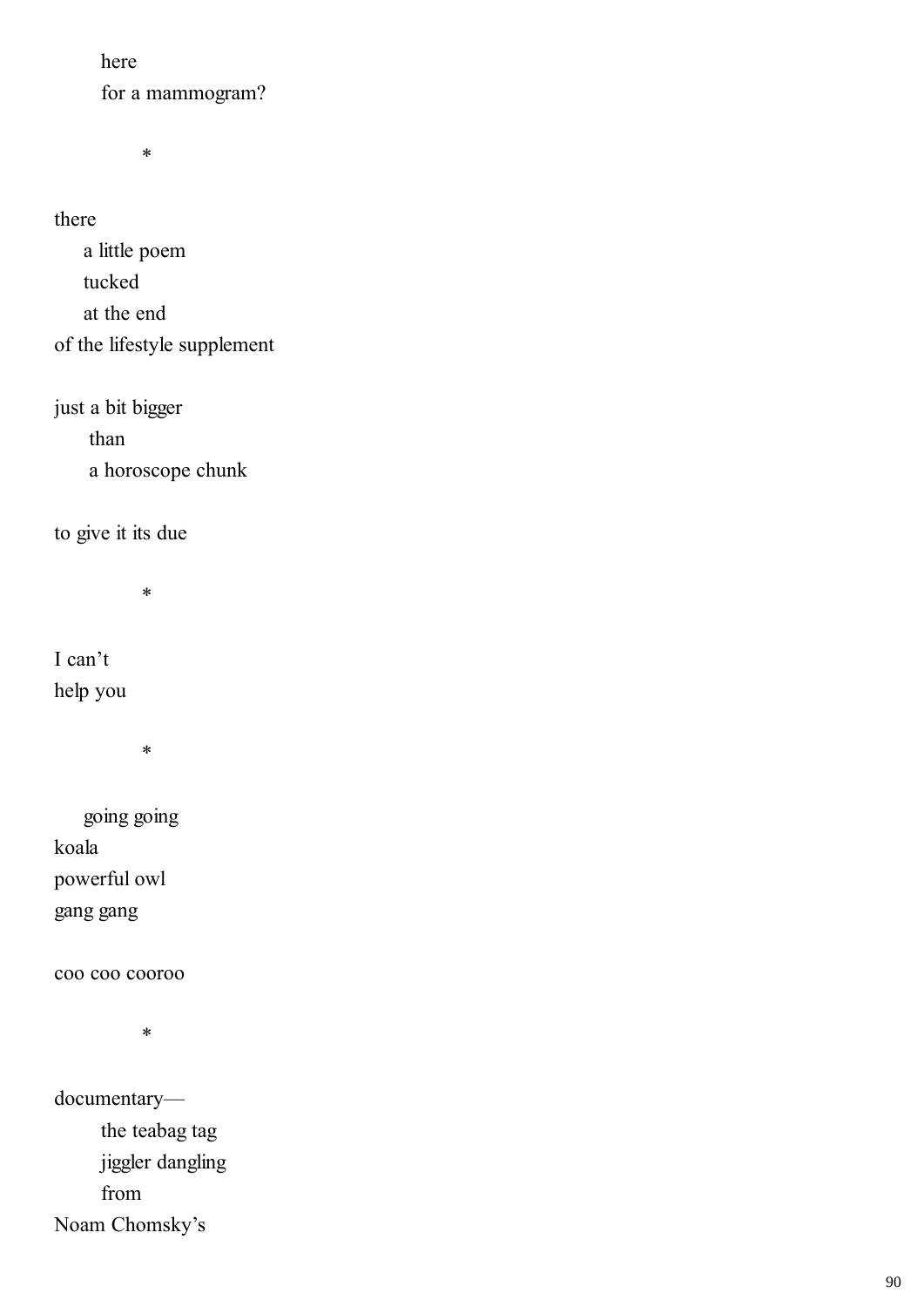#### cup

 endearing \* troubled refrain real life tastes plastic anyway repeat \*

## electric money

\*

to think the future

> I've always had frugal expectations

thinking what cannot

be thought

trickgensteinian

\*

 everyone's been to Paris or claims it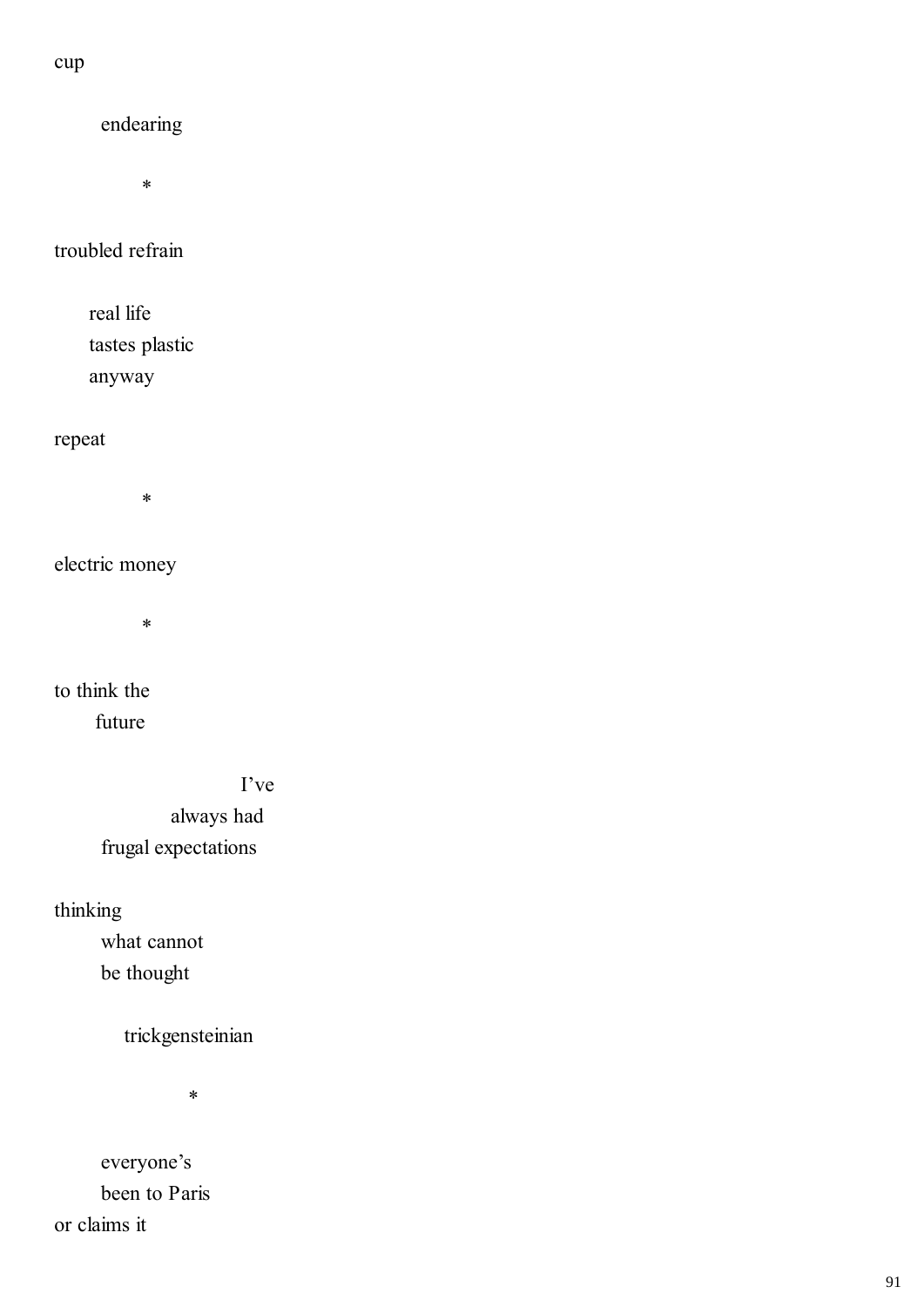where influences live & teach & children lift giant leaves & blow fluff

\*

start to loathe the sun's shrivelling

> affordable viola planted for cheer

wilted

even the sun has cancer (norma cole)

\*

singed

 no signed

> repurpose funding

> > get

brand poetry t-shirts

rain taxi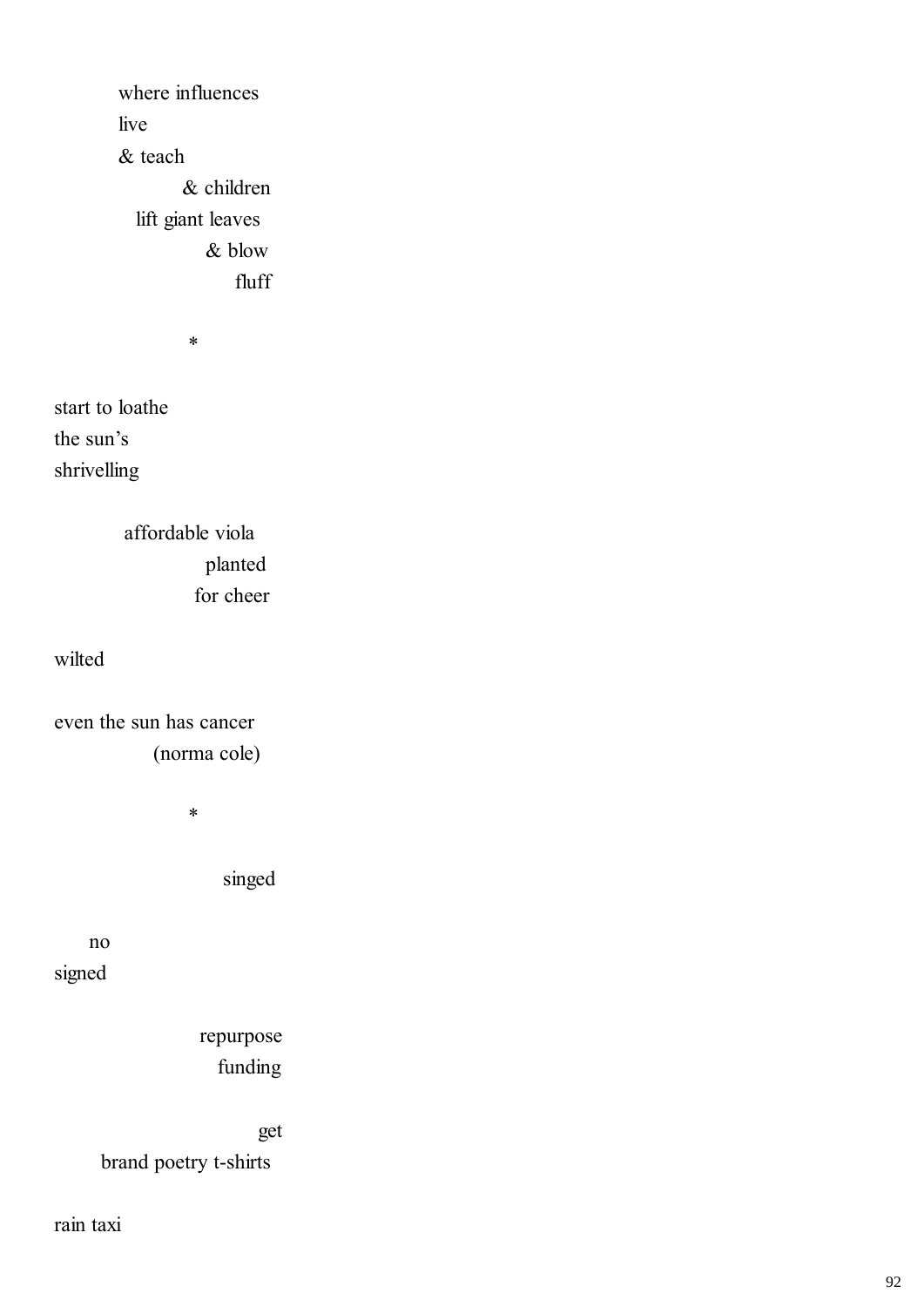book thug I ate all your bees

\*

noodle bowls

trestle table

 white cloth pristine, cool embroidered edges

lidless jars

 potent chillis fresh bean shoots

mint

\*

nothing 'under the bed' just dust & a five cent piece

\*

I don't give a

\*

 windows rattling blind cord bead tap tap

a southerly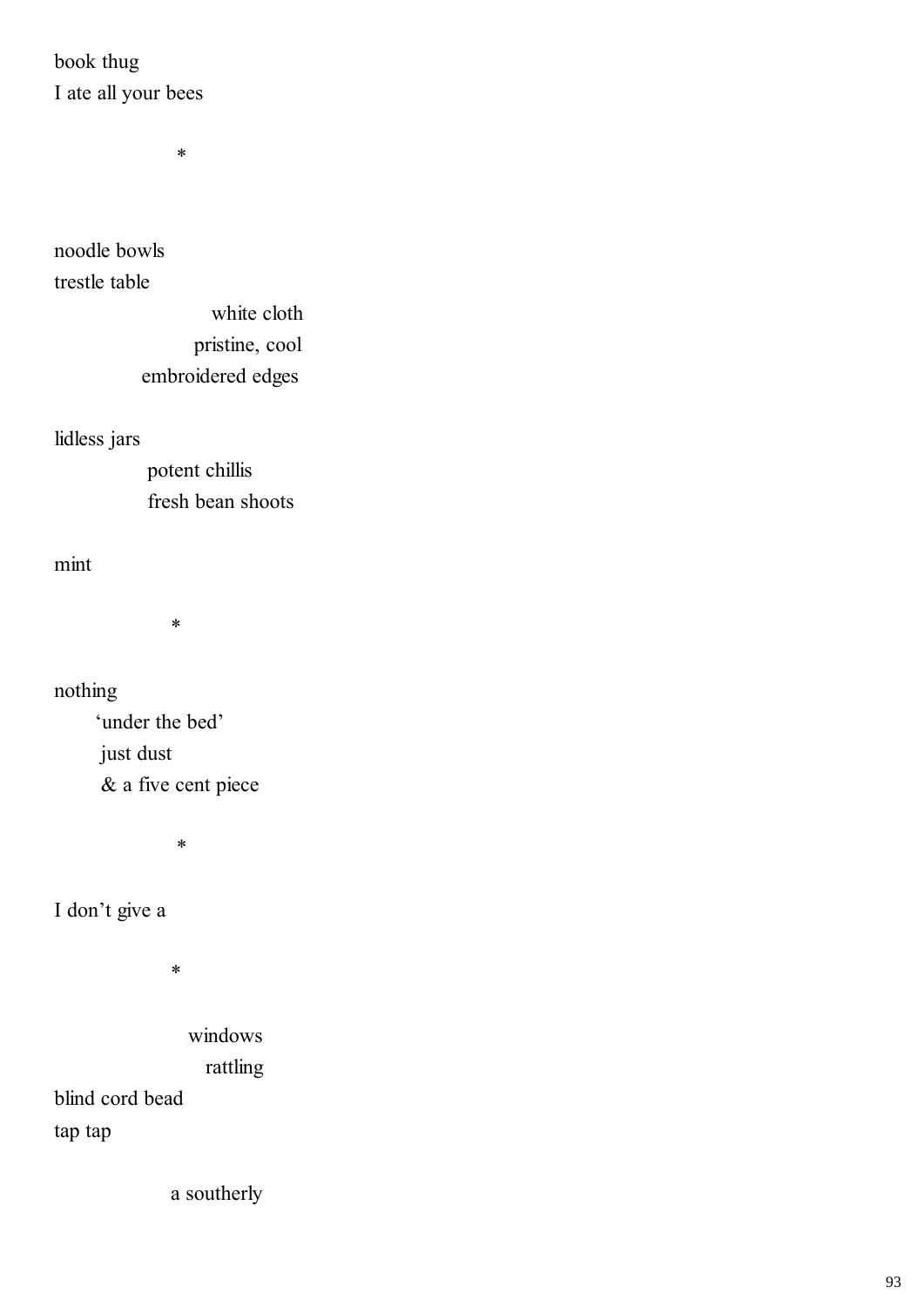## what's there to say

 you went away twice

you didn't die

\*

money language time

electric money safekeeping beyond panic

an ethic an epic

> writing to say

hooligan affection

 takes up all the time

\*

standing waters

 watery metaphors persist

putrefied slime mites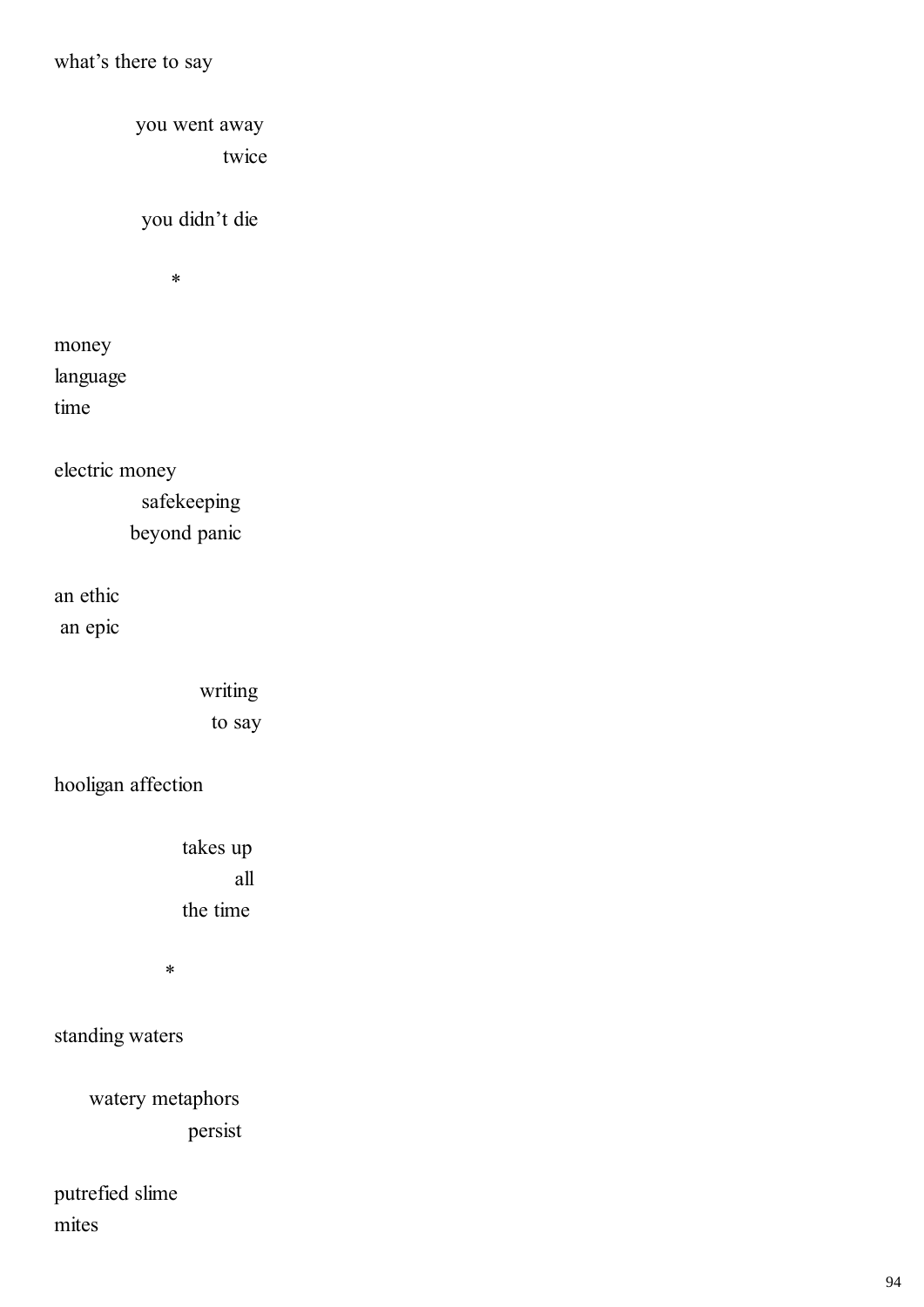#### mal aria

misaquaterrists!

 forbidden swamp filthy mire nether regions

fountains of youth marshes ague

\*

'thinking with' undoes things

&

the future

talked past

\*

love affair

with weather

\*

I have the time to worry

 every day I check the temperature in Taormina on World Weather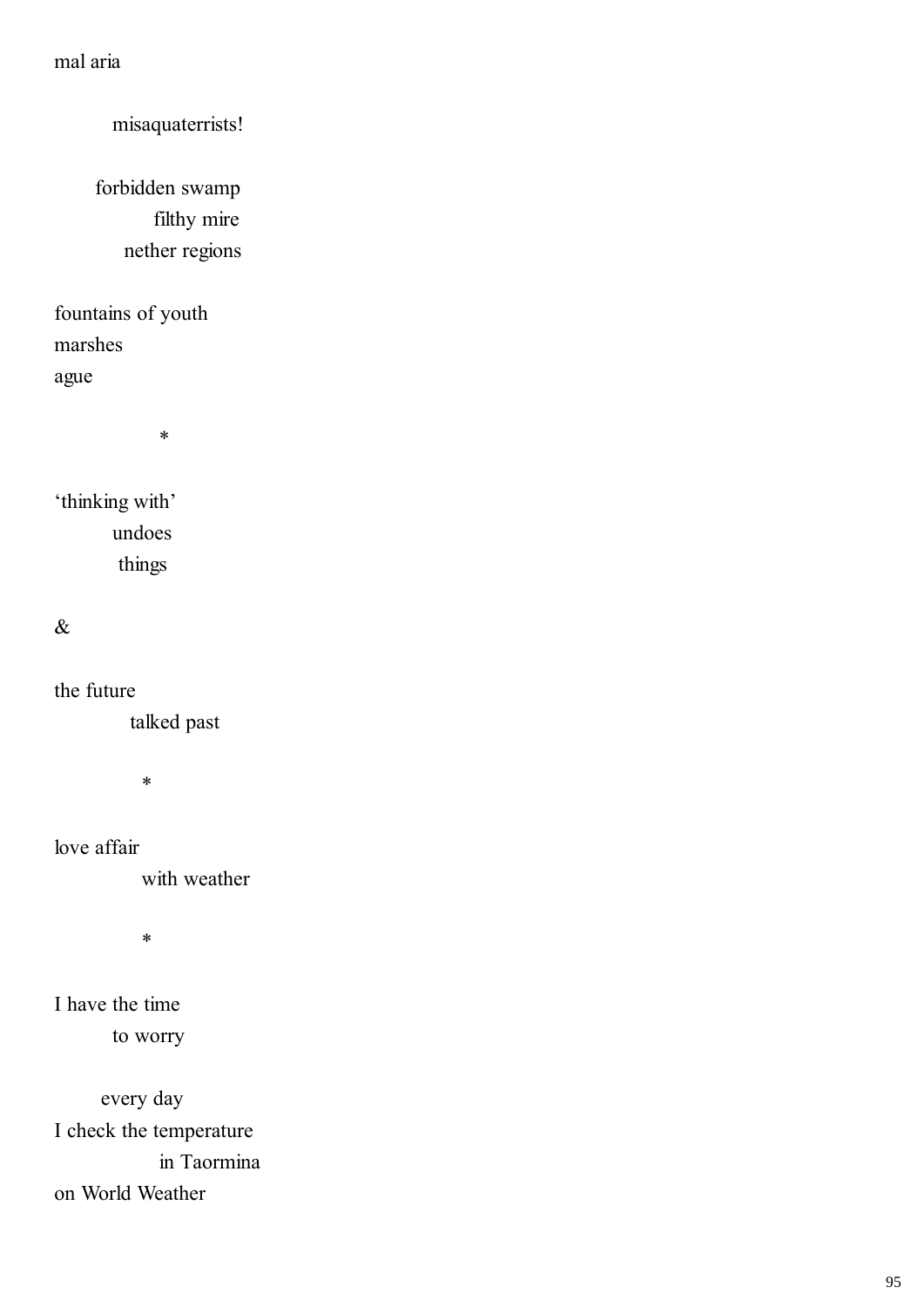\*

'losing my religion' cost \$2.19 I don't know what I expected to pay

'we drink to forget the coming storm' discounted \$1.69

\*

 refining the skill of peeling small oval stickers off the mangoes without damaging the skins

\*

I'd like

 to say something now but outside the planes heading off are so noisy

#### I'll wait

 the eastern curlews are leaving too (for China counter-survival land clearing)

\*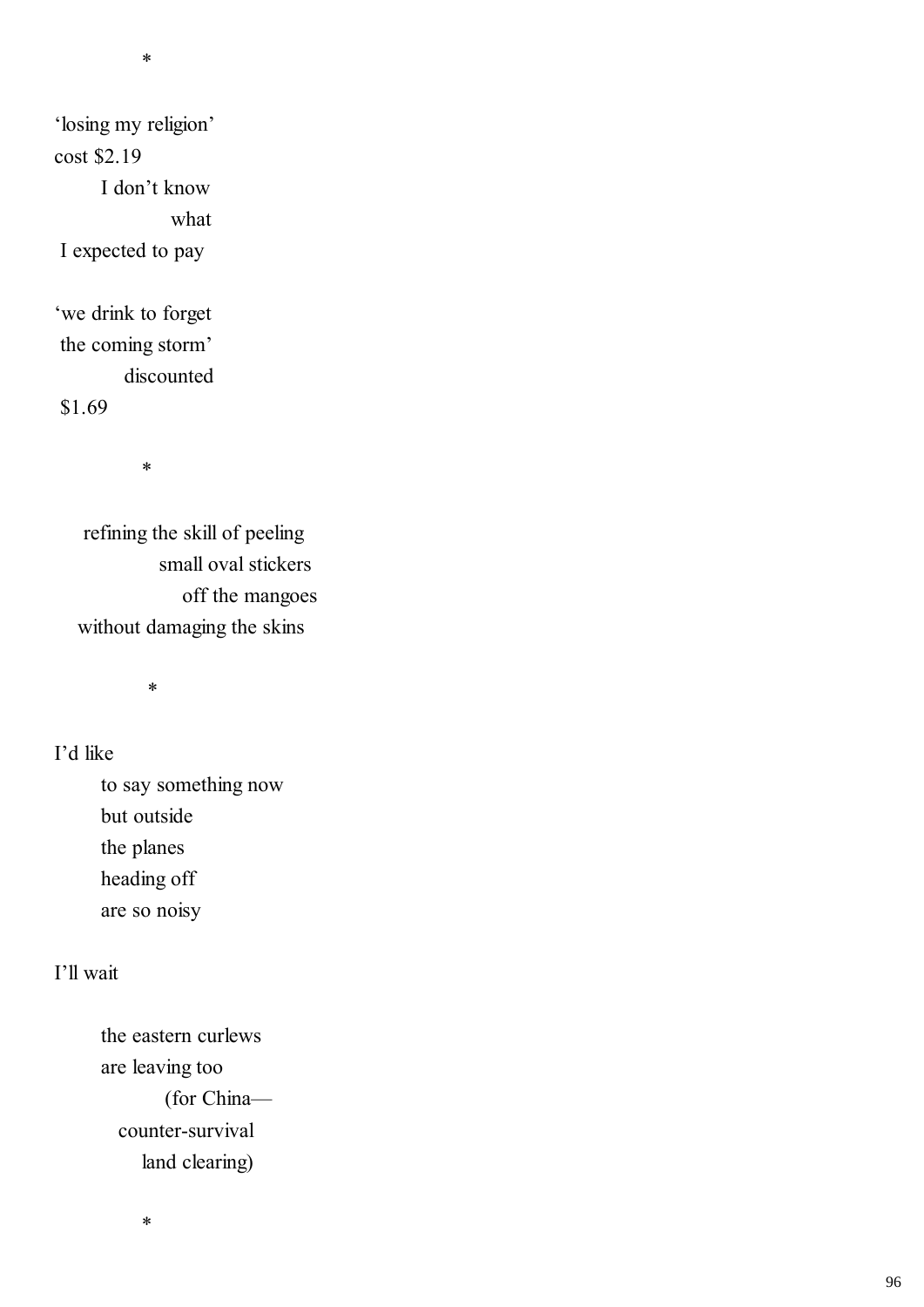slim hope our collapsed planet might recover & I need a myth that says so

need to restore 'normalcy' the commentator said

\*

it was awful in the taxi silence a tense silence contrived as rest I became an idiot small talking to myself

you didn't help

\*

 turned on The Velvet Doghouse because nothing sounded better last time I listened

\*

 what did I do to deserve this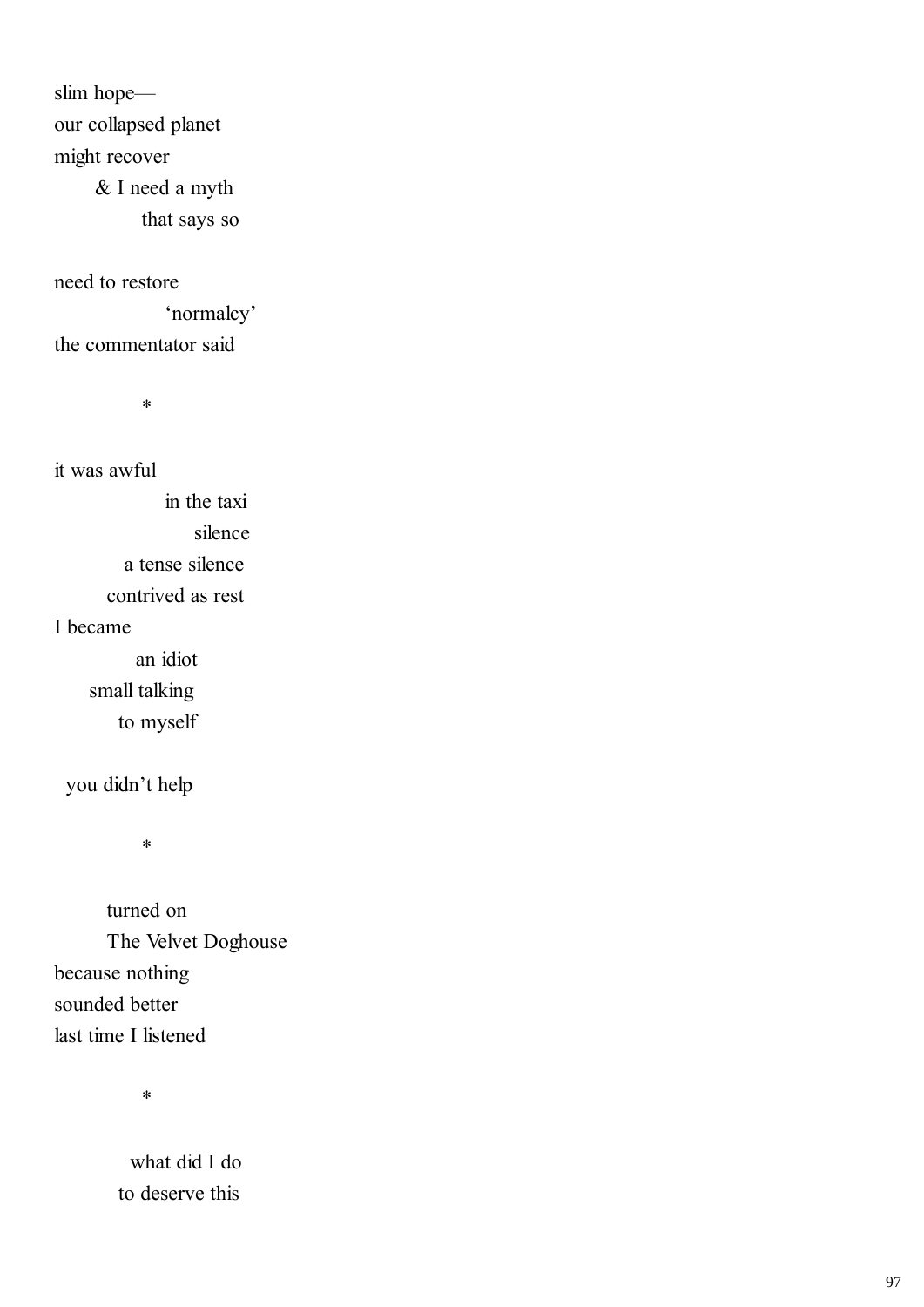(the women's question) or what did I ever do

optional

\*

stale cigarette odour swamps the hallway

it's the agoraphobe next door

puffing away

the *agora* can be overwhelming even if it's just a supermarket

\*

not 'being conceptual' if tv's on we always watch the weather at the end of the world news we have a thing for it

a love affair with weather

 is that boring for you so boring you needn't know

so boring as to be so bent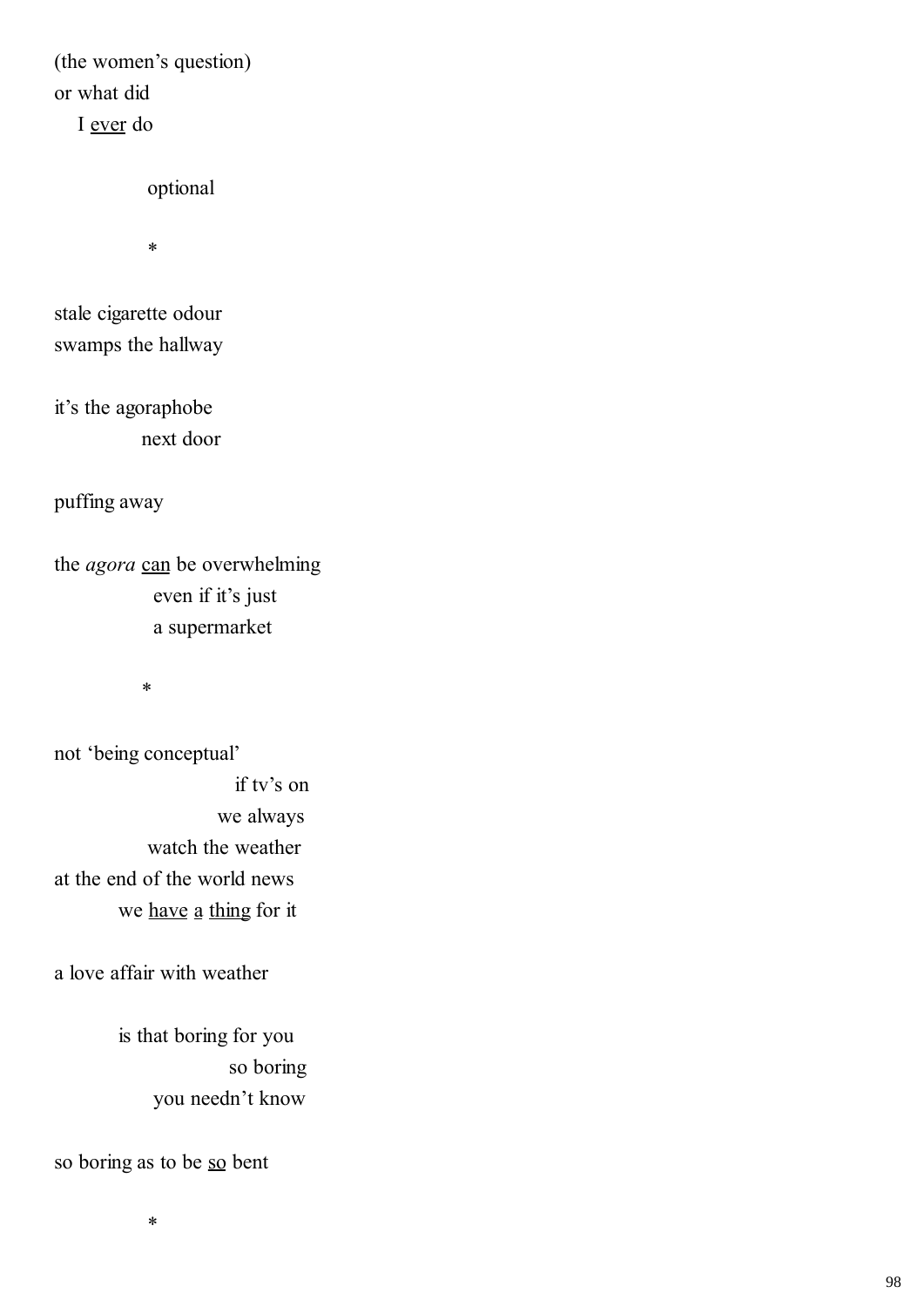you are welcome

to stop reading

this poem now

whoever you are

thanks

\*

 becoming light early in the morning

 becoming patchy in the middle of the day

\*

sometimes I dread the *agora* too like, panel talking performing poems queueing for tickets (general admission) everyone expectant keen looking ahead of them & upwards

I don't actually go anywhere much

\*

clear showers easing tomorrow, mostly sunny sunlight on compromise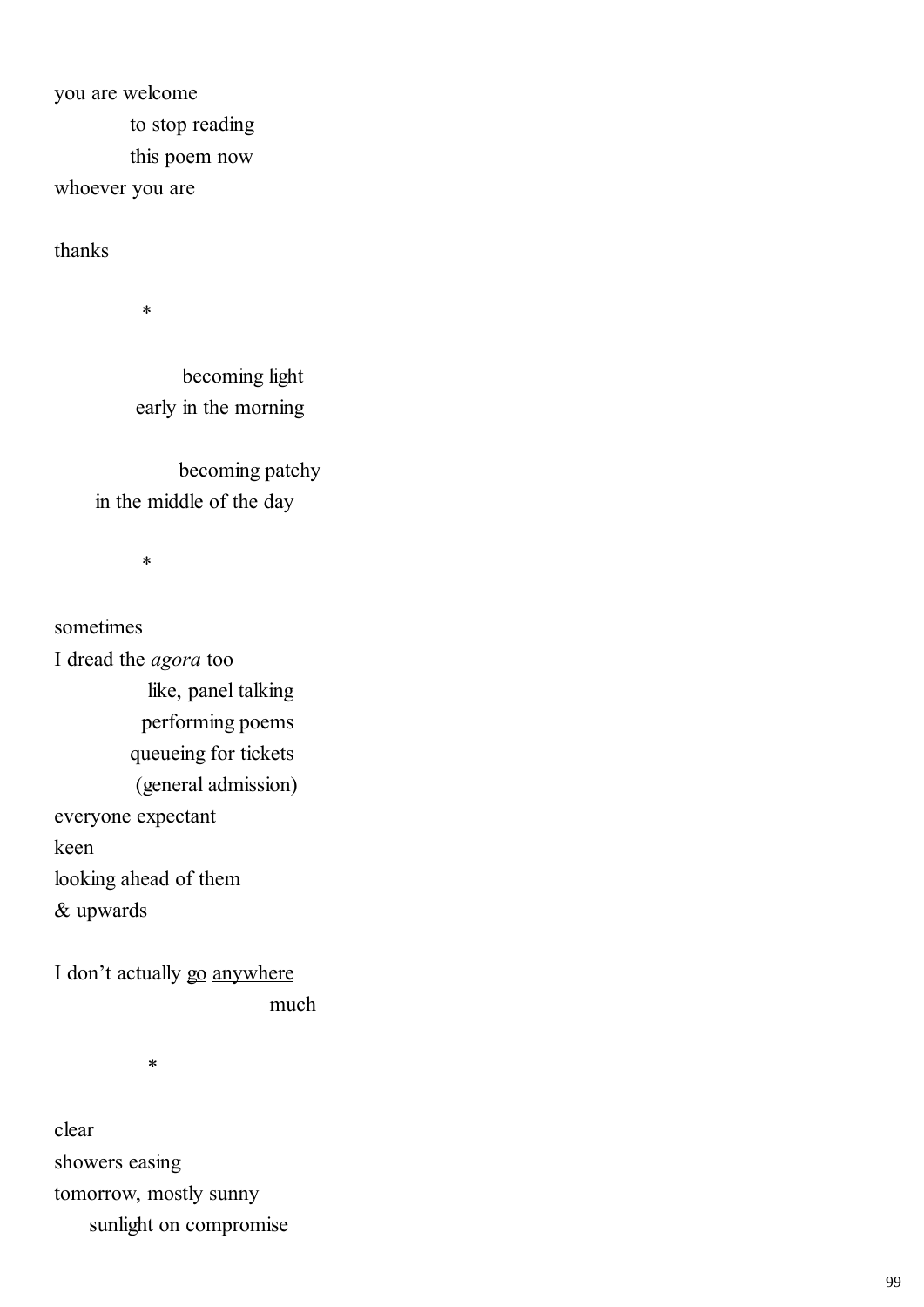## unfinished table of contents

\*

### december's done

\*

then the you tube future re runs

feature the sunday after history

light blue velveteen mixed up something silver amphetamining meaning

I'm living in a silent film

put it up

\*

 whimpering that's how it goes

> anyone out there

put up with it

no crisis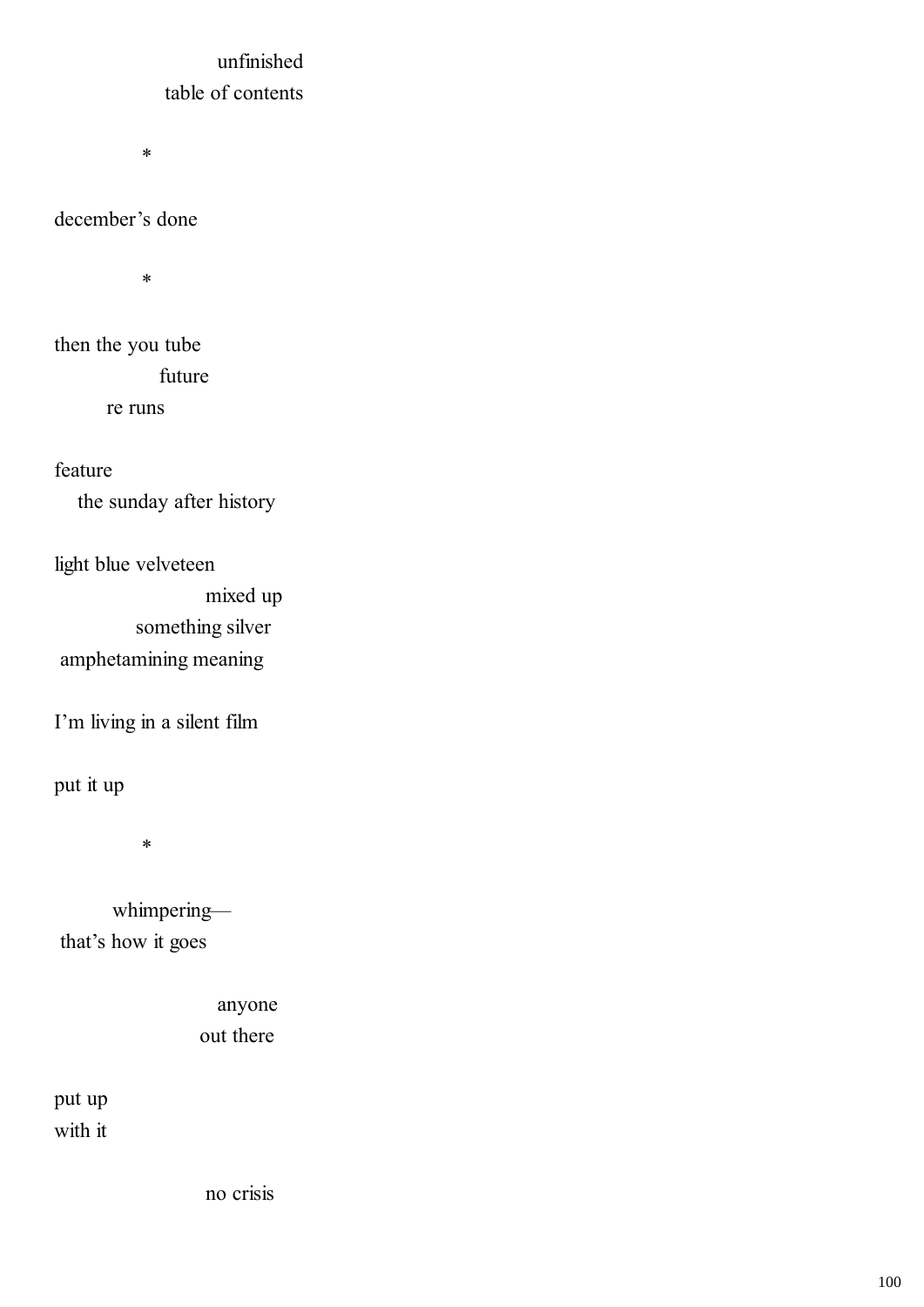\*

 a flash in the pan

when you walked in a stray kitten fled a corner of the yard

a stitch in time

\*

picks clink

subtitle for a chain gang

songs not prison

an awful metaphoric

 nina simone sam cooke the pretenders

\*

lonely bowl of tom yum goong

 time makes your life fiction

like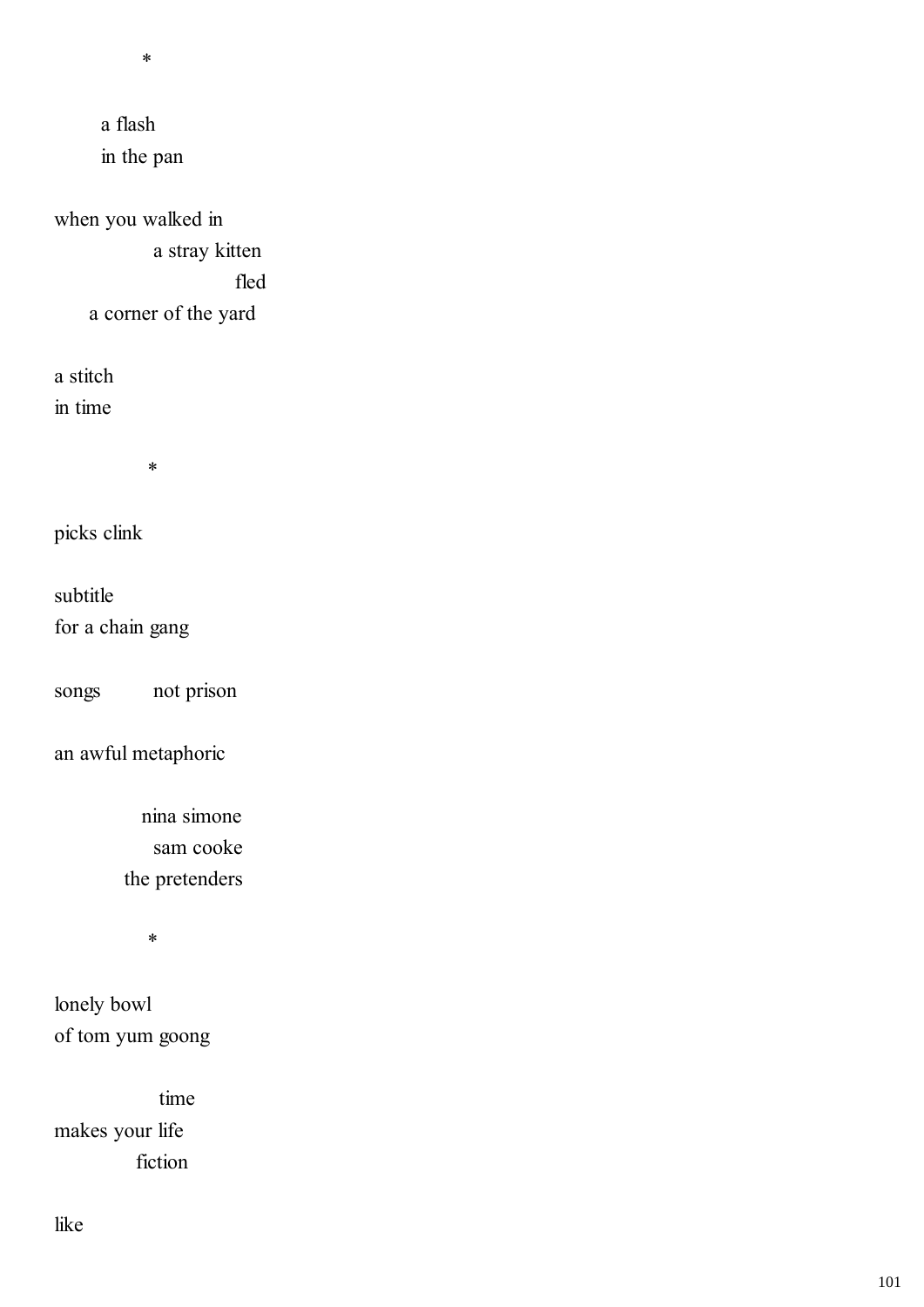steepening chicken with spicy slaw

steamy yet impossibly untrue

\*

refeeling straighten up & fly right

\*

a public holiday taking care of correspondence

remaining silent

nothing up the gum tree two doors down

\*

'the antinomy of death'

antimony

 a metal an element

antinomy

also

an element

bipolar options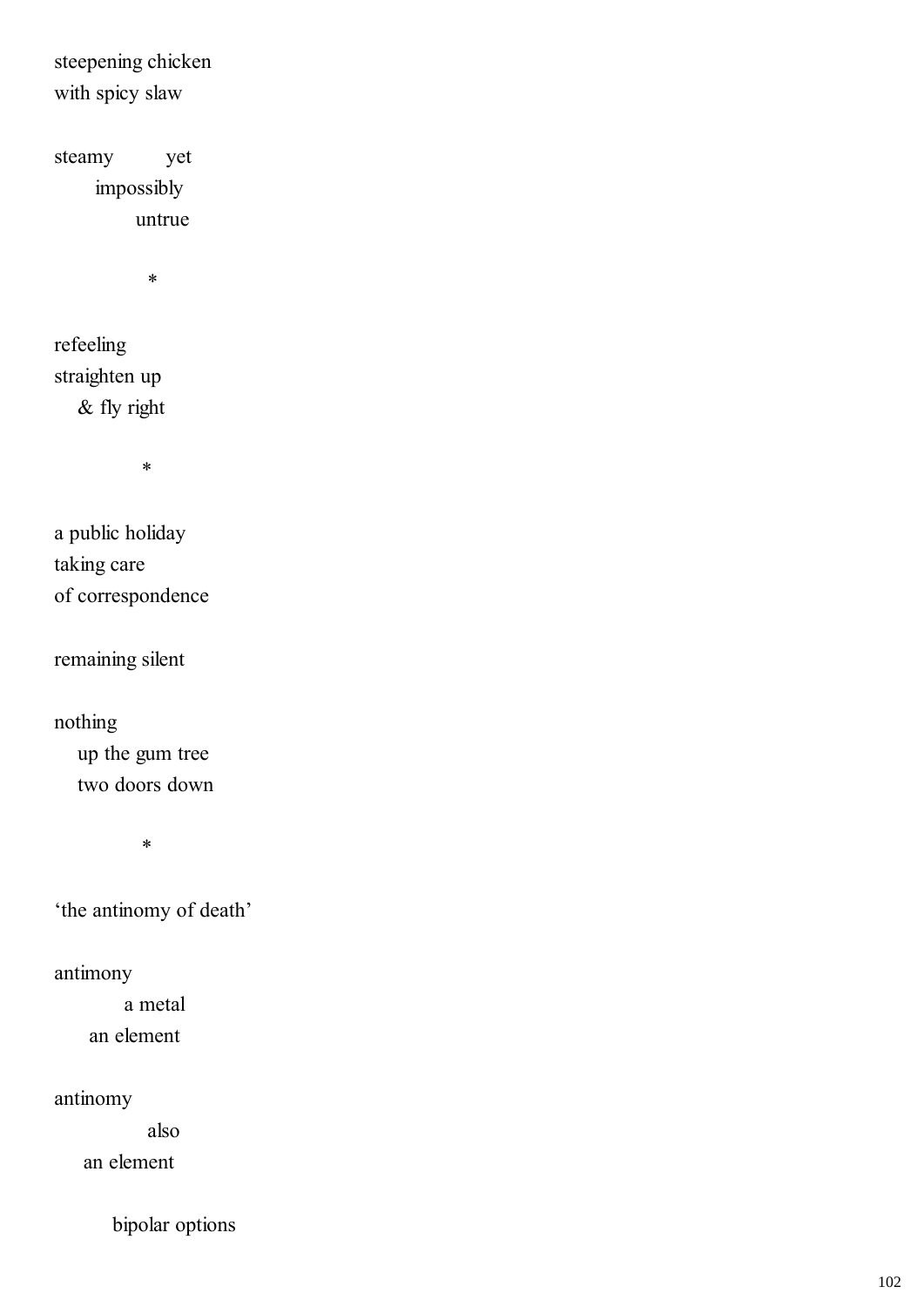reject dying rely on immortality

but

 certainly & incomprehensibly (to me) I will die

unprotected by my sceptical commitment to worldliness

now inquisitive about death

> you know, when-how-where

 $*$ 

standing here in City Road

with a bagful of old paperbacks

culled

cereal boxes their destiny

 $*$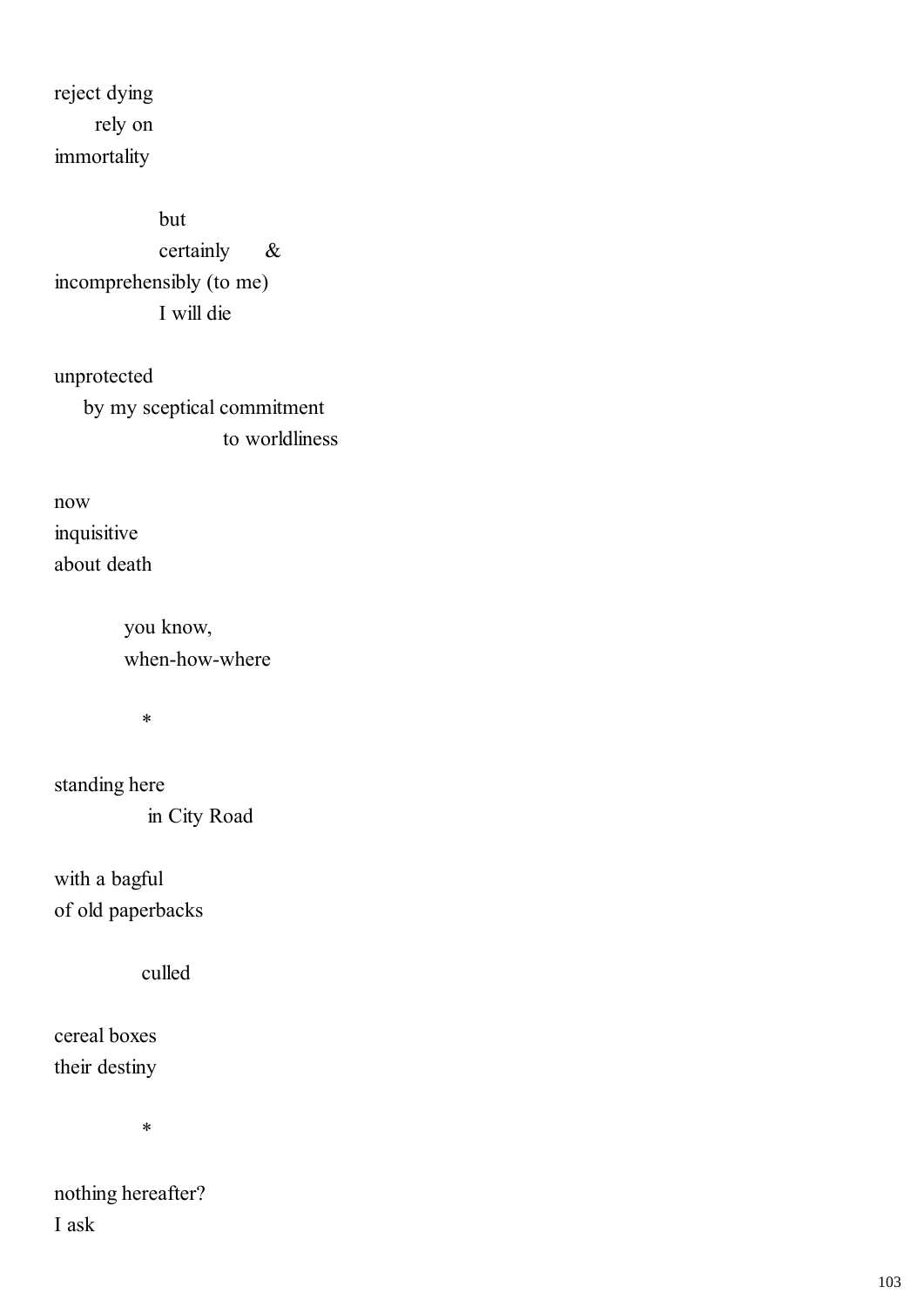my lonely bowl of soup

*Note: parts of this poem were originally published in* Australian Book Review States of Poetry 2016 (New South Wales) *under the titles 'November now' and 'Electric rain'*

*Pam Brown is an editor, reviewer and author of various chapbooks and pamphlets as well as eighteen books of poetry, most recently* Missing up *(Vagabond Press 2015), and a folio of collage and other graphics,* Westernity *(Stale Objects dePress, 2016). She lives in Sydney.*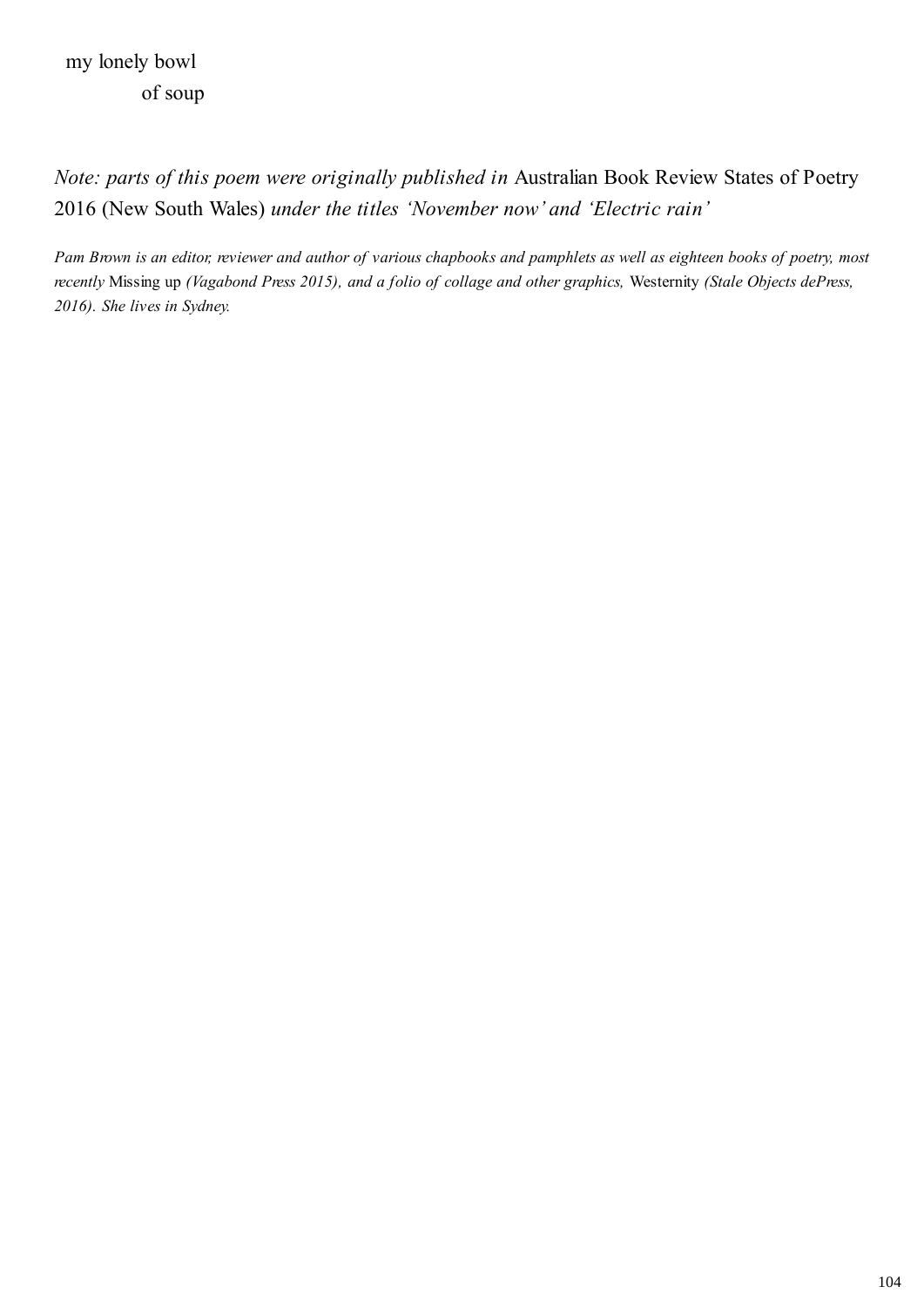# **You Are Cordially Invited**

#### *by Sean Gandert*

I don't mean to brag, really I don't. But I think everyone has a right to talk about their children, especially when they're so successful. Why, I remember one parent-teacher conference when Mrs Velásquez, I think it was her, she came up to me and asked, "You're Héctor's mom, right?"

I said yes, and I asked her if there was any problem because she had that look on her face, like she wanted to say something but didn't know how to say it. I knew Héctor was a good boy at home, but who knows what little boys do when their parents are away.

"It's nothing bad, of course," she said. Maybe she could read the worry on my face. "It's just that Héctor's… such a bright young lad." She actually said 'lad', like he attended a boarding school, not Zia Elementary. "Héctor's such a bright young lad, but he's so quiet."

I laughed, not that it was particularly funny. Is that all? I asked her.

"Well… maybe if he took up some extracurriculars?"

I said I'd speak with him about it, and she told me he was already doing fourth grade math and reading at his grade level and all the usual pleasantries. I'm not bragging. It's a fact.

The next day, I asked him whether he had any interest in sports or music or anything like that. He said no, and I'm not the type of parent who's going to force their children into something, so I dropped the subject. Later, though, he asked about raising his allowance, which was cute because it was just so Héctor. His father and I always taught him to keep his eye on the prize, and so I told him that if he picked an extracurricular activity, I'd give him an extra dollar a week.

He only played soccer for one year, and I can't blame him because in all honesty he wasn't any good at it. I kept giving him the extra dollar, though. My husband, ahora está con Dios, used to say that it was more important his son learned the value of a dollar than anything fancy like music or sports anyhow. I'd say, let the loud, rowdy boys get bruised and muddy, my Héctor is safe and sound at home with me.

§

Woooo boy, Héctor and I go way back, way way back. Shit, we go back so far I don't even like know. I had an older sister the same age as his brother and the two of them were friends.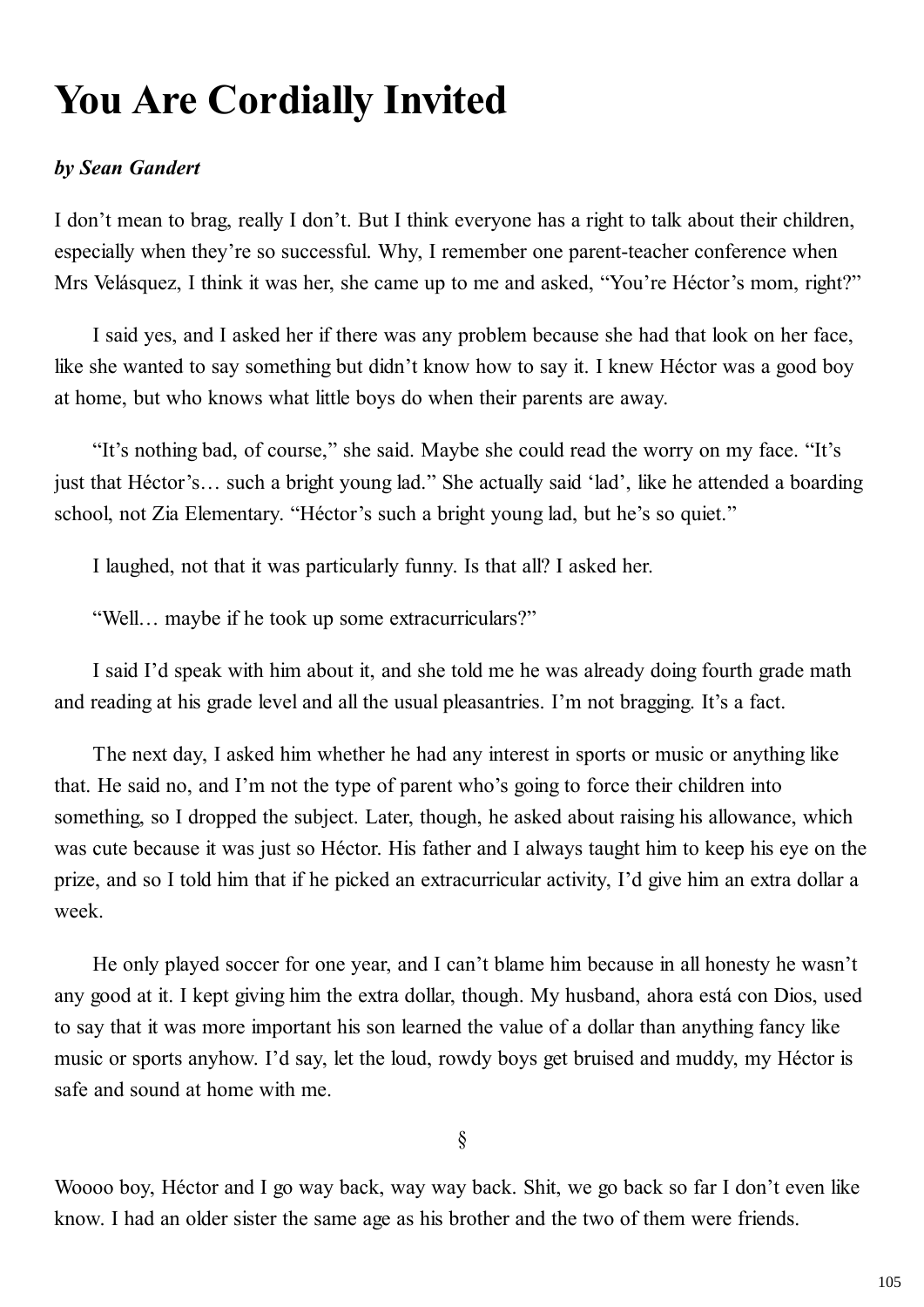Classmates for a while, anyway, and I guess our moms got knocked up at the same time and it was just fucking easier to put us together when we were infants. Shit, I don't even know what the hell we did back then, but I remember his house and sword fighting in the backyard. We went to different high schools after he moved to the Westside, but kept hanging out. It's just not that big a city so we always knew some of the same guys—the 505's a small fucking world.

You know what, I'm pretty sure the first time I ever got shit-faced was with that pendejo. I don't think he was aware of my booze-virginity at the time. I was embarrassed about that so I told everyone stories about getting wasted, but really my sister wouldn't buy me a damn thing… and to be totally fucking honest with you I was a little bit afraid. What the hell did I know about drinking besides what I saw in shitty movies?

So right, it was before this party and we wanted to show up hammered because we didn't know if there'd be drinks when we arrived. Well Héctor wanted to show up hammered, I just didn't want to look like a complete fucking pussy, so we stopped at a park on the way over and downed a couple 40s. Got back into his car, this beaten-up Hyundai that was like one heavy breeze away from collapsing, and were headed back towards Julia's house when he pulled over so we could puke out the windows. It got onto all our clothes, and the car doors, and fucking everything. Héctor grabbed a hose from this one house and he just like sprayed us and the car down, which was a terrible fucking idea but at the time seemed like the only choice we had.

We still went to the party, and it was fucking hilarious because we were both trying to hit on every girl in the place, even though we were still half-soaked. I didn't realise we stunk like a garbage disposal until I woke up the next morning on Julia's couch.

§

I did think he was artistic. Fausto was good at sports, Héctor was good at drawing, that's how it was. I had two children so I knew the type of nonsense most of them drew, and what Héctor turned out was in a whole different league.

He was really into comics for a while. He liked Batman and Iron Man the best, so I bought him pencils and pens and he'd try his hand at them. He'd spend the afternoon working on a page or two, and when he finished he'd put them up on his toy chest with a price tag drawn next to them in chalk. I'd haggle with him over the price, because that was part of the game, and I was so proud of him I used to save everything he drew. His comics were maybe four pages at the longest, but he'd staple them together and it was really professional.

He liked to draw in private. He'd close his door and say I couldn't look until he was finished. I still checked on him, because that's your job as a mother, but I pretended not to see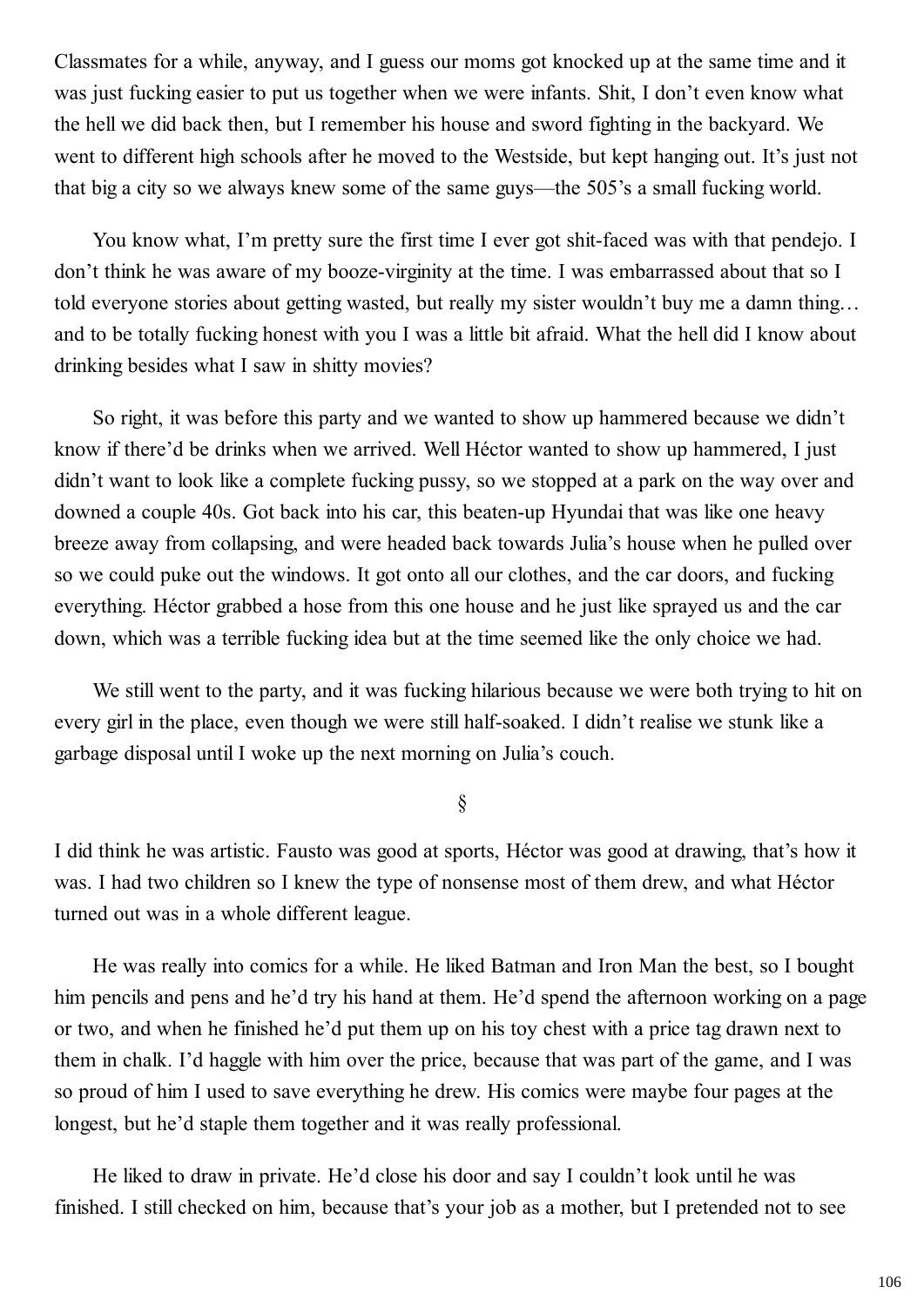anything, even though I did. I think he was self-conscious about placing his thin white drawing paper on top of old comic books and tracing over them for poses of his own hero, Mr Marvellous, who was kind of like Superman and Batman mixed together, with super strength and flying and all that but also the playboy alter ego. I don't know why he was so embarrassed, though, because his were just as good as the originals.

Eventually I came in while Héctor was drawing a comic without him noticing. I stood over him for a few minutes, admiring his steady hand as he pressed down over those Technicolor pages. When he noticed me it was too late to pretend I hadn't watched.

He stopped selling me copies or working while I was home, removed all his drawings that had been hanging from his closet door and his dresser and every other flat surface in his room. I never said anything about it. I don't know, maybe I should have, but I still don't know what.

§

I think I gave you the wrong impression earlier, because our time growing up was not some crazy party. Shit, we barely went out, which was why I hadn't tried booze-a-hol until senior year. I was busy with clubs and he was into, you know, like eBay and shit like that. We hung out a lot, we just didn't 'go out'.

Héctor was not, despite what you may have heard, obsessed with comics, though he certainly had a fuck-ton of them. By the end of middle school, though, I don't know that he actually read any. He was into their value. He was a big-time collector, we both were I guess, but him even more so. We used to visit thrift stores and garage sales in the hope of finding rare shit, but mostly we bought online. He sold Magic cards, too, and rare video games. Sometimes we'd play Magic or whatever together, but since it was mostly just us, there wasn't much point. Selling cards, though, he was great at that shit. At the end of high school he sold almost all his stock to buy that crappy ass car, but I have no idea what happened to it after graduation.

§

Dude was my motherfucking wingman, and I don't say that lightly. Wingman, to me, is a goddamn honour. It's a special bond between friends that goes beyond… I don't know, anything else. Wingman means that day or night, if you need someone to head with you to a party, a poon-tang mission, they'll be there. We went out twenty times one month and got laid at more than fucking half of those, or at least I did. Héctor would play the asshole and I'd swoop in for the kill, that was our usual play. We didn't even need to discuss it, Héctor started negging 'em once we arrived and it was fucking on. Héctor didn't mind, either, he'd just pick up the drunk ones at the end of the night. Not a picky motherfucker, that's for sure, and I respect that about a guy. Ugly chicks need loving, too.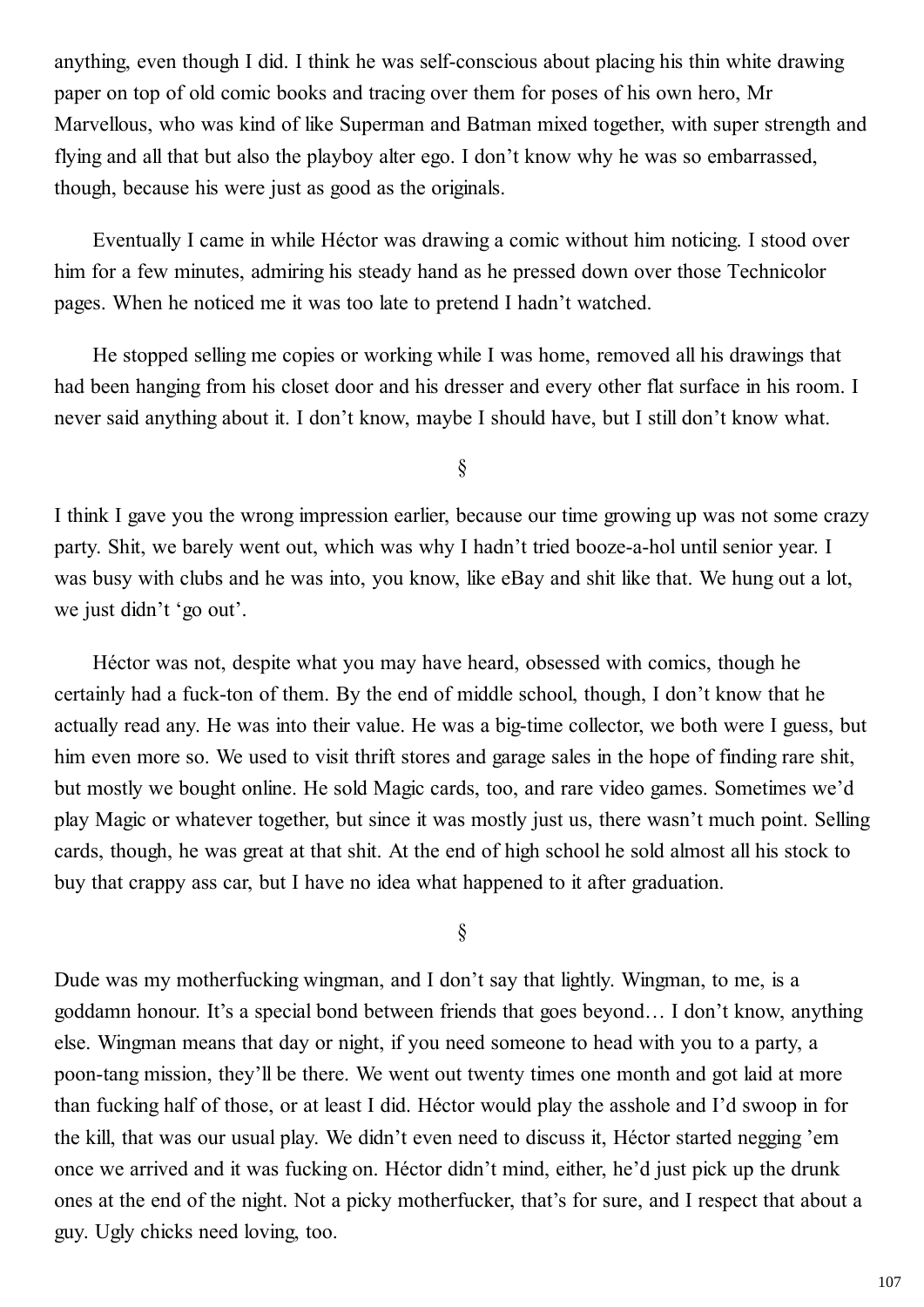I met him through an ex. He was… not the type of ex you stay in touch with. He was more the type where you gather up everything they ever gave you, ever touched, ever even mentioned, then put it all in a trash can and set that on fire. You watch that fire burn until the cloud of black smoke makes you feel a teensy, tiny bit better.

Not that I actually did that, though I really wanted to. I mean, that sounds like waaay too much effort, but also if you did that in a dorm you'd probably get arrested, or at least expelled. My point was that he made me so angry sometimes, just so angry like you have no fucking idea. Even now it's getting my blood pressure up, I can just feel it, and my therapist said I'm not supposed to dwell on these things so I'll just... you know, let's change the subject.

Okay, Héctor. Héctor Héctor Héctor. Umm, I guess they used to play games together, that was mostly it. Like Madden and Halo and stuff like that. I don't know that they really liked each other, although I remember thinking so when I first met him. Peter was just… okay, I cannot let myself go on about him again… but I don't think they were actually very good friends. I didn't really like Héctor, either, because when I met him I was pissed at Pete, but when I finally came back to school he was one of the few people who didn't try to make me talk about it or ask too many questions, so I thought maybe he was ok. We hung out some after that, and I thought, "This guy doesn't judge", and I needed more friends like that.

§

Fuck yeah I stayed here for college, you think I'm a fucking millionaire? Chinga tu madre, I mean it's not like I couldn't have gone somewhere. Dad told me he'd pay for my housing if I went to UNM, and like that was that.

I guess Héctor just wanted to get out of here. We used to hang whenever he was back for breaks, but that was pretty much it. Neither of us are the kind of guy who calls or shit like that. We've run into each other a few times after graduating, but I don't know. I didn't end up inviting him to my wedding because it would've been… I mean it'd be nice to see the guy, but I don't even know if he would've come.

Okay I guess he probably would've, but it just would've been weird as fuck seeing him after all this time.

§

I was always happy he was so shy about girls, especially since Fausto was such a mujeriego, which I don't mean as a compliment. Maybe you're supposed to want your son to be a big stud, but Madre de Dios that sounds awful to me.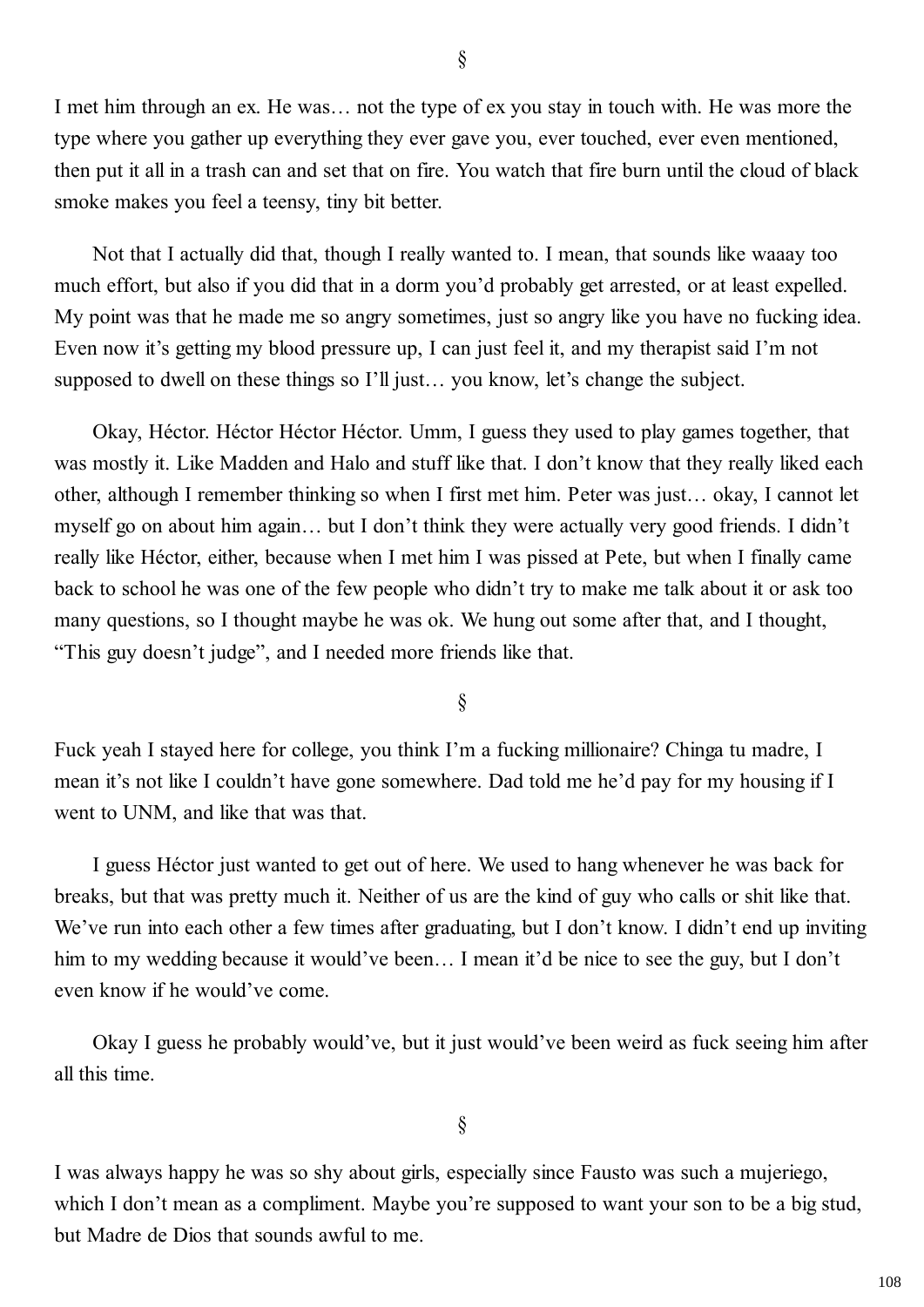I'm sure he was interested in girls, had some crushes, probably kissed a few, he just didn't bring it home with him. We've always been close, we still are, but that's not the sort of thing we really talk about.

To be honest, we never even had 'The Talk'. You know… sex. It probably would've been easier if Martín hadn't passed away, and I'm not making excuses, it's just not natural between a mother and her son. It never seemed like the right time and then, I don't know, all of a sudden it was too late. I didn't mean for him to learn about everything from TV and the internet, and lord knows what Fausto or his friends at school were saying… but it just sort of happened.

## §

There was this one time we were at some party in the fourth-storey dorms and we'd been out since, I don't know, eight or nine, and we were *fucked up*. There was music and dancing and we had a few more drinks, and then Héctor announces he needs to take a leak. He walks over to the bathroom, but it's locked. So he bangs on the door a few times but it stays shut, and people are yelling at him to chill out and I'm thinking maybe he'll head downstairs to piss in the bushes like everyone else. Instead, he heads over to the window, and without looking to see if anyone's there he whips it out and sprays a yellow stream onto the pavement below.

Five seconds later I hear someone screaming from the pavement, and Héctor looks down and he starts laughing and so do I and it's just fucking hilarious.

§

I knew of him before I met him. I was with the libs and he was, at the time, a Tory. A very outspoken one. I couldn't tell you what that even means except to say that Tories were conservative, though not as crazy conservative as the Party of the Right, who were just plain scary. Political Union meetings were always dull, but there were usually a couple speakers with charisma, and he was one of them, even though every word coming out of his mouth was complete and utter bullshit.

§

I was gone because of what the university called a 'mental health issue'. It was depression. I was depressed, I'm not anymore. I mean I guess I am, still, but I take medication for it now, and while the medication gives me headaches and made me put on an absolute *ton* of weight, I'm okay now. I go to therapy, too, though maybe not as regularly as I should. I don't mind the weight gain. I wish I hadn't gained it, of course, but that was a long time ago and it doesn't seem so important now. It's weird, when I look back at old pictures of me, I just know most of those guys I was with would never date me the way I look now, even though I definitely look better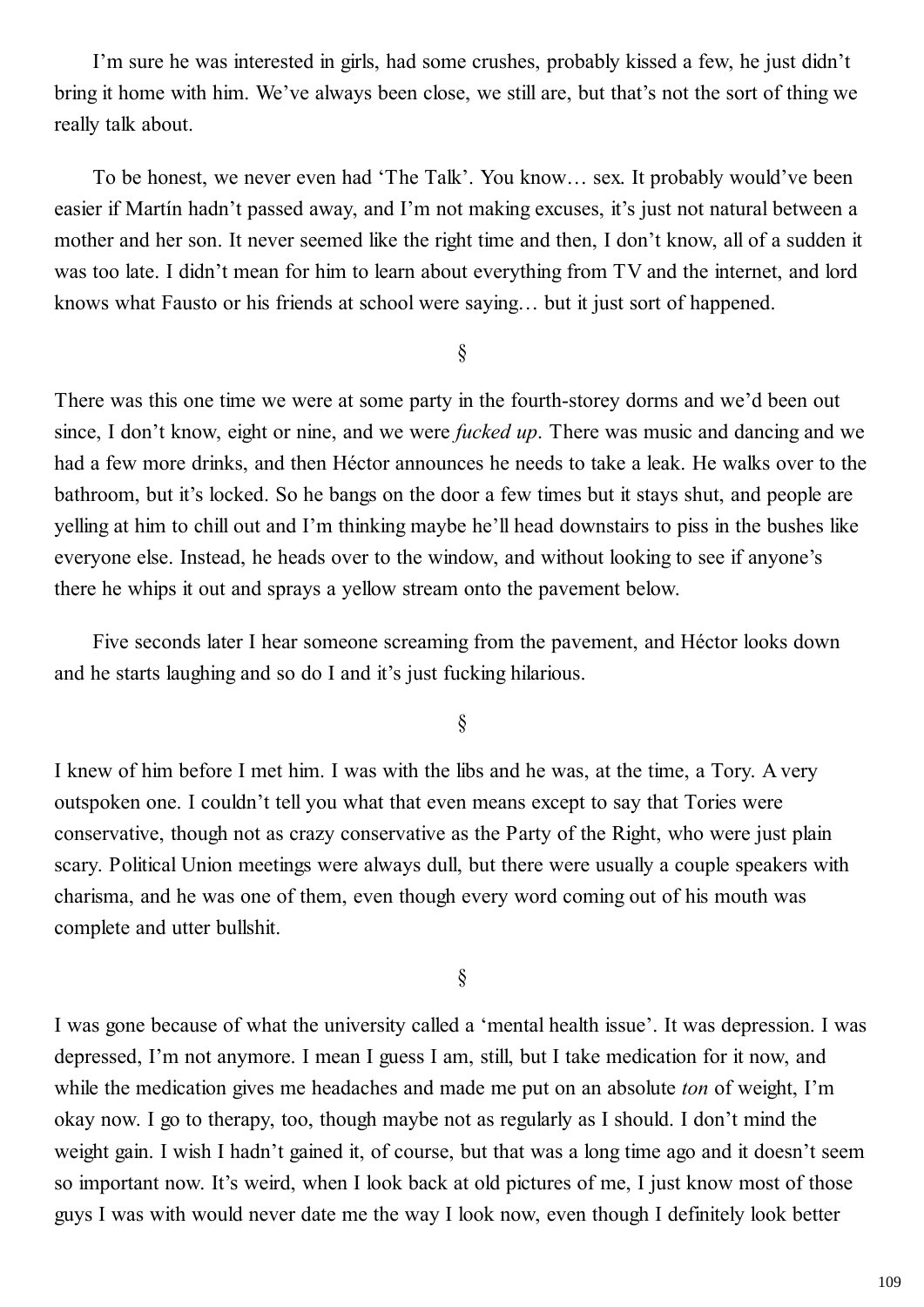than I did back then. I have fuller cheeks and my skin is healthier now, and I'm not as critical of everything, but I'm sure Pete would think I'm some fat-ass if he saw me, even though I'm not fat. I'm average for my height. You can check, I'm 5'11, so people think I'm fat when they hear my weight, but really I'm average.

And Pete, I broke up with him over the phone because he was cheating on me while I was 'on vacation'. He was still in college and I was at home and 'crazy', at least I'm sure that's how he rationalised it. He was such a fucking asshole that I… it's not important. Honestly, I don't really blame him. I really was kind of crazy then, especially that second year. I mean we were all crazy. Héctor, for instance, was fucking nuts, and maybe that's really why we became friends. The only difference was that he still got good grades, while I had to leave school for a year.

§

Shit, to be totally honest, we'd probably been drifting apart even before the end of college. I don't mind drugs, at least not in the abstract, but some people are assholes when they're high. He literally hit me one time. Like hit hit, not just a playful slapping sort of thing. I don't have any fucking idea what it was for, but I know he was on coke at the time. I forgave him, but I just didn't want to be around him much anymore.

Six months later he was dating this girl I knew, and she 'fell down a staircase'. Like that's a thing that actually fucking happens. I wanted to tell her, "There are a million other excuses, why the hell'd you use the one from TV?" I mean she was my friend, but puta was dumb as a fucking Trump supporter, especially since she stayed with him for another semester.

§

I don't know what you heard about Héctor and the upper-decker, but that was real. It was at Beta, those fucking 'tards. Hilarious, man, just fucking hilarious.

§

The meetings were miserably pretentious, in every conceivable way a waste of time. The idea that college students can make a difference in the world… it's just so naive. At the time, though, it seemed important, even if I had difficulty staying awake through an entire meeting, which, I should add, frequently topped three hours in length.

At the end of one of those oh-so-productive meetings, I fell soundly asleep. Héctor woke me up afterwards. He tapped me on the shoulder, said the meeting was over, and that I had beautiful eyes. I didn't know what else to say, so I thanked him.

He asked me out after the next meeting, and to this day I have no idea why I said yes.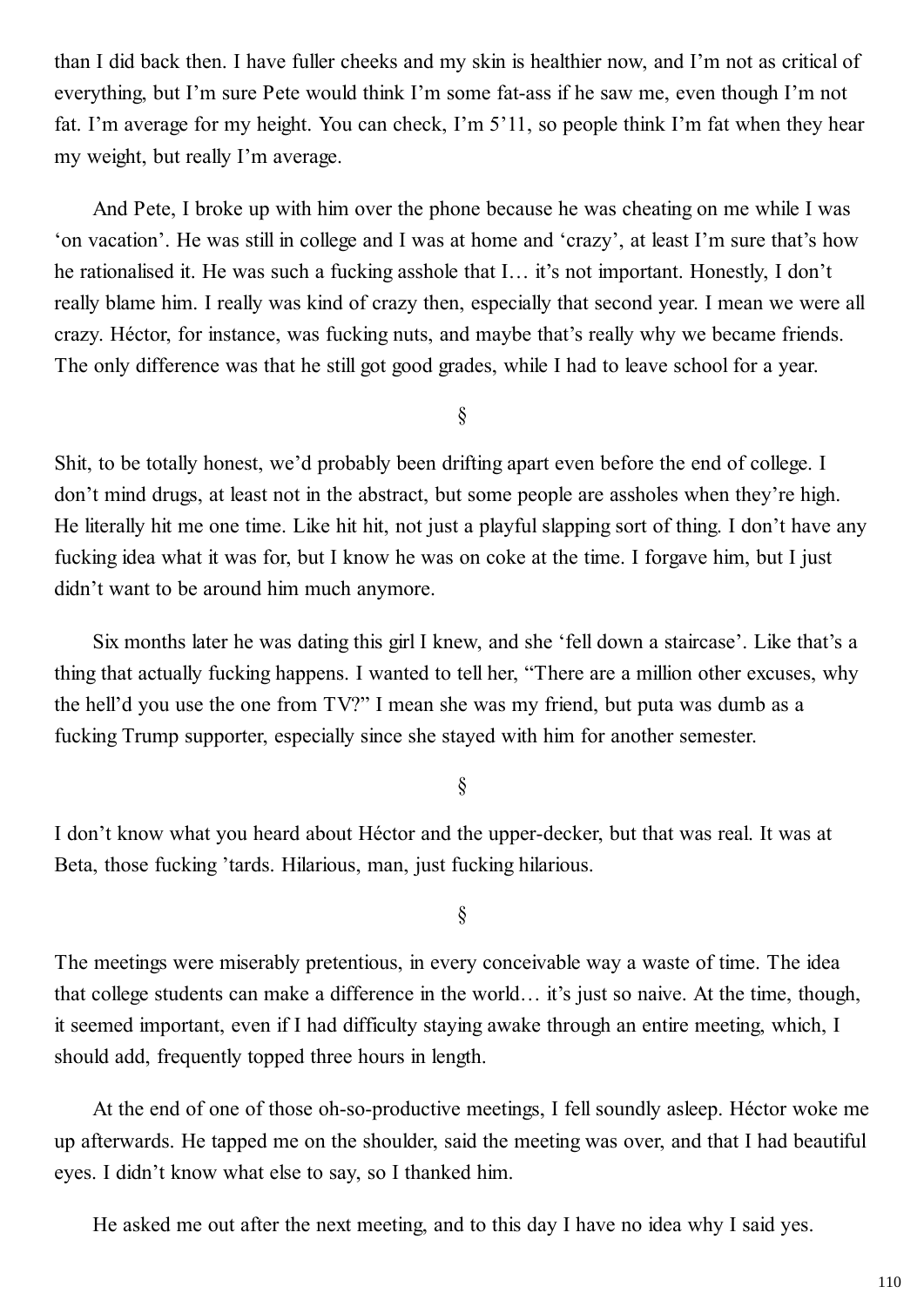Fuck no, I would never date Héctor. Could you imagine how awful that would be? Let's be blunt here, even with my medication I'm not the most stable person, and Héctor is... he's very focused, I guess you could say. That's part of why he was always a lot of fun to be around, especially back in college. Everyone knew a hundred people with big plans, recording an album or writing a novel or making a million on Wall Street. But they had zero follow-through. Héctor was one of the few who would say something and then you absolutely knew he'd go out there and do it.

God, he used to freak out just seeing what my room looked like. The idea of us being together is beyond ridiculous.

§

I won't tell you the Vegas story. The Vegas story is too fucked up. And I don't even like strippers, but… damn.

§

We went on a few dates, but neither of us had money so that didn't last long. Usually we just hung out. Sometimes we played Mario Kart or studied. We ate together at the dining hall a lot, usually with his group of friends, though sometimes mine. We also went to parties, though not a ton.

I bet you thought the politics thing would've caused problems, right? But it didn't. At least, not really. I was angry with him for a little while when he switched to the PoR—they're literally nazi-fascists, no lie—but I got over it. We didn't talk all that much so it wasn't too important, and since we had similar taste in books and movies and especially television, we bonded over that instead. We probably watched *Buffy* and *Angel* three times over. I know some of my friends thought it was all about sex, but if we'd been fucking for as many hours as I spent watching Whedon I'd've been getting laid more than a porn star.

§

That's a totally different question. Yeah we fucked. But it was just the once, and it didn't change anything, though I guess it was kind of weird. It was just one of those things you do in college. I had a lot of guy friends back then, I'm not sure why, or why I don't anymore. Anyways back then I had a lot of guy friends and I'd had a bad break-up—this wasn't with Pete, it was someone else—and were both pretty drunk. Really, it could've been anyone who stuck around at that party. It just happened to be Héctor.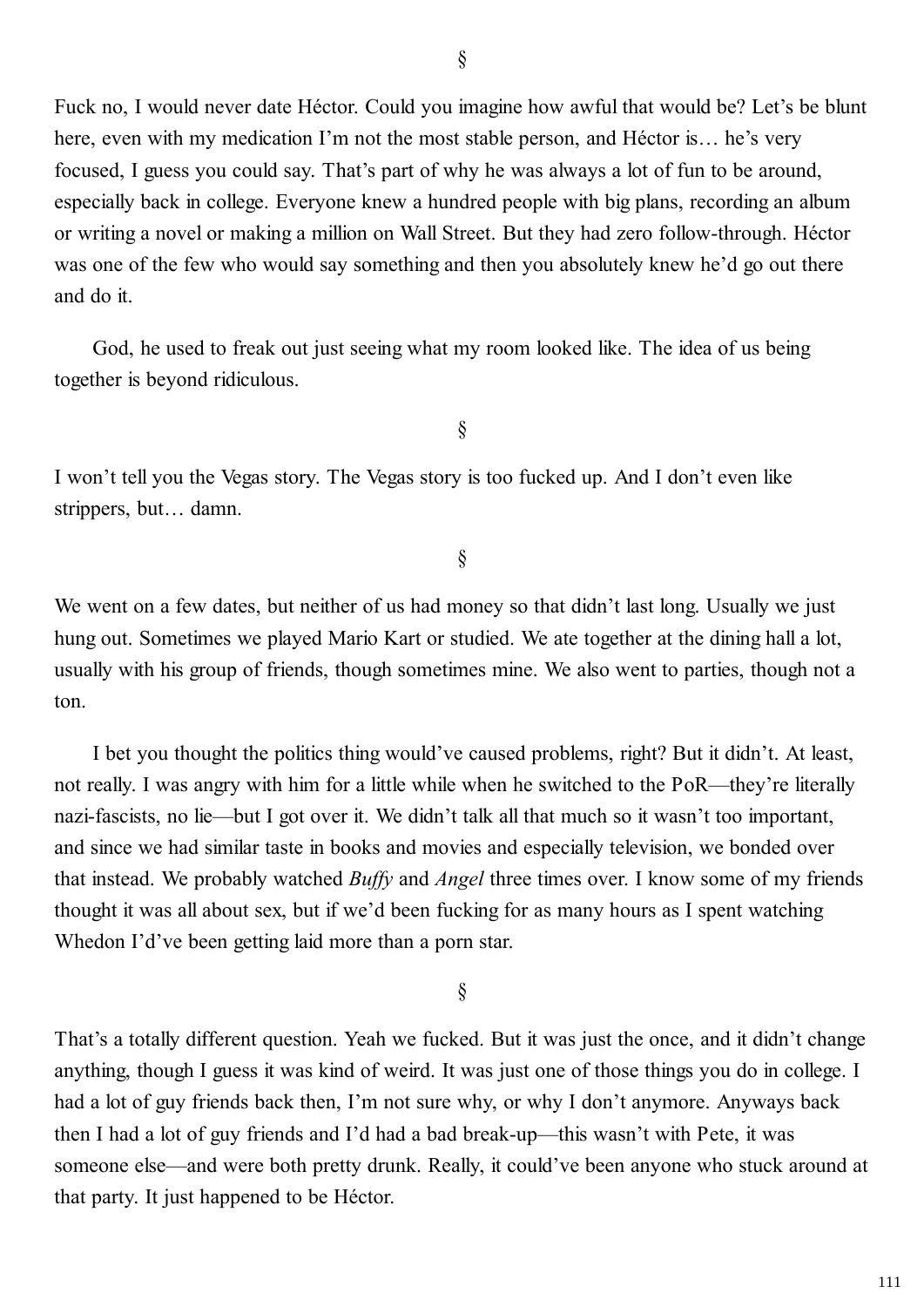I have no recollection whatsoever of the event itself. To be honest, I don't even remember how we got back to my room, 'cause I blacked out pretty early. The only reason I'm sure it happened was that everyone saw me leaving with him, and I woke up in a, like, state. There was a used… there were obvious signs, and I felt like crap, though at the time I was more concerned about my massive hangover than anything else. I opened the bathroom door and felt like I'd been punched in the face with that tangy rotten puke smell.

§

We knew each other's names and email addresses, and that was it. Neither of us lived in the city, unlike the other interns, so a month before it started we agreed to sublet an apartment together. We were being paid a subsistence wage, so living alone wasn't an option. I spoke with him over the phone once, and we agreed on basic parameters, i.e. ground rules for what would be acceptable living quarters, at which point he largely left the entire business of finding an apartment, making arrangements, etc. to me. I *did* think that was fairly rude, but I didn't speak up about this at the time because I preferred beginning our living situation on, as they say, the right foot. To his credit, he also didn't interfere or argue, or even whinge, as many who hand someone else the wheel are apt to do, about the choice, and he sent me his rent post-haste. I didn't hear from him again until he arrived.

§

We broke up because he slept with another girl after a party. It's as simple as that. Then the semester ended and he went to his internship and I went to mine. I was hoping that when we returned, I'd never see him again.

§

We never talked about it, even when it became public knowledge. It was mostly the same between us after that, so whatever. Not exactly the same, but it wasn't like a big deal or anything.

§

I don't wish to hyperbolise, but it was like a war in there, almost from day one. I'm uncertain how or why it began; I believe it was simply a matter of personalities. Interns were situated along one wall, with a sort of desk-shelf in front of it, and we placed our laptops wherever we happened to sit that first day. Héctor sat adjacent to me on one side and this other intern, who I won't name and to whom he took an immediate dislike, on the other. By the end of the day, they already had some sort of 'beef', as they say, though what it was precisely I was never certain.

Like any intelligent party bordering a warzone, I tried my best to stay out of it. There were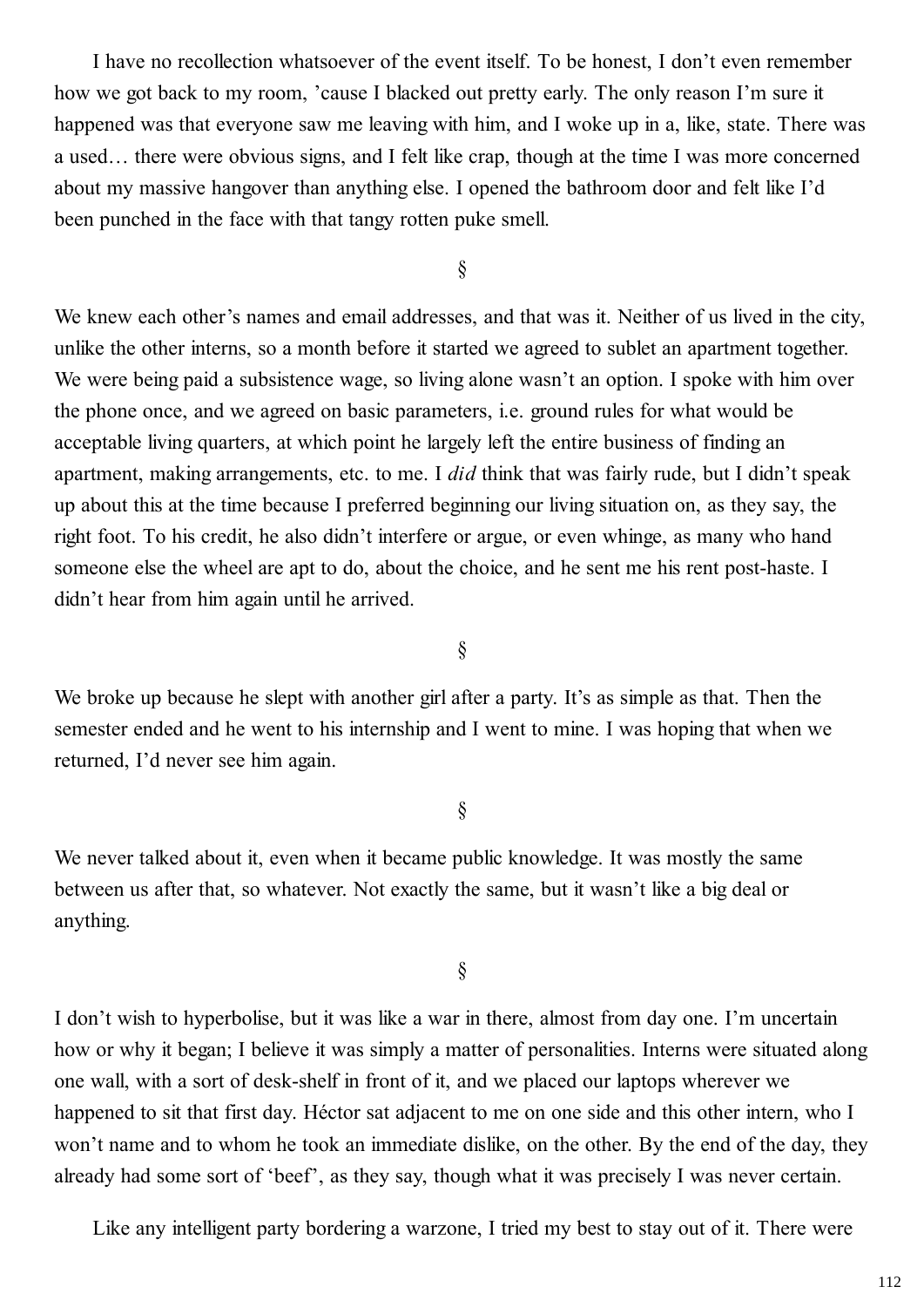only seven interns, though, and by the end of the first week everyone was forced to choose sides. You were with either Héctor or this other individual, and despite spending ten hours a day less than a foot away from each other, after that first week I never heard a word pass between them.

They competed for credit at work, but also everything else, from stories told at lunch to who threw the best party. It was, needless to say, completely ridiculous, but at least it kept work interesting, which was valuable considering that otherwise the entire summer would have been sheer drudgery.

The peculiar thing was that, when the internship came to a close, I found that no one who actually worked at the firm had any idea that Héctor and this other fellow were rivals. In hindsight, that made sense, given that they barely knew any of our names, so why would they care if it was true Héctor stole this other intern's idea or not?

§

I'm a little embarrassed to say it, but once the semester began we got back together. I was young and I didn't really know what I was doing. Plus, I was worried about my senior essay and finding work after graduation, and he was so… comfortable. I knew it was a bad idea, even then, but I still forgave him, and we were okay, for a while. At graduation there were jokes about us being the first to marry, and I stayed with him when he went to business school.

Soon after we moved, I learned that he'd asked a classmate out. I was far angrier about this than a drunken one-night stand, and I wasn't the only one because apparently his whole cohort iced him out. I could see the pattern. So we broke up again, this time for good.

§

He was still in business school and I had an apartment downstairs from his. I'd seen him around, and I thought he was kind of cute, but he never said anything so I didn't either. He always seemed to be in a hurry, hunched over in a big overcoat and running up the stairs. I didn't think he had any idea who I was, and in a building like ours, filled with students and artists and not so many families, you don't really go out of your way to meet the neighbours.

I had a little gathering at the apartment, and I guess it was a bit louder than usual. We had music playing and a few wine bottles out, and it was only midnight when I heard knocking on my door. I opened it, and it took me a few seconds but I recognised him as the guy from upstairs. He asked me if we could turn down the music. I said okay, but once he left we gradually turned up the volume until by two it was back where it was before.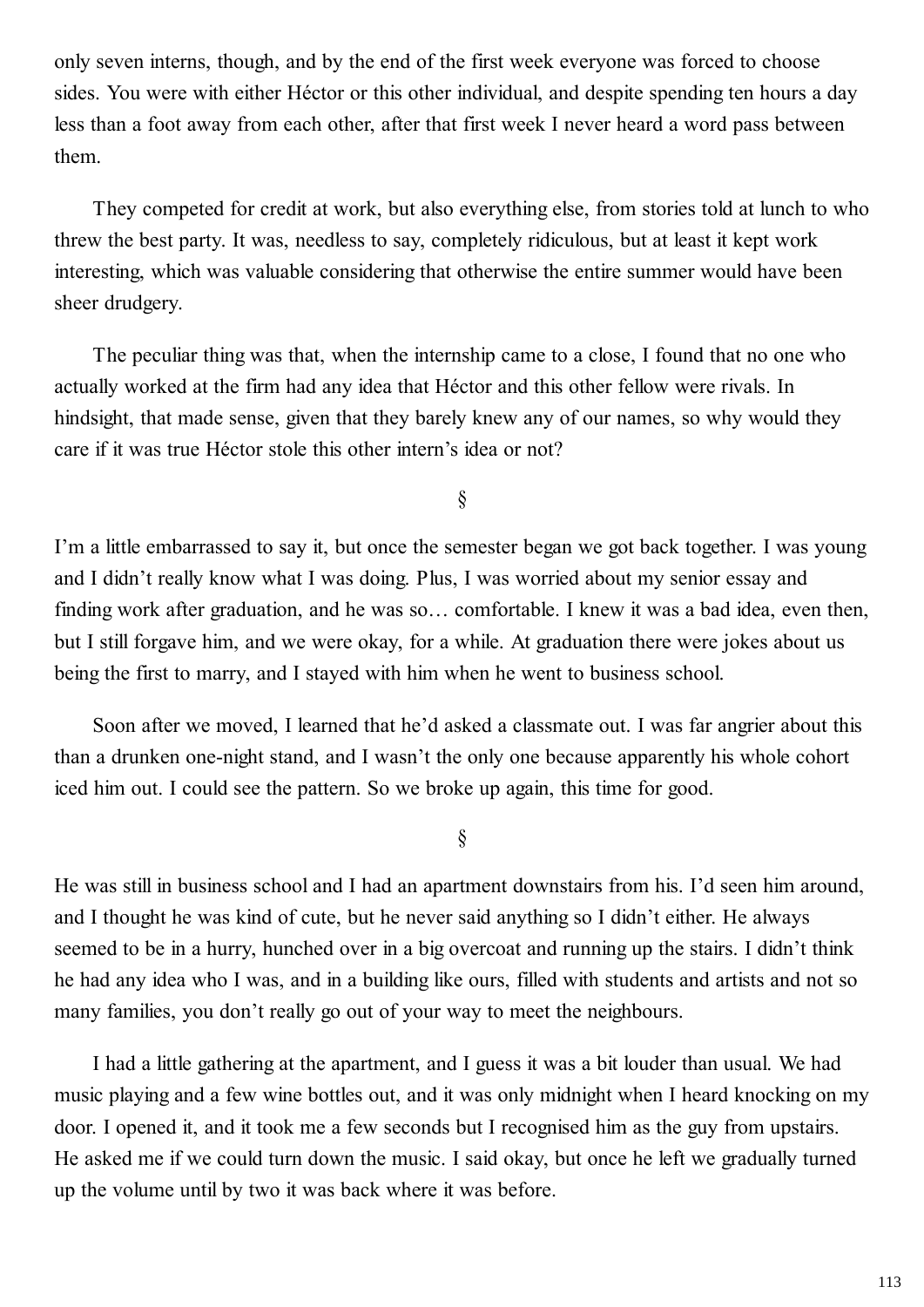A few more knocks on the door and it's him again, and this time he's not so nice. He yells at us that he needed to study for his final, and says he won't leave until everyone who doesn't live in the building gets out.

The next day I filed a complaint with the super, but I don't think anything came of it. What I do know is that a week later, when I'd almost forgotten about the whole thing, there was a card and a bouquet of flowers waiting at my door in apology.

§

We didn't stay in touch, but we remained on good terms. In my experience, most friends are merely hypothetical once you're no longer living in the same area, which isn't the same thing as saying that we are 'no longer friends'.

Still, we have met up a handful of times since the internship. I moved to Los Angeles for business school, and on several occasions he has contacted me about lodgings. Héctor's well aware that he's a welcome guest at my house, "mi casa es su casa", as they say, but while we've met for meals, he's never actually stayed over. There was a female he was interested in living nearby, and I suppose she was fine with him dropping by for a quick, ahem, screw. I believe it was always this same female, with whom I was once introduced, and not random tête-à-têtes, but I can hardly be certain.

I suppose that at some point he got serious with someone else, or perhaps she did. In either case, after a year and a half of semi-regular appearances, he stopped visiting.

§

We've talked half a dozen times since then. Maybe less. I left the city and moved in with my parents, took some time off to figure out what I wanted to do. I'd been planning for us as a couple, so when I was suddenly alone I had no idea what I even wanted. I'd stay in bed all day, skipping meals and not answering the phone, because I didn't have a reason not to.

And then, suddenly I was over him. I went to graduate school, and I haven't really thought of him much since. No, I don't mind talking… all of that feels like it happened to a different person. It's like remembering an old TV show I haven't seen in years, even though I know it all really happened to me.

§

He was well-qualified for the position, but so were all of the candidates. We only interview the best. I try to base these decisions on which candidates have the most to offer us in the long term. After all, it's not as if the position we're hiring them for is all that difficult. Time-consuming,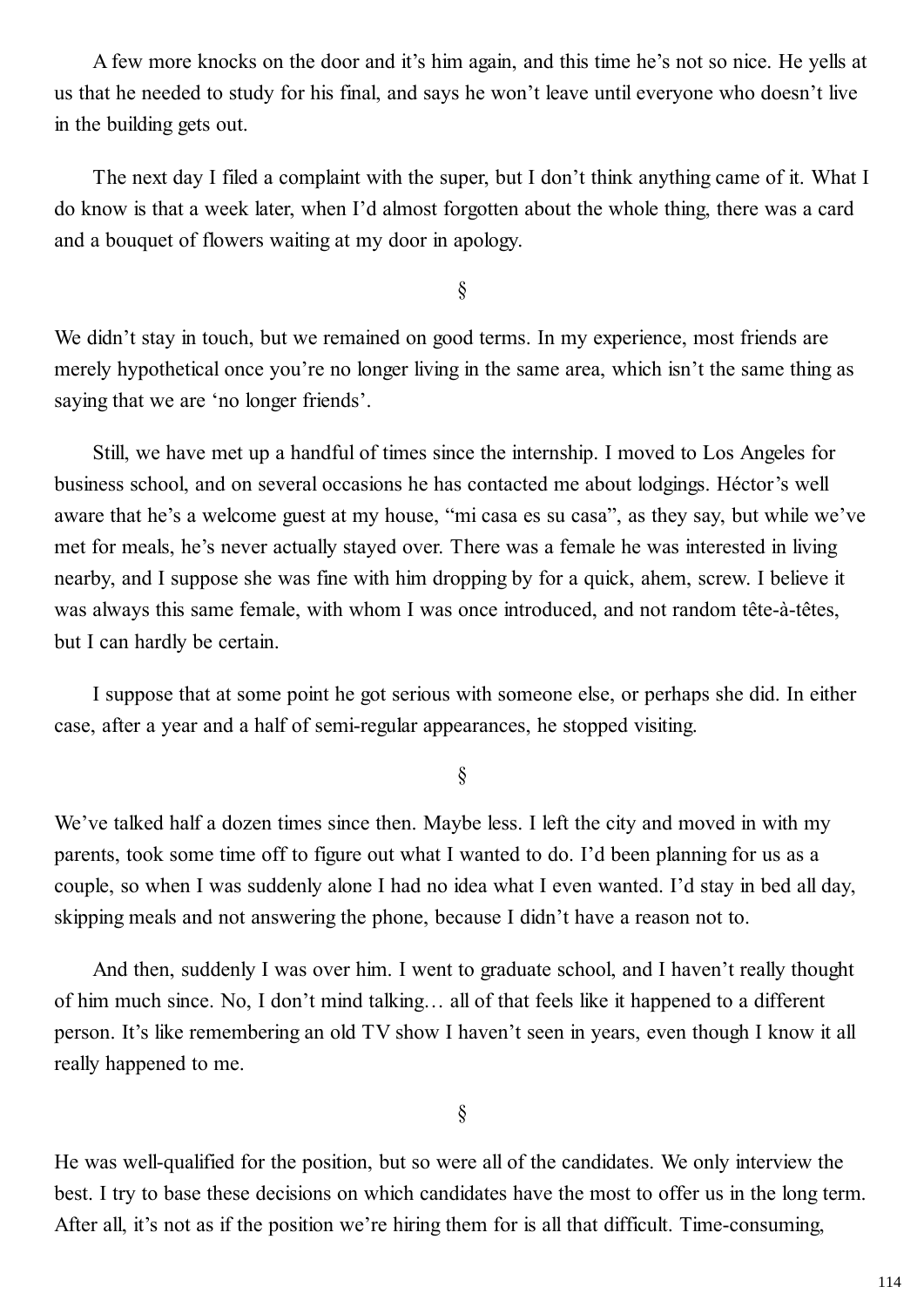certainly, and arduous. Sixteen-hour days are normal for their first couple years, everyone who walks through the door knows that, so I tend to choose the candidate who has that extra spark, that competitive edge that will drive them to excel. If I suspect a candidate would sell me down the river for their own advancement, that's the one I hire.

§

Every so often he forwards me an article, or vice-versa, plus he follows me on Twitter. About a year ago he returned to LA, I believe for work, and we met for dinner. That was the last time I saw him, and he failed to mention a fiancé.

§

At first Héctor didn't treat the job with any degree of seriousness. That's not surprising, investment modelling isn't the most glamorous work. You can spend your entire day staring at the computer without making measurable progress, so after their first few weeks some people goof off a lot, office pranks and such.

I sat Héctor down and told him that what he'd done with the fire extinguisher wasn't acceptable. He stared me in the eyes and said he understood, firmly shook my hand, and I never heard another complaint about his 'jokes' again. I'm sure he was furious at me, but I never saw that in the office, only determination. Dissension between management and employees is typically the most productive relationship.

§

He didn't sweep me off my feet, but he did take me on 'date' dates for the first time in my life. No other guy did that, they always wanted to hook up at a party. Héctor invited me to restaurants and shows. The first time he took me to an office party I worried I'd be underdressed, but he said he didn't care what I wore because I'd outshine everyone if I showed up in pyjamas. He's sweet like that, and while I know some of my friends didn't like him at first, and half-joked that I'd 'sold out' by being with him, everyone warmed up eventually. The idea that an artist can't love an investment banker is absurd.

§

I've never met Wendy. She didn't come along to the five-year reunion, and I'm not terribly surprised, as a lot of guys come solo—it's that sort of weekend. Don't get me wrong, it's not a big fucking orgy or anything, it's just fun to dance without wearing a leash, if you know what I mean. 'Look but don't touch' was the theme for the weekend. Or maybe it was touch but don't touch too much, am I right?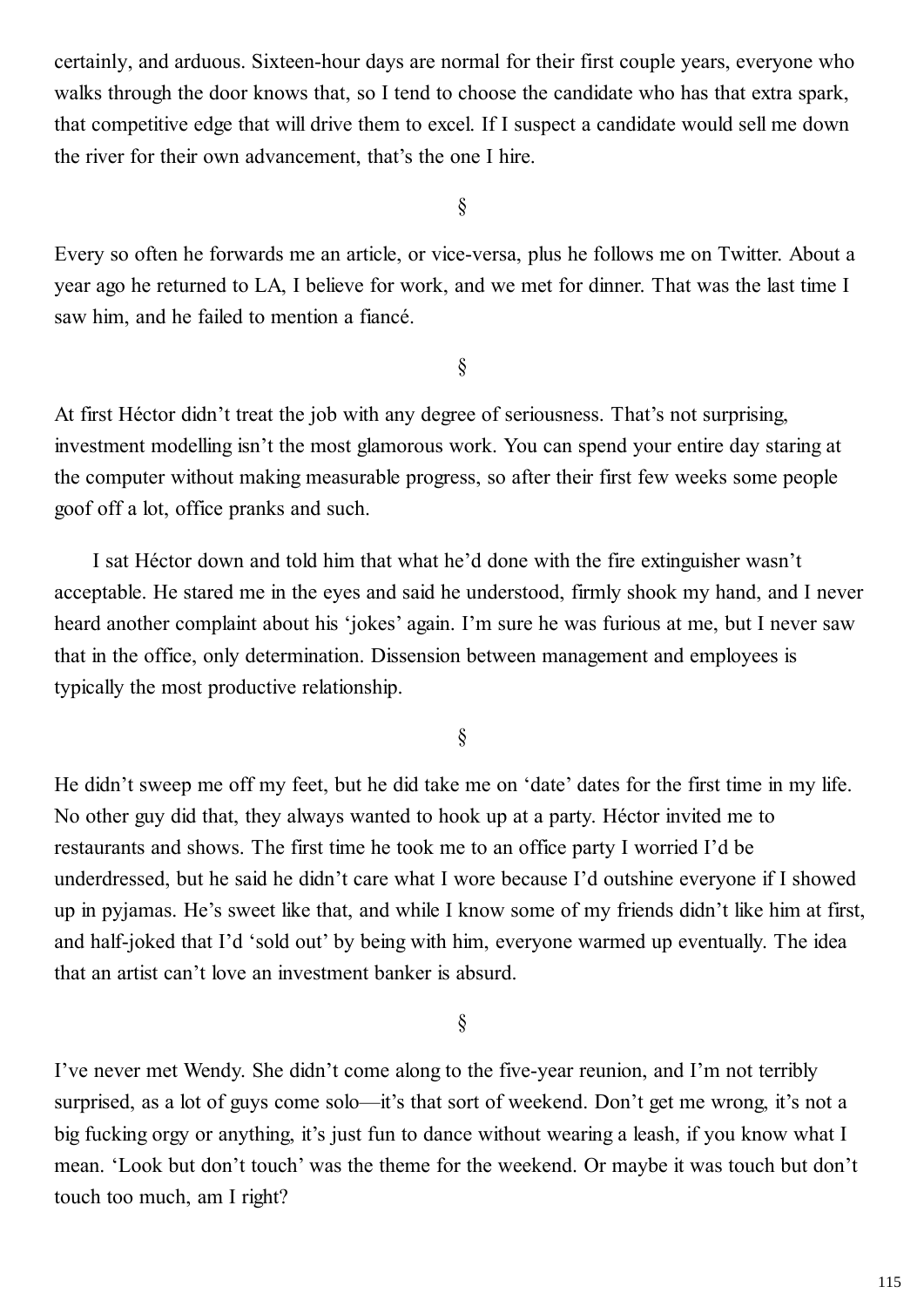Me and Héctor did a lot of… substances. Not that we're into that sort of thing. I don't want to say anything that might negatively affect him in the future, so let's just say we did a lot of 'not cocaine' at the afterparty, and Héctor, that motherfucker, was out with me until past six. We'd barely talked in five years, but he was still my wingman, just like old times.

§

I wasn't overly worried about him meeting my parents, just… normal worried. Héctor has such a… he has a sardonic sense of humour, and sometimes it can be hard to get the joke. My parents are kind of old school Christians, and I worried they'd take comments about certain subjects the wrong way.

To my surprise, they got along fabulously. Héctor knew what to avoid, and instead they talked about fiscal policy and that sort of thing which, frankly, I couldn't care less about. After a little friendly disagreement, they really got along, and I couldn't have hoped for a better meeting. We go up to Vermont and visit them almost every month now.

§

Of course I'll be there. I'm staying with a mutual friend of Héctor's, actually, because hotels are so stupid expensive in New York.

I did meet the blushing bride once, I think, right when they first started dating. I don't think she liked me, but she was the one being a bitch, so that's on her. Not that I care what she thinks anyhow, I'm going for the trip and the open bar and because weddings are super fun. I could use a break from LA, too, with all the craziness going on with my ex, so the wedding's coming at a perfect time for me.

§

We just drifted apart, like I said. I don't even know what he fucking does now. We're still Facebook friends, though. I think he lives in New York?

§

Is he like a son to me? No, I have a son. What a stupid question, he's an employee. I will be at the wedding, though, as I find that partaking in social events such as these pays dividends in company morale.

§

I met her when visiting Héctor in Brooklyn. He took me to the top of the Empire State Building, the Staten Island Ferry, Times Square, and Wendy tagged along. I thought she was very nice,